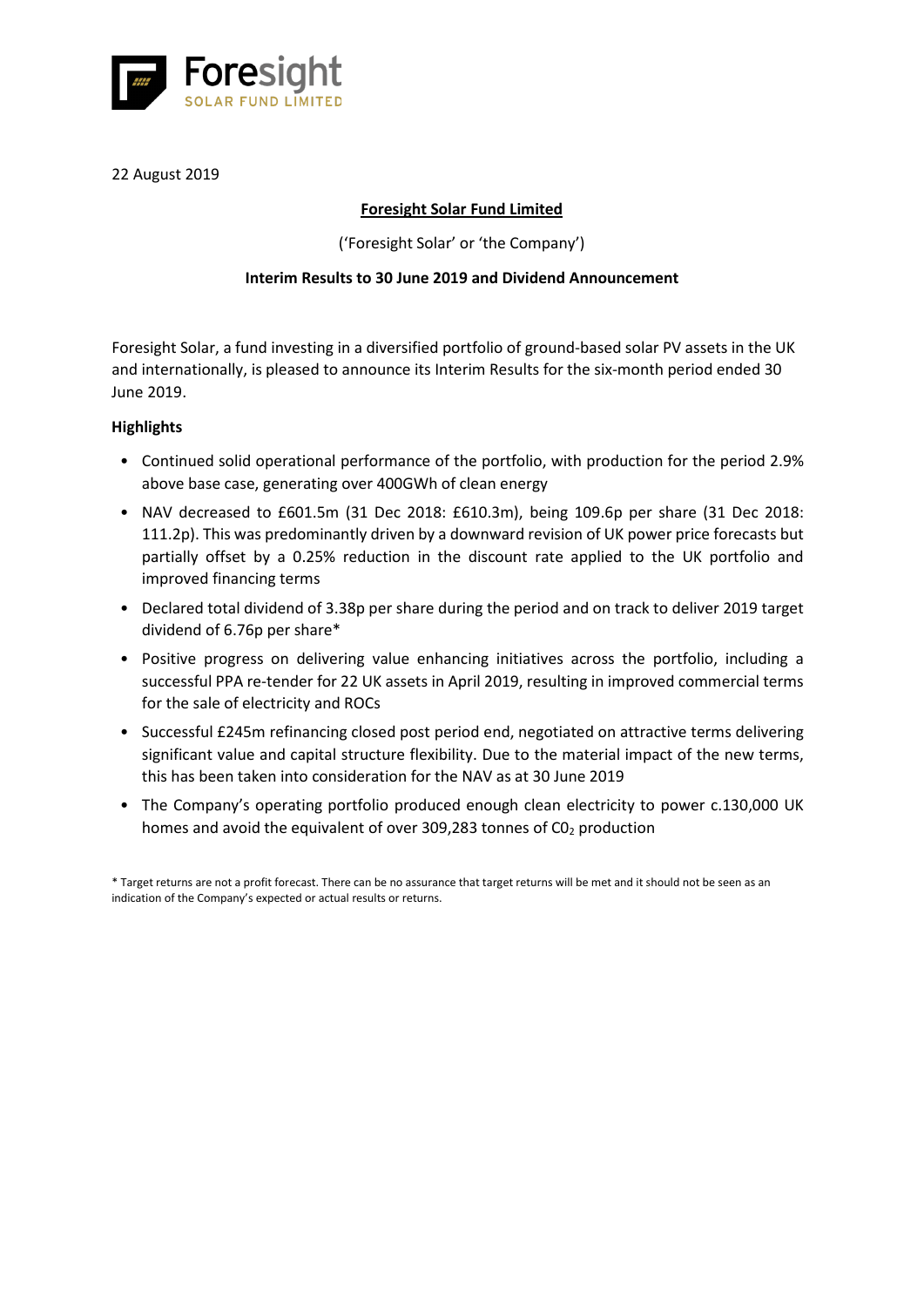

### **Key Metrics**

|                                             | As at            | As at          |
|---------------------------------------------|------------------|----------------|
|                                             | 30 June 2019     | 30 June 2018   |
| Gross Asset Value ("GAV")                   | £1,100.6 million | £749.0 million |
| Net Asset Value ("NAV")                     | £601.5 million   | £473.1 million |
| NAV per Share                               | 109.6 pence      | 105.2 pence    |
| Profit after Tax for the Year               | £9.4 million     | £6.0 million   |
| Total Dividend per Share for the period     | 3.38 pence       | 3.28 pence     |
| Annual Total Shareholder Return since IPO** | 8.78%            | 7.03%          |

\*\* Annualised from IPO on 29 October 2013.

### **Commenting on the Company's results, Alex Ohlsson, Chairman of Foresight Solar Fund Limited said:**

"As expected, the first half of 2019 has been a successful period of portfolio consolidation and performance optimisation for the Company. I am particularly pleased with the work of the Asset Management team in delivering substantial improvements to the operational performance of the portfolio, with production continuing to be above budget.

"We remain confident that, with the positive operational performance of our assets, the delivery of value enhancing initiatives and the successful refinancing of 28 UK assets post-period, Foresight Solar continues to be well-positioned to deliver further growth in the second half of the year.

"We remain on track to deliver the target total dividend of 6.76 pence per share for the year."

# **Results presentation**

A presentation for analysts will take place at 09:00 today at Foresight Group's offices, The Shard, 32 London Bridge Street, London SE1 9SG. Analysts wishing to attend or dial in should contact [foresightsolar@citigatedewerogerson.com](mailto:foresightsolar@citigatedewerogerson.com) to register.

# **Dividend Declaration**

Foresight Solar is also pleased to announce a second interim dividend, in respect of the period 1 April 2019 to 30 June 2019, of 1.69 pence per ordinary share ("the Dividend"). The shares will go exdividend on 24 October 2019 and the Dividend will be paid on 29 November 2019 to shareholders on the register as at the close of business on 25 October 2019.

Full details of the scrip dividend alternative that is being offered in respect of the Dividend (the "Scrip Offer") and the Scrip Dividend Scheme can be found in the Scrip Dividend Alternative Offer Document (the "Scrip Document") available on the Company's website at [https://fsfl.foresightgroup.eu/investor-relations/dividend-history/.](https://fsfl.foresightgroup.eu/investor-relations/dividend-history/) The Scrip Document is also available on the National Storage Mechanism website at www.morningstar.co.uk/uk/NSM and copies are also available for inspection at JTC House, 28 Esplanade, St. Helier, Jersey JE2 3QA.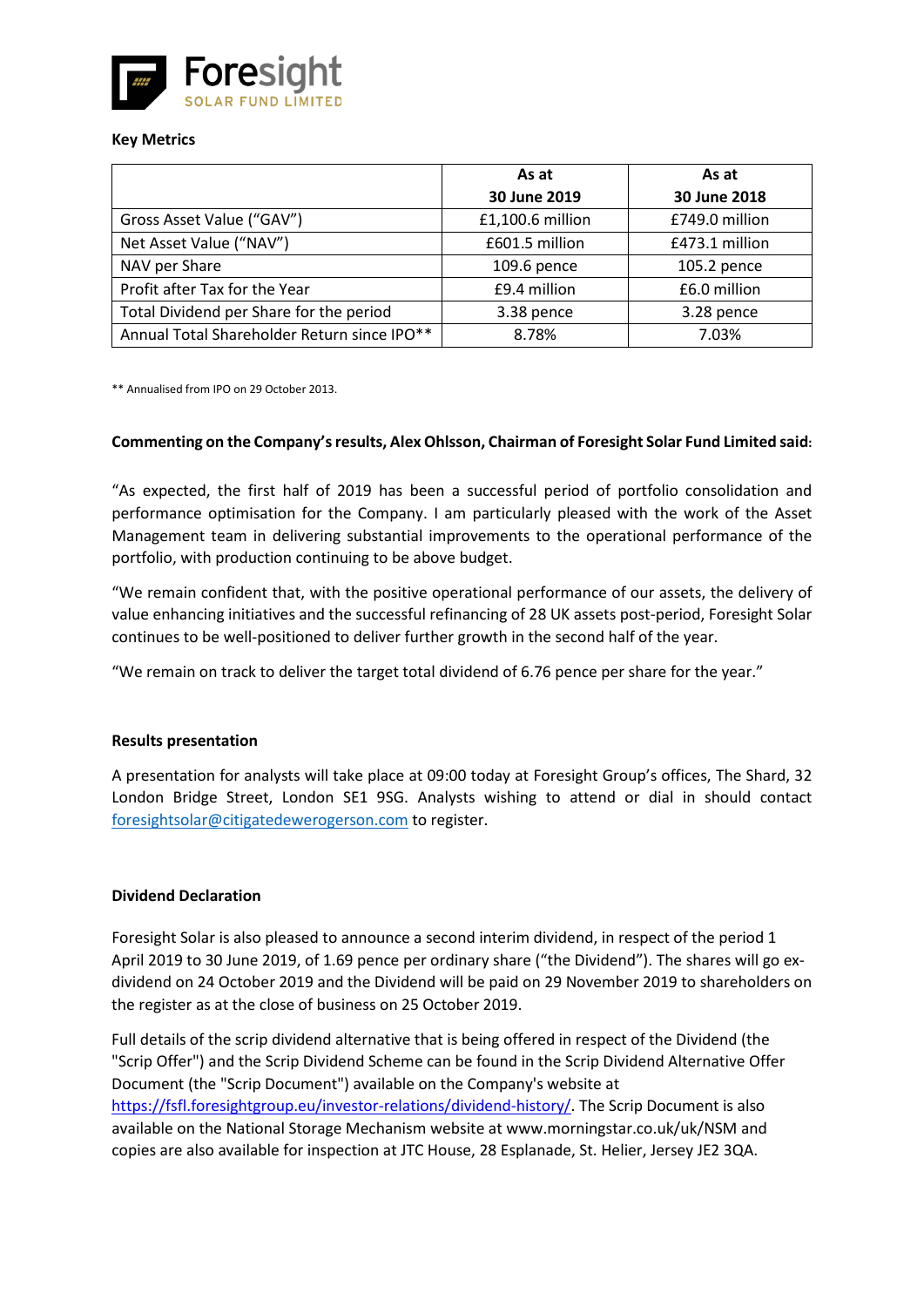

The reference price of the new shares issued under the Scrip Offer will be calculated and published on or around 31 October 2019.

Shareholders will receive the Dividend in cash, unless they have previously completed a standing election (a "Form of Election") to receive new shares pursuant to the Scrip Offer. Shareholders who would like to receive such new shares rather than cash, and who have not previously submitted a Form of Election, should complete the Form of Election at the back of the Scrip Document and return it to the Company's Receiving Agent, Computershare Investors Service (Jersey) Limited by no later than 5.00pm on 11 November 2019.

The expected timetable in relation to the Dividend will be as follows:

| <b>Ex-Dividend Date</b>                       | 24 October 2019           |
|-----------------------------------------------|---------------------------|
| Record Date                                   | 25 October 2019           |
| <b>Scrip Price Announcement</b>               | 31 October 2019           |
| Last Date for Submission of Forms of Election | 11 November 2019 at 17h00 |
| Last Date Crest Elections                     | 11 November 2019 at 17h00 |
| Anticipated Listing of New Shares             | 29 November 2019          |
| Dividend Payment Date                         | 29 November 2019          |

For further information, please contact:

**Foresight Group** +44 (0)20 3763 6932 Louise Chesworth [InstitutionalIR@ForesightGroup.eu](mailto:InstitutionalIR@ForesightGroup.eu)

# **Stifel Nicolaus Europe Limited**

+44 (0)20 7710 7600 Mark Bloomfield Neil Winward Gaudi Le Roux

# **Citigate Dewe Rogerson**

+44 (0)20 7638 9571 Nick Hayns Elizabeth Kittle Lucy Eyles

LEI: 213800VO4O83JVSSOX33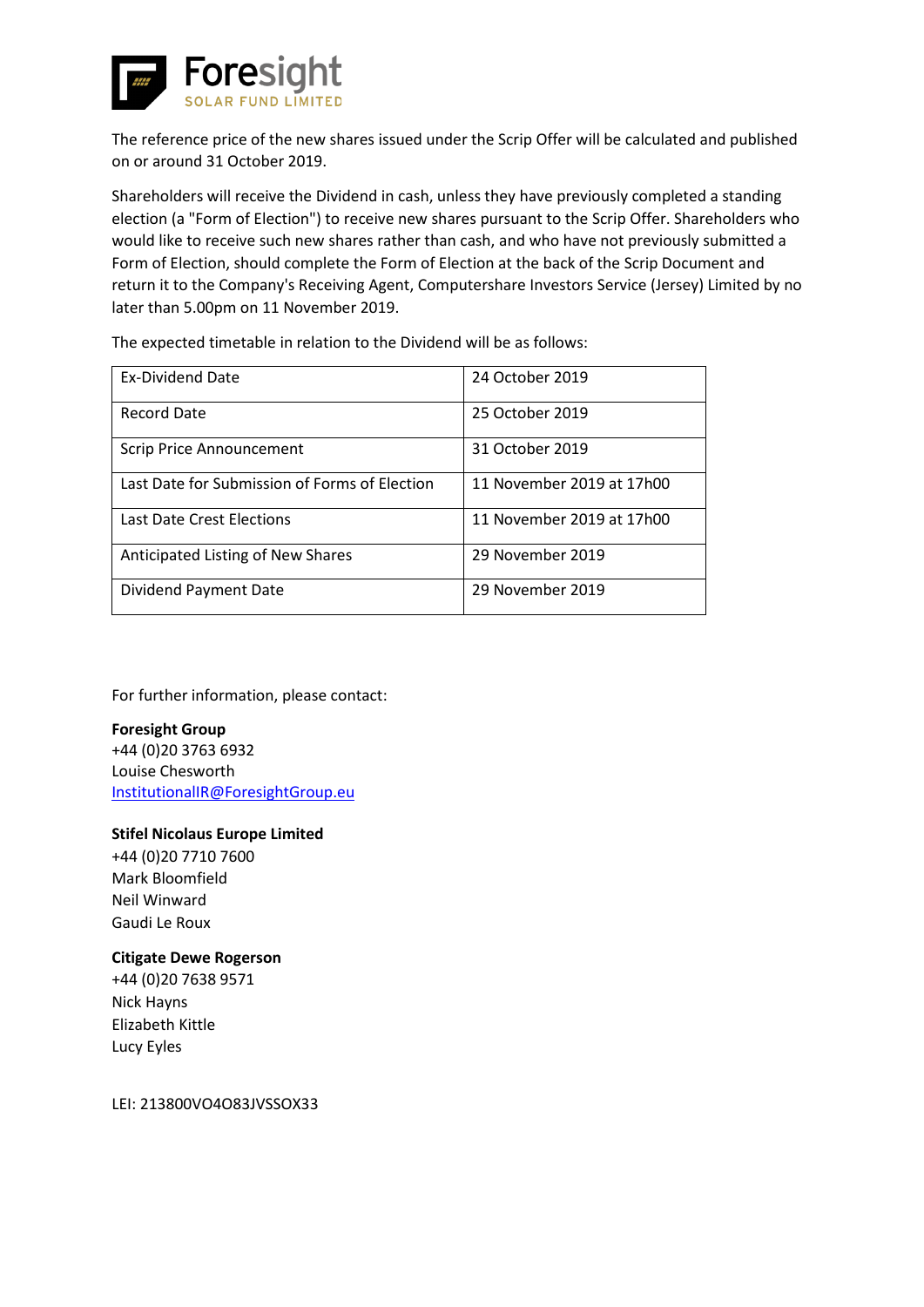

### **Notes to Editors**

# **About Foresight Solar Fund Limited**

Foresight Solar is a Jersey registered, closed-end investment company investing in a diversified portfolio of ground-based solar PV assets in the UK and internationally.

Since its IPO in October 2013, the Company has more than tripled in size and raised more than £569 million through share placings. The Company targets an index-linked annualised dividend inflated by RPI and has paid all target dividends to date. The target dividend for 2019 is 6.76 pence per share.

Foresight Solar Fund Limited is managed by Foresight Group, a leading independent global infrastructure and private equity manager, which provides the Company with depth of experience in fund management, deal origination and execution. The Company has a fully independent Board of Directors and is chaired by Alex Ohlsson. The lead Investment Manager for the Company is Ricardo Piñeiro, Head of UK Solar at Foresight Group.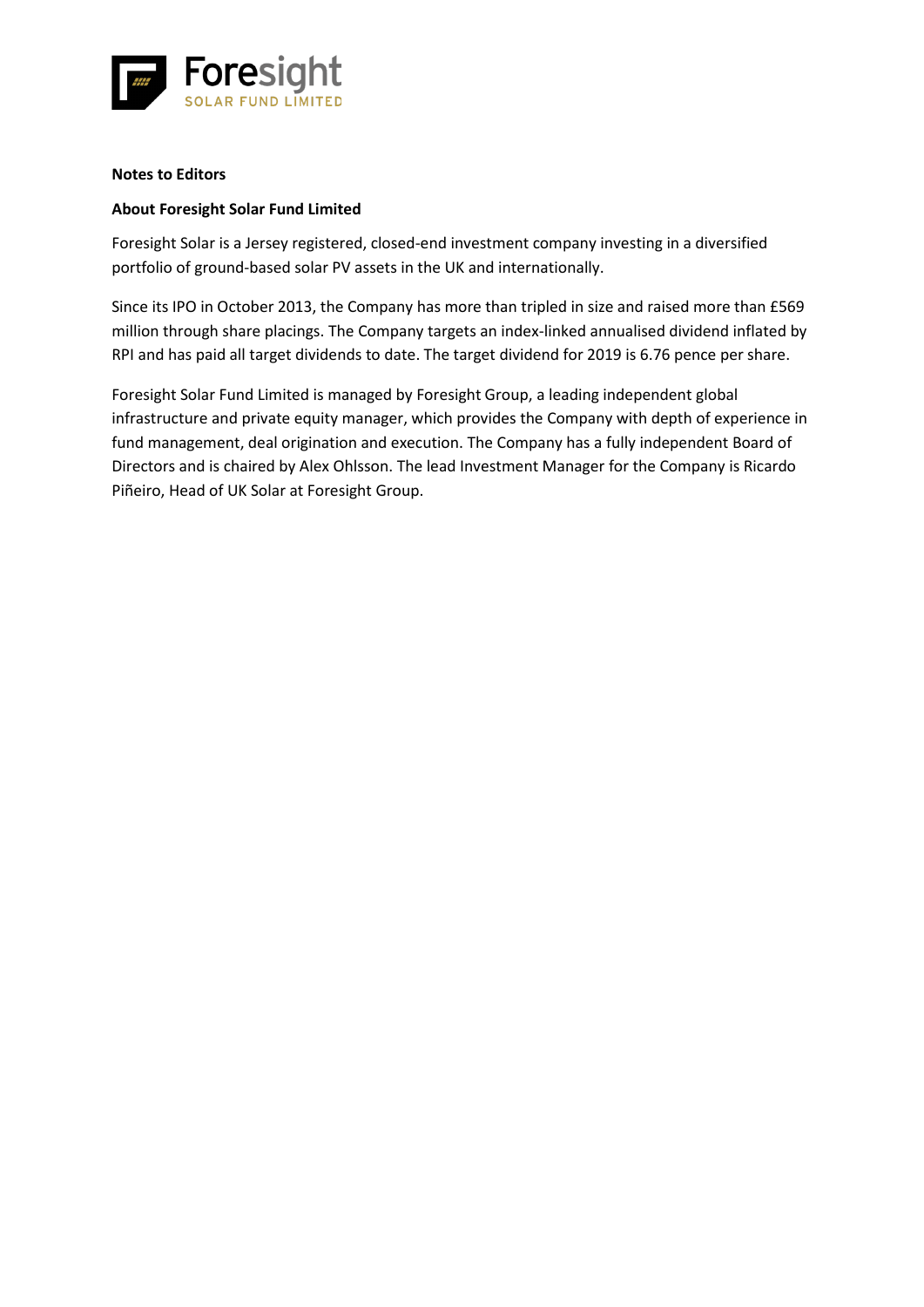

# Chairman's Statement

On behalf of the Board, I am pleased to present the Unaudited Interim Report and Financial Statements for Foresight Solar Fund Limited (the "Company" or the "Fund") for the six months ended 30 June 2019.

The Company has had an encouraging start to the year delivering on a number of portfolio and capital structure optimisation initiatives and benefiting from continued positive operational performance, despite the decrease in UK wholesale power prices during the period.

The portfolio continued to perform above base case. Electricity production for the six-month period was 2.9% above expectations, driven by high levels of irradiation for the period and the continued work of the asset management team, including optimising asset performance and portfolio consolidation. Post period end, the Company successfully closed the refinancing of 28 UK assets, adding significant value and flexibility to the Company's capital structure.

### KEY FINANCIALS

In the six months to 30 June 2019, the NAV per Ordinary Share decreased to 109.6 pence (31 December 2018: 111.2 pence). The key driver behind the decrease was a material downward revision of UK power price forecasts obtained from independent third-party consultants.

During the period, the Investment Manager undertook a review of the discount rates applied to UK asset valuations. As a result of this analysis, discount rates for the UK assets have been reduced by 0.25% to reflect the current market valuation of operational solar assets.

Profit for the period was £9.4 million (six months to June 2018: £6.0 million) and Earnings per Share increased to 1.71 pence, up from 1.34 pence in June 2018.

### CAPITAL STRUCTURE OPTIMISATION

At 30 June 2019, the total outstanding debt of the Company and its subsidiaries amounted to £499.1 million (31 December 2018: £504.4 million), with long term debt representing £394.1 million (December 2018: £399.4 million). The total gearing level remained flat at 45% of GAV (December 2018: 45%). Long-term gearing represents 36% of GAV (2018: 36%), which remains within the 40% long-term debt target set by the Board.

The Company's Revolving Credit Facilities ("RCFs") totalled £105 million at 30 June 2019, granting the Company the flexibility to adjust its gearing position in the short term. The RCFs were fully utilised at 30 June 2019.

Post period end, on 2 August 2019, the Investment Manager successfully completed the refinancing of 28 of its UK assets (321MW). The Company secured a £245 million debt refinancing comprising a £170 million long-term loan facility, a £65 million RCF and a £10 million debt service reserve facility. The facilities were secured on attractive terms and overall at a lower interest cost compared to the previous facilities. Due to the material impact of the new terms, this has been taken into consideration for the NAV as at 30 June 2019.

### OPERATIONAL PERFORMANCE

Electricity generation from the Company's portfolio during the first half of the year was 2.9% above base case. In the UK, irradiation levels were 3.1% above base case assumptions, whilst UK asset performance, when adjusted for compensation received, outperformed base case by 2.9%. Asset outperformance during the period was driven by the strong performance of the majority of our UK assets, as we continue to experience a reduction in the number of operational incidents compared to previous periods. The Board is pleased with the continued stable performance of the Company's UK portfolio and is confident that the Asset Manager has remedied certain historic issues, evidenced by recent sustained periods of outperformance.

In Australia, three of the four assets are now operational and exporting at full capacity with the remaining asset due to be commissioned during the second half of 2019. Whilst there have been delays in the construction and commissioning of the Australian assets, the Investment Manager does not expect these to have a material adverse financial impact as the Company is contractually protected.

During the period, the Asset Manager delivered further operational improvements. A successful PPA re-tender for 22 of our UK assets was completed in April 2019. The outcome of the retender has resulted in an improvement to the commercial terms on which Renewables Obligation Certificates ("ROCs") and power are sold by the relevant assets, resulting in an average increase in expected revenue generation of approximately 2% for a period of 10 years. The Asset Manager continues to explore operational optimisation initiatives that are expected to secure long-term value for the Company.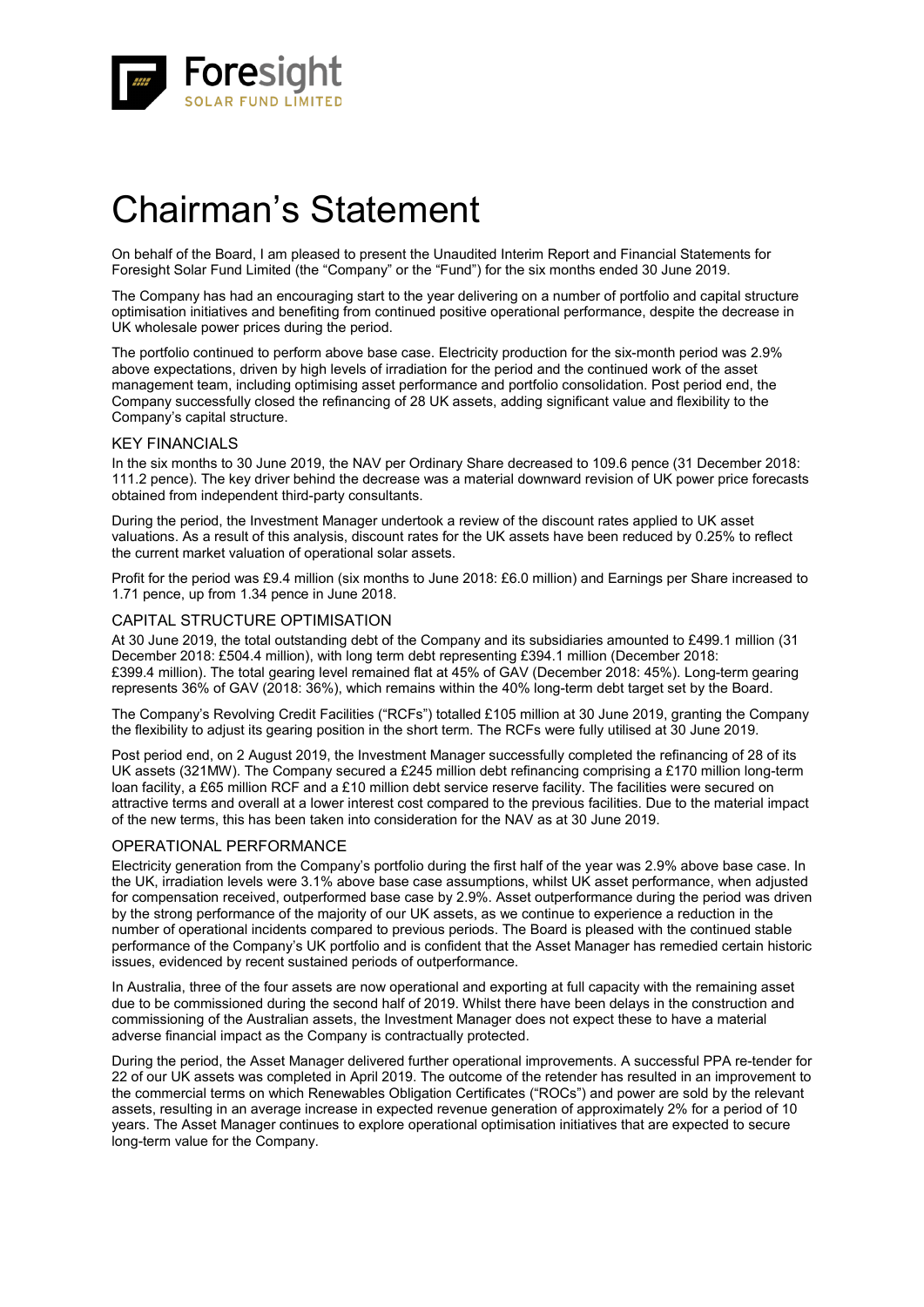

### DIVIDEND

The Company has declared a dividend of 3.38 pence per share in the first half and is on track to deliver its target of 6.76 pence per share for the year. The second 2019 interim dividend of 1.69 pence will be paid on 30 August 2019.

Dividend cover for the period on a cash basis was 1.12 times, down from 1.14 times for the prior year on a likefor-like basis as a result of the decrease in UK wholesale power prices experienced in the period.

The target dividend for 2019 is 6.76 pence, which has grown in line with the UK's RPI 2019.

Following shareholder approval at the AGM on 11 July 2019, the Company is now offering shareholders a Scrip Dividend alternative to the Dividend. The Scrip Dividend Scheme provides shareholders with the opportunity to receive dividends in the form of new ordinary shares rather than cash and applies to any subsequent interim or final Dividends in respect of which a Scrip Dividend alternative is offered.

Since IPO, the Company has met all target dividends and has maintained dividend growth in line with UK inflation rates. As previously noted, the Board reviews the dividend policy on an ongoing basis to ensure it remains reflective of the ongoing correlation between power prices and inflation levels as well as the expected evolution of the investment portfolio as the Company continues to explore investment opportunities in non-UK and subsidy free markets. In a scenario where the Company experiences a decrease in the proportion of its revenues which are linked to UK inflation it may become prudent to adopt a "progressive" dividend policy. Under such a policy, the Board would intend to target a positive progression of dividend levels, but not necessarily linked to UK inflation.

### CORPORATE GOVERNANCE

At the beginning of June 2019, we were pleased to announce the appointment of Monique O'Keefe to the Board as an Independent Non-Executive Director. Monique provides additional breadth of expertise with over 20 years' experience in law and finance which will be invaluable to the Company in its next phase of growth.

### **OUTLOOK**

Following the various optimisation initiatives we undertook during the first half of the year, and the post-period refinancing, we expect our UK portfolio to enter more of a steady state. We are extremely pleased with the progress made to date by the Investment Manager and Asset Management team in delivering value-enhancing initiatives and optimising performance across the portfolio and we will continue to explore new opportunities and initiatives to optimise performance further. The fourth Australian asset, which is currently under construction, is expected to become operational before year end. We also remain active in exploring opportunities to further optimise the Company's capital structure.

The Investment Manager continues to review international investment opportunities in markets that benefit from regulatory support, however European markets are showing signs of increased consolidation and inflated asset valuations at present. We maintain a disciplined approach to acquisitions, only acquiring assets that meet return requirements on a risk adjusted basis, and, as previously noted, the subsidised market in the UK remains highly competitive with limited investment opportunities based on current market valuations.

We are closely monitoring the development of subsidy-free markets in Southern Europe and the UK. In Southern Europe, this market has developed rapidly and a number of relevant transactions have recently been announced in Spain and Portugal with attractive PPA structures. In the UK, whilst this market has progressed, we remain of the view that the current market economics are not yet in-line with the Company's return requirements. However, we expect this will present significant opportunity for the Company in the future.

#### **Alexander Ohlsson** Chairman 22 August 2019

# Corporate Summary and Investment Objective

### CORPORATE SUMMARY

The Company is a closed-ended company with an indefinite life and was incorporated in Jersey under the Companies (Jersey) Law 1991, as amended on 13 August 2013, with registration number 113721.

As at 30 June 2019, the Company has 548,941,550 ordinary shares in issue which are listed on the premium segment of the Official List and traded on the London Stock Exchange's Main Market.

The Company makes its investments through intermediate holding companies and underlying Project Vehicles/Special Purpose Vehicles ("SPVs").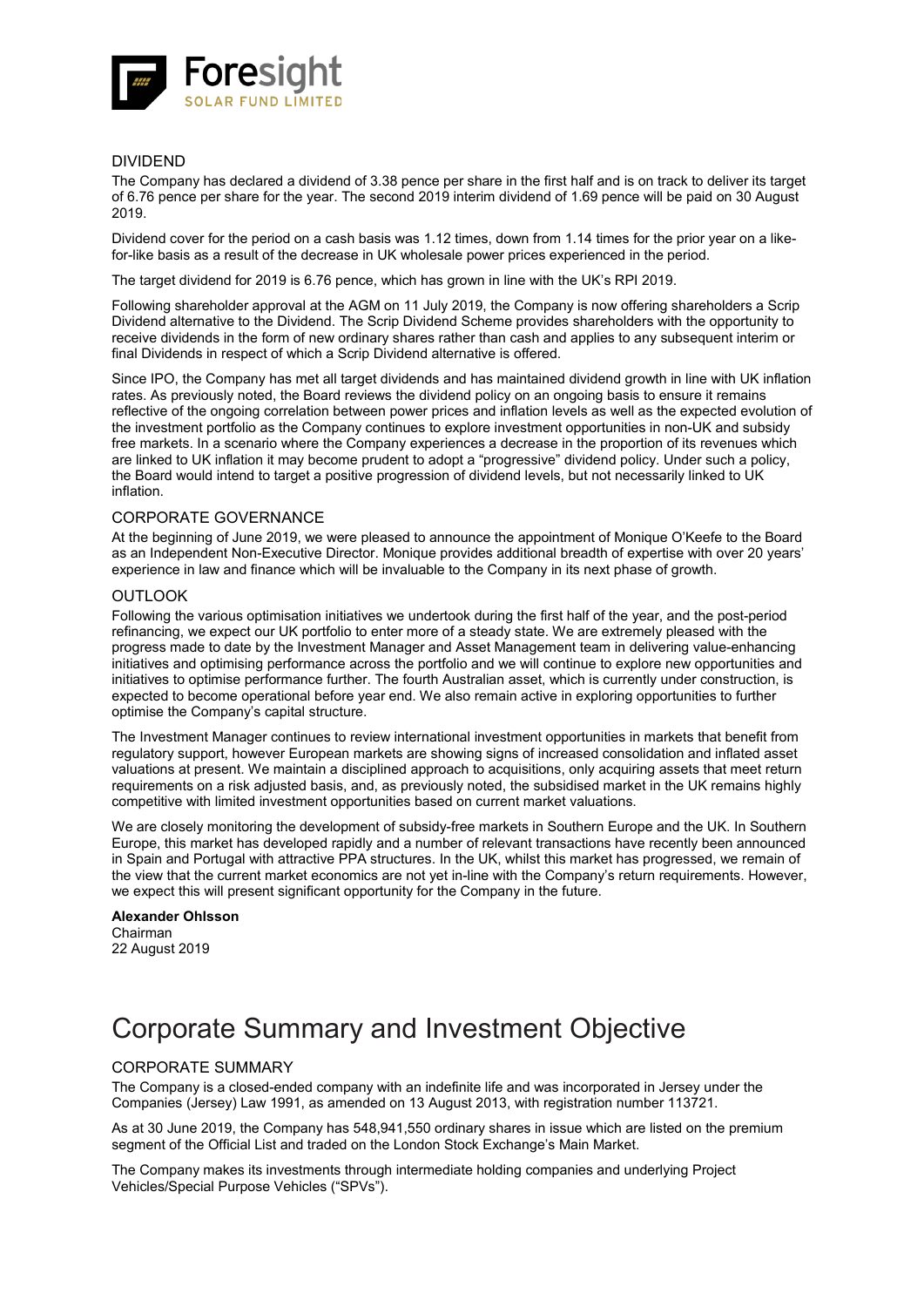

### INVESTMENT OBJECTIVE

The Company's objective is to provide investors with a sustainable, inflation-linked quarterly dividend and enhanced capital value, through investment in ground-based solar assets predominantly located in the UK.

### THE COMPANY

The Company's Initial Public Offering on 24 October 2013 raised £150 million, creating the largest dedicated solar investment company listed in the UK at the time. To date, the Company has raised a total of £569 million through equity issuance and reached a gross asset value of £1,100.6 million as at 30 June 2019. It is the largest UK-listed dedicated solar energy investment company by installed capacity.

As at 30 June 2019, the Company's portfolio consisted of 54 assets with a net installed capacity of 869MW, including four Australian assets representing 146MW, one of which remains under construction.

### INVESTMENT POLICY

The Company will pursue its investment objective by acquiring ground-based, operational solar power plants predominantly located in the UK. Investments outside the UK and assets which are, when acquired, still under construction will be limited to 25 per cent of the GAV of the Company and subsidiaries, calculated at the time of investment.

The Company will seek to acquire majority or minority stakes in individual ground-based solar assets. When investing in a stake of less than 100 per cent in a solar power plant SPV, the Company will secure its shareholder rights through shareholders' agreements and other legal transaction documents.

Power Purchase Agreements ("PPAs") will be entered into between each of the individual solar power plant SPVs in the portfolio and creditworthy offtakers. Under the PPAs, the SPVs will sell solar generated electricity and green benefits to the designated offtaker. The Company may retain exposure to power prices through PPAs that do not include mechanisms such as fixed prices or price floors.

Investment may be made in equity or debt or intermediate instruments but not in any instruments traded on any investment exchange.

The Company is permitted to invest cash held for working capital purposes and awaiting investment in cash deposits, gilts and money market funds.

In order to spread risk and diversify its portfolio, at the time of investment no single asset shall exceed in value (or, if it is an additional stake in an existing investment, the combined value of both the existing stake and the additional stake acquired) 30 per cent of the Company's GAV post-acquisition. The GAV of the Company will be calculated based on the last published gross investment valuation of the Company's portfolio, including cash, plus acquisitions made since the date of such valuation at their cost of acquisition. The Company will seek to diversify risk by ensuring that a significant proportion of its expected income stream is derived from regulatory support (which will consist of, for example, without limitation, ROCs and FiTs for UK assets). Diversification will also be achieved by the Company using a number of different third-party providers such as project developers, EPC contractors, O&M contractors, panel manufacturers and PPA providers.

The Articles provide that gearing, calculated as Group Borrowing (including any asset level gearing) as a percentage of the Company's GAV, will not exceed 50 per cent at the time of drawdown. It is the Board's current intention that long-term gearing (including long-term, asset level gearing), calculated as Group borrowings (excluding intra-group borrowings (i.e. borrowings between members of the Group) and revolving credit facilities) as a percentage of the Company's GAV will not exceed 40 per cent at the time of drawdown.

Any material change to the investment policy will require the prior approval of shareholders by way of an ordinary resolution (for so long as the Ordinary Shares are listed on the Official List) in accordance with the Listing Rules.

### SIGNIFICANT SHAREHOLDERS

The Company's shareholders include a substantial number of blue-chip institutional investors.

Shareholders in the Company with more than a 5% holding as at 30 June 2019 are as follows:

| <b>Investor</b>                     | % Shareholding in Fund |
|-------------------------------------|------------------------|
| BlackRock Investment Management Ltd | 15.27                  |
| Baillie Gifford & Co Ltd            | 7.73                   |
| Newton Investment Management Ltd    | 7.32                   |
| Legal & General Investment Mgmt Ltd | 7.29                   |
| <b>Schroders Plc</b>                | 6.76                   |
| Tredje AP Fonden                    | 5.25                   |
| Total                               | 49.62%                 |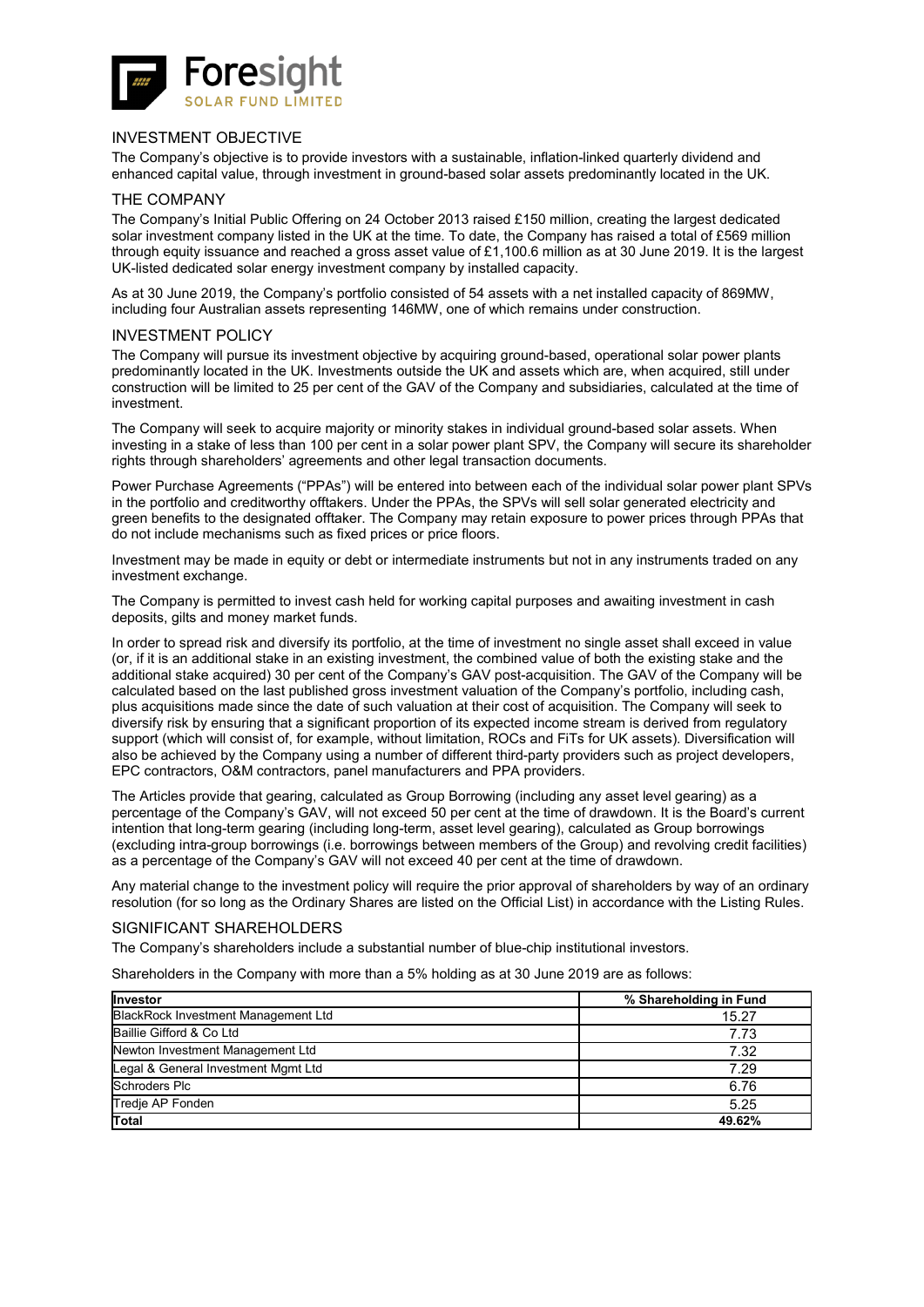

### ALTERNATIVE INVESTMENT FUND MANAGEMENT DIRECTIVE ("AIFMD")

The AIFMD, which was implemented across the EU on 22 July 2013 with the transition period ending on 22 July 2014, aims to harmonise the regulation of Alternative Investment Fund Managers ("AIFMs") and imposes obligations on managers who manage or distribute Alternative Investment Funds ("AIFs") in the EU or who market shares in such funds to EU investors. Under the AIFMD, the Company is self-managed and acts as its own Alternative Investment Fund Manager.

Both the Company and the Investment Manager are located outside the European Economic Area ("EEA") but the Company's marketing activities in the UK are subject to regulation under the AIFMD.

### PACKAGED RETAIL AND INSURANCE-BASED INVESTMENT PRODUCTS REGULATION

The EU Packaged Retail and Insurance-based Investment Products Regulation ("PRIIPs Regulation") took effect on 1 January 2018. The PRIIPs regulation requires the Company to publish a Key Information Document ("KID") that must be accurate, fair, clear and not misleading. It is the Company's policy to review the KID on an annual basis and every time there is a change that significantly affects or is likely to significantly affect the information in the KID. The KID is available on the Company's website under Publications and can be found at the following website address: [www.fsfl.foresightgroup.eu.](http://www.fsfl.foresightgroup.eu/)

# Board of Directors

The Directors, who are Non-Executive and independent of the Investment Manager, are responsible for the determination of the investment policy of the Company, have overall responsibility for the Company including its investment activities and for reviewing the performance of the Company's portfolio. The Directors are as follows:

### Alex Ohlsson (Chairman)

Mr Ohlsson is Managing Partner of the law firm Carey Olsen in Jersey. He is recognised as a leading expert in corporate and finance law in Jersey and is regularly instructed by leading global law firms and financial institutions. He sits on the boards of a number of companies and is also Chairman of the listed company GCP Asset Backed Income Fund Limited. He is an Advisory Board member of Jersey Finance, Jersey's promotional body and Treasurer of the Jersey Law Society. He has recently retired as the independent Chairman of the States of Jersey's Audit Committee. He was educated at Victoria College, Jersey and at Queens' College, Cambridge, where he obtained an MA (Hons) in Law. He has also been an Advocate of the Royal Court of Jersey since 1995.

Mr Ohlsson was appointed as a Non-Executive Director and Chairman on 16 August 2013 and was reappointed on 25 June 2019.

### Chris Ambler

Mr Ambler has been the Chief Executive of Jersey Electricity Plc since 1 October 2008. He has experience in a number of senior positions in the global industrial, energy and materials sectors working for major corporations including ICI/Zeneca, The BOC Group and Centrica/British Gas, as well as in strategic consulting roles. He is a Director on other boards including a Non-Executive Director of Apax Global Alpha Limited, a listed fund which launched on the London Stock Exchange on 15 June 2015. Mr Ambler is a Chartered Director, a Chartered Engineer and a Member of the Institution of Mechanical Engineers. He holds a First-Class Honours Degree from Queens' College, Cambridge and an MBA from INSEAD.

Mr Ambler was appointed as a Non-Executive Director on 16 August 2013 and was reappointed on 25 June 2019.

### Peter Dicks

Mr Dicks is currently a Director of a number of quoted and unquoted companies. He is also on the Board of Mercia Fund 1 General Partnership Limited and Miton UK Microcap Trust plc and Chairman of Unicorn AIM VCT plc and SVM Emerging Fund plc.

Mr Dicks was appointed as a Non-Executive Director on 16 August 2013 and was reappointed on 25 June 2019.

### Monique O'Keefe

Mrs O'Keefe is the co-founder of investment consultancy business, Kairos Wealth Limited. She also serves on a number of boards, including Phoenix Spree Deutschland Limited which is a London Stock Exchange listed property fund, a private equity fund, a European hedge fund and an oil and gas financing fund. Mrs O'Keefe also sits on the Board of Commissioners at the Jersey Financial Services Commission.

Mrs O'Keefe was appointed as a Non-Executive Director on 1 June 2019 and was reappointed on 25 June 2019.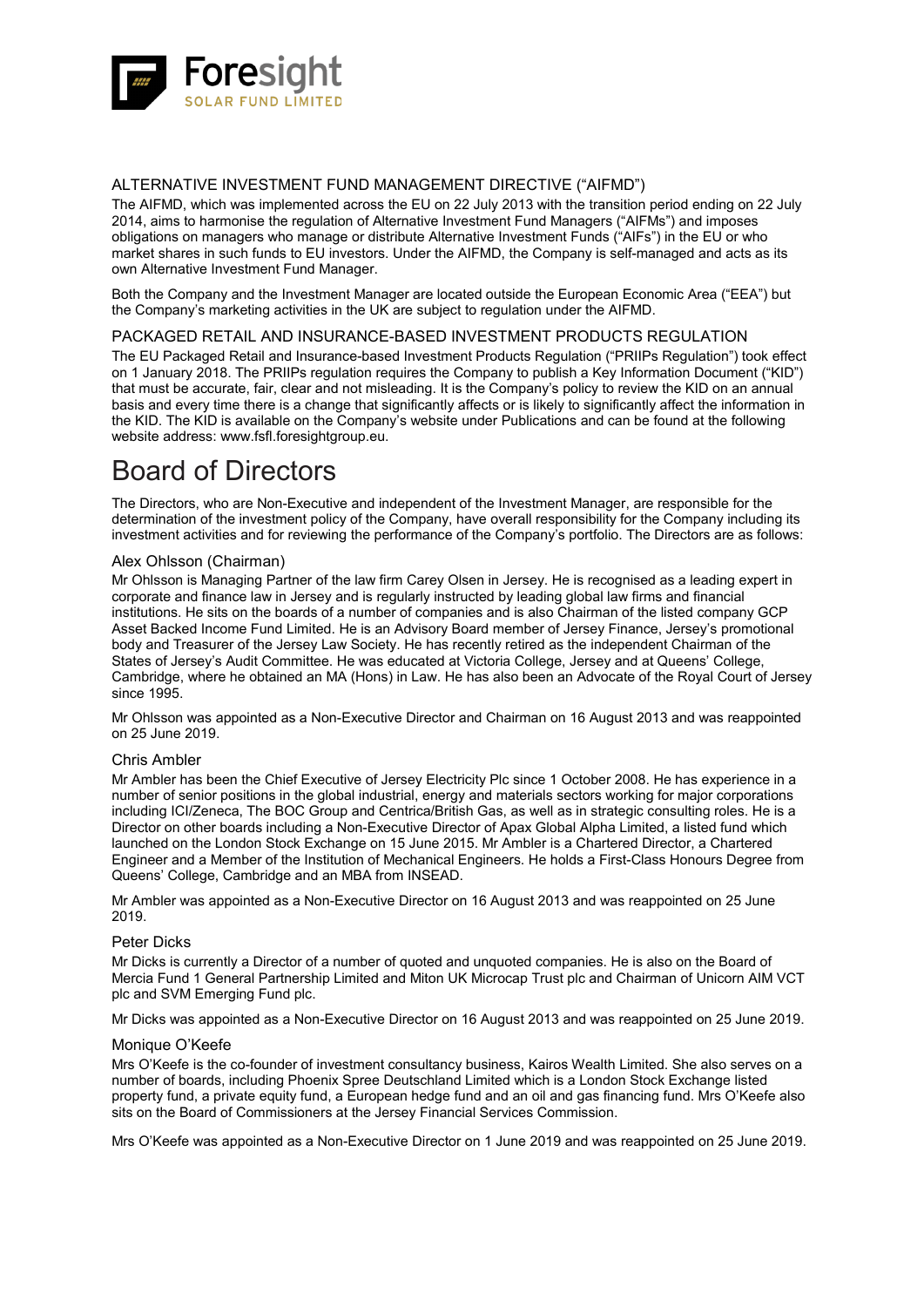

# Investment Manager

The Company's Investment Manager, Foresight Group CI Limited, is responsible for the acquisition and management of the Company's portfolio, including the sourcing and structuring of new acquisitions and advising on the Company's borrowing strategy. The Investment Manager is a Guernsey registered company, incorporated under Guernsey Law with registered number 51471. The Investment Manager is licensed and regulated by the Guernsey Financial Services Commission.

The Manager and its adviser, Foresight Group, are together referred to as "Foresight Group". Foresight Group was founded in 1984 and is a leading independent infrastructure and private equity investment company managing £4.0 billion of assets on behalf of institutions and retail clients with offices in Australia, Italy, South Korea, Spain and the UK.

On 5 June 2019, Foresight Group announced the acquisition of the John Laing Environmental Assets Group Limited ("JLEN") advisory mandate from John Laing Group, effective from 1 July 2019. Foresight Group maintains a formal allocation policy for investments across its funds. Following the acquisition, Foresight Group's global infrastructure investments increased to £3.1 billion, with a cumulative generating capacity of 1.9GW. Currently Foresight Group's infrastructure team manages 103 solar projects internationally, representing £1.7 billion with a total generating capacity of 1.3GW. The remaining generation capacity under management includes bioenergy projects, onshore wind, battery storage facilities and reserve power generation assets.

Foresight Group's 89 strong infrastructure team includes 39 investment professionals, with an average of 12 years industry experience.

Foresight Group's Investment Management team is led by three experienced UK-based managers, supported by a team of seven people of investment managers located in the UK and internationally. The Investment Management team based in Australia compromises three investment professionals, three portfolio managers and one member of support staff. This team is instrumental in the management of the Company's four Australian assets.

Foresight Group is overseen by an Executive Committee of which Gary Fraser is a member. Foresight Group's Executive Committee provides strategic investment advice to the management team and the Board.

### RICARDO PINEIRO, PARTNER, HEAD OF UK SOLAR

Ricardo has led Foresight Group's UK solar investments team since 2011 and has been part of the Fund's advisory team since its IPO, remaining primarily focused on identifying and acquiring new renewable energy transactions across the UK and international markets. Prior to joining Foresight, Ricardo worked at Espirito Santo Investment where he focused on lending and advisory for the energy infrastructure and transportation sectors.

### Gary Fraser, Partner, Chief Financial Officer

Gary is a Chartered Accountant and Chartered Fellow of the Securities Institute. He worked with Ernst & Young between 1993 and 1999, predominantly in the audit and risk assurance and corporate finance areas and joined ISIS Asset Management plc in 1999 where he was responsible for the provision of similar services to several investment companies. He joined Foresight Group in 2004 and is a member of the Executive Committee.

### MATT HAMMOND, Partner

Matt is a Partner in Foresight Group's infrastructure team having joined Foresight in 2015. Prior to joining Foresight, Matt was a Managing Director at Macquarie where he worked in various roles for fifteen years. There he focused on infrastructure and renewable energy advisory, principal investing and lending. He has also worked at Henderson, BT Alex Brown and the WHEB Group where he raised and invested two renewable energy funds investing across Europe.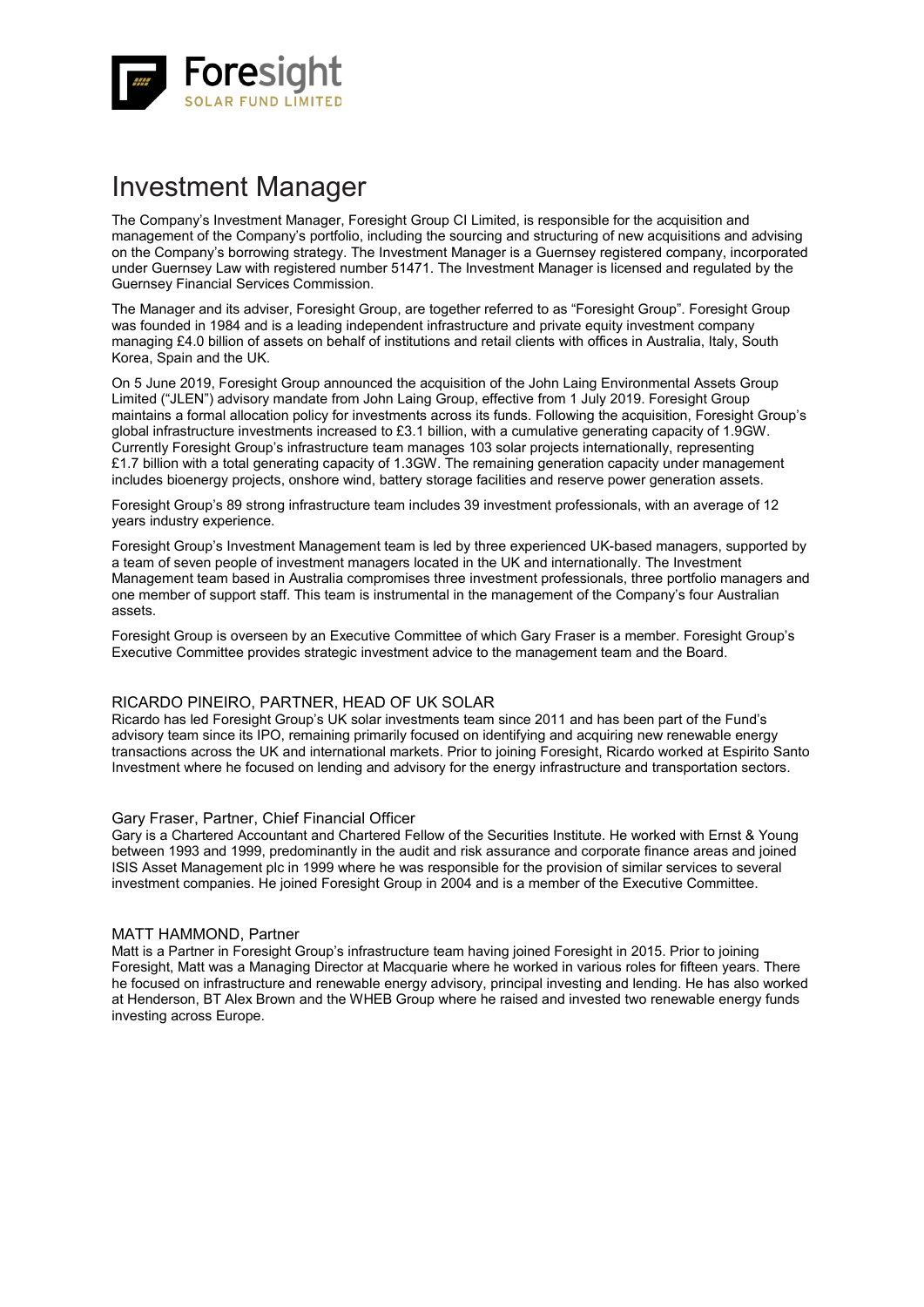

# Portfolio Assets

Current Portfolio

|                     | Asset                               | Installed            | Net MW          | <b>Connection Date</b>          | Acquisition Cost <sup>1</sup> (£m) | <b>Current Fair Value</b> |
|---------------------|-------------------------------------|----------------------|-----------------|---------------------------------|------------------------------------|---------------------------|
|                     |                                     | Peak Capacity        |                 |                                 |                                    | $2$ (£m)                  |
|                     |                                     | (MW)                 |                 |                                 |                                    |                           |
| UK                  |                                     |                      |                 |                                 |                                    |                           |
| 1                   | Wymeswold <sup>3</sup>              | 34                   | 34              | March 2013                      | 45.0                               | 49.3                      |
| 2                   | <b>Castle Eaton</b>                 | 18                   | 18              | March 2014                      | 22.6                               | 21.3                      |
| 3                   | <b>Highfields</b>                   | 12                   | 12              | March 2014                      | 15.4                               | 13.5                      |
| 4                   | <b>High Penn</b>                    | 10                   | 10              | March 2014                      | 12.7                               | 10.5                      |
| 5                   | Pitworthy                           | 16                   | 16              | March 2014                      | 19.3                               | 16.7                      |
| 6                   | <b>Hunters Race</b>                 | 10                   | 10              | <b>July 2014</b>                | 13.3                               | 13.9                      |
| 7                   | <b>Spriggs Farm</b>                 | 12                   | 12              | March 2014                      | 14.6                               | 14.3                      |
| 8<br>$\overline{9}$ | <b>Bournemouth</b>                  | 37<br>46             | 37<br>46        | September 2014                  | 47.9                               | 52.2                      |
|                     | Landmead                            |                      |                 | December 2014                   | 52.4                               | 49.6                      |
| 10<br>11            | Kencot                              | 37                   | 37              | September 2014<br>December 2015 | 49.5                               | 45.9                      |
|                     | Copley                              | 30                   | 30              |                                 | 32.7                               | 37.7                      |
| 12                  | Atherstone                          | 15<br>9              | 15<br>9         | March 2015                      | 16.2                               | 15.3                      |
| 13                  | Paddock Wood                        | 10                   |                 | March 2015                      | 10.7                               | 10.7                      |
| 14                  | Southam                             |                      | 10              | March 2015                      | 11.1                               | 11.1                      |
| 15<br>16            | <b>Port Farm</b>                    | 35<br>16             | 35<br>16        | March 2015                      | 44.5<br>22.2                       | 45.4<br>21.1              |
|                     | <b>Membury</b>                      |                      |                 | March 2015                      |                                    |                           |
| 17<br>18            | <b>Shotwick</b><br><b>Sandridge</b> | 72<br>50             | 72<br>50        | March 2016                      | 75.5                               | 84.9                      |
| 19                  | <b>Wally Corner</b>                 | 5                    | 5               | March 2016<br>March 2017        | 57.3<br>5.7                        | 58.1<br>5.9               |
| 20                  | Coombeshead                         | 10                   | 10              | December 2014                   | 36.6                               | 39.7                      |
|                     | <b>Park Farm</b>                    |                      |                 | March 2015                      |                                    |                           |
| 21<br>22            | <b>Sawmills</b>                     | 13<br>$\overline{7}$ | 13<br>7         | March 2015                      |                                    |                           |
| 23                  | Verwood                             | 21                   | 21              | February 2015                   |                                    |                           |
| 24                  | Yardwall                            | 3                    | 3               | June 2015                       |                                    |                           |
| 25                  | Abergelli                           | 8                    | 8               | March 2015                      | 3.7                                | 4.9                       |
| 26                  | <b>Crow Trees</b>                   | 5                    | 5               | February 2016                   | 1.8                                | 2.1                       |
| 27                  | <b>Cuckoo Grove</b>                 | 6                    | 6               | March 2015                      | 2.5                                | 3.3                       |
| 28                  | <b>Field House</b>                  | 6                    | 6               | March 2015                      | 3.1                                | 3.7                       |
| 29                  | <b>Fields Farm</b>                  | 5                    | $\overline{5}$  | March 2016                      | 1.7                                | 2.5                       |
| 30                  | Gedling                             | 6                    | 6               | March 2015                      | 1.9                                | 2.8                       |
| 31                  | Homeland                            | 13                   | 13              | March 2014                      | 5.2                                | 7.8                       |
| 32                  | <b>Marsh Farm</b>                   | 9                    | 9               | March 2015                      | 4.0                                | 4.8                       |
| 33                  | Sheepbridge                         | 5                    | 5               | December 2015                   | 1.9                                | 2.7                       |
| 34                  | <b>Steventon</b>                    | 10                   | 10              | <b>June 2014</b>                | 4.2                                | 5.4                       |
| 35                  | <b>Tengore</b>                      | $\overline{4}$       | 4               | February 2015                   | 1.3                                | 1.8                       |
| 36                  | <b>Trehawke</b>                     | 11                   | 11              | March 2014                      | 4.7                                | 6.5                       |
| 37                  | <b>Upper Huntingford</b>            | 8                    | 8               | October 2015                    | 3.1                                | 4.1                       |
| 38                  | Welbeck                             | 11                   | 11              | <b>July 2014</b>                | 4.4                                | 5.5                       |
| 39                  | Yarburgh                            | 8                    | 8               | November 2015                   | 3.4                                | 4.5                       |
| 40                  | <b>Abbey Fields</b>                 | 5                    | 5               | March 2016                      | 1.5                                | 3.2                       |
| 41                  | SV Ash                              | 8                    | 8               | <b>March 2015</b>               | 3.4                                | 4.2                       |
| 42                  | <b>Bilsthorpe</b>                   | 6                    | 6               | November 2014                   | 1.9                                | 2.7                       |
| 43                  | <b>Bulls Head</b>                   | 6                    | 6               | September 2014                  | 2.2                                | 3.0                       |
| 44                  | Lindridge                           | $\overline{5}$       | $\overline{5}$  | January 2016                    | 1.7                                | 2.6                       |
| 49                  | <b>Manor Farm</b>                   | 14                   | 14              | October 2015                    | 6.1                                | 6.8                       |
| 45                  | <b>Misson</b>                       | 5                    | $\overline{5}$  | March 2016                      | 2.0                                | 2.9                       |
| 46                  | <b>Nowhere</b>                      | $\overline{8}$       | $\overline{8}$  | March 2015                      | 3.7                                | 4.5                       |
| 47                  | Pen Y Cae                           | $\overline{7}$       | 7               | March 2015                      | 2.9                                | 3.9                       |
| 48                  | <b>Playters</b>                     | 9                    | $\overline{9}$  | October 2015                    | 4.0                                | 4.9                       |
| 50                  | <b>Roskrow</b>                      | 9                    | 9               | March 2015                      | 3.7                                | 4.9                       |
|                     | <b>UK Subtotal</b>                  | 723                  | 723             |                                 | 685.1                              | 723.1                     |
|                     | <b>AUSTRALIA</b>                    |                      |                 |                                 |                                    |                           |
| 1                   | <b>Bannerton</b>                    | 110                  | 53 <sup>4</sup> | <b>July 2018</b>                | 22.9                               | $20.0^6$                  |
| $\mathbf{2}$        | Longreach                           | 17                   | 8 <sup>4</sup>  | March 2018                      | 2.7                                | 2.9                       |
| 3                   | Oakey 1                             | 30                   | 15 <sup>4</sup> | February 2019                   | 4.4                                | $4.8^6$                   |
| 4                   | Oakey 2                             | $\overline{70}$      | 70              | Q4 2019 <sup>5</sup>            | 34.0                               | $32.7^6$                  |
|                     |                                     |                      |                 |                                 |                                    |                           |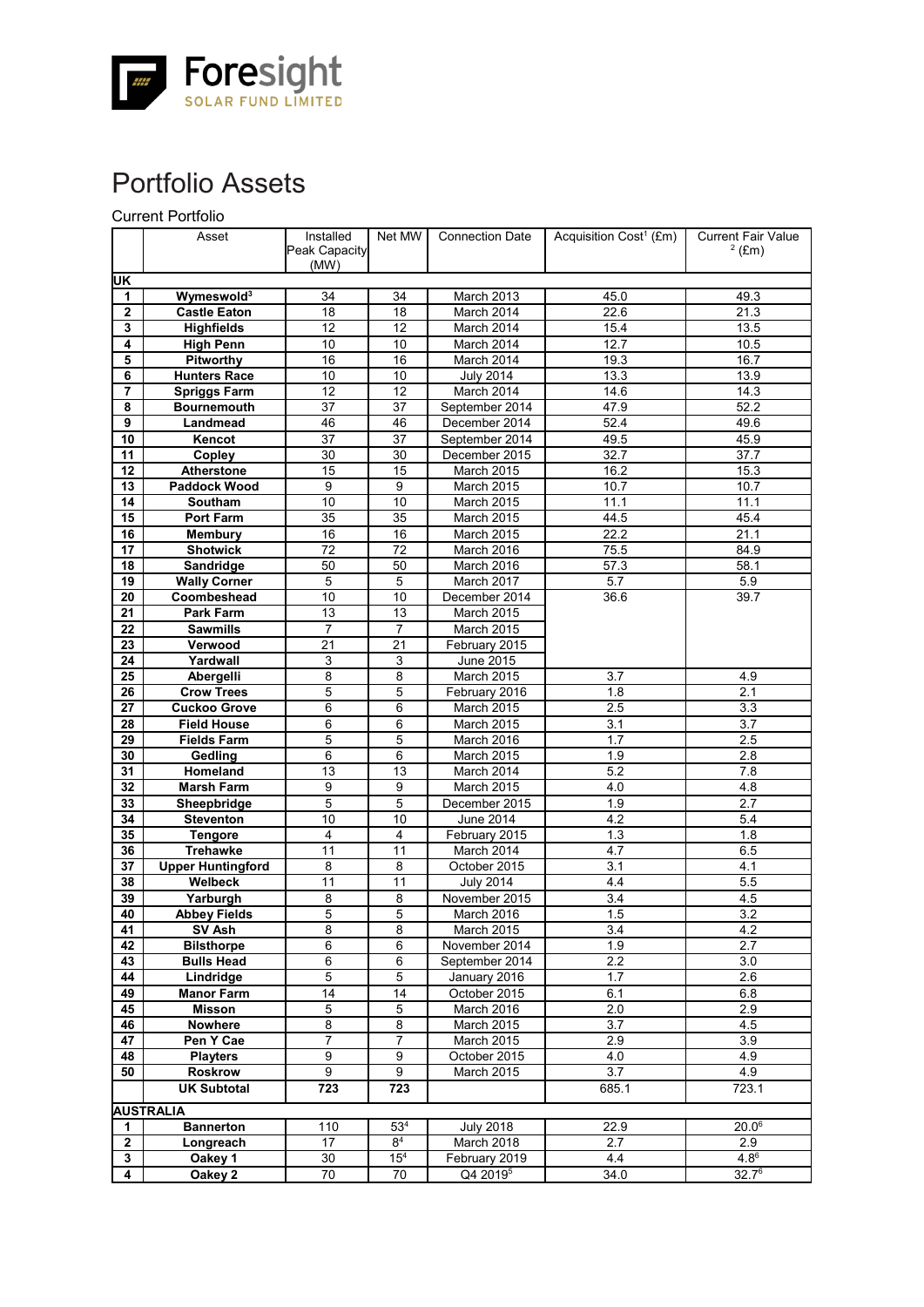

| Australia Subtotal | 007<br>221 | 146 | 63 O<br>ხა.უ | 60.4            |
|--------------------|------------|-----|--------------|-----------------|
| Total              | 950        | 869 | 749.0        | 709 E<br>٬ გა.ხ |

Original cost at time of acquisition, including transaction costs.

2 UK investments valued using an unlevered discount rate of 6.50% or a levered discount rate between 7.25% and 7.50% depending on the debt structure. Australian operational assets use a levered discount rate of 8.5%.

3 Includes the 2MW extension acquired in March 2015.

Accounts for the 49% stake the Company holds of this asset

5 Expected connection date.<br>6 Held at cost incurred to date. 6 Held at cost incurred to date. This does not represent expected final cost and assumes an AUD/GBP exchange rate of 0.55 as at 30 June 2019.

# Investment Manager's Report

# *For the period ended 30 June 2019*

### *KEY INVESTMENT METRICS*

|                                               | 30 June 2019     | 31 December 2018 | 30 June 2018   |
|-----------------------------------------------|------------------|------------------|----------------|
| Market Capitalisation                         | £659.8 million   | £592.9 million   | £489.5 million |
| <b>Share Price</b>                            | $120.2$ pence    | 108.0 pence      | 108.8 pence    |
| Dividend Declared per Share for<br>the period | 3.38 pence       | 6.58 pence       | 3.28 pence     |
| GAV                                           | £1,100.6 million | £1,114.7 million | £749.0 million |
| <b>NAV</b>                                    | £601.5 million   | £610.3 million   | £473.1 million |
| NAV per Share                                 | $109.6$ pence    | 111.2 pence      | 105.2 pence    |
| Annual Total Return (NAV) since<br>IPO        | 7.61%            | 7.36%            | 6.89%          |
| Annual Total Shareholder Return<br>since IPO  | 8.78%            | 6.83%            | 7.03%          |
| Profit after Tax for the Period               | £9.4 million     | £56.0 million    | £6.0 million   |

### *PORTFOLIO SUMMARY*

As at 30 June 2019, the Company's portfolio consisted of 54 assets with a total net peak capacity of 869MW. Of the 54 assets, 50 assets are located in the UK and represent 723MW of total installed capacity. The remaining four assets are located in Australia and account for 146MW of total installed capacity.

All of the Company's assets benefit from government-backed subsidies. The UK assets are accredited under the Renewable Obligation scheme, except for Yardwall which is a Feed-in Tariff accredited asset (representing less than 1% of the UK portfolio). In Australia, the assets benefit from subsidies in the form of Large-Scale Generation Certificates. During the six-month period, approximately 60% of total revenue was derived from subsidies and 40% from the sale of electricity.

The ROC buy-out price for the annual compliance period which commenced in April 2019 increased to £48.78 (2018-19 compliance period: £47.22), reflecting the average monthly percentage change in RPI during 2018. On average, the Company received 1.42 ROC/MWh during the period across the UK portfolio at an average price of £46.24/ROC (30 June 2018: £44.50/ROC).

During the period the Company sold the 0.5MW onshore wind asset included in the 53.3MW solar portfolio acquired in April 2018.

Further details on the portfolio as at 30 June 2019 is shown in the charts on pages 14-15. The analysis provided illustrates the diversification of the portfolio across inverter and panel manufacturers and O&M counterparties. The level of diversification achieved allows for efficiencies of scale through reducing ongoing operational costs.

### *Market Developments*

### UNITED KINGDOM

In June 2019, Prime Minister Theresa May announced the UK's intention to introduce new legislation which would commit the UK to eradicating its net contribution to climate change by 2050. This announcement further strengthens the UK's role in leading climate change initiatives. The target is expected to be achieved through a combination of initiatives including balancing carbon emissions with carbon removal (e.g. carbon capture and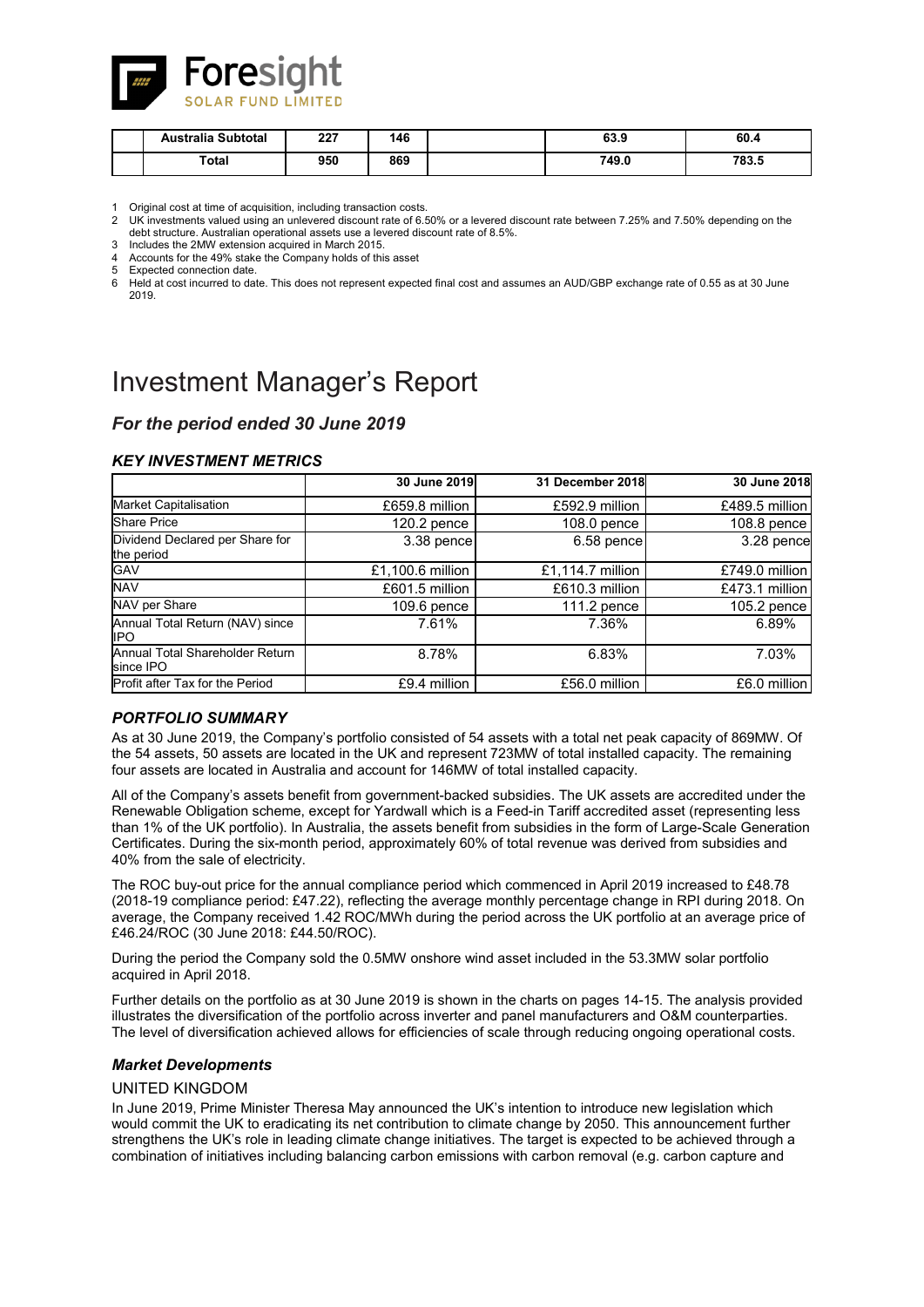

storage technologies) and the adoption of low-carbon technologies. Whilst the announcement does not address the solar industry directly, it reinforces the UK's long-term commitment to renewable generation sources.

There has been no update on the UK's capacity market, which continues to be in a "standstill" period following its suspension in November 2018. An update is expected at the end of September 2019 in relation to the potential approval of new state aid. The Company has no revenues directly linked to the capacity market mechanism.

In July 2018. Ofgem initiated a consultation into residual network charging arrangements. Amongst the reforms is a change to the Balancing Services Use of System ("BSUoS"), BSUoS being the means through which the cost to National Grid of balancing the network is recovered. Currently, generators connecting into the distribution network receive BSUoS as a credit, in light of the positive effect this capacity had on alleviating constraint on the transmission network. This was in response to changes in the use of the network due to growing volumes of renewable and distribution connected generation. In May 2019, Ofgem published an update on timing and next steps. Ofgem ruled out making any changes to embedded benefits before April 2021 and similarly the possibility of new arrangements for residual charging will not be implemented before April 2023. The Investment Manager continues to actively monitor the situation and engage with Ofgem. Embedded benefits revenue represents less than 2% of lifetime revenues for the portfolio and any expected impact on valuations is expected to be limited.

In March 2019, the UK's deadline to exit the European Union was extended. As Brexit negotiations continue the Investment Manager remains of the view that Brexit is unlikely to have a significant impact on the Company's prospects, from both a financial and operational perspective.

### AUSTRALIA

On 18 May 2019, the Federal Government elections took place in Australia. The incumbent minority Coalition Government, consisting of the Liberal and National parties, was elected for a third three-year term. The elected Coalition Government will be led by Scott Morrison who replaced former Prime Minister Malcolm Turnbull on 31 August 2018 following an internal leadership vote.

The Coalition Government has confirmed the emissions reduction target at 26%-28% by 2030 (against 2005 levels) and proposed no replacement to the existing Renewable Energy Target for which the target gigawatt hours from renewable generation does not increase beyond 2020. Support in the form of Large-Scale Generation Certificates ("LGCs") remained unchanged and is expected to end in 2030. Following the election result, the Investment Manager does not expect any relevant energy policy updates in the immediate future.

In May 2019, Marginal Loss Factors ("MLFs") for FY2019 were published by the Australian Energy Market Operator ("AEMO"). MLFs reflect the amount of energy assumed to be lost in the transmission network and are assigned to each individual renewable asset. The MLFs published indicated a decrease in MLFs of up to 5% which will have an adverse impact on generators in 2019-20. The change was based on the expected increase in the number of new generators coming online and an ageing transmission network. The Bannerton asset was the most affected asset in our Australian portfolio with the annual MLF for 2019-20 decreasing by more than 10%.

It is the Investment Manager's view the MLF methodology is not fit for purpose and it is working alongside other industry participants to recommend amendments to the existing MLF methodology to reflect a more accurate transmission loss factor based on regional local consumption. The Investment Manager will reflect the results of its assessment relative to the MLF methodology in due course.

Whilst the country adapts to new technologies and greater demand and the associated challenges, the market does continue to benefit from significant electricity demand and an irradiation profile well suited to solar development.

### *HISTORIC POWER PRICES*

### UNITED KINGDOM

Wholesale power prices decreased throughout the reported period to approximately £40/MWh in June 2019 following a period of relatively high prices during the second half of 2018. This reduction was driven by declining natural gas prices globally as a result of new supplies from the US and Australia entering the market. In addition to this, historically high gas storage levels in Western Europe following one of the mildest winters on record had a downward effect on spot and forward prices for natural gas resulting in further downward pressure on wholesale power prices.

The average power price achieved across the UK portfolio during the period, including fixed price arrangements was £47.25/MWh, versus £46.54/MWh in the first half of 2018, an increase of 1.5%. The proportion of current revenues subject to fixed price arrangements across the UK portfolio as at 30 June 2019 was 45%, at a weighted average price of £53.38/MWh.

The existing fixed price arrangements have differing tenures. The contract with the longest tenure expires in March 2021. The percentage of fixed price arrangements will gradually decrease between 30 June 2019 and March 2021. These arrangements provide greater visibility over future cash flows and limit potential price volatility in the short and medium term. The Company will continue to monitor forward electricity prices and, where appropriate, will enter into new fixed price arrangements.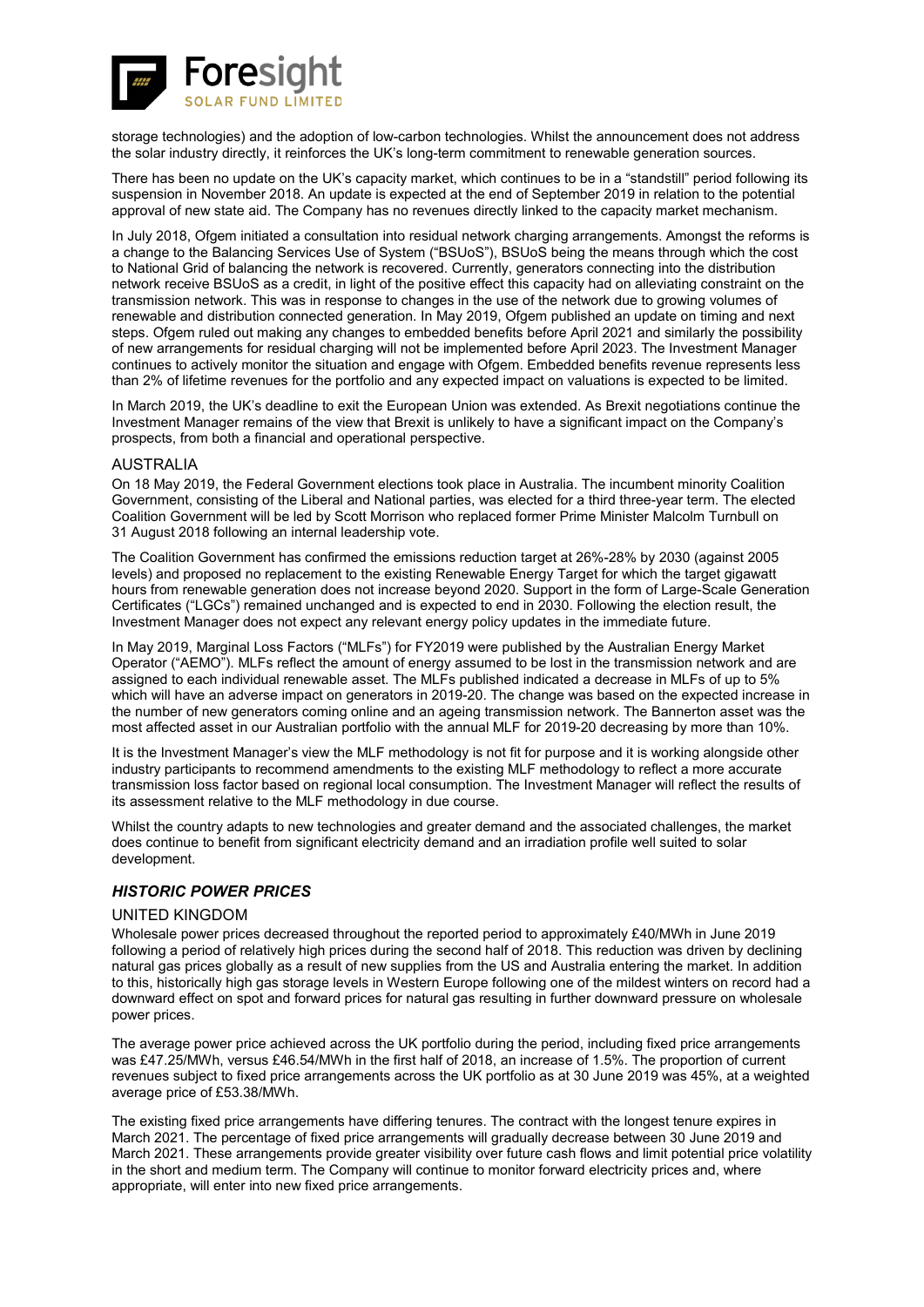

The Investment Manager regularly reassesses conditions in the electricity market and updates its view on likely future movements. The Company retains the option to fix the PPAs for its assets at any time. The Investment Manager is satisfied that the current proportion of fixed price arrangements provides the appropriate level of price certainty.

### PPA tenders

As announced in the 2018 Annual Report, in Q3 2018 the Company launched a tender for the supply of PPAs to 22 UK sites representing 179MW. On 1 April 2019, the new PPA contracts were entered into for a period of 10 years resulting in an average increase in pass-through rates at which ROCs and power are paid of 1.43% and 0.5%, respectively, against the previous agreements. The new PPA agreements had a positive impact on the Company's NAV of £3.7m.

### AUSTRALIA

Gas peaking power plants remain a key price setter for the Australian electricity markets.

Wholesale power prices in Victoria increased dramatically during the Australian summer months. On 25 January 2019, spot prices reached the maximum level of A\$14,500/MWh. This was driven by extremely high temperatures as well as impacted by three of out six generation units being offline.

During the period, the weighted average spot price in Queensland was A\$83.50/MWh, versus A\$72.00/MWh in the first half of 2018, an increase of 16%.

Prices were higher in Victoria with a weighted average spot price of A\$157.00/MWh, versus A\$103.00/MWh in the first half of 2018, an increase of 52%.

### *POWER PRICE FORECASTS*

The Investment Manager uses forward looking power price assumptions to assess the likely future income of the portfolio assets for valuation purposes. The Company's assumptions are formed from a blended average of the forecasts provided by third party consultants and are updated on a quarterly basis for each market.

### UNITED KINGDOM

During the period, power price forecasts decreased by 3.8% mainly due to movements in the short and medium term. The main driver of this reduction was the stronger pound assumptions forecast by one of the third-party consultants. In the longer term the deployment of more low-cost generation, notably onshore wind, is expected to help offset the upward pressure from an increase in demand.

The Company's forecasts assume an increase in power prices in real terms over the medium to long-term of 0.4% per annum (31 December 2018: 0.6%).

Where the assumed asset life extends beyond 2050, the Investment Manager has assumed no real growth in forecast power prices.

### AUSTRALIA

During the period, Queensland and Victoria power price forecasts increased by 3.15% and 7.23% respectively, mainly due to assumptions around the retirement of coal plants in the medium to long term. This is not only driven by increasing maintenance costs, but also by future decarbonisation ambitions, which are expected to require the retirement of coal capacity to reach current policy targets.

The Company's forecasts assume an increase in Queensland and Victoria power prices in real terms over the medium to long-term of 1.16% and 0.79% respectively, per annum.

### *THIRD PARTY DEBT ARRANGEMENTS AND GEARING POSITION*

As at 30 June 2019, total outstanding long-term debt was £394.1 million, representing 36% of the GAV (calculated as NAV plus outstanding debt) of the Company and its Subsidiaries (31 December 2018: £399.4 million or 36% of GAV).

At period end, total outstanding debt including RCFs was £499.1 million, representing 45% of GAV (31 December 2018: £504.4 million or 45% of GAV.)

### Long-Term Facilities

As at 30 June 2019, £394.1 million of long-term debt facilities were outstanding (including £4.8m of nominal revaluation of the inflation-linked facilities).

Inflation linked debt facilities represented £89.1 million of the total long-term debt outstanding as at 30 June 2019.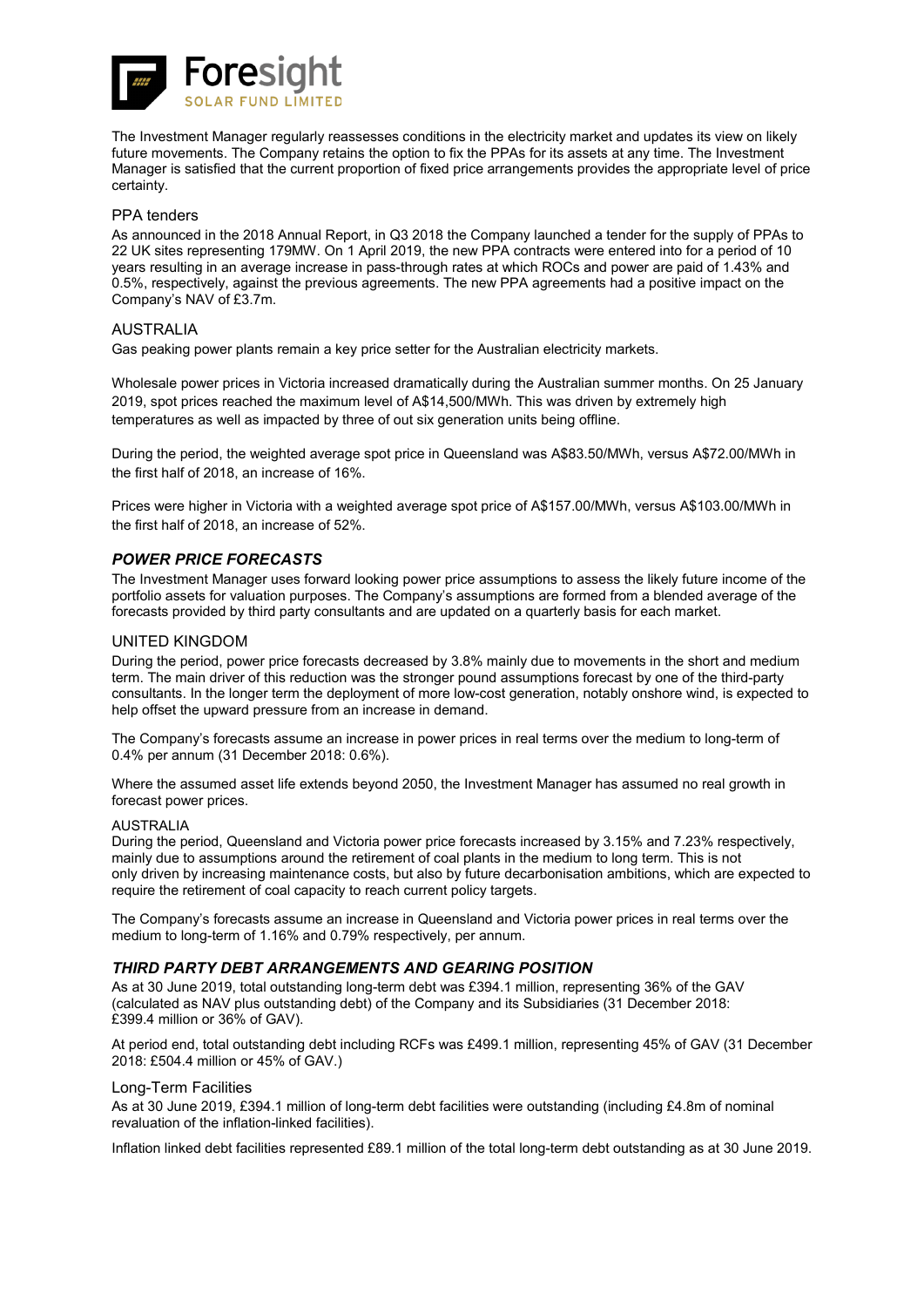

At 30 June 2019, the average cost of long-term debt, was 2.9% per annum (2018: 2.8%), including the cost of the interest inflation linked facilities of 1.29% per annum.

### Revolving Credit Facilities

The Company currently holds two separate RCF facilities totalling £105 million. The RCFs remained fully drawn during the period.

The £40 million RCF facility in place for FS Holdco 1 has been extended for three years and is now due to expire in March 2022. The terms of the new facility offer a more favourable margin, resulting in an ongoing interest expense saving for the Company.

At 30 June 2019, the total annualised cost of the RCFs was 2.8% (2018: 1.7%). The increase in costs compared to 2018 is due to the facilities being fully drawn following the acquisitions completion in 2018.

The Investment Manager expects to refinance the remaining balance either through future equity raisings or other long-term refinancing arrangements.

### Debt Facilities

The following table summarises the debt position of the Fund as at 30 June 2019.

| <b>Borrower</b>                 | <b>Holding</b><br>Vehicle           | Provider     | <b>Facility</b><br><b>Type</b> | <b>Amount</b><br>Outstanding (m) | <b>Maturity</b> | <b>Applicable Rate</b>               |
|---------------------------------|-------------------------------------|--------------|--------------------------------|----------------------------------|-----------------|--------------------------------------|
| <b>FS Holdco</b>                | FS                                  |              | MIDIS Fixed rate               | £62.3                            | Mar-24          | 3.78%                                |
|                                 | Holdco 1                            |              | fully-                         |                                  |                 |                                      |
|                                 |                                     |              | amortising                     |                                  |                 |                                      |
|                                 |                                     | <b>MIDIS</b> | Inflation<br>linked.           | £62.1                            | Mar-34          | RPI Index <sup>1</sup> + 1.08%       |
|                                 |                                     |              | fully-                         |                                  |                 |                                      |
|                                 |                                     |              | amortising                     |                                  |                 |                                      |
|                                 |                                     | Santander    | Term loan                      | £23.9                            | Mar-34          | $LIBOR + 1.70%$                      |
|                                 |                                     |              | fully-<br>amortising           |                                  |                 |                                      |
| Project SPVs                    | FS                                  | <b>RBS</b>   | Term Ioan                      | £159.2                           | Sep-19          | LIBOR + 1.75%                        |
| (25 vehicles)                   | Holdco <sub>2</sub>                 |              |                                |                                  |                 |                                      |
| Second<br>Generation            | FS                                  | <b>MIDIS</b> | Fixed rate                     | E4.2                             | Aug-34          | 4.40%                                |
| Portfolio 1                     | Holdco <sub>3</sub>                 |              | fully-<br>amortising           |                                  |                 |                                      |
|                                 |                                     |              | Inflation                      | £27.0                            | Aug-34          | RPI Index $1 + 1.70\%$               |
|                                 |                                     |              | linked                         |                                  |                 |                                      |
|                                 |                                     |              | fully-                         |                                  |                 |                                      |
| <b>Foresight Solar</b>          | FS                                  | <b>CEFC</b>  | amortising<br>Term loan        | A\$62.0                          | <b>Jun-27</b>   | Base rate (2.95%) +                  |
| Australia Pty Ltd               | Holdco                              |              |                                |                                  |                 | margin (2.55% to                     |
|                                 | $4^2$                               |              |                                |                                  |                 | $2.80\%$ )                           |
| Longreach Finco<br>Pty Ltd      |                                     | <b>CEFC</b>  | Term loan                      | A\$12.0                          | Mar-22          | <b>Base</b><br>+ margin              |
| Longreach Finco                 |                                     | <b>MUFG</b>  | Term loan                      | A\$12.0                          | Mar-22          | (constr<br>rate<br>(2.57%)<br>1.55%; |
| Pty Ltd                         |                                     |              |                                |                                  |                 | operation<br>Base                    |
| Oakey 1 Finco Pty<br>Ltd        |                                     | CEFC         | Term loan                      | A\$16.1                          | Mar-22          | 1.40%<br>rate                        |
| Oakey 1 Finco Pty               |                                     | <b>MUFG</b>  | Term loan                      | A\$16.1                          | Mar-22          | $(3.28\%)$ <sup>3</sup><br>Base      |
| Ltd                             |                                     |              |                                |                                  |                 | rate                                 |
|                                 |                                     |              |                                |                                  |                 | (2.58%)                              |
|                                 |                                     |              |                                |                                  |                 | Base<br>rate                         |
|                                 |                                     |              |                                |                                  |                 | $(3.14\%)$ <sup>3</sup>              |
| Oakey 2 Finco Pty               |                                     | <b>CEFC</b>  | Term loan                      | A\$42.5                          | Oct-22          | Base rate (2.48%) +                  |
| Ltd                             |                                     |              |                                |                                  |                 | 2.25%                                |
| <b>TOTAL LONG-</b><br>TERM DEBT |                                     |              |                                | £427.4                           |                 |                                      |
| <b>FS Holdco</b>                | FS                                  | Santander    | Revolving                      | £40.0                            | Mar-22          | $LIBOR + 1.75%$                      |
|                                 | Holdco 1                            |              | credit                         |                                  |                 |                                      |
| <b>FS Debtco</b>                | $\overline{\mathsf{s}}$<br>Holdco 2 | Santander    | Revolving<br>credit            | £65.0                            | Feb-20          | LIBOR + 2.00%                        |
| <b>TOTAL</b>                    |                                     |              |                                | £105.0                           |                 |                                      |
| <b>REVOLVING</b>                |                                     |              |                                |                                  |                 |                                      |
| <b>DEBT</b>                     |                                     |              |                                |                                  |                 |                                      |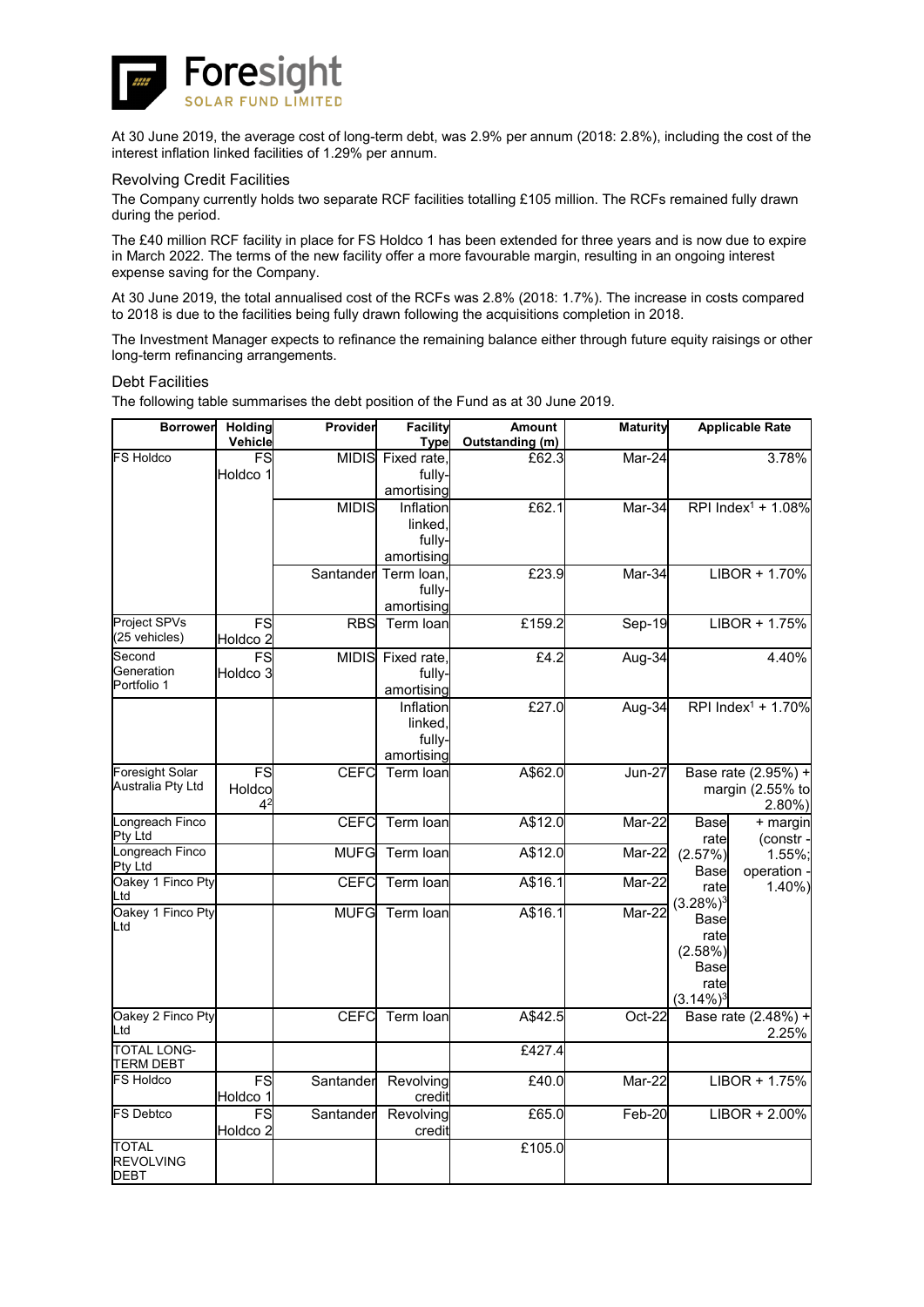

| DERT<br><b>TO</b><br>Δ. |  |             | ----<br>$- - - -$ |  |
|-------------------------|--|-------------|-------------------|--|
| .<br>___.<br>. .<br>. . |  | $- - - - -$ |                   |  |

1 RPI-linked facilities have a long-term inflation assumption of 2.75%

2 Australian debt presented in full and not prorated for Foresight ownership proportion<br>3 Interest rate swap for 100% of the outstanding debt during the initial 5 years 75% from Interest rate swap for 100% of the outstanding debt during the initial 5 years, 75% from years six to ten and 50% thereafter

During the period the Company repaid total debt of £6.3 million.

The Company continues to have limited exposure to benchmark rate movements in the UK and Australia as a result of the long-term interest rate swaps in place to protect the Company from underlying interest rate movements. Sterling denominated debt facilities priced over LIBOR benefit from interest rate swaps hedging 80% of the outstanding debt during the terms of the loans. In Australia, debt facilities entered into with the CEFC have no exposure to the Bank Bill Swap Bid Rate ("BBSY") as the rate was fixed at financial close. Debt facilities provided by MUFG have in place interest rate swaps on a decreasing nominal amount for a notional tenor of 20 years.

### Refinancing of UK debt facilities

Post period end, on 2 August 2019, the Investment Manager successfully completed the refinancing of 28 of the Company's UK assets (321 MW). The debt refinancing totalled £245 million, compromising a £170 million term loan facility, a £65 million RCF and a £10 million debt service reserve facility. The refinancing was secured on attractive terms. Although the refinancing was not completed until after the end of the period, due to the material impact of the new terms this has been taken into consideration for the NAV as at 30 June 2019, resulting in an increase in the Company's NAV of £17.0 million.

The £170 million fully amortising term loan facility will expire in March 2036 and will be provided jointly by Landesbank Hessen-Thüringen Girozentrale ("Helaba") and Sumitomo Mitsui Banking Corporation ("SMBC"). The term loan facility all-in annual cost of debt is approximately 230bps and includes interest rate swaps hedging 100% of the outstanding debt during the term of the loan. The proceeds of the loan facility will be used partially to refinance the asset-level debt facilities expiring in September 2019.

The £65 million RCF has a three-year term and will be provided by National Westminster Bank plc ("NatWest"). This facility replaces the existing £65 million RCF entered into in 2017.

Based on the Company's 30 June 2019 GAV and following the refinancing, the total outstanding long-term debt of £404.9 million represents gearing of approximately 37%. The total outstanding debt including revolving credit facilities of £509.9 million represents approximately 46% of GAV.

### *DIVIDENDS*

The Company is targeting a full year dividend for the year ending 31 December 2019 of 6.76 pence, representing a 2.70% increase against the dividend declared for the 2018 financial year. The Company has met all target dividends since IPO.

|                      | <b>Dividend</b> | Amount       | <b>Status</b> | <b>Payment Date</b> |
|----------------------|-----------------|--------------|---------------|---------------------|
| Interim 1            |                 | $1.69$ pence | Approved      | 30 August 2019      |
| Interim <sub>2</sub> |                 | $1.69$ pence | Approved      | 29 November 2019    |
| Interim <sub>3</sub> |                 | $1.69$ pence | Targeted      | Q1 2020             |
| Interim <sub>4</sub> |                 | $1.69$ pence | Targeted      | Q <sub>2</sub> 2020 |
| <b>TOTAL</b>         |                 | 6.76 pence   |               |                     |

DIVIDEND TIMETABLE FOR FY2019

The first interim dividend of 1.69 pence for the year ending 31 December 2019 will be paid on 30 August 2019.

On 19 August 2019 the Board approved the second interim dividend relating to FY2019 of 1.69 pence per share.

| Dividend Timetable - Interim 2 |                  |
|--------------------------------|------------------|
| Ex-dividend Date               | 24 October 2019  |
| Record Date                    | 25 October 2019  |
| <b>Payment Date</b>            | 29 November 2019 |

Full details of the scrip dividend alternative that is being offered in respect of the Dividend (the "Scrip Offer"), its timetable and the Scrip Dividend Scheme can be found in the Scrip Dividend Alternative Offer Document (the "Scrip Document") available on the Company's website to view and/or download at

fsfl.foresightgroup.eu/investor-relations/. The Scrip Document is also available on the National Storage Mechanism website at www.morningstar.co.uk/uk/NSM and copies are also available for inspection at JTC House, 28 Esplanade, St. Helier, Jersey JE2 3QA.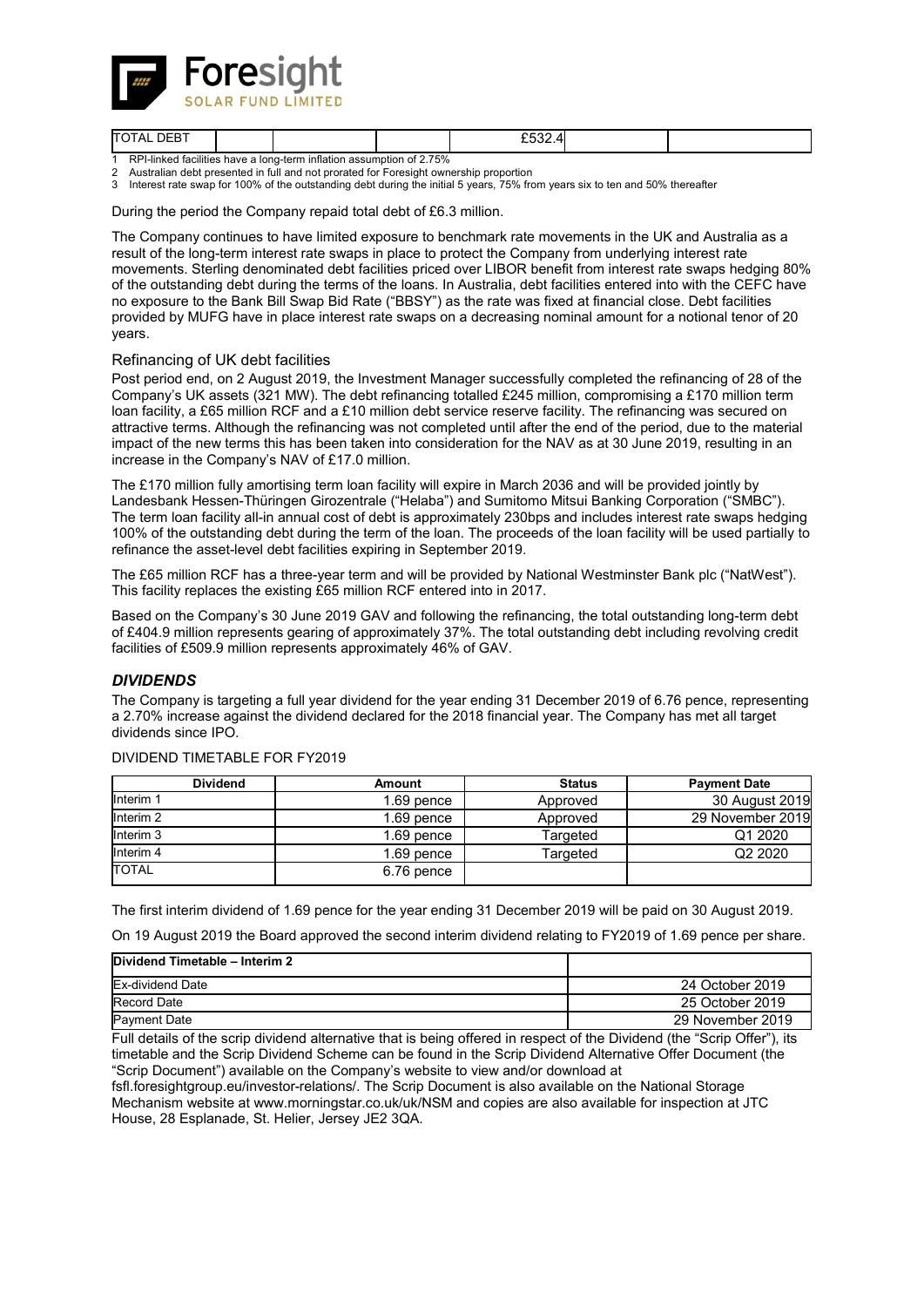![](_page_15_Picture_0.jpeg)

### DIVIDEND COVER

Total dividends of £18.1 million were paid during the period to 30 June 2019 with £35.2 million paid during the 12 months to 30 June 2019. Compared with the relevant net cash flows of the Company and underlying investments, these dividends were covered 1.12 times (30 June 2018: 1.14 times).

### FOREIGN EXCHANGE

The Company is exposed to foreign exchange movements in respect of its investments in Australia. As such, the Company continues to implement a hedging strategy in order to reduce the possible impact of currency fluctuations and to minimise the volatility of equity returns and cash flow distributions. The Company has entered into forward contracts for up to two years for an amount equivalent to approximately 75% of its expected distributable foreign currency cash flows at project level. Due to the predictable nature of solar irradiation in Australia and the known dividend payment dates, the Investment Manager believes this hedging strategy will protect the cash yields from the Australian assets.

Foreign exchange hedging will not be applied to the cost of the equity investments, considering the long-term investment strategy of the Company.

The Company reviews its foreign exchange strategy on a regular basis with the objective of limiting the shortterm volatility in sterling distributable cash flows caused by foreign exchange fluctuations and of optimising the costs of the hedging instruments.

### ONGOING CHARGES

The ongoing charges ratio for the period to 30 June 2019 was 1.18% (31 December 2018: 1.18%). This has been calculated using methodology as recommended by the Association of Investment Companies ("AIC"). Asset management fees charged by Foresight Group LLP on an arm's length basis at project level are excluded from the ongoing charge ratio.

### *INVESTMENT PERFORMANCE*

The NAV per share as at 30 June 2019 decreased to 109.6 pence compared to 111.2 pence as at 31 December 2018.

#### MOVEMENTS IN NAV

A breakdown in the movement of the Company's NAV during the reporting period is shown in the table below.

|                                                   | <b>NAV</b>        | NAV per share    |
|---------------------------------------------------|-------------------|------------------|
| NAV as at December 2018                           | £610.3m           | 111.2p           |
| Dividend paid                                     | $£(18.1)$ m       | (3.3)p           |
| Interest earned                                   | £22.9m            | 4.2p             |
| Management fee                                    | $E(3.1)$ m        | (0.6)p           |
| <b>Finance costs</b>                              | £(1.3)m           | $(0.2)$ p        |
| Other costs (incl. Corporation Tax)               | $E(2.2)$ m        | $(0.4)$ p        |
| Inflation*                                        | $E(2.3)$ m        | (0.4)p           |
| Refinancing Terms*                                | £17.0ml           | 3.0 <sub>p</sub> |
| <b>PPA Terms*</b>                                 | £3.7 <sub>m</sub> | 0.7p             |
| Discount Rate*                                    | £14.7 $m$         | 2.7p             |
| Valuation Date*                                   | $E(3.0)$ m        | (0.5)p           |
| Power Curve*                                      | $£(32.4)$ m       | (5.9)p           |
| Large-Scale Generation Certificate ("LGC") Curve* | £(3.7)ml          | (0.7)p           |
| Other (incl. FX)*                                 | £(1.0)ml          | (0.2) p          |
| NAV as at June 2019                               | £601.5m           | 109.6p           |

\* Movement in the valuation of underlying solar assets

### *VALUATION OF THE PORTFOLIO*

The Investment Manager is responsible for providing fair market valuations of the Company's underlying assets to the Board of Directors. The Directors review and approve these valuations following appropriate challenge and examination. Valuations are undertaken quarterly. A broad range of assumptions are used in the valuation models. These assumptions are based on long-term forecasts and are not affected by short-term fluctuations, be it economic or technical.

It is the policy of the Investment Manager to value with reference to Discounted Cash Flows ("DCF") from the later of commissioning or transaction completion. This is partly due to the long periods between agreeing an acquisition price and financial completion of the acquisition. Occasionally this delay reflects construction. Revenues accrued do not form part of the DCF calculation in making a fair valuation.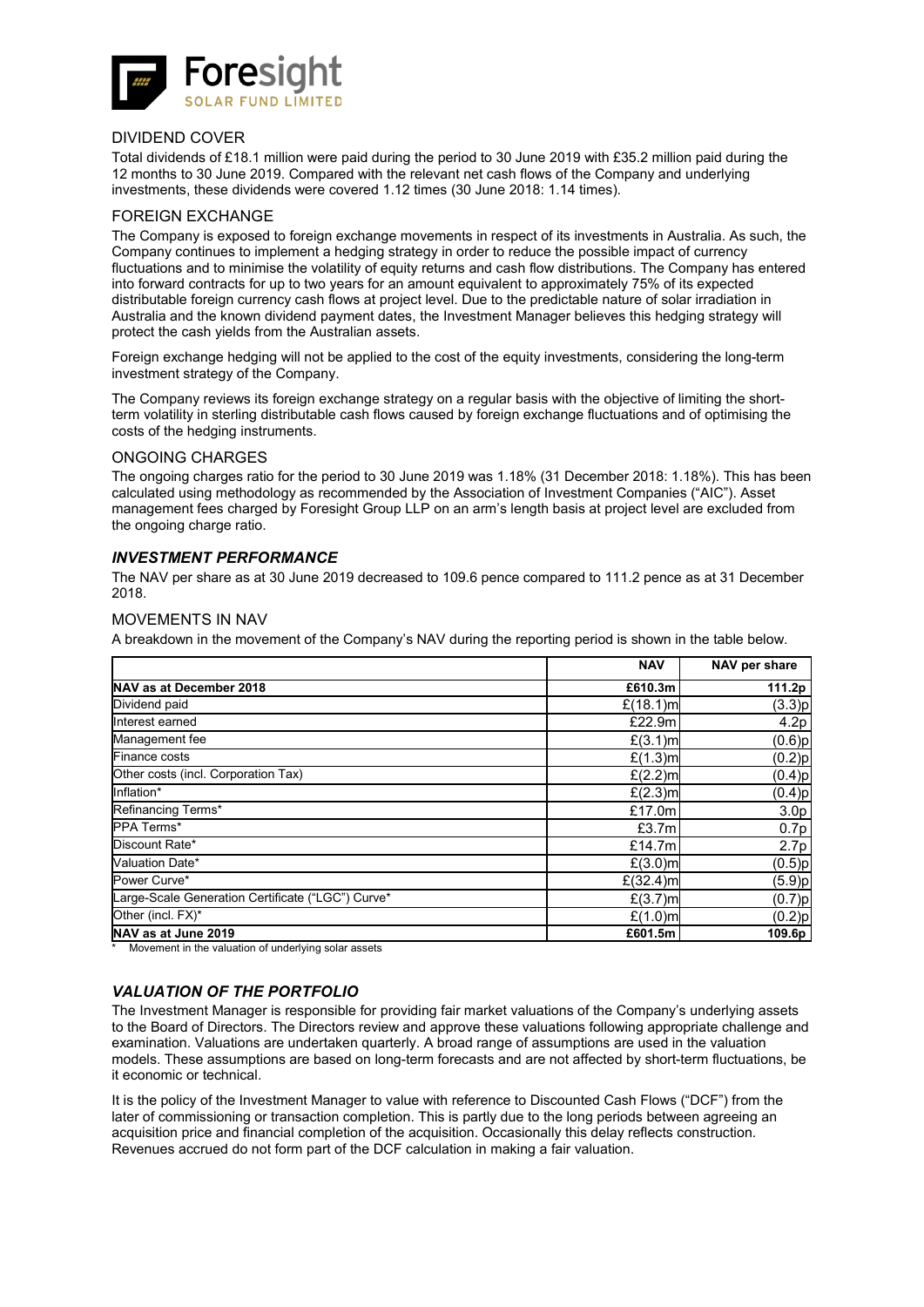![](_page_16_Picture_0.jpeg)

The current portfolio consists of non-market traded investments and valuations are based on a DCF methodology or held at cost where the assets have not yet reached commissioning. This methodology adheres to both IAS 39 and IFRS 13 accounting standards as well as the International Private Equity and Venture Capital ("IPEV") Valuation Guidelines.

The Company's Directors review and challenge the operating and financial assumptions, including the discount rates, used in the valuation of the Company's portfolio and approve them based on the recommendation of the Investment Manager.

#### METHODOLOGY

During the period, the Investment Manager undertook a review of the discount rates applied to the valuation of the portfolio. As a result of this analysis, discount rates for the UK portfolio have been reduced by 0.25% in order to bring valuations in line with the expected market pricing for operational assets.

The unlevered discount rate has been reduced from 6.75% to 6.50%. This applies to assets that have been acquired using the RCF facilities of the Company, being Shotwick, Sandridge and Wally Corner.

Assets that have debt in place at portfolio level continue to be valued using a premium to the unlevered rate of 0.75%, at a discount rate of 7.25%. Assets that have debt at SPV level, and are therefore not crosscollateralised, are considered to carry a higher premium of 1.00% and as such are valued using a discount rate of 7.50%.

The discount rate used for UK asset cashflows which have received lease extensions beyond the initial investment period of 25 years is 8.50% for years subsequent, reflecting the merchant risk of the expected cash flows beyond the initial 25-year period.

For the Australian portfolio, operational assets with PPAs in place are valued using an 8.50% discount rate. Assets under construction are valued at cost and will continue to be held at cost until the assets are connected to the grid and fully operational. These asset valuations are updated quarterly to reflect movements related to exchange rates.

The weighted average discount rate across the portfolio is 7.15% compared to 7.30% as at 31 December 2018.

#### Asset life

The weighted life of the UK portfolio as at 30 June 2019 is 28.4 years (31 December 2018: 28.4 years) from the date of commissioning.

The average useful economic life across 37 of the 50 UK assets goes beyond 25 years, averaging 30.5 years from the date of commissioning. Additional conservative operational and lifecycle costs are incorporated into the extended useful life period.

Assets located in Australia currently assume a useful economic life of 25 years. This assumption is currently under review by the Investment Manager.

### DIVIDENDS PAID

The Company paid dividends of £18.1m during the six-month period to 30 June 2019 or 3.38p per share.

#### INTEREST EARNED

The Company and its subsidiaries accrued £22.9 million of investment income during the period. This is the interest accrued on shareholder loans.

### **COSTS**

Total costs of £6.6 million, which include corporation tax, management fees, finance and other costs, were incurred by the Company and its subsidiaries on a consolidated basis during the period.

#### INFLATION

The Company continues to use 2.75% as its medium/long-term inflation assumption. As at 30 June 2019, the valuation models reflect Office for Budget Responsibility ("OBR") RPI forecasts for the periods 2019, 2020 and 2021 of 2.95%, 2.77% and 3.02% respectively. The Company's RPI assumption adopted for subsequent years has remained unchanged at 2.75%.

### REFINANCING TERMS

This movement reflects the updated debt terms secured in the post-period refinancing of UK debt facilities. The positive movement results from the margins and LIBOR swap rates of the new facilities being lower than the refinancing assumptions made at the time of acquisition.

### PPA TERMS

On 1 April 2019, new PPA contracts across 22 assets representing 179MW were entered for a period of 10 years. The new contracts resulted in an average increase in pass-through rates at which ROCs and power are sold of 1.43% and 0.5%, respectively, against the previous PPAs.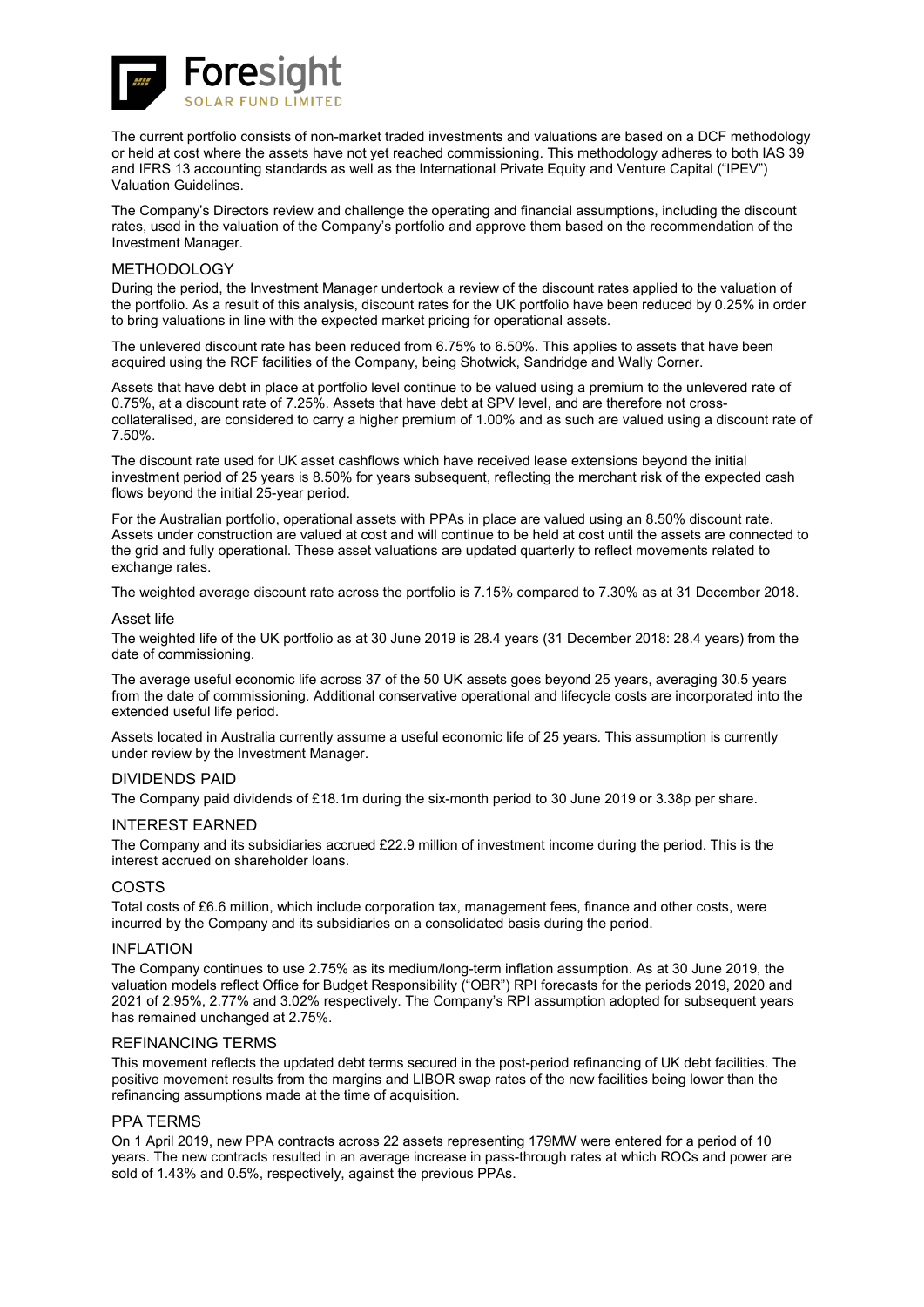![](_page_17_Picture_0.jpeg)

### DISCOUNT RATE

As reported above, the Company's UK discount rates have been reduced by 0.25% for unlevered and levered assets.

During the period, Oakey 1 and Bannerton have reached full export and have been revalued using a discount rate methodology, applying an 8.5.% discount rate for operational assets with PPA arrangements in place.

The Investment Manager regularly reviews the discount rate to ensure it remains in line with any changes to the market and risk profile of the Company.

### VALUATION DATE

This movement represents the impact of moving from one valuation date to another. Over the life of an asset this movement will reduce the valuation to nil. Short-term increases arise from moving towards higher cash yields (and therefore discounting them less).

#### POWER CURVE

The Company uses forward looking power price assumptions to assess the likely future income of the portfolio assets for valuation purposes. The Company's assumptions are formed from a blended average of the forecasts provided by third party consultants and are updated on a quarterly basis.

During the period there was a downward movement of 3.8% in the medium to long-term power price forecast for the UK market. The Company's forecasts continue to assume an increase in power prices in real terms over the medium to long-term of 0.4% per annum (31 December 2018: 0.6%).

Movements during the period also include the impact of revaluing Bannerton using a discount rate methodology and consequent update of the Victoria power price curve against the assumption made at the time of acquisition, resulting in a negative impact on the asset valuation. The impact for Oakey 1 was negligible.

### Large-scale Generation Certificates ("LGC") CURVE

The Company uses forward looking LGC price assumptions to assess the likely future income of the certificates generated by the Australian portfolio assets for valuation purposes. The Company's assumptions are formed from a blended average of the forecasts provided by third party consultants and are updated on a quarterly basis.

#### OTHER MOVEMENTS

This includes other factors behind the valuation movements, including long term O&M cost assumptions, insurance premiums and changes in exchange rate assumptions.

### VALUATION SENSITIVITIES

Where possible, assumptions are based on observable market and technical data. In many cases, such as forward power prices, independent advisors are used to provide evidenced information enabling the Investment Manager to adopt a prudent approach. The Investment Manager has set out the inputs which it has ascertained would have a material effect upon the NAV in note 17 of the Financial Statements. All sensitivities are calculated independently of each other.

#### **OUTLOOK**

The UK has more than 13GW of solar PV installed capacity however the market has demonstrated only marginal growth since the closure of the RO Scheme in 2016. As a result, investment opportunities in the UK subsidised market continue to be limited as the ongoing consolidation in the secondary market is compressing returns to levels that do not meet the minimum requirements of the Company.

We continue to review international investment opportunities in markets that benefit from regulatory support. However, European markets are also showing signs of increased consolidation and inflated asset valuations at present. This trend is expected to continue in European markets as competition for assets increase as a result of new entrants with lower target yield requirements and as the introduction of new subsidies is expected to be limited over time.

The announcement of the UK's intention to commit to a net zero emissions target by 2050 was a positive development for the renewable industry and although it did not address the solar industry directly it is expected to create a supportive environment for the future growth of installed capacity, at a time when the solar levelised cost of energy continues on a downwards trajectory. This is expected to act as a catalyst for subsidy-free investment opportunities.

We continue to review the Australian market and are closely monitoring the development of subsidy-free markets in Southern Europe and the UK. In Southern Europe, this market has developed rapidly and a number of relevant transactions have recently been announced in Spain and Portugal with attractive PPA structures. In the UK, whilst this market has progressed, we remain of the view that the current market economics are not yet in-line with the Company's return requirements. However, we expect this market to develop rapidly and it therefore could present significant opportunity in the future.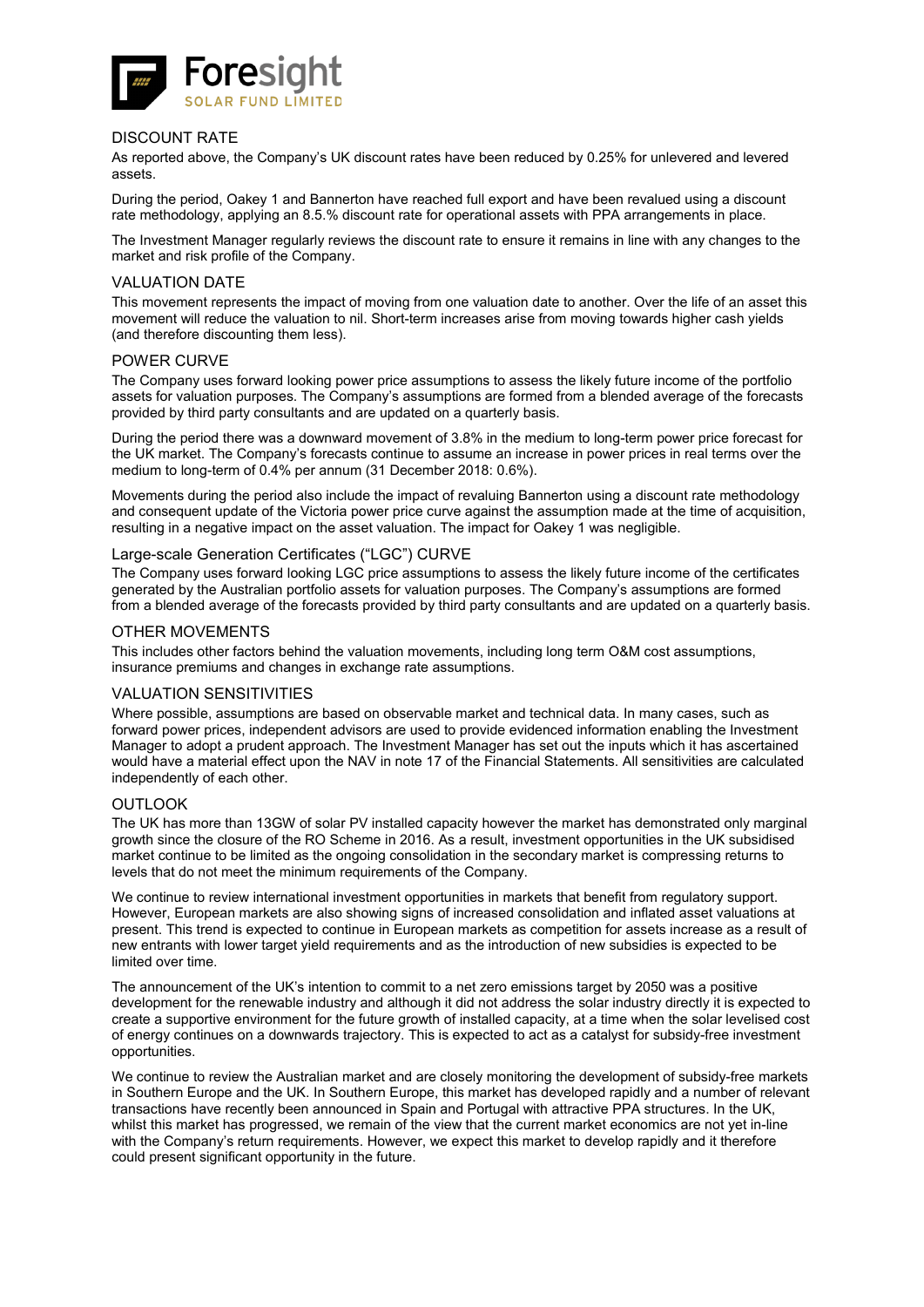![](_page_18_Picture_0.jpeg)

Foresight Group's experience in the aforementioned markets provides the Investment Manager with a solid understanding of the value-accretive potential of these investment opportunities.

In recent periods we have identified and delivered on a significant number of optimisation initiatives that have created additional value for the Company, including the post-period completion of the £245 million refinancing and the PPA re-tender finalised in April 2019. We will continue to explore value enhancement initiatives across the portfolio, including the Australian assets, as the consolidation of the existing portfolio progresses and new technical, commercial and financial solutions are identified.

# Asset Manager's Report

The Asset Management services provided ensure the day to day operation of the sites is robust with sound operational and commercial decisions. The comprehensive list of services includes:

- Technical and financial performance monitoring
- Contractual compliance of all operational agreements
- Portfolio optimisation including renegotiation of project contracts, spare parts management and equipment replacement strategy and technology improvements
- Liaising with and oversight of O&M counterparties
- Debt reporting and other debt compliance services
- Accounting, bookkeeping, tax compliance and statutory reporting of all SPVs
- Corporate governance activities including health and safety compliance.

### *Portfolio Performance*

The operational performance during the period has been robust with electricity generation 2.9% above base case, when adjusted for compensation received. Performance has been driven by irradiation 3.1% above base case.

The portfolio has benefited from previous remedial works to specific sites and optimisation initiatives to improve the reliability of the assets in general. In addition, the Asset Manager has continued to pro-actively engage with service providers including Distribution Network Operators ("DNOs") and Operation and Maintenance ("O&M") contractors and sub-contractors. The Asset Manager believes this will result in improved optimisation of 'planned' outages and a reduction in unplanned outages.

The use of real-time data at asset level, together with closely working with O&M providers, is expected to reduce downtime, improve efficiency in the short term and build a greater understanding of the replacement of key components. It is also expected to help with warranty management down to string, solar panel level or inverter performance level thereby optimising output while minimising the total operating cost base.

Incidents affecting the UK portfolio during the period were mainly caused by grid outages (Fields Farm, Welbeck) and equipment failures that have been promptly rectified during the period, as was the case with Wymeswold which was affected by faults on string cables and inverter issues.

During the period, in Australia, two additional assets reached full export capacity, Bannerton and Oakey 1. The projects have previously experienced construction and commissioning delays due to the new grid commissioning requirements introduced by AEMO in 2018 and as a result of EPC contractor RCR Tomlinson ("RCR") going into administration in November 2018, particularly in the case of Oakey 1. The delays in commissioning are not expected to have a material impact on overall financial performance as the Company is contractually and financially protected and the Company will continue to enforce all its contractual rights.

Longreach continues to experience some limited levels of grid curtailment caused by export constraints at one of the local substations. A solution to the curtailment issue is being discussed with the local DNO and is expected to be implemented in 2020.

### *ASSETS UNDER CONSTRUCTION*

Oakey 2 achieved initial export in April 2019 as part of staged commissioning process in the Australian market. The project is expected to begin full commissioning in the second half of 2019.

### PRODUCTION

The production figures below have been adjusted, where relevant, for events where compensation has been, or will be, received.

| <b>Site</b> | <b>MW</b> |       | <b>Total Production   Production Variance   Irradiation Variance</b> |  |
|-------------|-----------|-------|----------------------------------------------------------------------|--|
|             |           | (kWh) |                                                                      |  |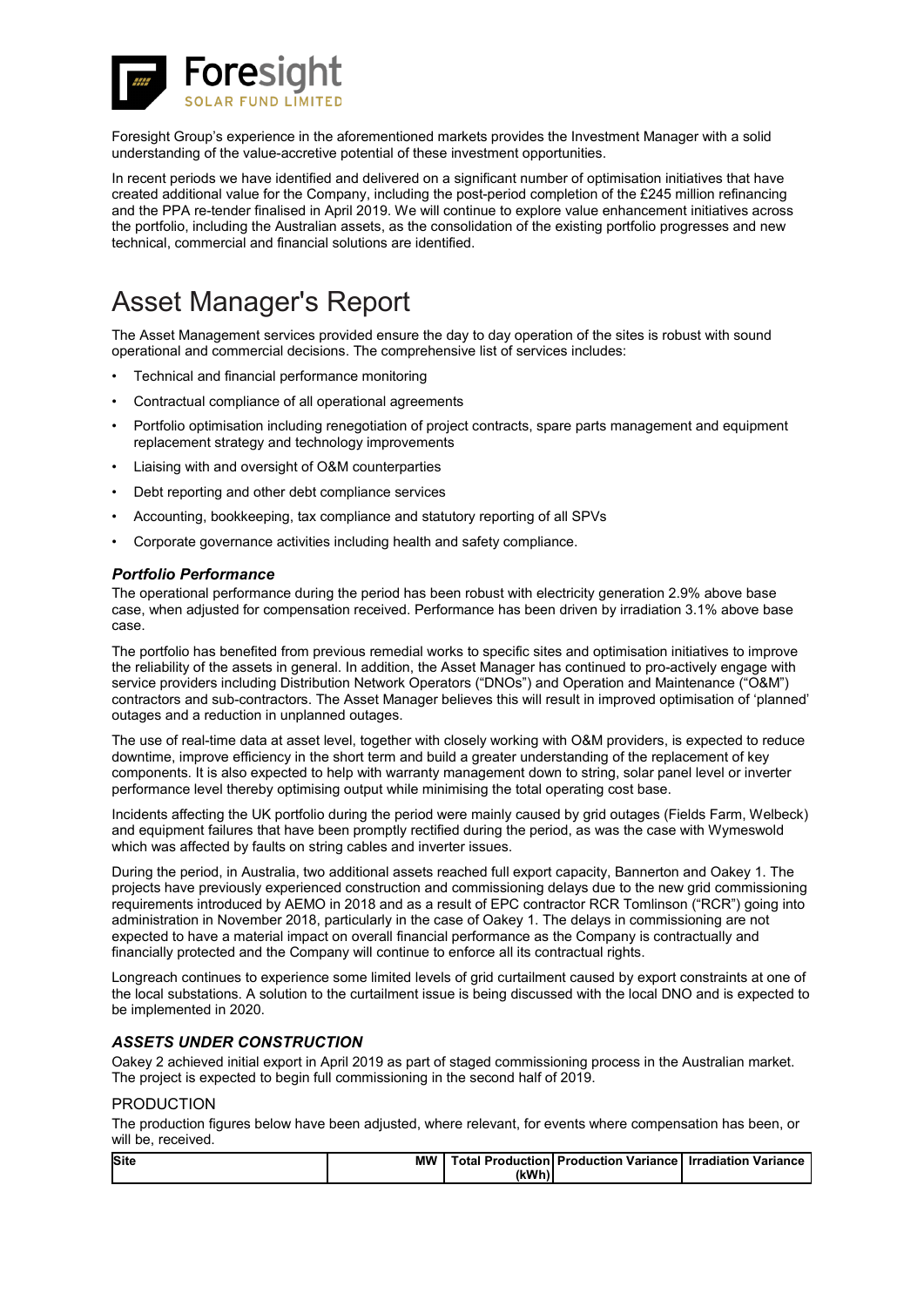![](_page_19_Picture_0.jpeg)

Foresight

| <b>Abbey Fields</b><br>4.9<br>5.5%<br>2,858,791<br>Abergelli<br>7.7<br>3,958,282<br>$-1.6%$<br>Atherstone<br>5.9%<br>14.8<br>7,665,666<br>5.7<br>6.0%<br><b>Bilsthorpe</b><br>3,051,355<br>Bournemouth<br>3.2%<br>37.3<br>21,618,620<br><b>Bulls</b> Head<br>5.5<br>8.5%<br>2,972,019<br>17.8<br>9.7%<br><b>Castle Eaton</b><br>9,474,475<br>Coombeshead<br>9.8<br>5,470,793<br>0.3%<br>Copley<br>30.0<br>9.4%<br>16,345,528<br><b>Crow Trees</b><br>2,517,206<br>9.6%<br>4.7<br>Cuckoo Grove<br>$-9.7%$<br>6.1<br>3,395,399<br><b>Field House</b><br>6.4<br>1.0%<br>3,467,484<br>Fields Farm<br>$\overline{5.0}$<br>$-20.1%$<br>2,005,628<br>$\overline{5.7}$<br>Gedling<br>3,038,120<br>8.0%<br><b>High Penn</b><br>9.6<br>4.0%<br>5,094,344<br>12.2<br>0.2%<br>Highfields<br>5,991,541<br>13.2<br>Homeland<br>$-4.3%$<br>7,225,856<br><b>Hunters Race</b><br>10.3<br>4.0%<br>5,917,826<br>Kencot Hill<br>37.2<br>6.3%<br>20,204,496<br>Landmead<br>5.1%<br>45.9<br>23,869,171<br>7.1%<br>4.9<br>Lindridge<br>2,694,682<br>Longreach<br>17.3<br>$-7.1%$<br>16,810,431<br><b>Manor Farm</b><br>14.2<br>9.7%<br>7,275,845<br>Marsh Farm<br>9.1<br>$-0.1%$<br>4,964,413<br>2.8%<br>16.5<br>Membury<br>8,690,608<br>Misson<br>5.0<br>6.8%<br>2,724,775<br>Nowhere<br>8.1<br>10.3%<br>4,685,693<br>Paddock Wood<br>9.2<br>5,115,386<br>5.0%<br>Park Farm<br>13.2<br>7,116,383<br>12.4%<br>Pen Y Cae<br>6.8<br>$-2.7%$<br>3,417,142<br>Pitworthy<br>15.6<br>$-0.4%$<br>7,736,037<br>$\overline{8.6}$<br>1.6%<br>Playters<br>4,711,475<br>Port Farm<br>34.7<br>6.1%<br>18,838,830<br><b>Roskrow</b><br>$-5.7%$<br>8.9<br>4,672,968<br>Sandridge<br>49.6<br>$-0.4%$<br>25,691,297<br>Sawmills<br>6.6<br>$-1.3%$<br>3,548,373<br>Sheepbridge<br>5.0<br>11.1%<br>2,755,980<br>Shotwick<br>72.2<br>3.1%<br>36,378,464<br>Southam<br>5.3%<br>10.3<br>5,433,151<br>6.8%<br>Spriggs<br>12.0<br>6,596,490<br>Steventon<br>1.5%<br>10.0<br>5,380,741<br>SV Ash<br>7.1%<br>8.4<br>4,464,156<br>Tengore<br>3.6<br>1,931,979<br>2.0%<br>2.4%<br>10.6<br>Trehawke<br>5,997,694<br><b>Upper Huntingford</b><br>7.7<br>$-0.1%$<br>3,929,512<br>Verwood<br>20.7<br>1.8%<br>11,351,409<br><b>Wally Corner</b><br>5.0<br>2,819,692<br>6.9%<br>Welbeck<br>11.3<br>$-1.1%$<br>5,653,498<br>Wymeswold<br>34.5<br>0.6%<br>16,852,756<br>Yarburgh<br>6.3%<br>8.1<br>4,524,994<br>Yardwall<br>3.0<br>0.9%<br>1,718,255<br>Total<br>740.4<br>400,625,711<br><b>Weighted Total</b><br>2.9% |  |  |                    |
|-------------------------------------------------------------------------------------------------------------------------------------------------------------------------------------------------------------------------------------------------------------------------------------------------------------------------------------------------------------------------------------------------------------------------------------------------------------------------------------------------------------------------------------------------------------------------------------------------------------------------------------------------------------------------------------------------------------------------------------------------------------------------------------------------------------------------------------------------------------------------------------------------------------------------------------------------------------------------------------------------------------------------------------------------------------------------------------------------------------------------------------------------------------------------------------------------------------------------------------------------------------------------------------------------------------------------------------------------------------------------------------------------------------------------------------------------------------------------------------------------------------------------------------------------------------------------------------------------------------------------------------------------------------------------------------------------------------------------------------------------------------------------------------------------------------------------------------------------------------------------------------------------------------------------------------------------------------------------------------------------------------------------------------------------------------------------------------------------------------------------------------------------------------------------------------------------------------------------------------------------------------------------------------------------------------------------------------------------------------------------------------------------------------------------------------------------------------|--|--|--------------------|
|                                                                                                                                                                                                                                                                                                                                                                                                                                                                                                                                                                                                                                                                                                                                                                                                                                                                                                                                                                                                                                                                                                                                                                                                                                                                                                                                                                                                                                                                                                                                                                                                                                                                                                                                                                                                                                                                                                                                                                                                                                                                                                                                                                                                                                                                                                                                                                                                                                                             |  |  | 5.3%               |
|                                                                                                                                                                                                                                                                                                                                                                                                                                                                                                                                                                                                                                                                                                                                                                                                                                                                                                                                                                                                                                                                                                                                                                                                                                                                                                                                                                                                                                                                                                                                                                                                                                                                                                                                                                                                                                                                                                                                                                                                                                                                                                                                                                                                                                                                                                                                                                                                                                                             |  |  | $-2.2%$            |
|                                                                                                                                                                                                                                                                                                                                                                                                                                                                                                                                                                                                                                                                                                                                                                                                                                                                                                                                                                                                                                                                                                                                                                                                                                                                                                                                                                                                                                                                                                                                                                                                                                                                                                                                                                                                                                                                                                                                                                                                                                                                                                                                                                                                                                                                                                                                                                                                                                                             |  |  | 6.6%               |
|                                                                                                                                                                                                                                                                                                                                                                                                                                                                                                                                                                                                                                                                                                                                                                                                                                                                                                                                                                                                                                                                                                                                                                                                                                                                                                                                                                                                                                                                                                                                                                                                                                                                                                                                                                                                                                                                                                                                                                                                                                                                                                                                                                                                                                                                                                                                                                                                                                                             |  |  | 8.8%               |
|                                                                                                                                                                                                                                                                                                                                                                                                                                                                                                                                                                                                                                                                                                                                                                                                                                                                                                                                                                                                                                                                                                                                                                                                                                                                                                                                                                                                                                                                                                                                                                                                                                                                                                                                                                                                                                                                                                                                                                                                                                                                                                                                                                                                                                                                                                                                                                                                                                                             |  |  | $-2.4%$            |
|                                                                                                                                                                                                                                                                                                                                                                                                                                                                                                                                                                                                                                                                                                                                                                                                                                                                                                                                                                                                                                                                                                                                                                                                                                                                                                                                                                                                                                                                                                                                                                                                                                                                                                                                                                                                                                                                                                                                                                                                                                                                                                                                                                                                                                                                                                                                                                                                                                                             |  |  | 7.7%               |
|                                                                                                                                                                                                                                                                                                                                                                                                                                                                                                                                                                                                                                                                                                                                                                                                                                                                                                                                                                                                                                                                                                                                                                                                                                                                                                                                                                                                                                                                                                                                                                                                                                                                                                                                                                                                                                                                                                                                                                                                                                                                                                                                                                                                                                                                                                                                                                                                                                                             |  |  | 4.4%               |
|                                                                                                                                                                                                                                                                                                                                                                                                                                                                                                                                                                                                                                                                                                                                                                                                                                                                                                                                                                                                                                                                                                                                                                                                                                                                                                                                                                                                                                                                                                                                                                                                                                                                                                                                                                                                                                                                                                                                                                                                                                                                                                                                                                                                                                                                                                                                                                                                                                                             |  |  | 1.0%               |
|                                                                                                                                                                                                                                                                                                                                                                                                                                                                                                                                                                                                                                                                                                                                                                                                                                                                                                                                                                                                                                                                                                                                                                                                                                                                                                                                                                                                                                                                                                                                                                                                                                                                                                                                                                                                                                                                                                                                                                                                                                                                                                                                                                                                                                                                                                                                                                                                                                                             |  |  | 5.8%               |
|                                                                                                                                                                                                                                                                                                                                                                                                                                                                                                                                                                                                                                                                                                                                                                                                                                                                                                                                                                                                                                                                                                                                                                                                                                                                                                                                                                                                                                                                                                                                                                                                                                                                                                                                                                                                                                                                                                                                                                                                                                                                                                                                                                                                                                                                                                                                                                                                                                                             |  |  | 8.6%               |
|                                                                                                                                                                                                                                                                                                                                                                                                                                                                                                                                                                                                                                                                                                                                                                                                                                                                                                                                                                                                                                                                                                                                                                                                                                                                                                                                                                                                                                                                                                                                                                                                                                                                                                                                                                                                                                                                                                                                                                                                                                                                                                                                                                                                                                                                                                                                                                                                                                                             |  |  | $-5.7%$            |
|                                                                                                                                                                                                                                                                                                                                                                                                                                                                                                                                                                                                                                                                                                                                                                                                                                                                                                                                                                                                                                                                                                                                                                                                                                                                                                                                                                                                                                                                                                                                                                                                                                                                                                                                                                                                                                                                                                                                                                                                                                                                                                                                                                                                                                                                                                                                                                                                                                                             |  |  | 0.7%               |
|                                                                                                                                                                                                                                                                                                                                                                                                                                                                                                                                                                                                                                                                                                                                                                                                                                                                                                                                                                                                                                                                                                                                                                                                                                                                                                                                                                                                                                                                                                                                                                                                                                                                                                                                                                                                                                                                                                                                                                                                                                                                                                                                                                                                                                                                                                                                                                                                                                                             |  |  | $\overline{5.1\%}$ |
|                                                                                                                                                                                                                                                                                                                                                                                                                                                                                                                                                                                                                                                                                                                                                                                                                                                                                                                                                                                                                                                                                                                                                                                                                                                                                                                                                                                                                                                                                                                                                                                                                                                                                                                                                                                                                                                                                                                                                                                                                                                                                                                                                                                                                                                                                                                                                                                                                                                             |  |  | 8.6%               |
|                                                                                                                                                                                                                                                                                                                                                                                                                                                                                                                                                                                                                                                                                                                                                                                                                                                                                                                                                                                                                                                                                                                                                                                                                                                                                                                                                                                                                                                                                                                                                                                                                                                                                                                                                                                                                                                                                                                                                                                                                                                                                                                                                                                                                                                                                                                                                                                                                                                             |  |  | $-4.2%$            |
|                                                                                                                                                                                                                                                                                                                                                                                                                                                                                                                                                                                                                                                                                                                                                                                                                                                                                                                                                                                                                                                                                                                                                                                                                                                                                                                                                                                                                                                                                                                                                                                                                                                                                                                                                                                                                                                                                                                                                                                                                                                                                                                                                                                                                                                                                                                                                                                                                                                             |  |  | 3.6%               |
|                                                                                                                                                                                                                                                                                                                                                                                                                                                                                                                                                                                                                                                                                                                                                                                                                                                                                                                                                                                                                                                                                                                                                                                                                                                                                                                                                                                                                                                                                                                                                                                                                                                                                                                                                                                                                                                                                                                                                                                                                                                                                                                                                                                                                                                                                                                                                                                                                                                             |  |  | $-4.9%$            |
|                                                                                                                                                                                                                                                                                                                                                                                                                                                                                                                                                                                                                                                                                                                                                                                                                                                                                                                                                                                                                                                                                                                                                                                                                                                                                                                                                                                                                                                                                                                                                                                                                                                                                                                                                                                                                                                                                                                                                                                                                                                                                                                                                                                                                                                                                                                                                                                                                                                             |  |  | 1.9%               |
|                                                                                                                                                                                                                                                                                                                                                                                                                                                                                                                                                                                                                                                                                                                                                                                                                                                                                                                                                                                                                                                                                                                                                                                                                                                                                                                                                                                                                                                                                                                                                                                                                                                                                                                                                                                                                                                                                                                                                                                                                                                                                                                                                                                                                                                                                                                                                                                                                                                             |  |  | 4.7%               |
|                                                                                                                                                                                                                                                                                                                                                                                                                                                                                                                                                                                                                                                                                                                                                                                                                                                                                                                                                                                                                                                                                                                                                                                                                                                                                                                                                                                                                                                                                                                                                                                                                                                                                                                                                                                                                                                                                                                                                                                                                                                                                                                                                                                                                                                                                                                                                                                                                                                             |  |  | 8.2%               |
|                                                                                                                                                                                                                                                                                                                                                                                                                                                                                                                                                                                                                                                                                                                                                                                                                                                                                                                                                                                                                                                                                                                                                                                                                                                                                                                                                                                                                                                                                                                                                                                                                                                                                                                                                                                                                                                                                                                                                                                                                                                                                                                                                                                                                                                                                                                                                                                                                                                             |  |  | 3.2%               |
|                                                                                                                                                                                                                                                                                                                                                                                                                                                                                                                                                                                                                                                                                                                                                                                                                                                                                                                                                                                                                                                                                                                                                                                                                                                                                                                                                                                                                                                                                                                                                                                                                                                                                                                                                                                                                                                                                                                                                                                                                                                                                                                                                                                                                                                                                                                                                                                                                                                             |  |  | 3.4%               |
|                                                                                                                                                                                                                                                                                                                                                                                                                                                                                                                                                                                                                                                                                                                                                                                                                                                                                                                                                                                                                                                                                                                                                                                                                                                                                                                                                                                                                                                                                                                                                                                                                                                                                                                                                                                                                                                                                                                                                                                                                                                                                                                                                                                                                                                                                                                                                                                                                                                             |  |  | 7.3%               |
|                                                                                                                                                                                                                                                                                                                                                                                                                                                                                                                                                                                                                                                                                                                                                                                                                                                                                                                                                                                                                                                                                                                                                                                                                                                                                                                                                                                                                                                                                                                                                                                                                                                                                                                                                                                                                                                                                                                                                                                                                                                                                                                                                                                                                                                                                                                                                                                                                                                             |  |  | 0.9%               |
|                                                                                                                                                                                                                                                                                                                                                                                                                                                                                                                                                                                                                                                                                                                                                                                                                                                                                                                                                                                                                                                                                                                                                                                                                                                                                                                                                                                                                                                                                                                                                                                                                                                                                                                                                                                                                                                                                                                                                                                                                                                                                                                                                                                                                                                                                                                                                                                                                                                             |  |  | 1.0%               |
|                                                                                                                                                                                                                                                                                                                                                                                                                                                                                                                                                                                                                                                                                                                                                                                                                                                                                                                                                                                                                                                                                                                                                                                                                                                                                                                                                                                                                                                                                                                                                                                                                                                                                                                                                                                                                                                                                                                                                                                                                                                                                                                                                                                                                                                                                                                                                                                                                                                             |  |  | 3.2%               |
|                                                                                                                                                                                                                                                                                                                                                                                                                                                                                                                                                                                                                                                                                                                                                                                                                                                                                                                                                                                                                                                                                                                                                                                                                                                                                                                                                                                                                                                                                                                                                                                                                                                                                                                                                                                                                                                                                                                                                                                                                                                                                                                                                                                                                                                                                                                                                                                                                                                             |  |  | 10.1%              |
|                                                                                                                                                                                                                                                                                                                                                                                                                                                                                                                                                                                                                                                                                                                                                                                                                                                                                                                                                                                                                                                                                                                                                                                                                                                                                                                                                                                                                                                                                                                                                                                                                                                                                                                                                                                                                                                                                                                                                                                                                                                                                                                                                                                                                                                                                                                                                                                                                                                             |  |  | 1.8%               |
|                                                                                                                                                                                                                                                                                                                                                                                                                                                                                                                                                                                                                                                                                                                                                                                                                                                                                                                                                                                                                                                                                                                                                                                                                                                                                                                                                                                                                                                                                                                                                                                                                                                                                                                                                                                                                                                                                                                                                                                                                                                                                                                                                                                                                                                                                                                                                                                                                                                             |  |  | 6.1%               |
|                                                                                                                                                                                                                                                                                                                                                                                                                                                                                                                                                                                                                                                                                                                                                                                                                                                                                                                                                                                                                                                                                                                                                                                                                                                                                                                                                                                                                                                                                                                                                                                                                                                                                                                                                                                                                                                                                                                                                                                                                                                                                                                                                                                                                                                                                                                                                                                                                                                             |  |  | $-1.6%$            |
|                                                                                                                                                                                                                                                                                                                                                                                                                                                                                                                                                                                                                                                                                                                                                                                                                                                                                                                                                                                                                                                                                                                                                                                                                                                                                                                                                                                                                                                                                                                                                                                                                                                                                                                                                                                                                                                                                                                                                                                                                                                                                                                                                                                                                                                                                                                                                                                                                                                             |  |  | $-0.9%$            |
|                                                                                                                                                                                                                                                                                                                                                                                                                                                                                                                                                                                                                                                                                                                                                                                                                                                                                                                                                                                                                                                                                                                                                                                                                                                                                                                                                                                                                                                                                                                                                                                                                                                                                                                                                                                                                                                                                                                                                                                                                                                                                                                                                                                                                                                                                                                                                                                                                                                             |  |  | 4.4%               |
|                                                                                                                                                                                                                                                                                                                                                                                                                                                                                                                                                                                                                                                                                                                                                                                                                                                                                                                                                                                                                                                                                                                                                                                                                                                                                                                                                                                                                                                                                                                                                                                                                                                                                                                                                                                                                                                                                                                                                                                                                                                                                                                                                                                                                                                                                                                                                                                                                                                             |  |  | 2.6%               |
|                                                                                                                                                                                                                                                                                                                                                                                                                                                                                                                                                                                                                                                                                                                                                                                                                                                                                                                                                                                                                                                                                                                                                                                                                                                                                                                                                                                                                                                                                                                                                                                                                                                                                                                                                                                                                                                                                                                                                                                                                                                                                                                                                                                                                                                                                                                                                                                                                                                             |  |  | $-2.6%$            |
|                                                                                                                                                                                                                                                                                                                                                                                                                                                                                                                                                                                                                                                                                                                                                                                                                                                                                                                                                                                                                                                                                                                                                                                                                                                                                                                                                                                                                                                                                                                                                                                                                                                                                                                                                                                                                                                                                                                                                                                                                                                                                                                                                                                                                                                                                                                                                                                                                                                             |  |  | 1.5%               |
|                                                                                                                                                                                                                                                                                                                                                                                                                                                                                                                                                                                                                                                                                                                                                                                                                                                                                                                                                                                                                                                                                                                                                                                                                                                                                                                                                                                                                                                                                                                                                                                                                                                                                                                                                                                                                                                                                                                                                                                                                                                                                                                                                                                                                                                                                                                                                                                                                                                             |  |  | $-2.0%$            |
|                                                                                                                                                                                                                                                                                                                                                                                                                                                                                                                                                                                                                                                                                                                                                                                                                                                                                                                                                                                                                                                                                                                                                                                                                                                                                                                                                                                                                                                                                                                                                                                                                                                                                                                                                                                                                                                                                                                                                                                                                                                                                                                                                                                                                                                                                                                                                                                                                                                             |  |  | 11.2%              |
|                                                                                                                                                                                                                                                                                                                                                                                                                                                                                                                                                                                                                                                                                                                                                                                                                                                                                                                                                                                                                                                                                                                                                                                                                                                                                                                                                                                                                                                                                                                                                                                                                                                                                                                                                                                                                                                                                                                                                                                                                                                                                                                                                                                                                                                                                                                                                                                                                                                             |  |  | 2.8%               |
|                                                                                                                                                                                                                                                                                                                                                                                                                                                                                                                                                                                                                                                                                                                                                                                                                                                                                                                                                                                                                                                                                                                                                                                                                                                                                                                                                                                                                                                                                                                                                                                                                                                                                                                                                                                                                                                                                                                                                                                                                                                                                                                                                                                                                                                                                                                                                                                                                                                             |  |  | 4.1%               |
|                                                                                                                                                                                                                                                                                                                                                                                                                                                                                                                                                                                                                                                                                                                                                                                                                                                                                                                                                                                                                                                                                                                                                                                                                                                                                                                                                                                                                                                                                                                                                                                                                                                                                                                                                                                                                                                                                                                                                                                                                                                                                                                                                                                                                                                                                                                                                                                                                                                             |  |  | 0.5%               |
|                                                                                                                                                                                                                                                                                                                                                                                                                                                                                                                                                                                                                                                                                                                                                                                                                                                                                                                                                                                                                                                                                                                                                                                                                                                                                                                                                                                                                                                                                                                                                                                                                                                                                                                                                                                                                                                                                                                                                                                                                                                                                                                                                                                                                                                                                                                                                                                                                                                             |  |  | 5.5%               |
|                                                                                                                                                                                                                                                                                                                                                                                                                                                                                                                                                                                                                                                                                                                                                                                                                                                                                                                                                                                                                                                                                                                                                                                                                                                                                                                                                                                                                                                                                                                                                                                                                                                                                                                                                                                                                                                                                                                                                                                                                                                                                                                                                                                                                                                                                                                                                                                                                                                             |  |  | 4.0%               |
|                                                                                                                                                                                                                                                                                                                                                                                                                                                                                                                                                                                                                                                                                                                                                                                                                                                                                                                                                                                                                                                                                                                                                                                                                                                                                                                                                                                                                                                                                                                                                                                                                                                                                                                                                                                                                                                                                                                                                                                                                                                                                                                                                                                                                                                                                                                                                                                                                                                             |  |  | 0.7%               |
|                                                                                                                                                                                                                                                                                                                                                                                                                                                                                                                                                                                                                                                                                                                                                                                                                                                                                                                                                                                                                                                                                                                                                                                                                                                                                                                                                                                                                                                                                                                                                                                                                                                                                                                                                                                                                                                                                                                                                                                                                                                                                                                                                                                                                                                                                                                                                                                                                                                             |  |  | 2.4%               |
|                                                                                                                                                                                                                                                                                                                                                                                                                                                                                                                                                                                                                                                                                                                                                                                                                                                                                                                                                                                                                                                                                                                                                                                                                                                                                                                                                                                                                                                                                                                                                                                                                                                                                                                                                                                                                                                                                                                                                                                                                                                                                                                                                                                                                                                                                                                                                                                                                                                             |  |  | 0.3%               |
|                                                                                                                                                                                                                                                                                                                                                                                                                                                                                                                                                                                                                                                                                                                                                                                                                                                                                                                                                                                                                                                                                                                                                                                                                                                                                                                                                                                                                                                                                                                                                                                                                                                                                                                                                                                                                                                                                                                                                                                                                                                                                                                                                                                                                                                                                                                                                                                                                                                             |  |  | 0.8%               |
|                                                                                                                                                                                                                                                                                                                                                                                                                                                                                                                                                                                                                                                                                                                                                                                                                                                                                                                                                                                                                                                                                                                                                                                                                                                                                                                                                                                                                                                                                                                                                                                                                                                                                                                                                                                                                                                                                                                                                                                                                                                                                                                                                                                                                                                                                                                                                                                                                                                             |  |  | 5.0%               |
|                                                                                                                                                                                                                                                                                                                                                                                                                                                                                                                                                                                                                                                                                                                                                                                                                                                                                                                                                                                                                                                                                                                                                                                                                                                                                                                                                                                                                                                                                                                                                                                                                                                                                                                                                                                                                                                                                                                                                                                                                                                                                                                                                                                                                                                                                                                                                                                                                                                             |  |  | 8.8%               |
|                                                                                                                                                                                                                                                                                                                                                                                                                                                                                                                                                                                                                                                                                                                                                                                                                                                                                                                                                                                                                                                                                                                                                                                                                                                                                                                                                                                                                                                                                                                                                                                                                                                                                                                                                                                                                                                                                                                                                                                                                                                                                                                                                                                                                                                                                                                                                                                                                                                             |  |  | 7.9%               |
|                                                                                                                                                                                                                                                                                                                                                                                                                                                                                                                                                                                                                                                                                                                                                                                                                                                                                                                                                                                                                                                                                                                                                                                                                                                                                                                                                                                                                                                                                                                                                                                                                                                                                                                                                                                                                                                                                                                                                                                                                                                                                                                                                                                                                                                                                                                                                                                                                                                             |  |  | 8.0%               |
|                                                                                                                                                                                                                                                                                                                                                                                                                                                                                                                                                                                                                                                                                                                                                                                                                                                                                                                                                                                                                                                                                                                                                                                                                                                                                                                                                                                                                                                                                                                                                                                                                                                                                                                                                                                                                                                                                                                                                                                                                                                                                                                                                                                                                                                                                                                                                                                                                                                             |  |  | 0.1%               |
|                                                                                                                                                                                                                                                                                                                                                                                                                                                                                                                                                                                                                                                                                                                                                                                                                                                                                                                                                                                                                                                                                                                                                                                                                                                                                                                                                                                                                                                                                                                                                                                                                                                                                                                                                                                                                                                                                                                                                                                                                                                                                                                                                                                                                                                                                                                                                                                                                                                             |  |  |                    |
|                                                                                                                                                                                                                                                                                                                                                                                                                                                                                                                                                                                                                                                                                                                                                                                                                                                                                                                                                                                                                                                                                                                                                                                                                                                                                                                                                                                                                                                                                                                                                                                                                                                                                                                                                                                                                                                                                                                                                                                                                                                                                                                                                                                                                                                                                                                                                                                                                                                             |  |  | 3.1%               |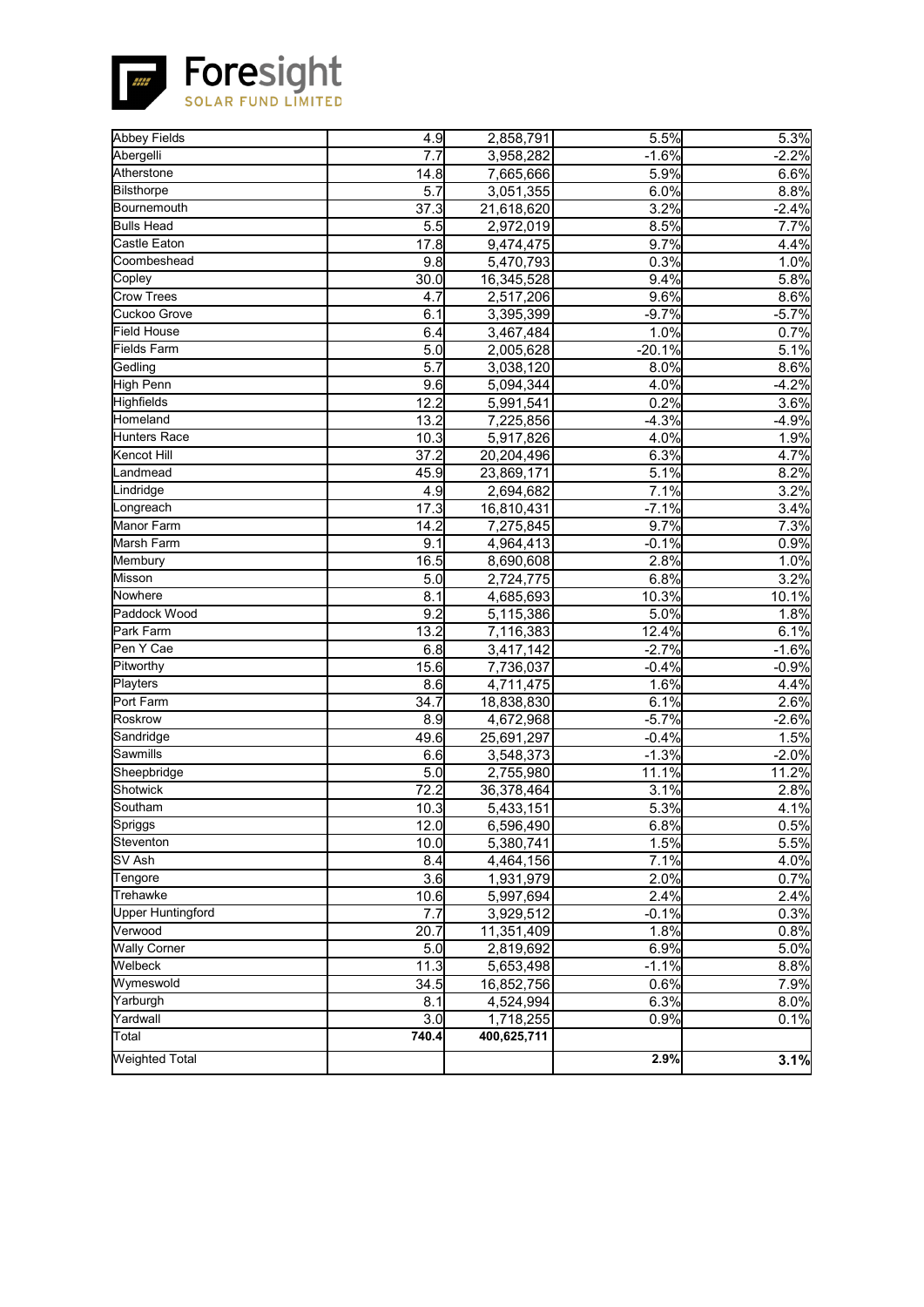![](_page_20_Picture_0.jpeg)

# Sustainability and ESG

Sustainability and Environmental, Social and Governance ("ESG") considerations are at the core of the Company's strategy, helping to inform its investment process and its asset management operations. The following is a review of recent activities undertaken by the Company in terms of environmental stewardship, social engagement and good governance.

As mentioned in the Company's 2018 Annual Report, Foresight Group's Infrastructure team has refined its sustainability tracking and reporting to further improve its investment processes, enhance the sustainability performance of existing assets and demonstrate more comprehensively the environmental benefits and social contribution of the Group's activities. This resulted in the implementation of its Sustainable Investing in Infrastructure strategy, which focuses on ensuring all assets are evaluated prior to acquisition and throughout their ownership, in accordance with Foresight Group's Sustainability Evaluation Criteria. Based on the key metrics this exercise provides, the Company is able to report against the United Nations Sustainable Development Goals ("SDGs"). The SDGs represent a call to action for all UN member states to promote prosperity while protecting the environment. Of the SDGs, the Company contributes most significantly to the following:

### **CONTRIBUTION TO SUSTAINABLE DEVELOPMENT GOALS**

**Goal 3: "Good Health and Well–Being**. Ensure healthy lives and promote well–being for all at all ages." Achieved through the reduction of pollution and emitted greenhouse gases ("GHGs") by the installation and management of clean, low–carbon energy generation assets.

Goal 7: "Affordable and Clean Energy. Ensure access to affordable, reliable, sustainable and modern energy. Achieved by driving a reduced reliance on fossil fuels by investment in utility–scale, renewable energy generation assets.

**Goal 9: "Industry, Innovation and Infrastructure.** Build resilient infrastructure, promote inclusive and sustainable industrialization and foster innovation." Achieved by future–proofing energy systems through investment in de–centralised, interconnected generation assets, using the latest technologies to maximise electrical output.

**Goal 13: "Climate Action**. Take urgent action to combat climate change and its impacts." Achieved by demonstrating commitment to the 2015 Paris Agreement and contributing to the globally supported decarbonisation agenda through investment in low–carbon, renewable energy assets.

**Goal 15: "Life on Land**. Sustainably manage forests, combat desertification, halt and reverse land degradation, halt biodiversity loss." Achieved by preserving the integrity of land through investment in low–impact and low– polluting technologies and introducing environmental initiatives through active asset management, supporting biodiversity and the ecosystem.

### **THERE ARE FIVE CENTRAL THEMES TO FORESIGHT GROUP'S SUSTAINABILITY EVALUATION CRITERIA. THE COMPANY'S ADHERENCE, AND CONTRIBUTION, TO THESE THEMES IS ASSESSED BELOW.**

### **1. SUSTAINABLE DEVELOPMENT CONTRIBUTION**

This theme supports reporting on the development of affordable and clean energy, improved resource and energy efficiency and contributions to the fight against climate change. In H1 2019, the Company's 740MW operational portfolio produced over 400GWh of renewable energy. Furthermore, using Ofgem's assessment that the average UK household consumes 3.1 MWh per year, it can be inferred that the Company's portfolio generated enough clean electricity to power c. 130,000 UK homes during the period.

### **2. ENVIRONMENTAL FOOTPRINT**

Each asset is closely monitored for its localised environmental impact. As such, this criterion assesses potential environmental impacts such as emissions to air, land and water, effects on biodiversity and noise and light pollution. The Asset Manager ensures that solar power plants are managed in a manner that maximises the agricultural, landscape, biodiversity and wildlife potential, which can also contribute to lowering maintenance costs and enhancing security.

As a working partner of the Solar Trade Association, the Asset Manager recently helped to co-author the organisation's report, The Natural Capital Value of Solar (June 2019), which is available to download at: https://www.solar-trade.org.uk/wp-content/uploads/2019/06/The-Natural-Capital-Value-of-Solar.pdf. In this report, Foresight Group highlights the importance of wetlands, drainage and on-site water management at solar sites, and the associated benefits such as the reduction of both nitrogen loads and intermittent pesticide fluxes on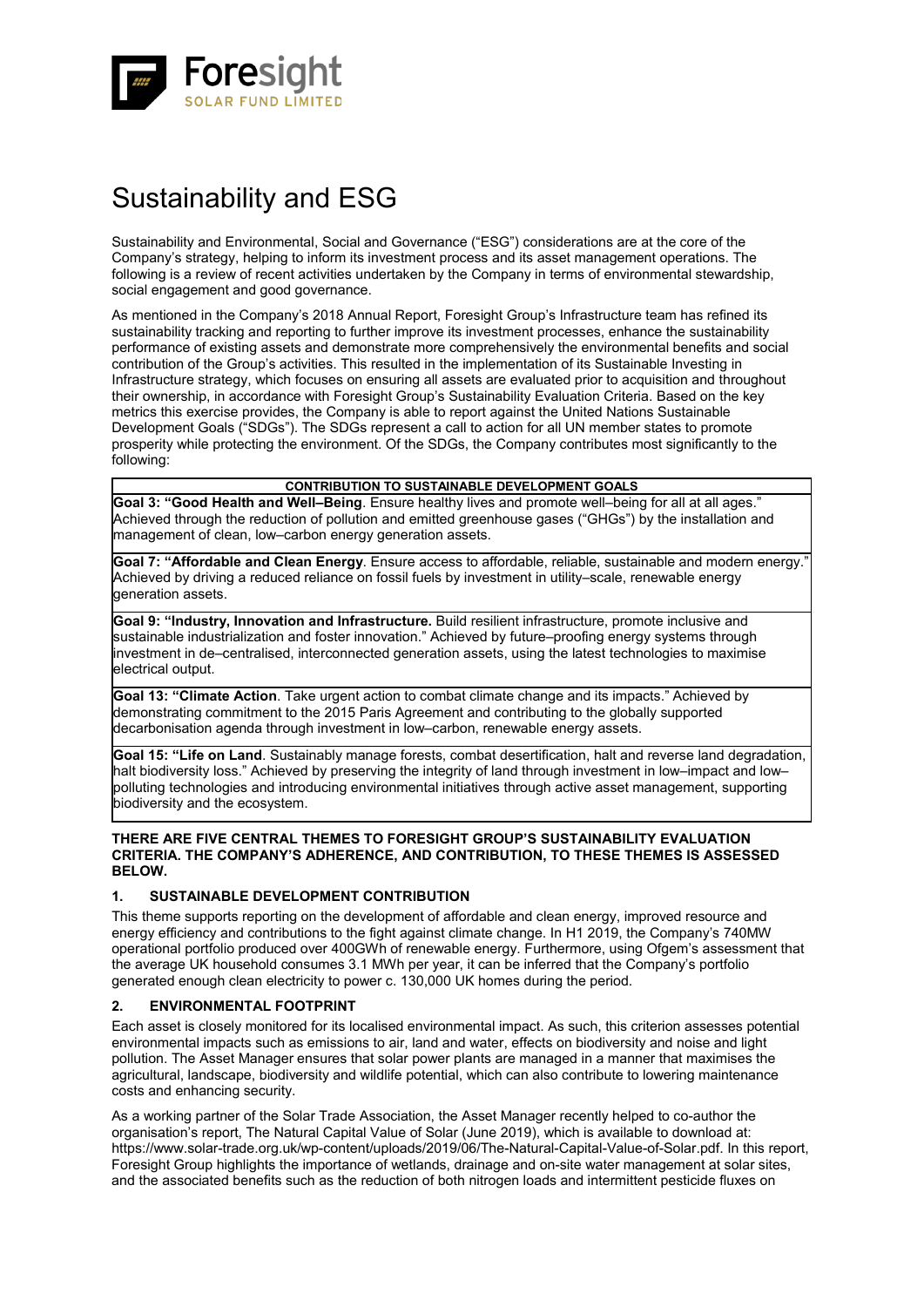![](_page_21_Picture_0.jpeg)

surrounding land, with the added positive effect of enhanced ease of access for O&M contractors and a resultant lower susceptibility to long-term land damage.

Furthermore, the Asset Manager's Environment and Sustainability Manager, James Jenkison, has continued to pursue a number of initiatives to ensure the solar power plants are being effectively managed for biodiversity. Such schemes include:

• Hedgerow and tree planting – To date, more than 35km of hedgerows have been planted across the portfolio. With the majority of hedgerow planting now complete, the hedgerows are managed to ensure they develop into dense species-rich habitats. Hedgerows help to promote biodiversity, absorb carbon, improve both drainage and soil quality and reduce site exposure to extreme weather conditions.

Hedgerows are managed in the winter months every second year to ensure that hedges and trees can flower and produce berries as forage for insects, birds and other wildlife, whilst also being managed to maintain good structure and diversity in accordance with best practice guidance.

- Building of animal refuges Hibernacula and log piles are built at most sites to provide natural shelter as well as to help improve natural drainage.
- Bat and bird boxes The Asset Manager regularly installs bird and bat boxes to attract local species to the sites.
- Sheep grazing Numerous sites have been either built or adapted through the installation of barriers and the protection of cabling, to ensure their suitability for continued sheep grazing.
- Beehive installation The Asset Manager continues to work with local bee keepers to install hives as a means of helping to restore the native bee population and support crop pollination and honey production. The Asset Manager also encourages the productivity of these hives through the planting of nectar rich wildflower species.
- Climate change risk Flood risk assessments have been carried out for all sites. Panels are installed above the 'worst-case scenario' water level and land drains, swales and ponds are also maintained to ensure safe working conditions and good soil condition which further promotes diverse grass and wildflower growth.
- Grassland management A grassland cutting timetable is being implemented to limit cutting in the Summer so as to promote the growth, flowering and seed spreading of wildflowers to encourage biodiversity and forage for insects and birds.

### **3. SOCIAL ENGAGEMENT**

During the acquisition process, and throughout an asset's lifecycle, the Company engages with contractors, local residents, community organisations, landowners and local authorities to promote public support for the project, maximise the local benefit and minimise any actual or perceived negative effects. This has been achieved through a number of initiatives:

- Community engagement The Asset Manager regularly attends parish council and local community meetings, conducts visits with O&M providers, landowners and construction companies to encourage community engagement and ensure that local stakeholders understand the Asset Manager's expectations of site management and to discuss areas of improvement in management techniques. To date, over 67 site visits have been conducted by the Environment and Sustainability Manager.
- Community investment The Company supports community benefit schemes which assist local authorities in developing and maintaining community assets and organisations. In the six-month period to 30 June 2019, over £80k worth of grants were provided to local communities throughout the UK, bringing the total grants provided to date to £225k. Further details of the community projects that have benefitted from these funds will be provided in the 2019 Annual Report.
- Educational initiatives A large part of generating public support comes as a result of educational initiatives, which help to promote an understanding, and appreciation of, the benefit of solar power generation. To date in 2019, college tours have been undertaken at Gedling, Southam and Wymeswold where students and staff were able to witness first-hand the operational aspects of a solar farm and the steps taken to maximise operational efficiency and environmental stewardship.
- Health and well-being The management and monitoring of Health and Safety ("H&S") onsite is a top priority for the O&M contractor, which is responsible for recording and reporting all H&S related incidents to the Asset Manager on an ongoing basis. In addition to this, to improve the management of SHEQ (Safety, Health, Environmental and Quality), reinforce best practice and ensure regulatory compliance, the Asset Manager appoints independent professionally accredited H&S consultants. Consultants ensure that contractors are appointed on the basis of their health and safety competence and regularly visit the sites to ensure they are meeting industry and legal standards.

### **4. GOVERNANCE**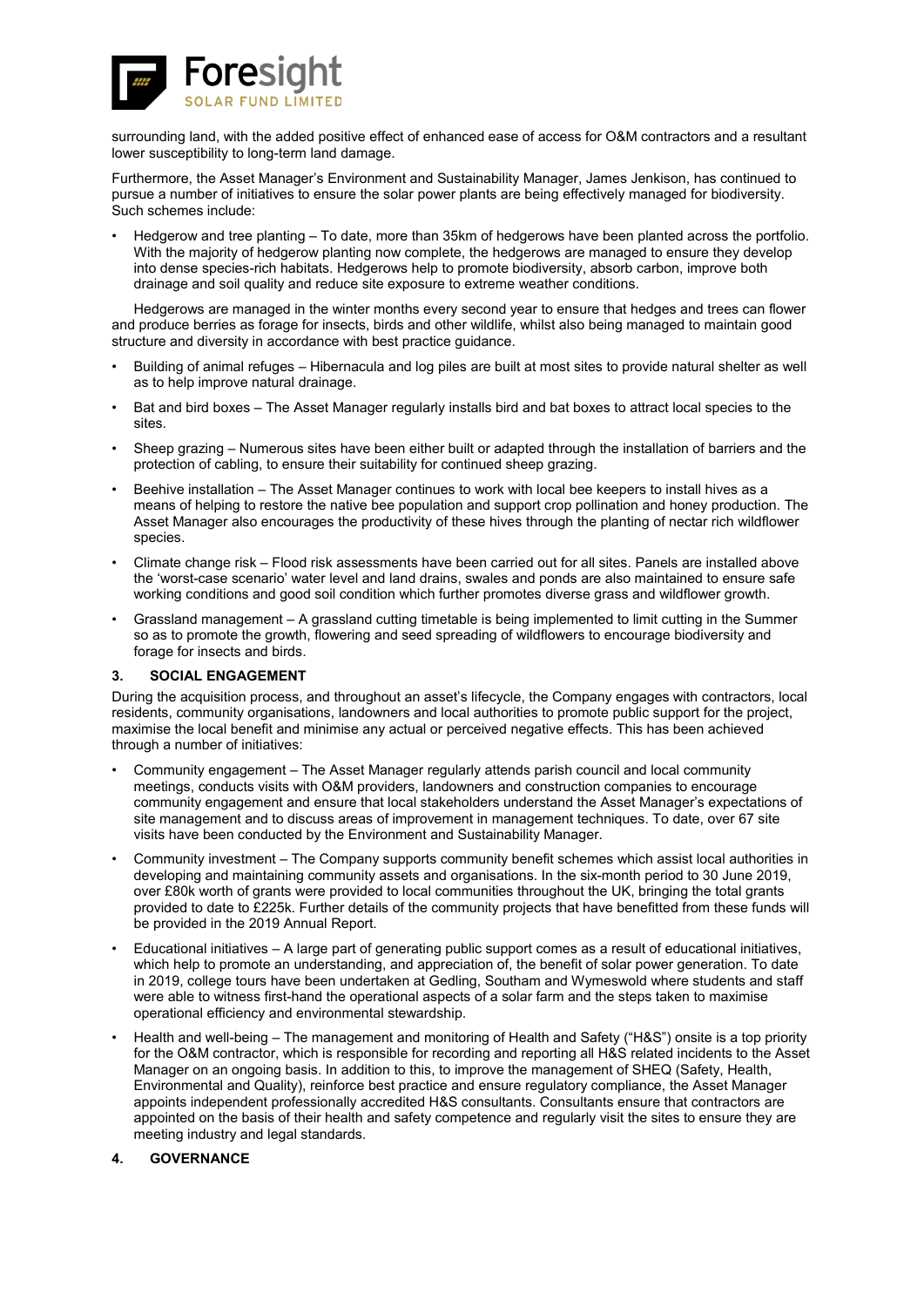![](_page_22_Picture_0.jpeg)

The Asset Manager actively reviews the regulatory and property consents of every solar asset to ensure compliance with the permissions and conditions attached and actively engages with local government organisations to ensure ongoing compliance. In addition to ensuring the Company is protected from potential legal action, this promotes trust with the sites' local communities.

### **Compliance**

Integral to the maintenance of the Company's reputation is its regulatory compliance and adherence to relevant laws. The Company is committed to carrying out business fairly, honestly and openly and the Investment Manager has established policies and procedures to prevent bribery within its organisation. The Company has also committed to a policy to conduct all its business in an honest and ethical manner, taking a zero-tolerance approach to facilitation of tax evasion, whether under UK law or under the law of any foreign country.

As a means of ensuring that sustainability considerations are at the forefront of the investment process, the Investment Manager delivers Best Practice sessions to its staff. These sessions focus on how the sustainability performance of a given asset can be assessed, measured and improved, whilst also demonstrating how good ESG management can result in a financial upside.

### **5. THIRD PARTY INTERACTIONS**

Counterparty due diligence forms an essential part of ensuring that key counterparties are reputable, that they have a robust and sustainable supply chain and have a similarly aligned approach to governance, compliance and ESG as the Company, which must be evidenced by appropriate policies. Consequently, two initiatives are being undertaken by the Company to further enhance these processes with a view to improving overall asset performance and protecting the Company against reputational risk.

- **Enhanced supplier and counterparty checks** The Company now contracts out due diligence to an expert third party. Using this highly specialised legal advisory and consultancy firm allows for a greater depth of analysis to be conducted in a shorter space of time, thus speeding up the acquisition process and giving a higher degree of assurance that the counterparties involved are both legally and financially sound.
- **Active Supplier Engagement** A more formalised approach to supplier engagement on the topic of ESG is being developed, with the aim of encouraging more sustainable practices in the operation and maintenance of the solar sites.

While the Company actively tracks data pertaining to the above criteria on an internal basis, it also seeks external validation of its performance through third party organisations:

• **GRESB** (Global Real Estate Sustainability Benchmark) – The Company submitted the Southam Solar Farm to the GRESB Infrastructure ESG Assessment in 2018, believing this particular asset was representative of the portfolio as a whole. For consistency it has also been resubmitted for the 2019 assessment year. As a means of further demonstrating our commitment to external validation, the Investment Manager is currently reviewing options for assessing the Company as a whole, one of which is the GRESB Infrastructure ESG Fund Assessment. The results of our 2018 GRESB Infrastructure ESG Assessment are below. The results of the 2019 submission are due to be released in September 2019 and will be published in the 2019 Annual report:

| <b>Module</b> | 2018 Score | Peer Average |
|---------------|------------|--------------|
| Environment   | 61/100     | 52/100       |
| Social        | 71/100     | 60/100       |
| Governance    | 47/100     | 46/100       |

• **PRI** (Principles for Responsible Investment) – The Investment Manager has been a signatory to the United Nations-backed PRI since 2013. The PRI is a globally recognised voluntary framework concerned with the incorporation of ESG considerations into the investment decision making process. As a signatory, the Investment Manager reports annually on its responsible investment activities by responding to asset-specific modules in the PRI's Reporting Framework. In its recent 2019 assessment, the Investment Manager achieved an A+ level rating for 'Strategy and Governance', the highest possible rating, surpassing the peer average (A). An A rating was achieved in the 'Infrastructure' module, with scoring improving by four points to 27 out of 30, up from 23 points awarded in 2018. The Investment Manager's approach to post-investment monitoring and active ownership of ESG within the asset class contributed to the higher score.

| <b>Module</b>                  | 2019 Score      | Peer Average |
|--------------------------------|-----------------|--------------|
| <b>Strategy and Governance</b> | $(A+)$<br>29/30 |              |
| Infrastructure                 | 27/30<br>`A     |              |

# Principal Risks

Reliance is placed on the internal systems and controls of the Investment Manager and external service providers such as the Administrator to effectively manage risk across the portfolio. Foresight Group has a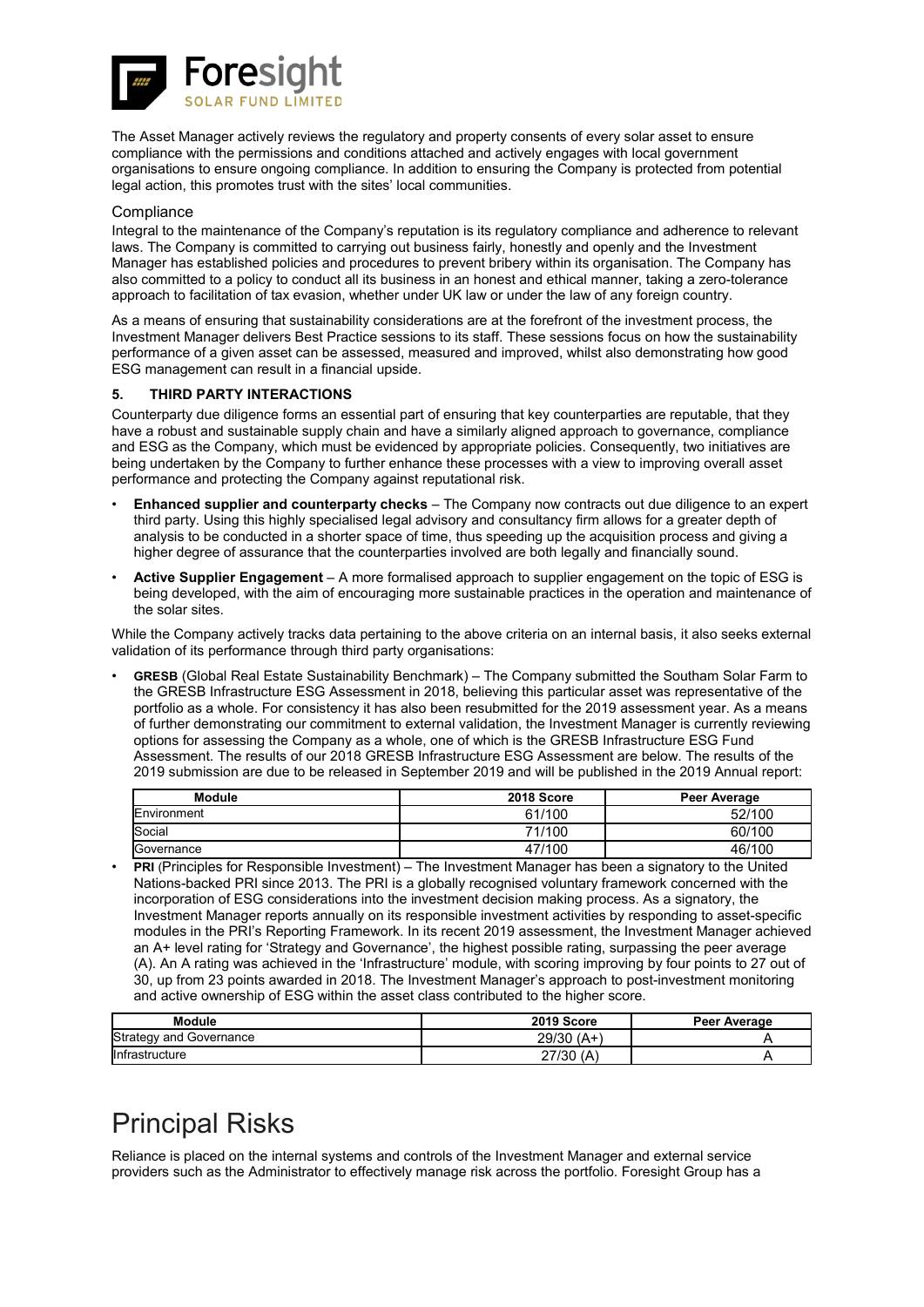![](_page_23_Picture_0.jpeg)

comprehensive Risk Management Framework in place which is reviewed on a regular basis by the Company's Directors.

The Directors consider the following as the principal risks and uncertainties to the Company at this time:

- Risks relating to the sale of electricity
- Risks relating to regulatory changes to subsidy schemes
- Risks relating to gearing
- Risks relating to RPI
- Risks relating to marginal loss factors applicable to the Australian assets
- Risks relating to the construction of solar PV assets
- Risks relating to exchange rate

More detailed information on the risks and uncertainties affecting the Company can be found on pages 19-37 of the Company's most recent Prospectus issued on 3 March 2017 and the Risk Management section in the Company's latest Full Year Results Report for the year ended 31 December 2018.

# Statement of Directors' Responsibilities

For the period 1 January 2019 to 30 June 2019

The Disclosure Guidance and Transparency Rules ("DTR") of the UK Listing Authority require the Directors to confirm their responsibilities in relation to the preparation and publication of the Unaudited Half-Yearly Financial Report for the six months ended 30 June 2019.

The Directors confirm to the best of their knowledge that:

(a) the summarised set of financial statements has been prepared in accordance with the pronouncement on interim reporting issued by the Accounting Standards Board;

(b) the Unaudited Half-Yearly Financial Report for the six months ended 30 June 2019 includes a fair review of the information required by DTR 4.2.7R (indication of important events during the first six months of the year and a description of principal risks and uncertainties that the Company faces for the remaining six months of the year);

(c) the summarised set of financial statements give a true and fair view of the assets, liabilities, financial position and profit or loss of the Company as required by DTR 4.2.4R; and

(d) the interim management report includes a fair review of the information required by DTR 4.2.8R (disclosure of related parties' transactions and changes therein).

Alexander Ohlsson Chairman

For and on behalf of Foresight Solar Fund Limited 22 August 2019

# **ASSET SUMMARIES**

**UNITED KINGDOM**

ROCs 2.0/1.4 Acquisition Date November '13 / March '15

Wymeswold, Leicestershire **Castle Eaton, Wiltshire** 

ROCs 1.6 Acquisition Date June '14 Highfields, Essex High Penn, Wiltshire

ROCs 1.6 ROCs 1.6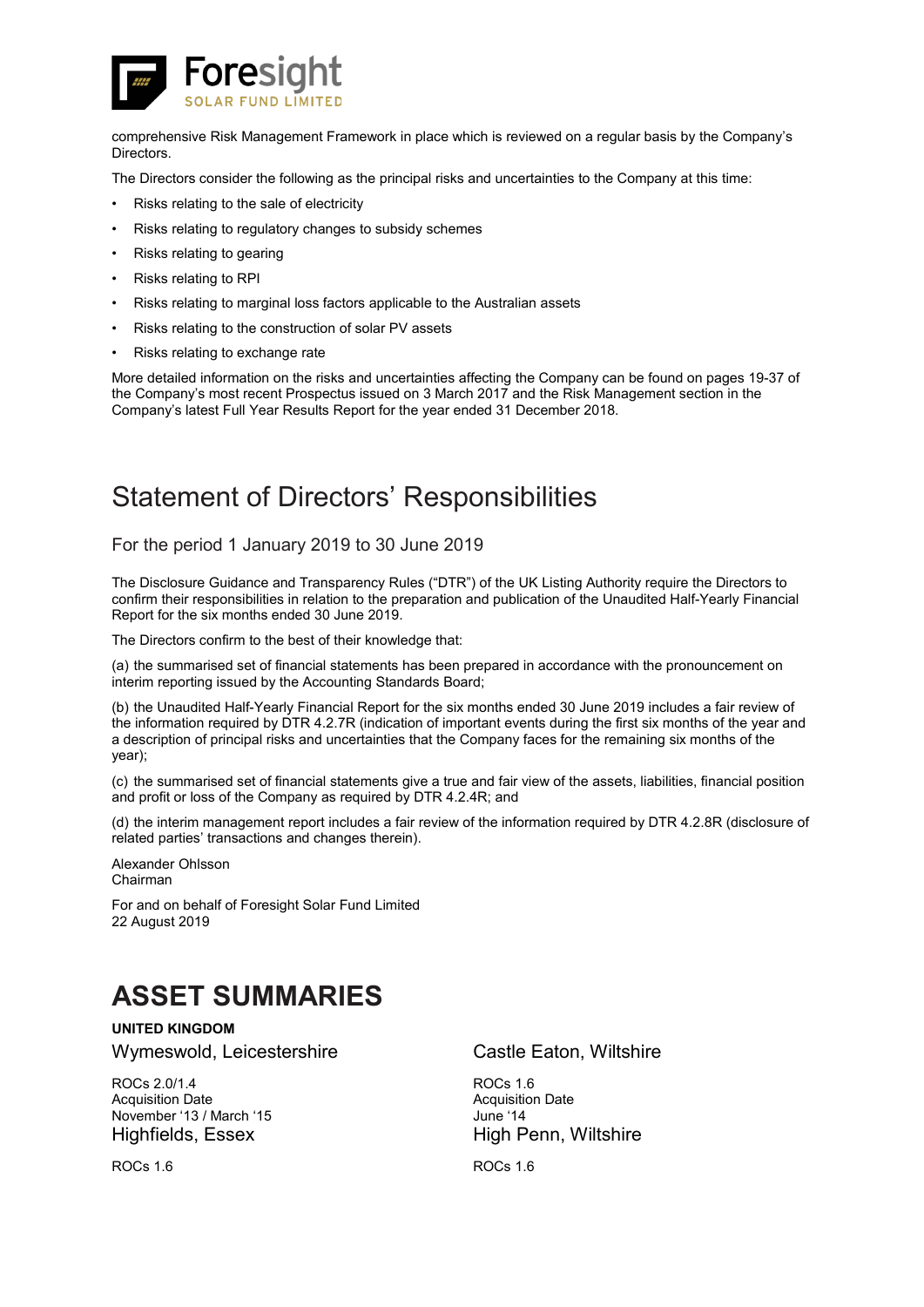![](_page_24_Picture_0.jpeg)

Acquisition Date June '14

ROCs 1.4 Acquisition Date June '14

ROCs 1.6 Acquisition Date November '14 Landmead, Oxfordshire Kencot, Oxfordshire

ROCs 1.4 Acquisition Date December '14

ROCs 1.3 Acquisition Date June '15

ROCs 1.4 Acquisition Date July '15

ROCs 1.4 Acquisition Date August '15

ROCs 1.3 Acquisition Date February '17 Wally Corner, South Oxfordshire Coombeshead, Devon

ROCs 1.2 Acquisition Date July '17 Park Farm, Leicestershire Sawmills, Devon

ROCs 1.4 Acquisition Date April '18

ROCs 1.4 Acquisition Date April '18

ROCs 1.4 Acquisition Date August '18 Cuckoo Grove, Pembrokeshire Field House, Hampshire

ROCs 1.4 Acquisition Date August '18 Fields Farm, Warwickshire Gedling, Nottinghamshire

Acquisition Date June '14 Pitworthy, North Devon **Hunters Race, West Sussex** 

ROCs 1.4 Acquisition Date September '14 Spriggs Farm, Essex Bournemouth, Dorset

> ROCs 1.4 Acquisition Date December '14

ROCs 1.4 Acquisition Date March '15 Copley, Lincolnshire **Atherstone**, Warwickshire

ROCs 1.4 Acquisition Date July '15 Paddock Wood, Kent Southam, Warwickshire

ROCs 1.4 Acquisition Date July '15 Port Farm, Wiltshire Membury, Berkshire

ROCs 1.4 Acquisition Date September '15 Shotwick, Flintshire Shotwick, Sandridge, Wiltshire

> ROCs 1.3 Acquisition Date February '17

ROCs 1.4 Acquisition Date April '18

ROCs 1.4 Acquisition Date April '18 Verwood, Dorset **Yardwall**, Somerset

FiT Acquisition Date April '18 Abergelli, Swansea Crow Trees, Nottinghamshire

> ROCs 1.3 Acquisition Date August '18

ROCs 1.4 Acquisition Date August '18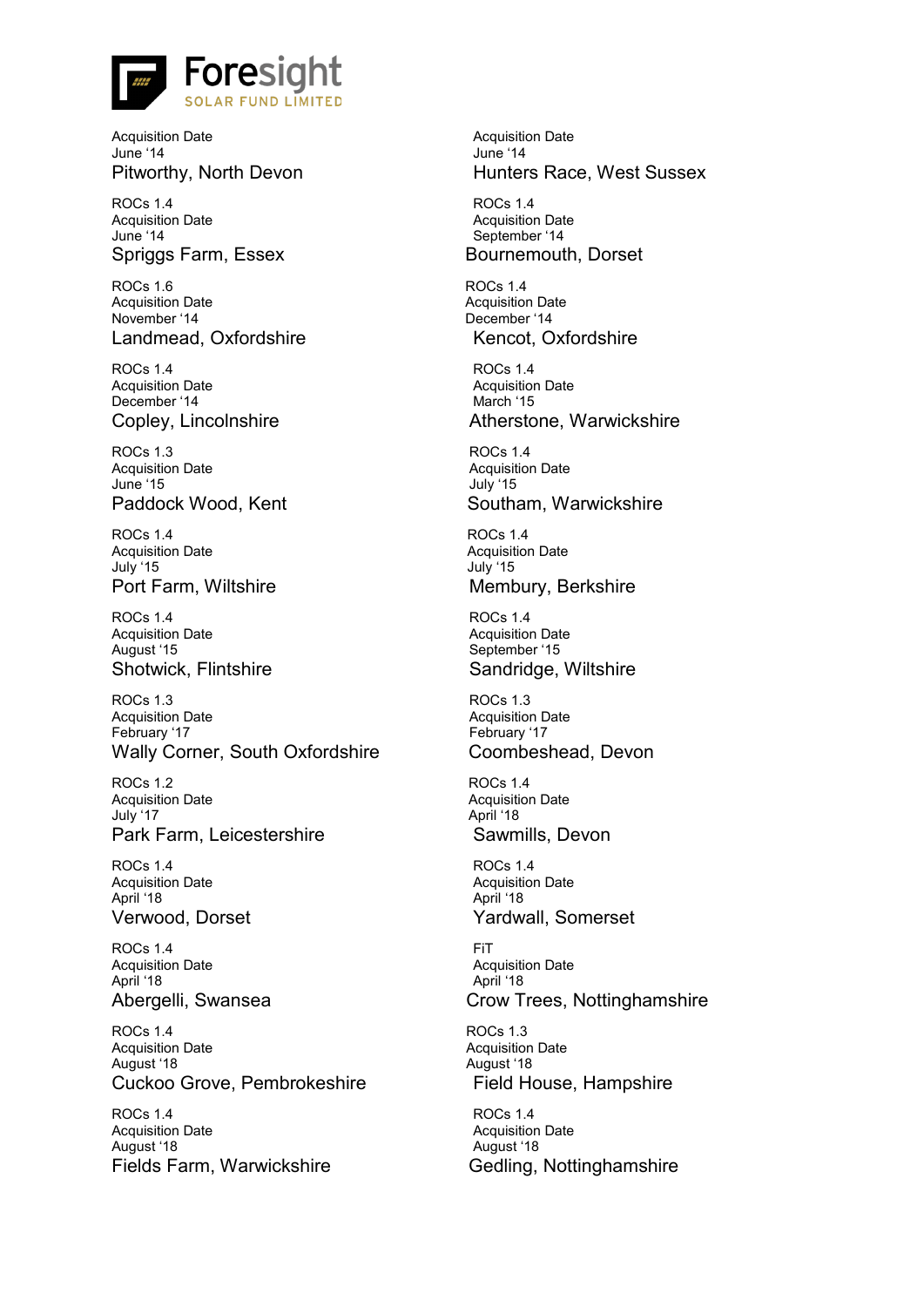![](_page_25_Picture_0.jpeg)

ROCs 1.3 Acquisition Date August '18

ROCs 1.6 Acquisition Date August '18 Sheepbridge, Berkshire Steventon, Oxfordshire

ROCs 1.3 Acquisition Date August '18 Tengore, Somerset Trehawke, Cornwall

ROCs 1.4 Acquisition Date August '18 Upper Huntingford, Gloucestershire Welbeck, Nottinghamshire

ROCs 1.3 Acquisition Date August '18 Yarburgh, Lincolnshire **Abbey Fields, Kent** 

ROCs 1.3 Acquisition Date August '18

ROCs 1.4 Acquisition Date November '18 Bulls Head, Buckinghamshire Lindridge, Leicestershire

ROCs 1.4 Acquisition Date November '18 Manor Farm, Bedfordshire Misson, Nottinghamshire

ROCs 1.3 Acquisition Date November '18

ROCs 1.4 Acquisition Date November '18

ROCs 1.3 Acquisition Date November '18

### AUSTRALIA

LGC accredited Acquisition Date September '17 Oakey 1, Queensland **Oakey 2, Queensland** 

LGC eligible LGC eligible

ROCs 1.4 Acquisition Date August '18 Homeland, Dorset Marsh Farm, Wiltshire

> ROCs 1.4 Acquisition Date August '18

ROCs 1.4 Acquisition Date August '18

ROCs 1.6 Acquisition Date August '18

ROCs 1.4 Acquisition Date August '18

ROCs 1.3 Acquisition Date November '18 SV Ash, Shropshire Bilsthorpe, Nottinghamshire

> ROCs 1.4 Acquisition Date November '18

ROCs 1.3 Acquisition Date November '18

ROCs 1.3 Acquisition Date November '18 Nowhere, Lincolnshire **Pen Y Cae, Camarthenshire** Pen Y Cae, Camarthenshire

ROCs 1.4 Acquisition Date November '18 Playters, Suffolk **Roskrow**, Cornwall

> ROCs 1.4 Acquisition Date November '18

# Bannerton, Victoria **Longreach, Queenstand**

LGC accredited Acquisition Date October '17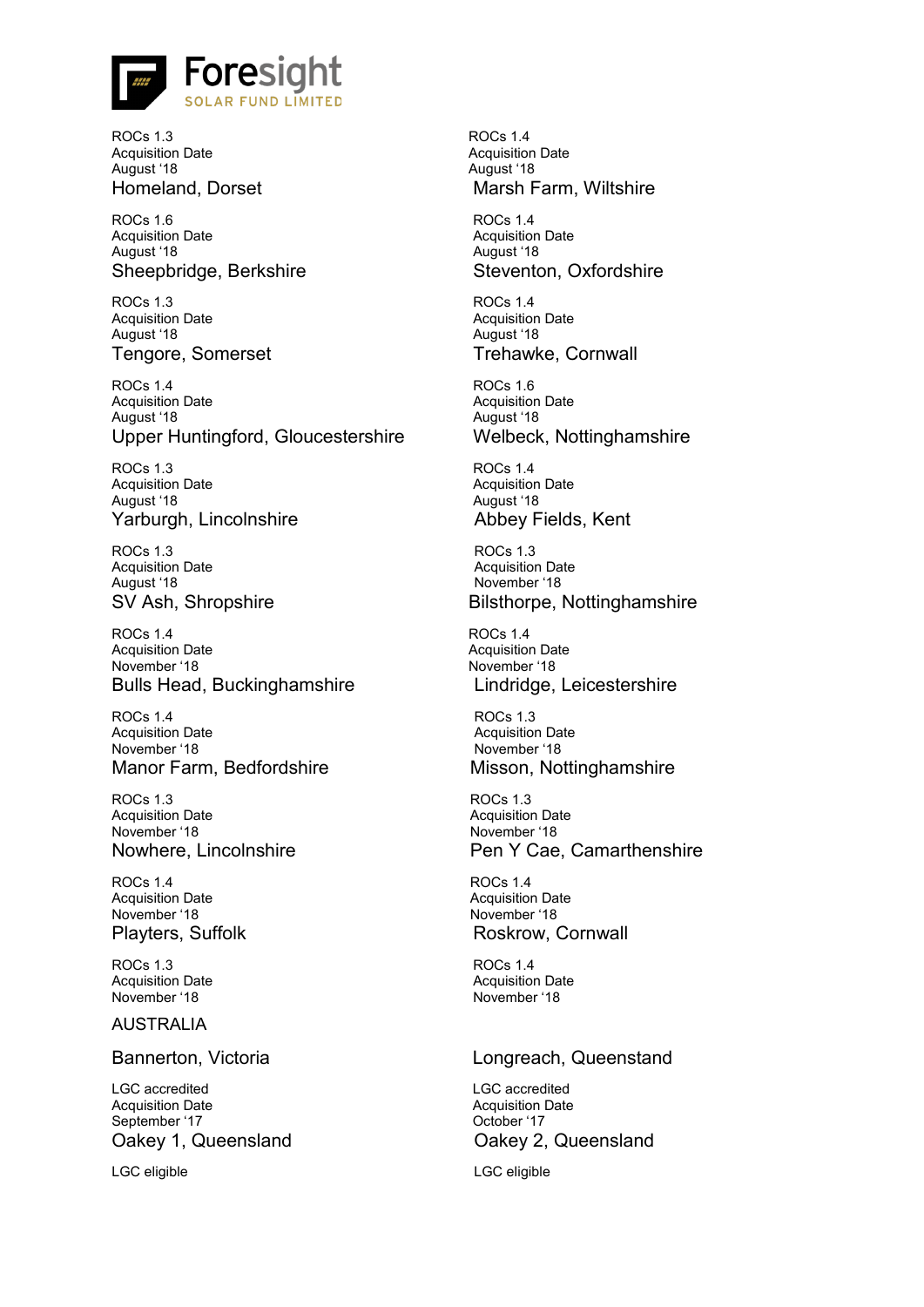![](_page_26_Picture_0.jpeg)

Acquisition Date October '17

Acquisition Date October '17

# Statement of Comprehensive Income

For the period 1 January 2019 to 30 June 2019

|                                                                 | <b>Notes</b> | <b>Unaudited</b><br>Period<br>1 January 2019<br>to 30 June 2019<br>£'000 | Unaudited<br>Period<br>1 January 2018<br>to 30 June 2018<br>£'000 | Audited year<br>1 January 2018 to<br>31 December 2018<br>£'000 |
|-----------------------------------------------------------------|--------------|--------------------------------------------------------------------------|-------------------------------------------------------------------|----------------------------------------------------------------|
| Revenue                                                         |              |                                                                          |                                                                   |                                                                |
| Interest income                                                 | 4            | 19,698                                                                   | 18,322                                                            | 36,817                                                         |
| (Loss) / Gain on investments<br>at fair value through profit or |              | (6,972)                                                                  |                                                                   |                                                                |
| loss                                                            | 14 —         |                                                                          | (9, 542)                                                          | 25,311                                                         |
|                                                                 |              | 12,726                                                                   | 8,780                                                             | 62,128                                                         |
| Expenditure                                                     |              |                                                                          |                                                                   |                                                                |
| Management fees                                                 | 5            | (2,972)                                                                  | (2, 299)                                                          | (5, 106)                                                       |
| Administration and                                              |              |                                                                          |                                                                   |                                                                |
| accountancy expenses                                            | 6            | (83)                                                                     | (84)                                                              | (203)                                                          |
| Directors' fees                                                 | 7            | (85)                                                                     | (85)                                                              | (170)                                                          |
| Other expenses                                                  | 8            | (189)                                                                    | (267)                                                             | (643)                                                          |
| Total expenditure                                               |              | (3,329)                                                                  | (2,735)                                                           | (6, 122)                                                       |
| Profit before tax for the<br>period/year                        |              | 9,397                                                                    | 6,045                                                             | 56,006                                                         |
| Taxation                                                        |              |                                                                          |                                                                   |                                                                |
| Profit for the period/year                                      |              | 9,397                                                                    | 6,045                                                             | 56,006                                                         |
| Other comprehensive income                                      |              |                                                                          |                                                                   |                                                                |
| Profit and total comprehensive<br>income for the period/year    |              | 9,397                                                                    | 6,045                                                             | 56,006                                                         |
| Earnings per Ordinary Share<br>(pence per Share)                | 9            | 1.71                                                                     | 1.34                                                              | 11.60                                                          |

All items above arise from continuing operations, there have been no discontinued operations during the period.

The accompanying notes on pages 46 to 80 form an integral part of these Financial Statements.

# Statement of Financial Position

As at 30 June 2019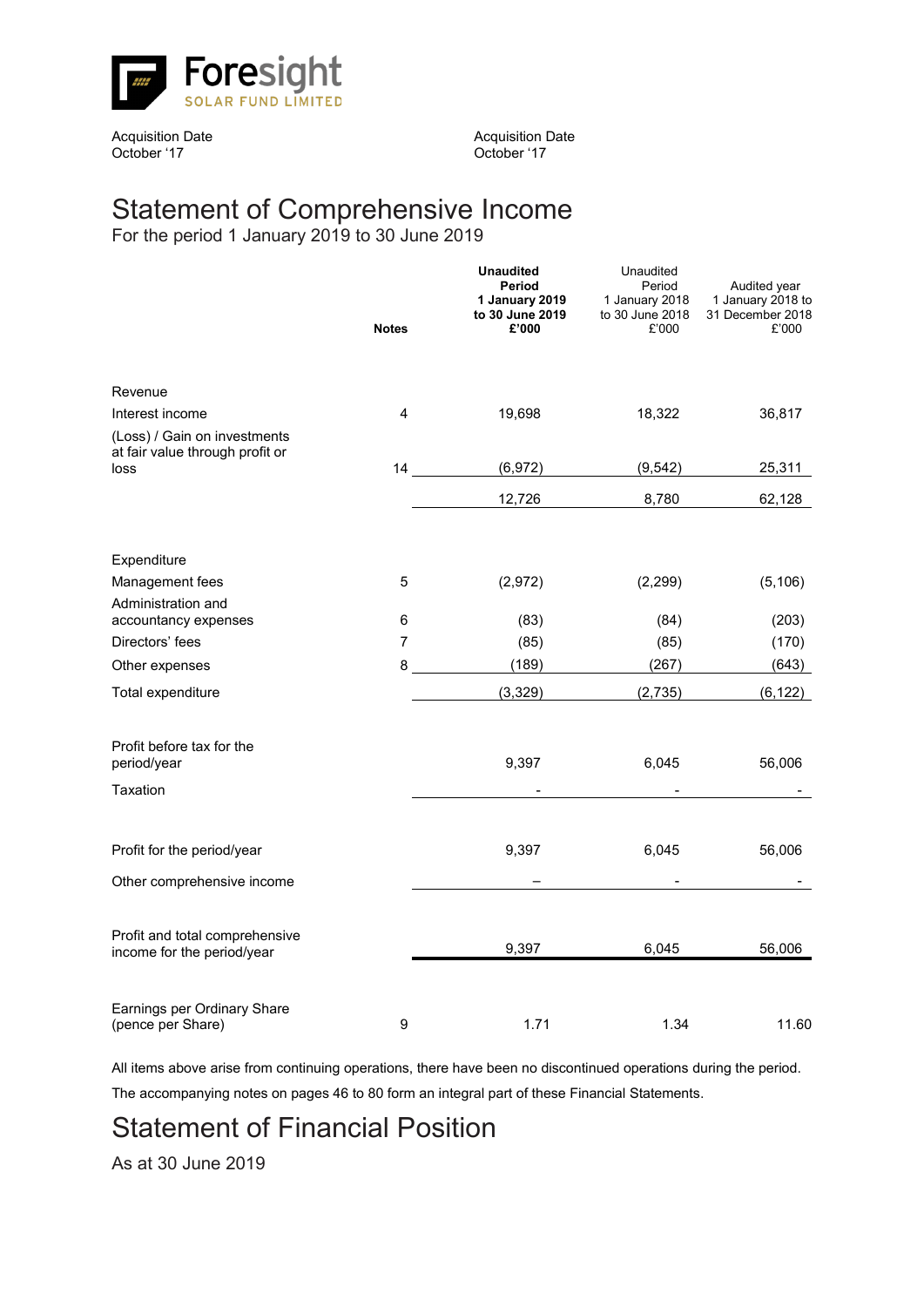![](_page_27_Picture_0.jpeg)

|                                                                                                                                                                               | <b>Notes</b> | <b>Unaudited</b><br>30 June<br>2019<br>£'000 | <b>Unaudited</b><br>30 June<br>2018<br>£'000 | <b>Audited</b><br>31 December<br>2018<br>£'000 |
|-------------------------------------------------------------------------------------------------------------------------------------------------------------------------------|--------------|----------------------------------------------|----------------------------------------------|------------------------------------------------|
| Assets                                                                                                                                                                        |              |                                              |                                              |                                                |
| Non-current assets                                                                                                                                                            |              |                                              |                                              |                                                |
| Investments held at fair value<br>through profit or loss                                                                                                                      | 14           | 523,215                                      | 403,422                                      | 530,187                                        |
| Total non-current assets                                                                                                                                                      |              | 523,215                                      | 403,422                                      | 530,187                                        |
| <b>Current assets</b>                                                                                                                                                         |              |                                              |                                              |                                                |
| Interest receivable                                                                                                                                                           | 10           | 74,190                                       | 68,948                                       | 69,338                                         |
| Trade and other receivables                                                                                                                                                   | 11           | 258                                          | 1,926                                        | 265                                            |
| Cash and cash equivalents                                                                                                                                                     | 12           | 5,710                                        | 180                                          | 12,282                                         |
| Total current assets                                                                                                                                                          |              | 80,158                                       | 71,054                                       | 81,885                                         |
| <b>Total assets</b>                                                                                                                                                           |              | 603,373                                      | 474,476                                      | 612,072                                        |
| Equity                                                                                                                                                                        |              |                                              |                                              |                                                |
|                                                                                                                                                                               |              |                                              |                                              |                                                |
| Retained earnings                                                                                                                                                             |              | 42,742                                       | 18,619                                       | 51,460                                         |
| Stated capital                                                                                                                                                                | 18           | 558,798                                      | 454,515                                      | 558,798                                        |
| <b>Total equity</b>                                                                                                                                                           |              | 601,540                                      | 473,134                                      | 610,258                                        |
| Liabilities                                                                                                                                                                   |              |                                              |                                              |                                                |
| <b>Current liabilities</b>                                                                                                                                                    |              |                                              |                                              |                                                |
| Trade and other payables                                                                                                                                                      | 13           | 1,833                                        | 1,342                                        | 1,814                                          |
| Total current liabilities                                                                                                                                                     |              | 1,833                                        | 1,342                                        | 1,814                                          |
| <b>Total liabilities</b>                                                                                                                                                      |              | 1,833                                        | 1,342                                        | 1,814                                          |
| Total equity and liabilities                                                                                                                                                  |              | 603,373                                      | 474,476                                      | 612,072                                        |
| Net Asset Value per Ordinary<br>Share<br>The Financial Statements on pages 42 to 80 were approved by the Board of Directors and signed on its behalf on<br>21 August 2019 by: | 19           | 109.6                                        | 105.2                                        | 111.2                                          |

# Chairman

The accompanying notes on pages 46 to 80 form an integral part of these Financial Statements.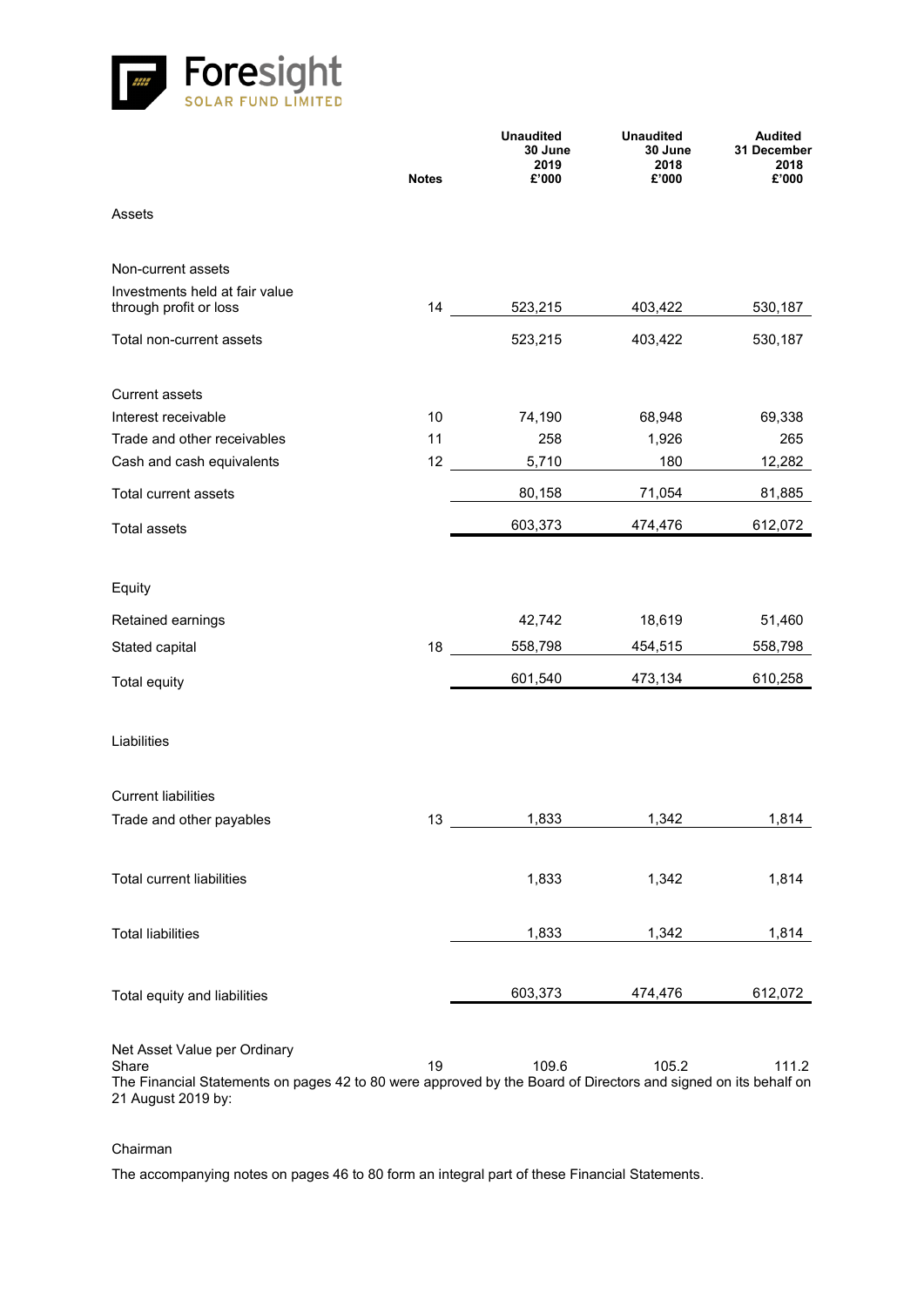![](_page_28_Picture_0.jpeg)

# Statement of Changes in Equity

# For the period 1 January 2019 to 30 June 2019

|                                                             | <b>Notes</b> | £'000   | <b>Stated Capital Retained Earnings</b><br>£'000 | <b>Total</b><br>£'000 |
|-------------------------------------------------------------|--------------|---------|--------------------------------------------------|-----------------------|
| Balance as at 1 January 2019<br>(unaudited)                 |              | 558,798 | 51,460                                           | 610,258               |
| Total comprehensive income for the period:                  |              |         |                                                  |                       |
| Profit for the period                                       |              |         | 9,397                                            | 9,397                 |
| Transactions with owners, recognised<br>directly in equity: |              |         |                                                  |                       |
| Dividends paid in the period                                | 22           |         | (18, 115)                                        | (18, 115)             |
| Balance as at 30 June 2019                                  |              | 558,798 | 42,742                                           | 601,540               |
| For the period 1 January 2018 to 30 June 2018 (unaudited)   |              |         |                                                  |                       |
|                                                             | <b>Notes</b> | £'000   | <b>Stated Capital Retained Earnings</b><br>£'000 | Total<br>£'000        |
| Balance as at 1 January 2018:                               |              | 454,515 | 26,793                                           | 481,308               |
| Total comprehensive income for the period:                  |              |         |                                                  |                       |
| Profit for the period                                       |              |         | 6,045                                            | 6,045                 |
| Transactions with owners, recognised<br>directly in equity: |              |         |                                                  |                       |
| Dividends paid in the period                                | 22           |         | (14, 219)                                        | (14, 219)             |
| Balance as at 30 June 2018                                  |              | 454,515 | 18,619                                           | 473,134               |
| For the period 1 January 2018 to 31 December 2018 (audited) |              |         |                                                  |                       |
|                                                             | <b>Notes</b> | £'000   | <b>Stated Capital Retained Earnings</b><br>£'000 | Total<br>£'000        |
| Balance as at 1 January 2018:                               |              | 454,515 | 26,793                                           | 481,308               |
| Total comprehensive income for the year:                    |              |         |                                                  |                       |
| Profit for the year                                         |              |         | 56,006                                           | 56,006                |
| Transactions with owners, recognised<br>directly in equity: |              |         |                                                  |                       |
| Dividends paid in the year                                  | 22           |         | (31, 339)                                        | (31, 339)             |
| Issue of Ordinary Shares                                    | 18           | 106,189 |                                                  | 106,189               |
| Issue costs                                                 | 18           | (1,906) |                                                  | (1,906)               |
| Balance as at 31 December 2018                              |              | 558,798 | 51,460                                           | 610,258               |

The accompanying notes on pages 46 to 80 form an integral part of these Financial Statements.

# Statement of Cash Flows

For the period 1 January 2019 to 30 June 2019

| Unaudited | Unaudited |         |
|-----------|-----------|---------|
| Period    | Period    | Audited |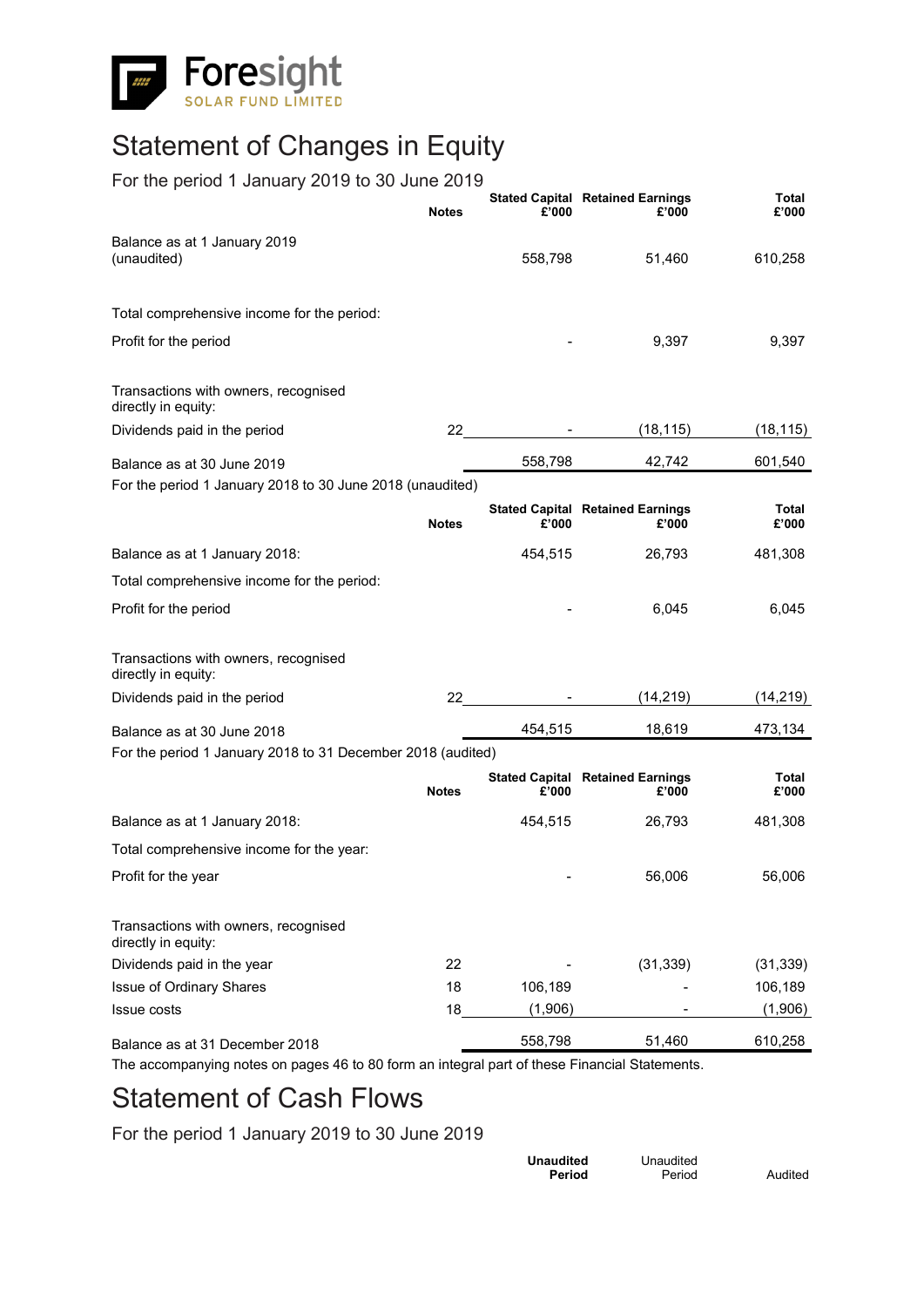![](_page_29_Picture_0.jpeg)

|                                                            | 1 January 2019<br>to 30 June 2019<br>£'000 | 1 January 2018<br>to 30 June 2018<br>£'000 | year<br>1 January 2018<br>to 31 December<br>2018<br>£'000 |
|------------------------------------------------------------|--------------------------------------------|--------------------------------------------|-----------------------------------------------------------|
| Profit for the period after tax from continuing operations | 9,397                                      | 6,045                                      | 56,006                                                    |
| Adjustments for:                                           |                                            |                                            |                                                           |
| Unrealised loss/(gain) on investments                      | 6,972                                      | 9,542                                      | (25, 311)                                                 |
| Investment income                                          | (19, 698)                                  | (18, 322)                                  | (36, 817)                                                 |
| Finance costs                                              |                                            |                                            | 1                                                         |
| Operating cash flows                                       | (3,329)                                    | (2,735)                                    | (6, 121)                                                  |
| Decrease in trade and other receivables                    | $\overline{7}$                             | 7                                          | 1,668                                                     |
| (Decrease)/Increase in trade and other payables            | 19                                         | (42)                                       | 430                                                       |
| Net cash outflow from operating activities                 | (3,303)                                    | (2,770)                                    | (4,023)                                                   |
| Investing activities                                       |                                            |                                            |                                                           |
| Increase in shareholder loan to/from subsidiary            |                                            | (4,500)                                    | (95, 206)                                                 |
| Investment income received                                 | 14,846                                     | 7,000                                      | 23,898                                                    |
| Net cash inflow/(outflow) from investing activities        | 14,846                                     | 2,500                                      | (71, 308)                                                 |
| Financing activities                                       |                                            |                                            |                                                           |
| Dividends paid                                             | (18, 115)                                  | (14, 219)                                  | (31, 339)                                                 |
| Issue costs paid                                           |                                            |                                            | (1,906)                                                   |
| Proceeds from issue of shares                              |                                            |                                            | 106,189                                                   |
| Net cash (outflow)/inflow from financing activities        | (18, 115)                                  | (14, 219)                                  | 72,944                                                    |
| Net decrease in cash and cash equivalents                  | (6, 572)                                   | (14, 489)                                  | (2, 387)                                                  |
| Cash and cash equivalents at the beginning of the period   | 12,282                                     | 14,669                                     | 14,669                                                    |
| Cash and cash equivalents at the end of the period         | 5,710                                      | 180                                        | 12,282                                                    |

The accompanying notes on pages 46 to 80 form an integral part of these Financial Statements.

NOTES TO THE FINANCIAL STATEMENTS

FOR THE YEAR ENDED 30 JUNE 2019

### **1. COMPANY INFORMATION**

Foresight Solar Fund Limited (the "Company") is a closed-ended company with an indefinite life and was incorporated in Jersey under the Companies Law (Jersey) 1991, as amended, on 13 August 2013, with registered number 113721. The address of the registered office is: 28 Esplanade, St Helier, Jersey, JE4 2QP.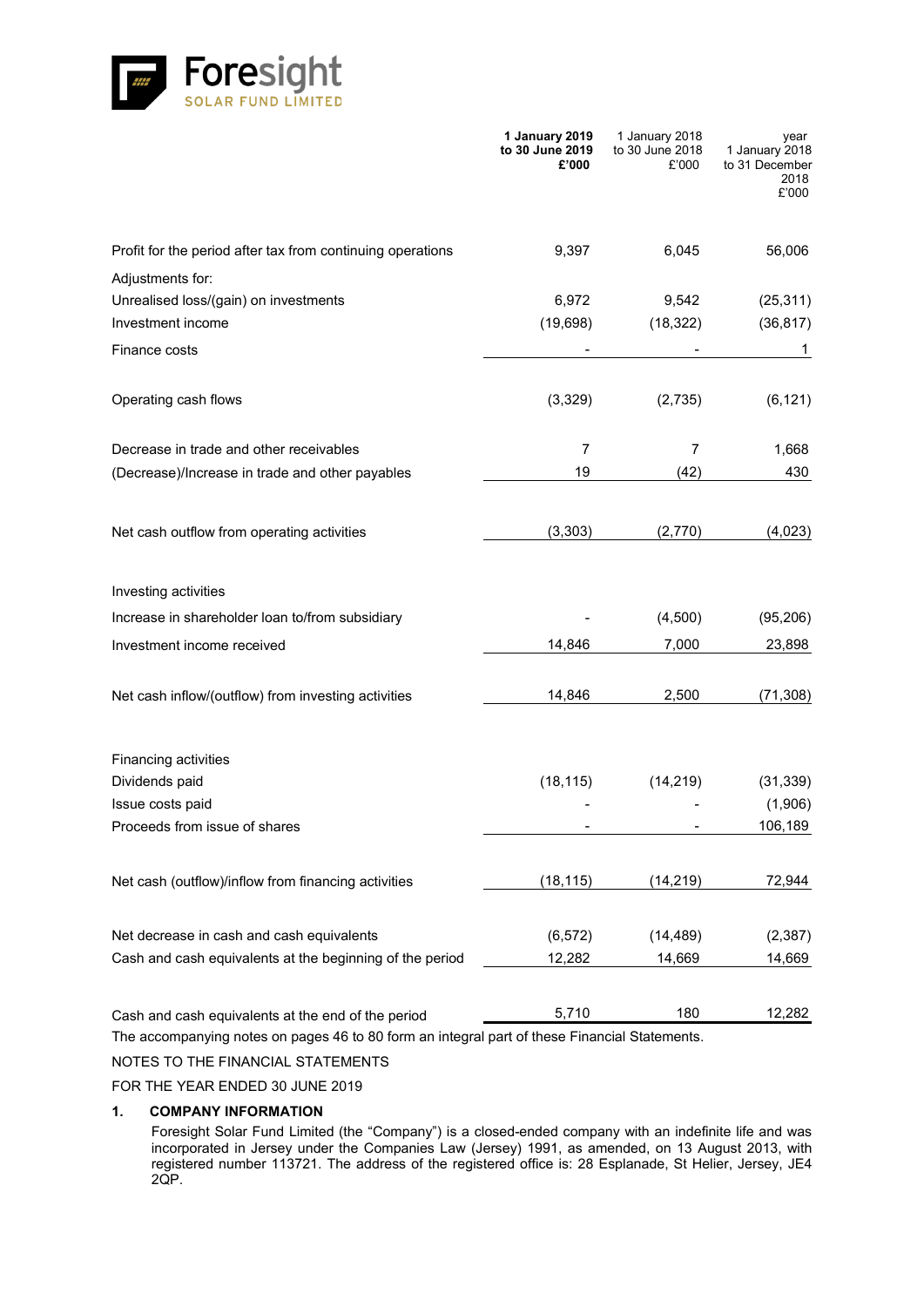![](_page_30_Picture_0.jpeg)

The Company has one investment, Foresight Solar (UK Hold Co) Limited ("UK Hold Co"). UK Holdco has investments in four subsidiaries: FS Holdco Limited ("FS Holdco"), FS Holdco 2 Limited ("FS Holdco 2"), FS Holdco 3 Limited ("FS Holdco 3") and FS Holdco 4 Limited ("FS Holdco 4") and FS Holdco 2 also has an investment in a subsidiary, FS Debtco Limited ("FS Debtco"). FS Holdco, FS Holdco 2, FS Debtco, FS Holdco 3 and FS Holdco 4 invest in further holding companies (the "SPVs") which then invest in the underlying solar investments.

The principal activity of the Company, UK Hold Co, FS Holdco, FS Holdco 2, FS Debtco, FS Holdco 3, FS Holdco 4 and the SPVs (together "the Group") is investing in operational UK and Australian ground based solar power plants.

### **2. SUMMARY OF SIGNIFICANT ACCOUNTING POLICIES**

### **2.1 Basis of presentation**

The Unaudited Interim Financial Statements (the "Interim Financial Statements") for the period 1 January 2019 to 30 June 2019 have been prepared in accordance with International Accounting Standard 34 'Interim Financial Reporting' ("IAS 34").

The Interim Financial Statements do not include all the information and disclosures required in the annual Financial Statements and should be read in conjunction with the annual Financial Statements as at 31 December 2018.

These are not statutory accounts in accordance with Article 105 of the Companies Law (Jersey) 1991, as amended and the financial information for the period ended 30 June 2019 and 30 June 2018 has been neither audited nor formally reviewed. Statutory accounts in respect of the period to 31 December 2018 have been audited and reported on by the Company's auditors and delivered to the Registrar of Companies and included the report of the auditors which was unqualified and did not contain a statement under Article 113B (3) or 113B (6) of the Companies Law (Jersey) 1991. No statutory accounts in respect of any period after 31 December 2018 have been reported on by the Company's auditors or delivered to the Registrar of Companies.

### **2.2 Going concern**

The Directors have considered the Company's cash flow projections for a period of no less than twelve months from the date of approval of these Interim Financial Statements together with the Company's borrowing facilities. These projections show that the Company will be able to meet its liabilities as they fall due.

The Directors have therefore prepared the Interim Financial Statements on a going concern basis.

### **2.3 Changes in accounting policies and disclosures**

**New and revised IFRSs adopted by the Company**

Management have assessed all new standards and amendments to standards and interpretations are effective for annual periods after 1 January 2019 and have deemed none of them to be applicable to the Fund.

### **New and revised IFRSs in issue but not yet effective**

There are no standards, amendments or interpretations in issue at the reporting date which are effective after 1 January 2019 that are deemed to be material to the Fund.

### **2.4 Consolidation**

### *Associates*

Associates are entities over which the Company has significant influence, being the power to participate in the financial and operating policy decisions of the investee (but not control or joint control).

### *Subsidiaries*

All subsidiaries are entities over which the Company has control. The Company controls an entity when the Company is exposed to, or has the rights to, variable returns from its involvement with the entity and has the ability to affect those returns through its power over the entity.

### *Investment Entity*

Qualifying entities that meet the definition of an investment entity are not required to produce a consolidated set of Financial Statements and instead account for subsidiaries at fair value through profit or loss.

The defined criteria of an 'investment entity' are as follows:

It holds more than one investment: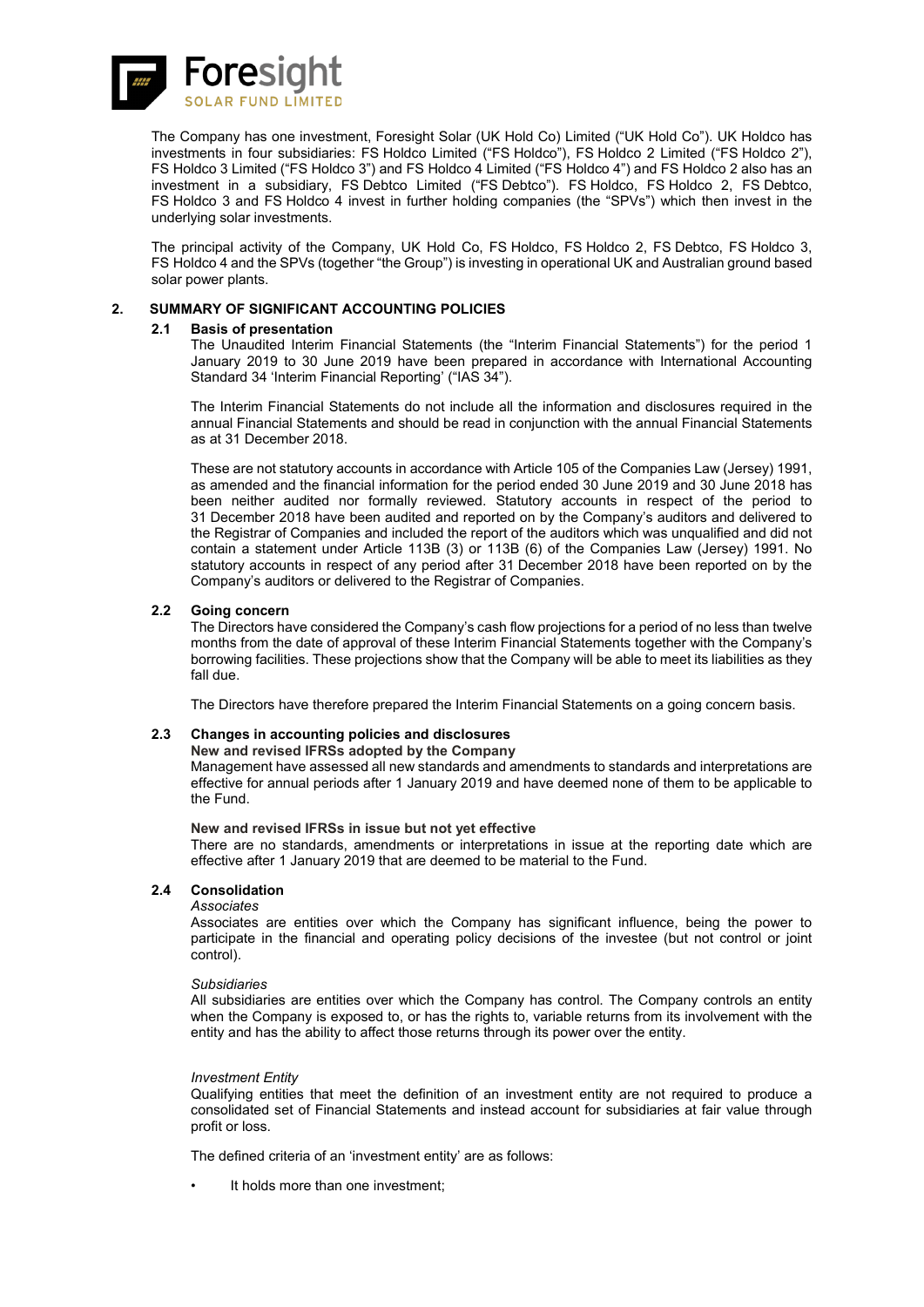![](_page_31_Picture_0.jpeg)

- It has more than one investor;
- It has investors that are not related parties to the entity; and
- It has ownership interests in the form of equity or similar interests.

However, the absence of one or more of these characteristics does not prevent the entity from qualifying as an 'investment entity', provided all other characteristics are met and the entity otherwise meets the definition of an 'investment entity':

- It obtains funds from one or more investors for the purpose of providing those investor(s) with professional investment management services;
- It commits to its investor(s) that its business purpose is to invest funds solely for returns from capital appreciation, investment income or both; and
- It measures and evaluates the performance of substantially all of its investments on a fair value basis.

As discussed in note 1, the Company has one direct subsidiary, a 100% controlling interest in UK Hold Co and a number of indirect subsidiaries and associates.

Under IFRS 10 "Consolidated Financial Statements", the directors deem that the Company is an investment entity and therefore the Company does not consolidate its subsidiary but carries it at fair value through profit or loss. The Company does not meet all the defined criteria of an 'investment entity' as the Company only has one investment. However, the Directors deem that the Company is nevertheless an 'investment entity' as the remaining requirements have been met and, through the Group, there is a diverse investment portfolio which will fill the criteria of having more than one investment. Therefore, the Company qualifies as an 'investment entity'.

As UK Hold Co is not consolidated, its subsidiaries (plus their underlying investments) are not separately presented at fair value through profit or loss in the Company's accounts. However accounting standards require that if an investment entity is the parent of another investment entity, the parent shall also provide the additional disclosures required by IFRS 12 Interest in unconsolidated subsidiaries. These disclosures are set out in notes 16 and 17.

### **3. CRITICAL ACCOUNTING ESTIMATES AND JUDGEMENTS**

The preparation of Financial Statements in conformity with IFRS requires the use of certain critical accounting estimates. It also requires management to exercise its judgement in the process of applying the Company's accounting policies.

The Board considers that the only areas where management make critical estimates and judgements that may have a significant effect on the financial statements are in relation to the valuation of investments at fair value through profit and loss, significant judgements and key sources of estimation uncertainty related to the determination that the Company meets the definition of an investment entity.

The estimates and associated assumptions are based on historical experience and various other factors that are believed to be reasonable under the circumstances, the results of which form the basis of making judgments about the carrying value of assets and liabilities that are not readily apparent from other sources. Actual results may differ from these estimates and underlying assumptions are reviewed on an ongoing basis.

The Board considers that the determination that the Company meets the definition of an investment entity involves significant judgement because the entity does not possess all the typical characteristics of an investment entity. While the absence of one or more of the typical characteristics of an investment entity described in IFRS 10 Consolidated Financial Statements does not immediately disqualify an entity from being classified as an investment entity. The entity is required to disclose its reasons for concluding that it is nevertheless an investment entity if one or more of these characteristics are not met. In order to reach that conclusion of whether the Company meets the definition of an investment entity the Board had to make significant judgements.

The Board considers that the fair value of Investments not quoted in an active market involves critical accounting estimates and judgements because it is determined by the Directors using their own models, which are usually based on valuation methods and techniques generally recognised as standard within the industry. Models use observable data, to the extent practicable. However, they also rely on significant unobservable inputs about the output of the asset (including assumptions such as solar irradiation and technological performance of the asset), power prices, operating costs, discount and inflation rates applied to the cash flows, and the duration of the useful economic life of the asset. Furthermore, changes in these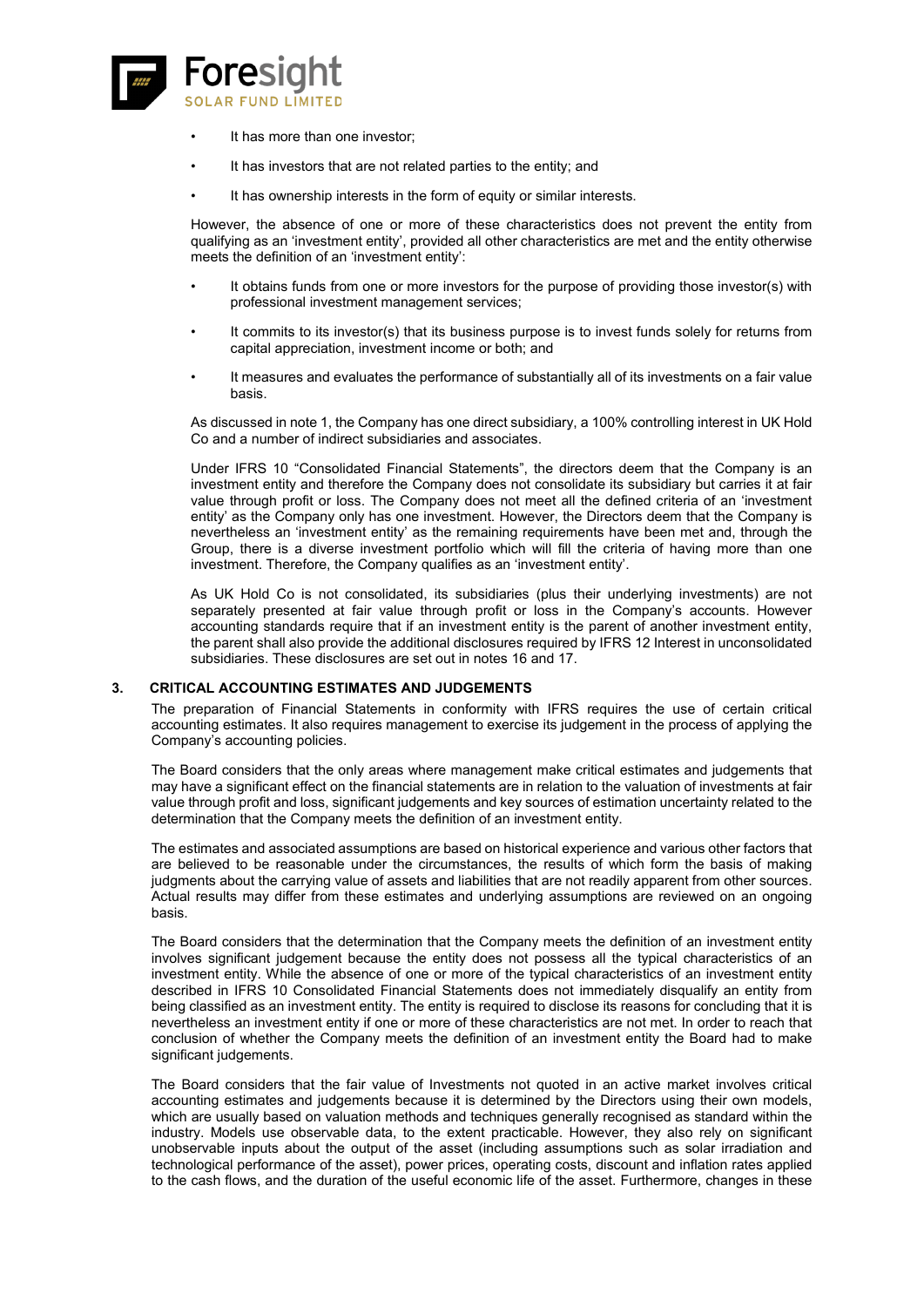![](_page_32_Picture_0.jpeg)

inputs and assumptions could affect the reported fair value of financial instruments. The determination of what constitutes 'observable' requires significant judgement by the Company. The Company considers observable data to be market data that is readily available, regularly distributed or updated, reliable and verifiable, not proprietary, and provided by independent sources that are actively involved in the relevant market.

### **4. INTEREST INCOME**

|                               | 30 June<br>2019<br>£'000 | 30 June<br>2018<br>£'000 | 31 December 2018<br>£'000 |
|-------------------------------|--------------------------|--------------------------|---------------------------|
| Bank interest income          |                          |                          |                           |
| Interest on loan notes        | 17,203                   | 16.751                   | 33,172                    |
| Interest on shareholder loans | 2.495                    | 1.571                    | 3,644                     |
|                               | 19.698                   | 18.322                   | 36,817                    |

Loan notes were issued by the Company to UK Hold Co for the purchase of investments. Interest is payable at 9% per annum in arrears on each Interest Payment Date (28 / 29 February and 31 August each year). Where interest is not paid on the payment date, it will compound and future interest shall accrue at 11% per annum from the due date up to the date of actual payment, compounding on each Interest Payment Date. The loan notes balance at period end on which interest is charged is £250,000,000 (30 June 2018: £250,000,000, 31 December 2018: £250,000,000). These loans form part of the fair value of the investments as per note 14.

A Shareholder loan is created when the total amount paid by the Company on behalf of UK Hold Co to acquire the underlying investments is more than the total loan notes issued by the Company to UK Hold Co. Interest is accrued at 2% per annum and is repayable in full on demand. The shareholder loan balance at period end is £158,609,725 (30 June 2018: £158,609,725, 31 December 2018: £158,609,725). These loans form part of the fair value of the investments as per note 14.

During the prior year, four additional shareholder loans were issued to UK Holdco - £45,000,000 on 2 August 2018, £9,106,725 on 27 November 2018, £33,100,000 on 28 November 2018 and £3,500,000 on 18 December 2018. Loan interest on all four new shareholder loans is charged at a fixed rate of 2% per annum. These loans form part of the fair value of the investments as per note 14.

### **5. MANAGEMENT FEES**

The Investment Manager of the Company, Foresight Group CI Limited, receives an annual fee of 1% of the Net Asset Value ("NAV") of the Company up to £500m – NAV in excess to this is charged at 0.9% per annum. This is payable quarterly in arrears and is calculated based on the published quarterly NAV. For the period ended 30 June 2019, the Investment Manager was entitled to a management fee of £2,971,549 (1 January 2018 to 30 June 2018: £2,299,044, 1 January 2018 to 31 December 2018: £5,106,080) of which £1,506,292 was outstanding as at 30 June 2019 (30 June 2018: £1,341,858, 31 December 2018: £1,537,638).

### **6. ADMINISTRATION AND ACCOUNTANCY FEES**

Under an Administration Agreement, the Administrator of the Company, JTC (Jersey) Limited, is entitled to receive minimum annual administration and accountancy fees of £156,000 (2018: £156,000) payable quarterly in arrears. For the period ended 30 June 2018, total administration and accountancy fees were £82,557 (1 January 2018 to 30 June 2018: £84,105, 1 January 2018 to 31 December 2018: £203,220) of which £39,000 was outstanding as at 30 June 2019 (1 January 2018 to 30 June 2018: £39,000, 1 January 2018 to 31 December 2018: £39,000).

### **7. DIRECTORS' FEES**

No members of staff were employed during the period (period ended 30 June 2018: nil, year ended 31 December 2018: nil).

Total directors' fees were £85,000 (1 January 2018 to 30 June 2018: £85,000, 1 January 2018 to 31 December 2018: £170,000).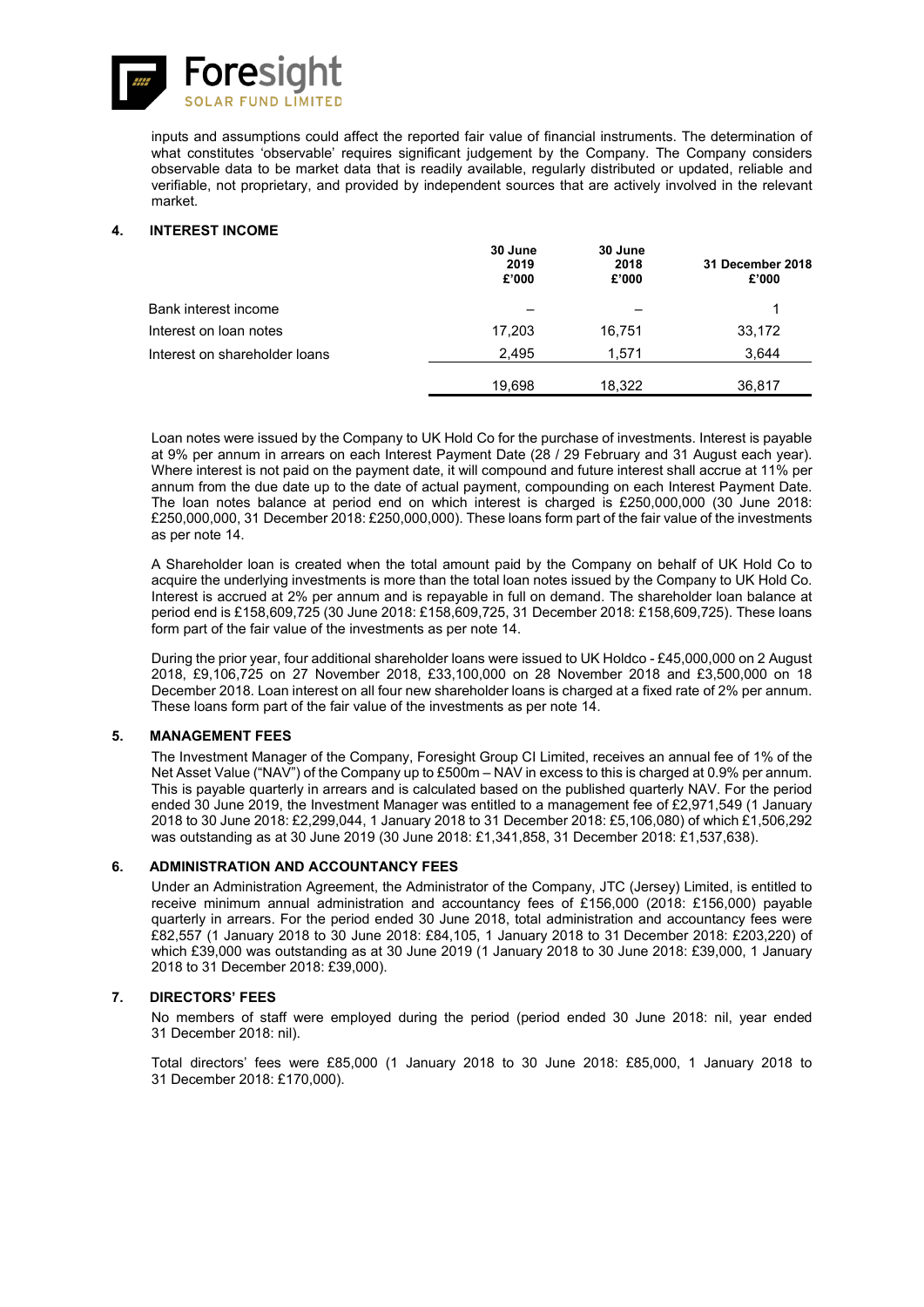![](_page_33_Picture_0.jpeg)

### **8. OTHER EXPENSES**

|                             | 30 June<br>2019<br>£'000 | 30 June<br>2018<br>£'000 | 31 December 2018<br>£'000 |
|-----------------------------|--------------------------|--------------------------|---------------------------|
| Legal and professional fees | 187                      | 120                      | 607                       |
| Other expenses              | っ                        | 147                      | 36                        |
|                             | 189                      | 267                      | 643                       |

Included within legal and professional fees is £11,250 (1 January 2018 to 30 June 2018: £19,750, 1 January 2018 to 31 December 2018: £22,500) relating to the accrual of the 2019 audit fees. There were no other fees paid to the auditors for non-audit services (1 January 2018 to 30 June 2018: £nil, 1 January 2018 to 31 December 2018: £nil).

### **9. EARNINGS PER ORDINARY SHARE – BASIC AND DILUTED**

The basic and diluted loss per Ordinary Share for the Company is 1.71 pence per share (period ended 30 June 2018: 1.34 profit, year ended 31 December 2018: 11.60 profit). This is based on the profit for the period of £9,397,313 (1 January 2018 to 30 June 2018: £6,044,557, 1 January 2018 to 31 December 2018: £56,005,471) and on 548,941,550 (1 January 2018 to 30 June 2018: 449,952,091, 1 January 2018 to 31 December 2018: 482,619,846) Ordinary Shares, being the weighted average number of shares in issue during the period.

There is no difference between the weighted average ordinary or diluted number of shares.

### **10. INTEREST RECEIVABLE**

|                                         | 30 June<br>2019<br>£'000 | 30 June<br>2018<br>£'000 | 31 December 2018<br>£'000 |
|-----------------------------------------|--------------------------|--------------------------|---------------------------|
| Interest receivable on loan notes       | 61.017                   | 65.497                   | 56.814                    |
| Interest receivable on shareholder loan | 13.173                   | 3.451                    | 12.524                    |
|                                         | 74,190                   | 68.948                   | 69,338                    |

Information about the Company's exposure to credit and market risk and impairment losses for interest receivable is included in note 20.

Interest receivable at 31 December 2018 has been updated for the reclassification (£1,206,000) as explained in note 14.

### **11. TRADE AND OTHER RECEIVABLES**

|                                | 30 June<br>2019<br>£'000 | 30 June<br>2018<br>£'000 | 31 December 2018<br>£'000 |
|--------------------------------|--------------------------|--------------------------|---------------------------|
| Prepaid expenses               | 8                        | 4                        | 17                        |
| Amounts due from subsidiaries* | $\,$                     | 1.146                    | $\overline{\phantom{0}}$  |
| Other receivables              | 250                      | 776                      | 248                       |
|                                | 258                      | 1.926                    | 265                       |

\*Amounts due from subsidiaries are unsecured, interest free and repayable on demand.

Information about the Company's exposure to credit and market risk and impairment losses for trade and other receivables is included in note 20.

### **12. CASH AND CASH EQUIVALENTS**

| 30 June | 30 June | 31 December |
|---------|---------|-------------|
| 2019    | 2018    | 2018        |
| £'000   | £'000   | £'000       |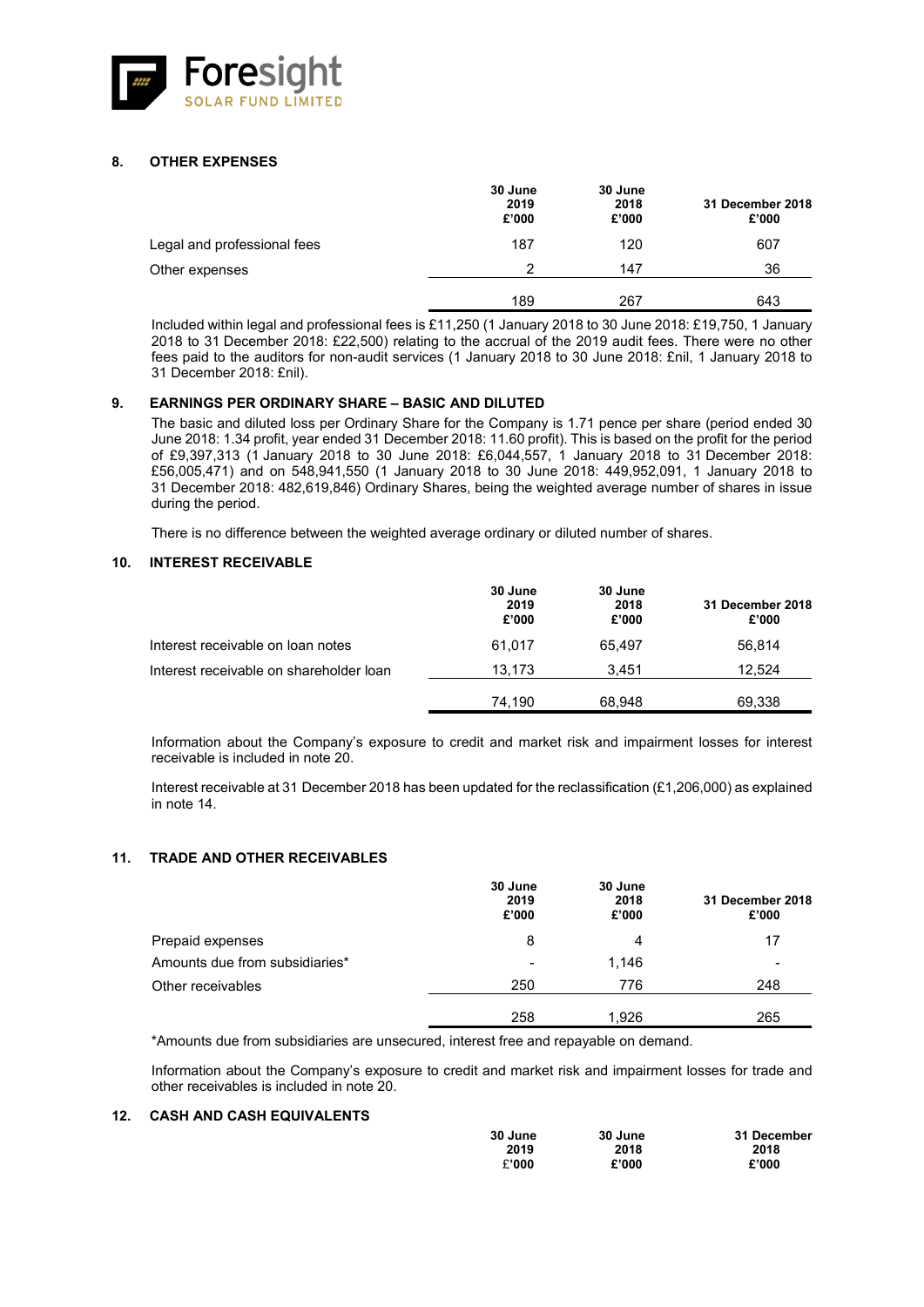![](_page_34_Picture_0.jpeg)

| Cash at bank | 5.710 | 180 | 12.282 |
|--------------|-------|-----|--------|
|              | 5.710 | 180 | 12,282 |
|              |       |     |        |

Information about the Company's exposure to credit and market risk and impairment losses for cash and cash equivalents is included in note 20.

#### **13. TRADE AND OTHER PAYABLES**

|                              | 30 June<br>2019<br>£'000 | 30 June<br>2018<br>£'000 | 31 December 2018<br>£'000 |
|------------------------------|--------------------------|--------------------------|---------------------------|
| Accrued expenses             | 1.646                    | 1.342                    | 1,630                     |
| Amounts due to subsidiaries* | 187                      | $\,$                     | 184                       |
|                              | 1,833                    | 1,342                    | 1.814                     |

\*Amounts due to subsidiaries are unsecured, interest free and repayable on demand.

### **14. INVESTMENTS AT FAIR VALUE THROUGH PROFIT OR LOSS**

The following table presents the Company's investments at fair value through profit or loss:

|                                         |        | 30 June<br>2019<br>£'000 | 30 June<br>2018<br>£'000 | 31 December 2018<br>£'000 |
|-----------------------------------------|--------|--------------------------|--------------------------|---------------------------|
| Investment in UK Hold Co                | Equity |                          |                          |                           |
|                                         | Loans  | 523,215                  | 403,422                  | 530,187                   |
|                                         |        | 523,215                  | 403,422                  | 530,187                   |
| Book cost as at 1 January               |        | 499,315                  | 404,109                  | 404,109                   |
| Opening investment<br>holding gains     |        | 30,872                   | 4,355                    | 4,355                     |
| Valuation as at 1 January               |        | 530,187                  | 408,464                  | 408,464                   |
| Movements during the<br>period          |        |                          |                          |                           |
| Purchase at cost                        |        |                          | 4,500                    | 95,206                    |
| Reclassification - see<br>below         |        |                          |                          | 1,206                     |
| Investment holding<br>(losses)/gains    |        | (6,972)                  | (9, 542)                 | 25,311                    |
| Valuation as at 30 June/<br>31 December |        | 523,215                  | 403,422                  | 530,187                   |
| Book cost as at 30 June/<br>31 December |        | 499,315                  | 408,609                  | 499,315                   |
| Closing investment holding<br>gains     |        | 23,900                   | (5, 187)                 | 30,872                    |
|                                         |        | 523,215                  | 403,422                  | 530,187                   |

The Company has one investment in Foresight Solar (UK Hold Co) Limited ("UK Hold Co"). This investment consists of both debt and equity (Share Capital of £100) and is not quoted in an active market. Accordingly, the investment in UK Hold Co has been valued using its net assets.

These investments also consist of both debt and equity and are not quoted in an active market. FS Holdco is fair valued using its net asset value as reported at year end, with adjustments to its long term external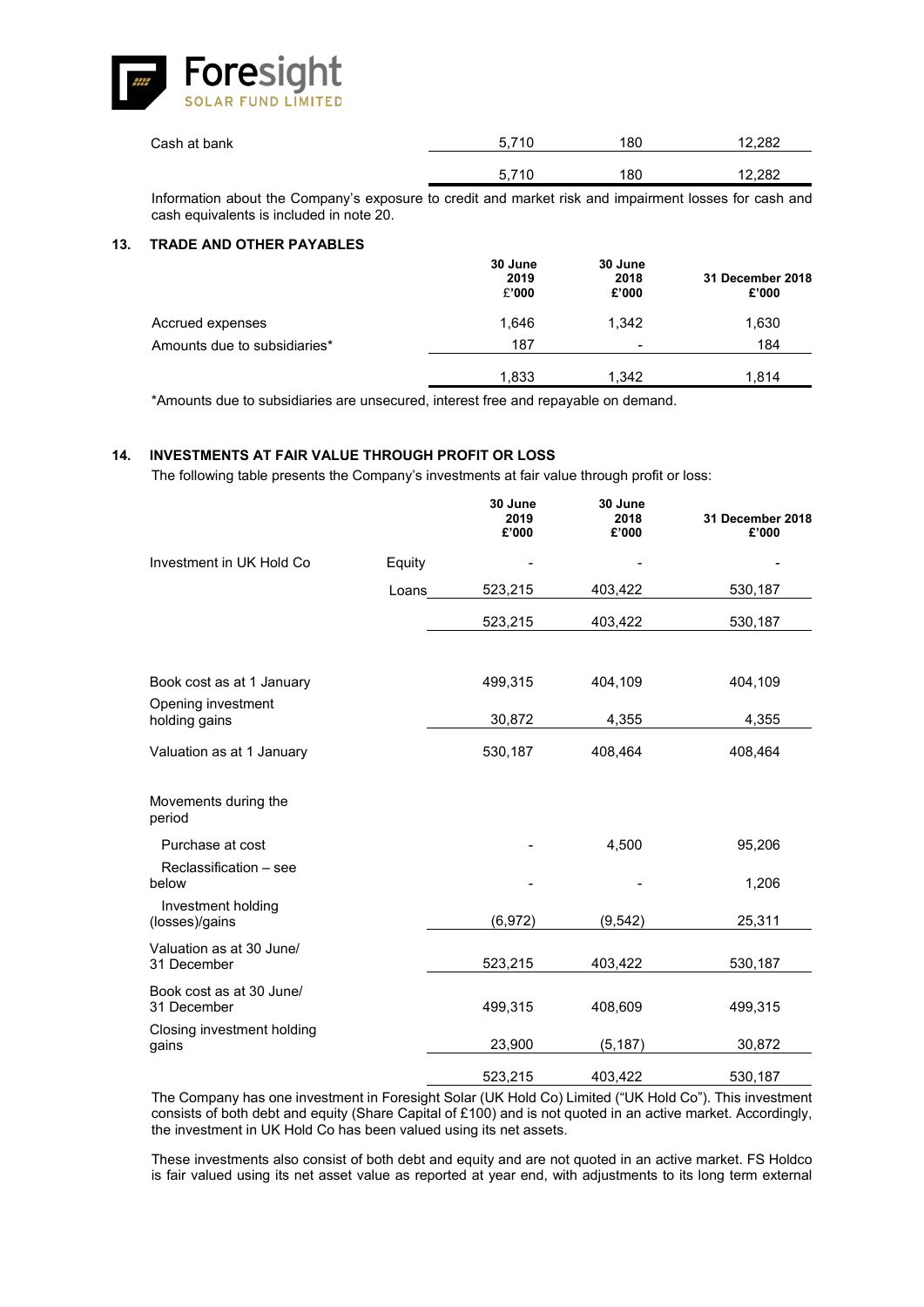![](_page_35_Picture_0.jpeg)

debt to reflect the fact that the carrying value at amortised cost is not considered to be the best approximation of its fair value. FS Holdco 2, FS Debtco, FS Holdco 3 and FS Holdco 4 are fair valued using their net asset value as reported at period end.

In turn, FS Holdco, FS Holdco 2, FS Debtco, FS Holdco 3 and FS Holdco 4's investment portfolios consist of unquoted investments in solar projects, the valuations of which are based on a discounted cash flow methodology (as set out in note 17) for solar projects that are operational. One investment held by FS Holdco 4 is not yet operational at period end and is therefore valued at cost.

In turn, UK Hold Co has four investments in FS Holdco Limited ("FS Holdco"), FS Holdco 2 Limited ("FS Holdco 2"), FS Holdco 3 Limited ("FS Holdco 3") and FS Holdco 4 Limited ("FS Holdco 4"), and FS Holdco 2 has one investment in FS Debtco Limited ("FS Debtco").

During the prior year the Company identified a historical misallocation between the fair value of investments and the interest receivable on loan notes to the subsidiary. This has been reclassified in the prior year.

#### **Fair value hierarchy**

IFRS 13 "Fair Value Measurement" requires disclosures relating to fair value measurements using a threelevel fair value hierarchy. The level within which the fair value measurement is categorised in its entirety is determined on the basis of the lowest level input that is significant to the fair value measurement. Assessing the significance of a particular input requires judgement, considering factors specific to the asset or liability. The following table shows investments recognised at fair value, categorised between those whose fair value is based on:

(a) Level 1 - Quoted (unadjusted) market prices in active markets for identical assets or liabilities;

(b) Level 2 - Valuation techniques for which the lowest level input that is significant to the fair value measurement is directly or indirectly observable; and

(c) Level 3 - Valuation techniques for which the lowest level input that is significant to the fair value measurement is unobservable.

All investments held at fair value through profit or loss are classified as level 3 within the fair value hierarchy.

As UK Hold Co's net asset value is not considered observable market data the investment in UK Hold Co has been classified as level 3. There were no movements between levels during the period.

As at 30 June 2019:

|                         | Level 1<br>£'000 | Level 2<br>£'000 | Level 3<br>£'000 | <b>Total</b><br>£'000 |
|-------------------------|------------------|------------------|------------------|-----------------------|
| Unquoted investment     | $\overline{a}$   |                  | 523,215          | 523,215               |
|                         |                  |                  | 523,215          | 523,215               |
| As at 30 June 2018:     |                  |                  |                  |                       |
|                         | Level 1<br>£'000 | Level 2<br>£'000 | Level 3<br>£'000 | <b>Total</b><br>£'000 |
| Unquoted investment     |                  |                  | 403,422          | 403,422               |
|                         |                  |                  | 403,422          | 403,422               |
| As at 31 December 2018: |                  |                  |                  |                       |
|                         | Level 1<br>£'000 | Level 2<br>£'000 | Level 3<br>£'000 | <b>Total</b><br>£'000 |
| Unquoted investment     |                  |                  | 530,187          | 530,187               |
|                         |                  |                  | 530,187          | 530,187               |

### **Sensitivity Analysis**

Due to the nature of the Group structure and the underlying valuation basis of UK Hold Co, FS Holdco, FS Holdco 2, FS Debtco, FS Holdco 3, FS Holdco 4 and the underlying solar project investments, the valuation of the Company's investment at fair value through profit or loss is directly linked to the valuation of the underlying solar investments. Therefore, the unobservable inputs driving the valuation of the Company's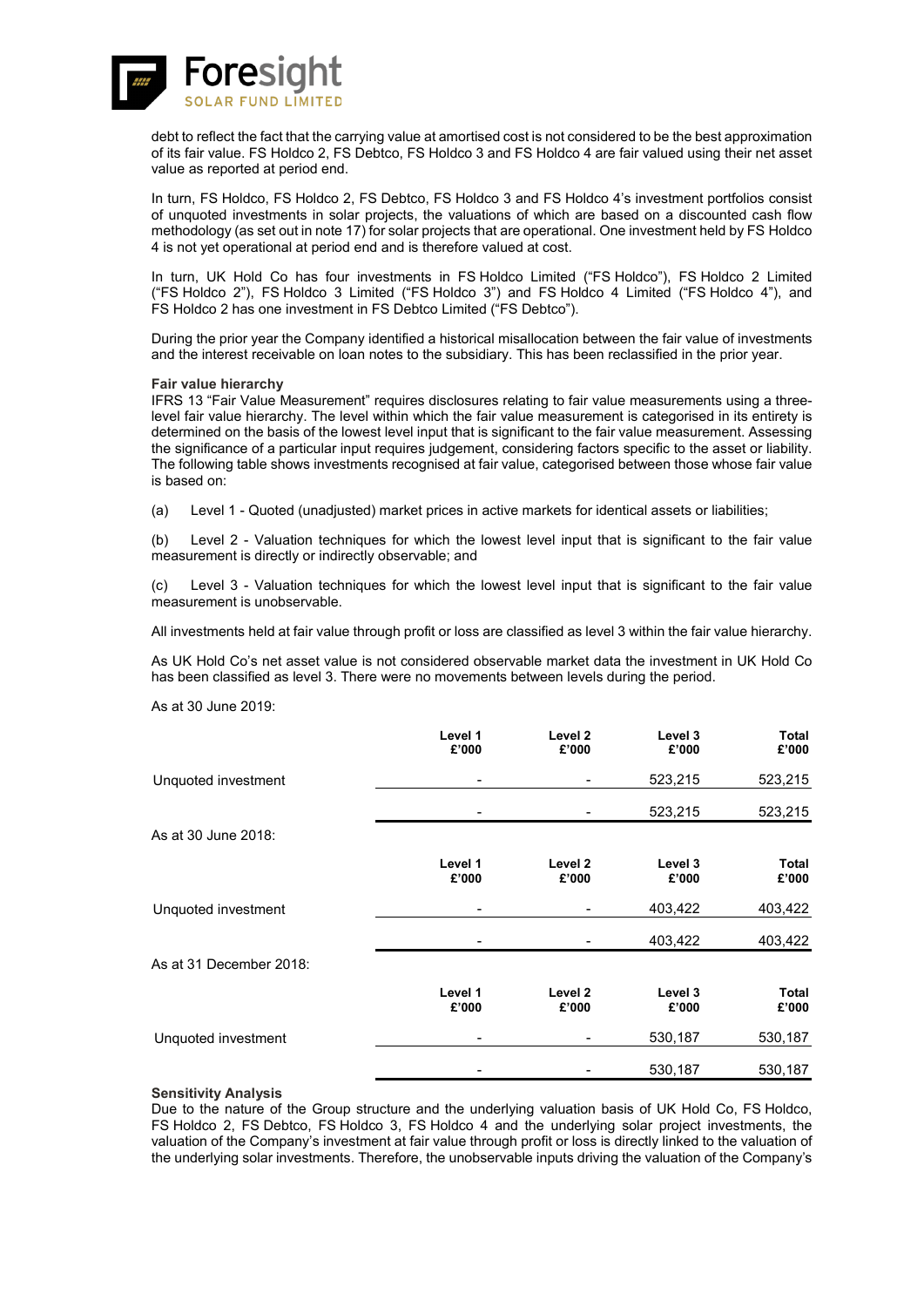![](_page_36_Picture_0.jpeg)

investments in UK Hold Co are directly attributable to the valuation of the unquoted investments in FS Holdco, FS Holdco 2, FS Debtco, FS Holdco 3 and FS Holdco 4 which are discussed further in note 17.

### **15. SUBSIDIARIES AND ASSOCIATES**

# **Investments in subsidiaries**

| Name                                      | Direct or indirect<br>holding | Country of<br>incorporation | <b>Principal activity</b>     | <b>Proportion</b><br>of shares and<br>voting rights held |
|-------------------------------------------|-------------------------------|-----------------------------|-------------------------------|----------------------------------------------------------|
| Foresight Solar (UK Hold Co) Limited ("UK |                               |                             |                               |                                                          |
| Hold Co")                                 | Direct                        | UK                          | <b>Holding Company</b>        | 100%                                                     |
| FS Holdco Limited ("FS Holdco")           | Indirect                      | UK                          | <b>Holding Company</b>        | 100%                                                     |
| FS Holdco 2 Limited ("FS Holdco 2")       | Indirect                      | UK                          | <b>Holding Company</b>        | 100%                                                     |
| FS Debtco Limited ("FS Debtco")           | Indirect                      | UK                          | <b>Holding Company</b>        | 100%                                                     |
| FS Holdco 3 Limited ("FS Holdco 3")       | Indirect                      | UK                          | <b>Holding Company</b>        | 100%                                                     |
| FS Holdco 4 Limited ("FS Holdco 4")       | Indirect                      | UK                          | <b>Holding Company</b>        | 100%                                                     |
| FS Wymeswold Limited                      | Indirect                      |                             | <b>UK SPV Holding Company</b> | 100%                                                     |
| FS Castle Eaton Limited                   | Indirect                      |                             | UK SPV Holding Company        | 100%                                                     |
| FS Pitworthy Limited                      | Indirect                      |                             | UK SPV Holding Company        | 100%                                                     |
| FS Highfields Limited                     | Indirect                      |                             | UK SPV Holding Company        | 100%                                                     |
| FS High Penn Limited                      | Indirect                      |                             | <b>UK SPV Holding Company</b> | 100%                                                     |
| FS Hunter's Race Limited                  | Indirect                      |                             | <b>UK SPV Holding Company</b> | 100%                                                     |
| <b>FS Spriggs Limited</b>                 | Indirect                      |                             | <b>UK SPV Holding Company</b> | 100%                                                     |
| <b>FS Bournemouth Limited</b>             | Indirect                      |                             | <b>UK SPV Holding Company</b> | 100%                                                     |
| <b>FS Landmead Limited</b>                | Indirect                      |                             | <b>UK SPV Holding Company</b> | 100%                                                     |
| <b>FS Kencot Limited</b>                  | Indirect                      |                             | <b>UK SPV Holding Company</b> | 100%                                                     |
| <b>FS Copley Limited</b>                  | Indirect                      |                             | <b>UK SPV Holding Company</b> | 100%                                                     |
| <b>FS Port Farms Solar Limited</b>        | Indirect                      |                             | UK SPV Holding Company        | 100%                                                     |
| FS Membury Limited                        | Indirect                      |                             | <b>UK SPV Holding Company</b> | 100%                                                     |
| <b>FS Southam Solar Limited</b>           | Indirect                      |                             | <b>UK SPV Holding Company</b> | 100%                                                     |
| <b>FS Atherstone Solar Limited</b>        | Indirect                      |                             | <b>UK SPV Holding Company</b> | 100%                                                     |
| FS Paddock Wood Solar Farm Limited        | Indirect                      |                             | <b>UK SPV Holding Company</b> | 100%                                                     |
| Atherstone Hold Co Limited                | Indirect                      |                             | UK SPV Holding Company        | 100%                                                     |
| Southam Hold Co Limited                   | Indirect                      |                             | <b>UK SPV Holding Company</b> | 100%                                                     |
| Paddock Wood Hold Co Limited              | Indirect                      |                             | <b>UK SPV Holding Company</b> | 100%                                                     |
| <b>FS Shotwick Limited</b>                | Indirect                      |                             | UK SPV Holding Company        | 100%                                                     |
| <b>FS Sandridge Limited</b>               | Indirect                      |                             | UK SPV Holding Company        | 100%                                                     |
| FS Wally Corner Limited                   | Indirect                      |                             | <b>UK SPV Holding Company</b> | 100%                                                     |
| Acquisition Co 4 Limited                  | Indirect                      |                             | <b>UK SPV Holding Company</b> | 100%                                                     |
| FS Welbeck Limited                        | Indirect                      |                             | UK SPV Holding Company        | 100%                                                     |
| FS Trehawke Limited                       | Indirect                      |                             | <b>UK SPV Holding Company</b> | 100%                                                     |
| FS Homeland Limited                       | Indirect                      |                             | <b>UK SPV Holding Company</b> | 100%                                                     |
| FS Marsh Farm Limited                     | Indirect                      |                             | <b>UK SPV Holding Company</b> | 100%                                                     |
| <b>FS Steventon Limited</b>               | Indirect                      |                             | UK SPV Holding Company        | 100%                                                     |
| FS Fields Farm Limited                    | Indirect                      |                             | UK SPV Holding Company        | 100%                                                     |
| <b>FS Gedling Limited</b>                 | Indirect                      |                             | <b>UK SPV Holding Company</b> | 100%                                                     |
| FS Sheepbridge Limited                    | Indirect                      |                             | <b>UK SPV Holding Company</b> | 100%                                                     |
| FS Tengore Limited                        | Indirect                      |                             | <b>UK SPV Holding Company</b> | 100%                                                     |
| FS Cuckoo Limited                         | Indirect                      |                             | <b>UK SPV Holding Company</b> | 100%                                                     |
| FS Field House Limited                    | Indirect                      |                             | <b>UK SPV Holding Company</b> | 100%                                                     |
| FS Upper Huntingford Limited              | Indirect                      |                             | <b>UK SPV Holding Company</b> | 100%                                                     |
| FS Abergelli Limited                      | Indirect                      |                             | <b>UK SPV Holding Company</b> | 100%                                                     |
| FS Crow Trees Limited                     | Indirect                      |                             | <b>UK SPV Holding Company</b> | 100%                                                     |
| FS Yarburgh Limited                       | Indirect                      |                             | UK SPV Holding Company        | 100%                                                     |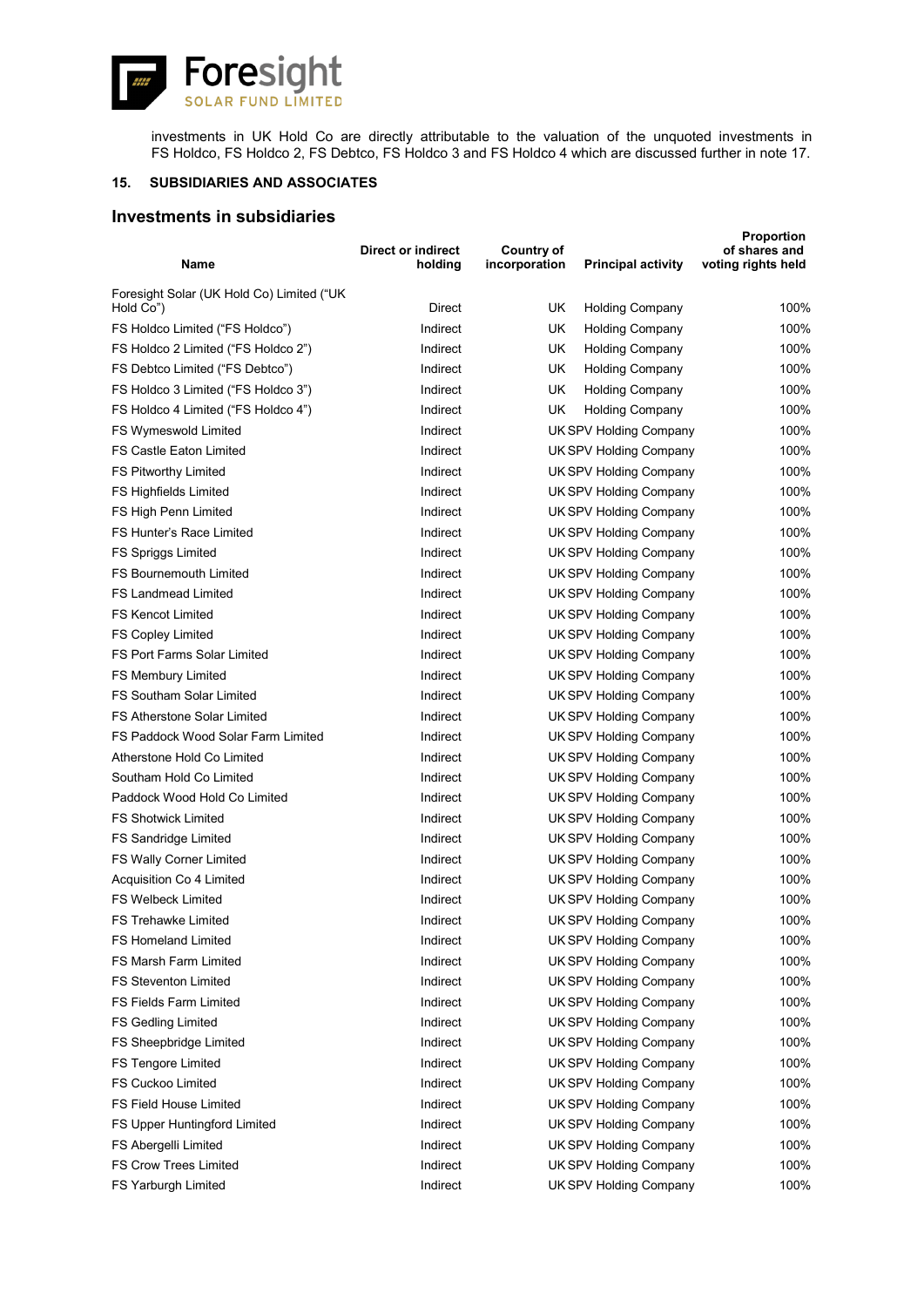![](_page_37_Picture_0.jpeg)

| <b>FS Nowhere Solar Limited</b>                          | Indirect |           | <b>UK SPV Holding Company</b> | 100% |
|----------------------------------------------------------|----------|-----------|-------------------------------|------|
| FS Bilsthorpe Solar Limited                              | Indirect |           | <b>UK SPV Holding Company</b> | 100% |
| FS Bulls Head Solar Limited                              | Indirect |           | UK SPV Holding Company        | 100% |
| <b>FS Roskrow Solar Limited</b>                          | Indirect |           | <b>UK SPV Holding Company</b> | 100% |
| FS Abbeyfields Solar Limited                             | Indirect |           | UK SPV Holding Company        | 100% |
| FS Lindridge Solar Limited                               | Indirect |           | UK SPV Holding Company        | 100% |
| <b>FS Misson Solar Limited</b>                           | Indirect |           | UK SPV Holding Company        | 100% |
| <b>FS Pentre Solar Limited</b>                           | Indirect |           | <b>UK SPV Holding Company</b> | 100% |
| FS Playters Solar Limited                                | Indirect |           | <b>UK SPV Holding Company</b> | 100% |
| FS PS Manor Farm Solar Limited                           | Indirect |           | <b>UK SPV Holding Company</b> | 100% |
| FS SV Ash Solar Park Limited                             | Indirect |           | <b>UK SPV Holding Company</b> | 100% |
| FS Pen Y Cae Solar Limited                               | Indirect |           | <b>UK SPV Holding Company</b> | 100% |
| Second Generation Portfolio Holdings 1                   | Indirect |           | <b>UK SPV Holding Company</b> | 100% |
| Second Generation Portfolio 1                            | Indirect |           | UK SPV Holding Company        | 100% |
| Oakey 2 Asset Company Pty Limited                        | Indirect |           | Australia SPV Holding Company | 100% |
| Wymeswold Solar Farm Limited<br>("Wymeswold")            | Indirect | UK        | Investment                    | 100% |
| Castle Eaton Solar Farm Limited ("Castle                 |          |           |                               |      |
| Eaton")                                                  | Indirect | UK        | Investment                    | 100% |
| Pitworthy Solar Farm Limited ("Pitworthy")               | Indirect | <b>UK</b> | Investment                    | 100% |
| Highfields Solar Farm Limited ("Highfields")             | Indirect | UK        | Investment                    | 100% |
| High Penn Solar Farm Limited ("High Penn                 | Indirect | UK        | Investment                    | 100% |
| Hunter's Race Solar Farm Limited ("Hunter's<br>Race")    | Indirect | UK        | Investment                    | 100% |
| Spriggs Solar Farm Limited ("Spriggs")                   | Indirect | UK        | Investment                    | 100% |
| Bournemouth Solar Farm Limited                           |          |           |                               |      |
| ("Bournemouth")                                          | Indirect | UK        | Investment                    | 100% |
| Landmead Solar Farm Limited ("Landmead")                 | Indirect | <b>UK</b> | Investment                    | 100% |
| Kencot Hill Solar Farm Limited ("Kencot")                | Indirect | UK        | Investment                    | 100% |
| Copley Solar Limited ("Copley")                          | Indirect | UK        | Investment                    | 100% |
| Port Farms Solar Limited (Port Farm")                    | Indirect | UK        | Investment                    | 100% |
| Membury Solar Limited ("Membury")                        | Indirect | UK        | Investment                    | 100% |
| Atherstone Solar Farm Ltd ("Atherstone")                 | Indirect | UK        | Investment                    | 100% |
| Southam Solar Farm Ltd ("Southam")                       | Indirect | UK        | Investment                    | 100% |
| Paddock Wood Solar Farm Ltd ("Paddock<br>Wood")          | Indirect | UK        | Investment                    | 100% |
| Shotwick Solar Limited ("Shotwick Solar")                | Indirect | UK        | Investment                    | 100% |
| Sandridge Solar Power Limited<br>("Sandridge")           | Indirect | UK        | Investment                    | 100% |
| SSR Wally Corner Limited ("SSR Wally")                   | Indirect | UK        | Investment                    | 100% |
| Foresight Solar Australia Pty Limited                    | Indirect | Australia | Investment                    | 100% |
| RE Oakey Pty Limited                                     | Indirect | Australia | Investment                    | 100% |
| Oakey Network Pty Limited                                | Indirect | Australia | Investment                    | 100% |
| Longreach Asset Company Pty Limited                      | Indirect | Australia | Investment                    | 100% |
| <b>Second Generation Yardwall Limited</b>                |          |           |                               |      |
| ("Yardwall")                                             | Indirect | UK        | Investment                    | 100% |
| Second Generation Verwood Limited<br>("Verwood")         | Indirect | UK        | Investment                    | 100% |
| Second Generation Park Farm Limited<br>("Park Farm")     | Indirect | UK        | Investment                    | 100% |
| Second Generation Coombeshead Limited<br>("Coombeshead") | Indirect | UK        | Investment                    | 100% |
| Second Generation Sawmills Limited<br>("Sawmills")       | Indirect | <b>UK</b> | Investment                    | 100% |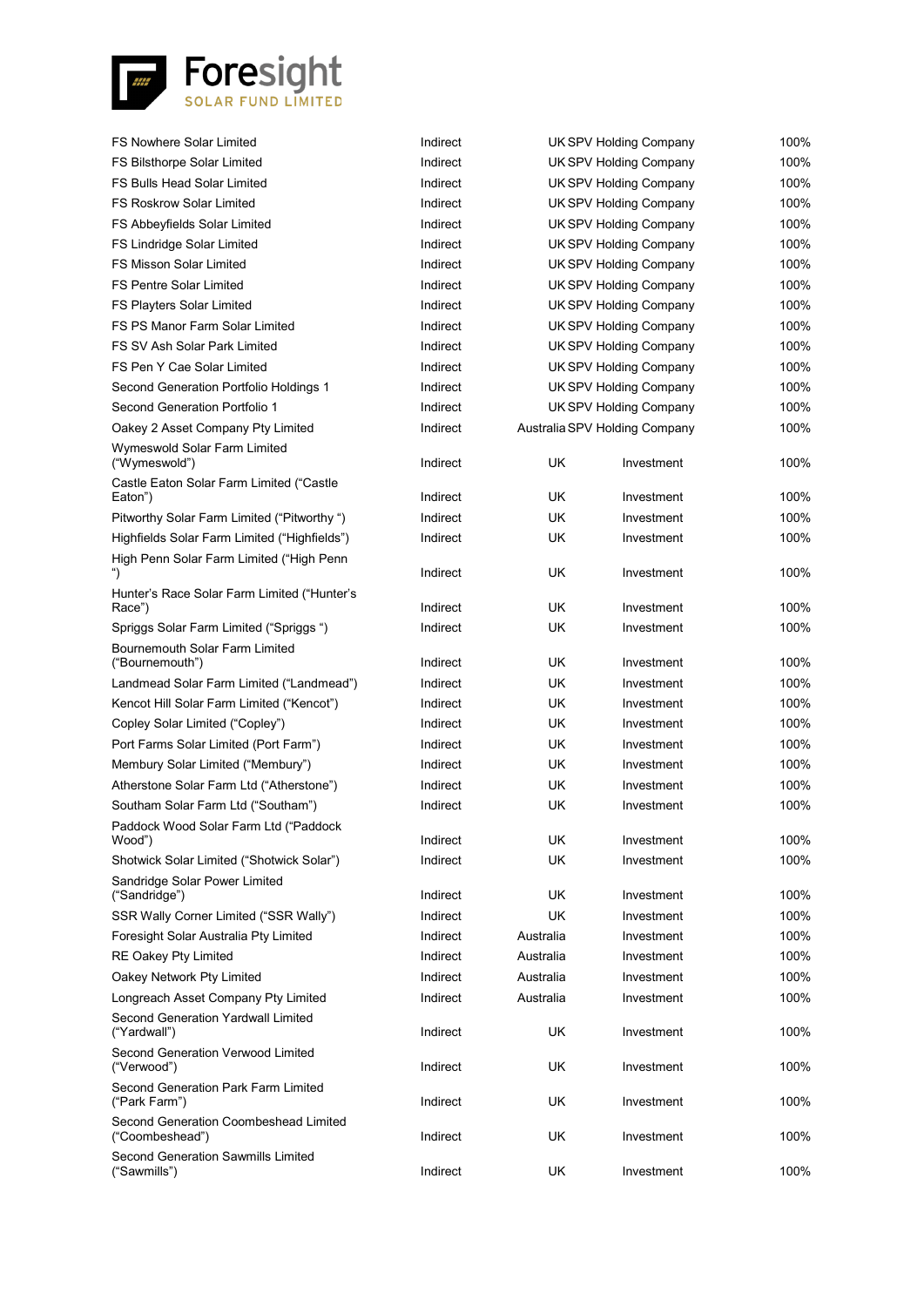![](_page_38_Picture_0.jpeg)

| Welbeck Limited ("Welbeck")                             | Indirect | <b>UK</b> | Investment | 100% |
|---------------------------------------------------------|----------|-----------|------------|------|
| Trehawke Limited ("Trehawke")                           | Indirect | <b>UK</b> | Investment | 100% |
| Homeland Limited "(Homeland")                           | Indirect | <b>UK</b> | Investment | 100% |
| Marsh Farm Limited ("Marsh Farm")                       | Indirect | <b>UK</b> | Investment | 100% |
| Steventon Limited ("Steventon")                         | Indirect | <b>UK</b> | Investment | 100% |
| Fields Farm Limited ("Fields Farm")                     | Indirect | <b>UK</b> | Investment | 100% |
| Gedling Limited ("Gedling")                             | Indirect | <b>UK</b> | Investment | 100% |
| Sheepbridge Limited ("Sheepbridge")                     | Indirect | <b>UK</b> | Investment | 100% |
| Tengore Limited ("Tengore")                             | Indirect | <b>UK</b> | Investment | 100% |
| Cuckoo Limited ("Cuckoo")                               | Indirect | <b>UK</b> | Investment | 100% |
| Field House Limited ("Field House")                     | Indirect | <b>UK</b> | Investment | 100% |
| Upper Huntingford Limited ("Upper<br>Huntingford")      | Indirect | <b>UK</b> | Investment | 100% |
| Abergelli Limited ("Abergelli")                         | Indirect | <b>UK</b> | Investment | 100% |
| Crow Trees Limited ("Crow Trees")                       | Indirect | <b>UK</b> | Investment | 100% |
| Yarburgh Limited ("Yarburgh")                           | Indirect | <b>UK</b> | Investment | 100% |
| Nowhere Solar Limited ("Nowhere Solar")                 | Indirect | <b>UK</b> | Investment | 100% |
| Bilsthorpe Solar Limited ("Bilsthorpe Solar")           | Indirect | UK        | Investment | 100% |
| <b>Bulls Head Solar Limited ("Bulls Head</b><br>Solar") | Indirect | <b>UK</b> | Investment | 100% |
| Roskrow Solar Limited ("Roskrow Solar")                 | Indirect | UK        | Investment | 100% |
| Abbeyfields Solar Limited ("Abbeyfields<br>Solar")      | Indirect | <b>UK</b> | Investment | 100% |
| Lindridge Solar Limited ("Lindridge Solar")             | Indirect | <b>UK</b> | Investment | 100% |
| Misson Solar Limited ("Misson Solar")                   | Indirect | UK        | Investment | 100% |
| Pentre Solar Limited ("Pentre Solar)                    | Indirect | <b>UK</b> | Investment | 100% |
| Playters Solar Limited ("Playters Solar")               | Indirect | <b>UK</b> | Investment | 100% |
| PS Manor Farm Solar Limited ("PS Manor<br>Farm Solar")  | Indirect | UK        | Investment | 100% |
| SV Ash Solar Park Limited ("SV Ash Solar<br>Park")      | Indirect | <b>UK</b> | Investment | 100% |
| Pen Y Cae Solar Limited ("Pen Y Cae<br>Solar")          | Indirect | <b>UK</b> | Investment | 100% |
|                                                         |          |           |            |      |

# **Investments in associates**

| <b>Name</b>                                             | Direct or indirect<br>holdina | Country of<br>incorporation | <b>Principal activity</b>     | <b>Proportion</b><br>of shares and voting<br>rights held |
|---------------------------------------------------------|-------------------------------|-----------------------------|-------------------------------|----------------------------------------------------------|
| Kiamco Hanwha Foresight<br><b>Bannerton Pty Limited</b> | Indirect                      | UK                          | <b>SPV Holding</b><br>Company | 48.50%                                                   |
| Longreach New Holdco Pty Limited                        | Indirect                      | Australia                   | Investment                    | 49%                                                      |
| Oakey 1 New Holdco Pty Limited                          | Indirect                      | Australia                   | Investment                    | 49%                                                      |

### **16. INTERESTS IN UNCONSOLIDATED STRUCTURED ENTITIES**

**Period ended 30 June 2019**

The following table represents the fair values of the investments held by FS Holdco Limited as required by IFRS 12.

|                              | <b>Cost at</b><br>1 January 2019<br>£'000 | <b>Additions /</b><br>(Disposals)<br>£'000 | Cost as at<br>30 June<br>2019<br>£'000 | <b>Unrealised</b><br>gain/(loss) as<br>at 1 January<br>2019<br>£'000 | <b>Movement on</b><br>unrealised<br>£'000 | Unrealised<br>gain/(loss) as<br>gain/(loss) at 30 June 2019<br>£'000 | <b>Fair value</b><br>as at<br>30 June<br>2019<br>£'000 |
|------------------------------|-------------------------------------------|--------------------------------------------|----------------------------------------|----------------------------------------------------------------------|-------------------------------------------|----------------------------------------------------------------------|--------------------------------------------------------|
| FS.<br>Wymeswol<br>d Limited | 48.590                                    | $\overline{\phantom{0}}$                   | 48.590                                 | 1.230                                                                | (564)                                     | 666                                                                  | 49.256                                                 |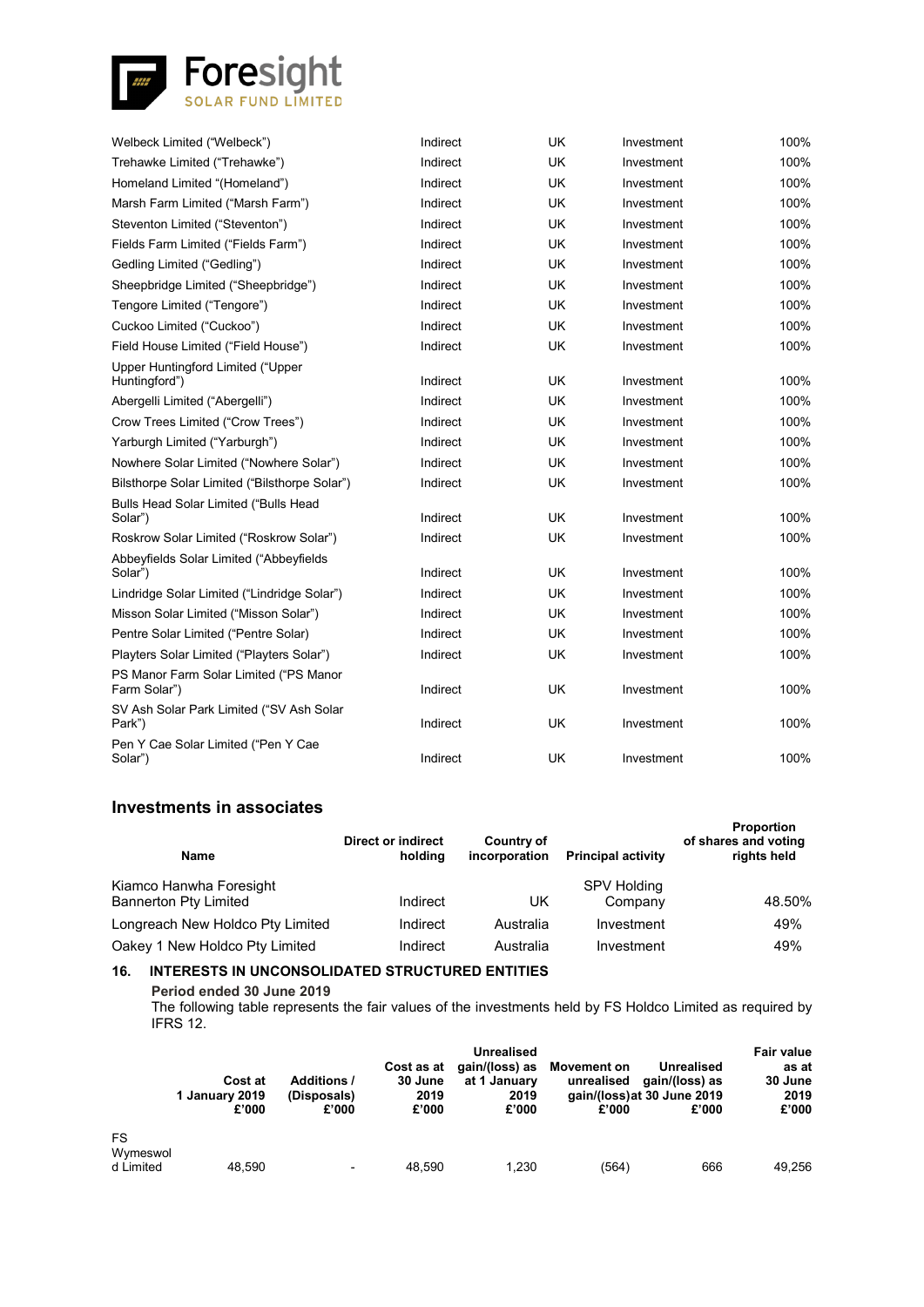![](_page_39_Picture_0.jpeg)

|                                                    | 429,445 |                          | 429,445 | 4,584    | (5,683) | (1,099)  | 428,346 |
|----------------------------------------------------|---------|--------------------------|---------|----------|---------|----------|---------|
| <b>FS</b><br>Membury<br>Limited                    | 21,160  |                          | 21,160  | 154      | (250)   | (96)     | 21,064  |
| FS Port<br>Farms<br>Limited                        | 44,215  | ٠                        | 44,215  | 1,534    | (390)   | 1,144    | 45,359  |
| <b>FS</b><br>Southam<br>Limited                    | 10,621  |                          | 10,621  | 102      | (39)    | 63       | 10,684  |
| <b>FS</b><br>Atherstone<br>Limited                 | 16,004  |                          | 16,004  | (404)    | (268)   | (672)    | 15,332  |
| <b>FS</b><br>Paddock<br>Wood<br>Limited<br>Limited | 11,145  |                          | 11,145  | 406      | (422)   | (16)     | 11,129  |
| FS Copley<br>Limited                               | 35,670  | $\overline{\phantom{a}}$ | 35,670  | 2,678    | (654)   | 2,024    | 37,694  |
| <b>FS Kencot</b><br>Limited                        | 47,210  |                          | 47,210  | (1, 329) | 47      | (1,282)  | 45,928  |
| <b>FS</b><br>Landmead<br>Limited                   | 51,580  |                          | 51,580  | (1,026)  | (960)   | (1,986)  | 49,594  |
| <b>FS</b><br>Bournemou<br>th Limited               | 50,060  | $\blacksquare$           | 50,060  | 2,363    | (240)   | 2,123    | 52,183  |
| <b>FS Spriggs</b><br>Limited                       | 14,580  |                          | 14,580  | 129      | (393)   | (264)    | 14,316  |
| <b>FS</b><br>Hunter's<br>Race<br>Limited           | 13,160  |                          | 13,160  | 1,132    | (399)   | 733      | 13,893  |
| FS High<br>Penn<br>Limited                         | 11,310  |                          | 11,310  | (681)    | (151)   | (832)    | 10,478  |
| <b>FS</b><br>Highfields<br>Limited                 | 14,300  |                          | 14,300  | (457)    | (356)   | (813)    | 13,487  |
| <b>FS</b><br>Pitworthy<br>Limited                  | 18,210  |                          | 18,210  | (1,087)  | (445)   | (1, 532) | 16,678  |
| <b>FS Castle</b><br>Eaton<br>Limited               | 21,630  |                          | 21,630  | (160)    | (199)   | (359)    | 21,271  |

The cost and valuation of the indirect investments in solar farms directly correlate to the cost and valuation of the direct SPV investments as presented in the table above.

**Period ended 30 June 2018**

The following table represents the fair values of the investments held by FS Holdco Limited as required by IFRS12.

|                       | Cost at<br>1 January 2018<br>£'000 | <b>Additions /</b><br>(Disposals)<br>£'000 | Cost as at<br>30 June<br>2018<br>£'000 | Unrealised<br>gain/(loss) as<br>at 1 January<br>2018<br>£'000 | <b>Movement on</b><br>unrealised<br>gain/(loss)<br>£'000 | <b>Unrealised</b><br>gain/(loss) as<br>at<br>30 June<br>2018<br>£'000 | <b>Fair value</b><br>as at<br>30 June<br>2018<br>£'000 |
|-----------------------|------------------------------------|--------------------------------------------|----------------------------------------|---------------------------------------------------------------|----------------------------------------------------------|-----------------------------------------------------------------------|--------------------------------------------------------|
| <b>FS</b><br>Wymeswol |                                    |                                            |                                        |                                                               |                                                          |                                                                       |                                                        |
| d Limited             | 48,590                             | $\overline{\phantom{a}}$                   | 48.590                                 | (272)                                                         | 433                                                      | 161                                                                   | 48.751                                                 |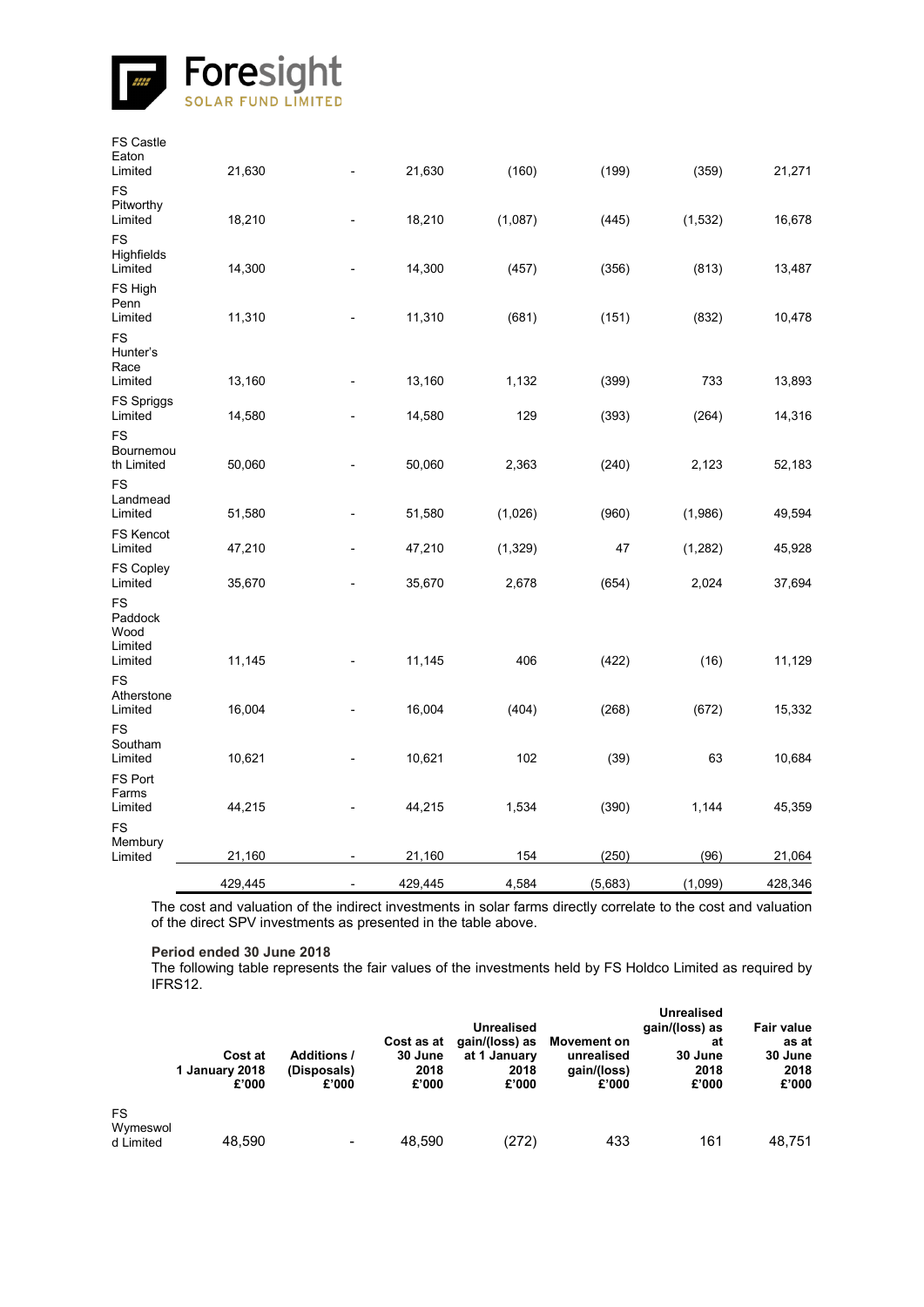![](_page_40_Picture_0.jpeg)

| <b>FS Castle</b><br>Eaton<br>Limited | 21,630  |                          | 21,630  | (835)    | 28    | (807)    | 20,823  |
|--------------------------------------|---------|--------------------------|---------|----------|-------|----------|---------|
| <b>FS</b><br>Pitworthy<br>Limited    | 18,210  |                          | 18,210  | (1, 582) | (117) | (1,699)  | 16,511  |
| <b>FS</b><br>Highfields<br>Limited   | 14,300  |                          | 14,300  | (726)    | (91)  | (817)    | 13,483  |
| FS High<br>Penn<br>Limited           | 11,310  |                          | 11,310  | (804)    | (145) | (949)    | 10,361  |
| <b>FS</b><br>Hunter's<br>Race        |         |                          |         |          |       |          |         |
| Limited                              | 13,160  |                          | 13,160  | 389      | 135   | 524      | 13,684  |
| FS Spriggs<br>Limited                | 14,580  |                          | 14,580  | (699)    | 52    | (647)    | 13,933  |
| FS<br>Bournemou<br>th Limited        | 50,060  |                          | 50,060  | 364      | 112   | 476      | 50,536  |
| <b>FS</b><br>Landmead<br>Limited     | 51,580  |                          | 51,580  | (3,096)  | (77)  | (3, 173) | 48,407  |
| <b>FS Kencot</b><br>Limited          | 47,210  |                          | 47,210  | (2, 151) | 74    | (2,077)  | 45,133  |
| <b>FS Copley</b><br>Limited          | 35,670  |                          | 35,670  | 1,390    | 92    | 1,482    | 37,152  |
| FS<br>Paddock<br>Wood<br>Limited     | 10,621  |                          | 10,621  | 553      | (71)  | 482      | 11,103  |
| <b>FS</b>                            |         |                          |         |          |       |          |         |
| Atherstone<br>Limited                | 16,004  |                          | 16,004  | (321)    | (113) | (434)    | 15,570  |
| <b>FS</b><br>Southam<br>Limited      | 11,145  |                          | 11,145  | 115      | (63)  | 52       | 11,197  |
| FS Port<br>Farms<br>Limited          | 44,215  |                          | 44,215  | 92       | (14)  | 78       | 44,293  |
| <b>FS</b><br>Membury<br>Limited      | 21,160  |                          | 21,160  | (460)    | (9)   | (469)    | 20,691  |
|                                      | 429,445 | $\overline{\phantom{a}}$ | 429,445 | (8,043)  | 226   | (7, 817) | 421,628 |

The above individual project valuations do not include a (£6,200,517) adjustment relating to future tax payments which will be settled at the Fund level.

# **Year ended 31 December 2018**

The following table represents the fair values of the investments held by FS Holdco Limited as required by IFRS 12.

|                                       | <b>Unrealised</b><br>Cost as atgain/(loss) as Movement on<br>Cost at<br><b>Unrealised</b> |                      |               |                                                      |                                    |                                                |                                               |  |  |  |  |  |
|---------------------------------------|-------------------------------------------------------------------------------------------|----------------------|---------------|------------------------------------------------------|------------------------------------|------------------------------------------------|-----------------------------------------------|--|--|--|--|--|
|                                       | 1 January<br>2018<br>£'000                                                                | (Disposals)<br>£'000 | 2018<br>£'000 | Additions /31 December at 1 January<br>2018<br>£'000 | unrealised<br>aain/(loss)<br>£'000 | gain/(loss) as at<br>31 December 2018<br>£'000 | Fair value as at<br>31 December 2018<br>£'000 |  |  |  |  |  |
| <b>FS</b><br>Wymesw<br>old<br>Limited | 48.590                                                                                    | $\,$                 | 48.590        | (272)                                                | 1.502                              | 1.230                                          | 49,820                                        |  |  |  |  |  |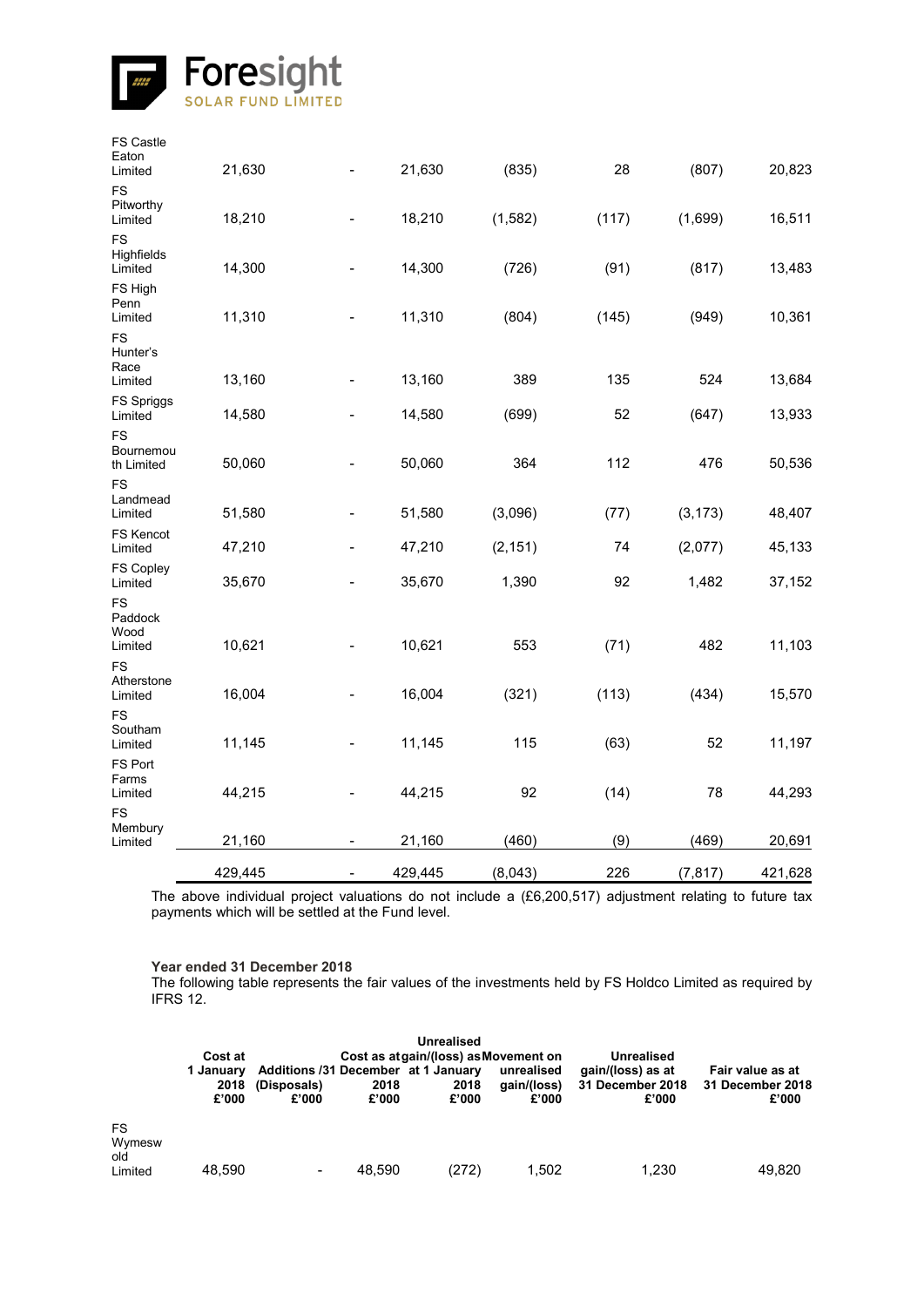![](_page_41_Picture_0.jpeg)

| FS Castle<br>Eaton<br>Limited      | 21,630  | $\overline{\phantom{0}}$     | 21,630  | (835)    | 675    | (160)    | 21,470  |
|------------------------------------|---------|------------------------------|---------|----------|--------|----------|---------|
| FS<br>Pitworthy<br>Limited         | 18,210  | $\overline{\phantom{0}}$     | 18,210  | (1, 582) | 495    | (1,087)  | 17,123  |
| <b>FS</b><br>Highfields<br>Limited | 14,300  | $\overline{\phantom{0}}$     | 14,300  | (726)    | 269    | (457)    | 13,843  |
| FS High<br>Penn<br>Limited         | 11,310  | $\overline{\phantom{0}}$     | 11,310  | (804)    | 123    | (681)    | 10,629  |
| <b>FS</b><br>Hunter's<br>Race      |         |                              |         |          |        |          |         |
| Limited                            | 13,160  |                              | 13,160  | 389      | 743    | 1,132    | 14,292  |
| FS<br>Spriggs<br>Limited           | 14,580  | $\overline{\phantom{0}}$     | 14,580  | (699)    | 828    | 129      | 14,709  |
| <b>FS</b><br>Bournem<br>outh       |         |                              |         |          |        |          |         |
| Limited                            | 50,060  | -                            | 50,060  | 364      | 1,999  | 2,363    | 52,423  |
| <b>FS</b><br>Landmea<br>d Limited  | 51,580  | $\overline{\phantom{0}}$     | 51,580  | (3,096)  | 2,070  | (1,026)  | 50,554  |
| <b>FS</b><br>Kencot<br>Limited     | 47,210  | -                            | 47,210  | (2, 151) | 822    | (1, 329) | 45,881  |
| FS<br>Copley<br>Limited            | 35,670  | -                            | 35,670  | 1,390    | 1,288  | 2,678    | 38,348  |
| <b>FS</b><br>Paddock<br>Wood       |         |                              |         |          |        |          |         |
| Limited<br>Limited                 | 10,621  | $\qquad \qquad \blacksquare$ | 10,621  | 553      | (147)  | 406      | 11,027  |
| FS<br>Atherston<br>e Limited       | 16,004  | -                            | 16,004  | (321)    | (83)   | (404)    | 15,600  |
| <b>FS</b><br>Southam<br>Limited    | 11,145  | -                            | 11,145  | 115      | (13)   | 102      | 11,247  |
| FS Port<br>Farms<br>Limited        | 44,215  |                              | 44,215  | 92       | 1,442  | 1,534    | 45,749  |
| <b>FS</b>                          |         |                              |         |          |        |          |         |
| Membury<br>Limited                 | 21,160  | -                            | 21,160  | (460)    | 614    | 154      | 21,314  |
|                                    | 429,445 | $\qquad \qquad \blacksquare$ | 429,445 | (8,043)  | 12,627 | 4,584    | 434,029 |

The cost and valuation of the indirect investments in solar farms directly correlate to the cost and valuation of the direct SPV investments as presented in the table above.

### **Period ended 30 June 2019**

The following table represents the fair values of the investments held by FS Holdco 2 Limited as required by IFRS 12.

|                |                    |       | Unrealised           |                                                      | Unrealised                            |                   |
|----------------|--------------------|-------|----------------------|------------------------------------------------------|---------------------------------------|-------------------|
|                |                    |       |                      | Cost as at gain/(loss) as Movement on gain/(loss) as |                                       | <b>Fair value</b> |
| Cost at        | <b>Additions /</b> |       | 30 June at 1 January | unrealised                                           | at                                    | as at             |
| 1 January 2019 | (Disposals)        | 2019  | 2019                 |                                                      | gain/(loss) 30 June 2019 30 June 2019 |                   |
| £'000          | £'000              | £'000 | £'000                | £'000                                                | £'000                                 | £'000             |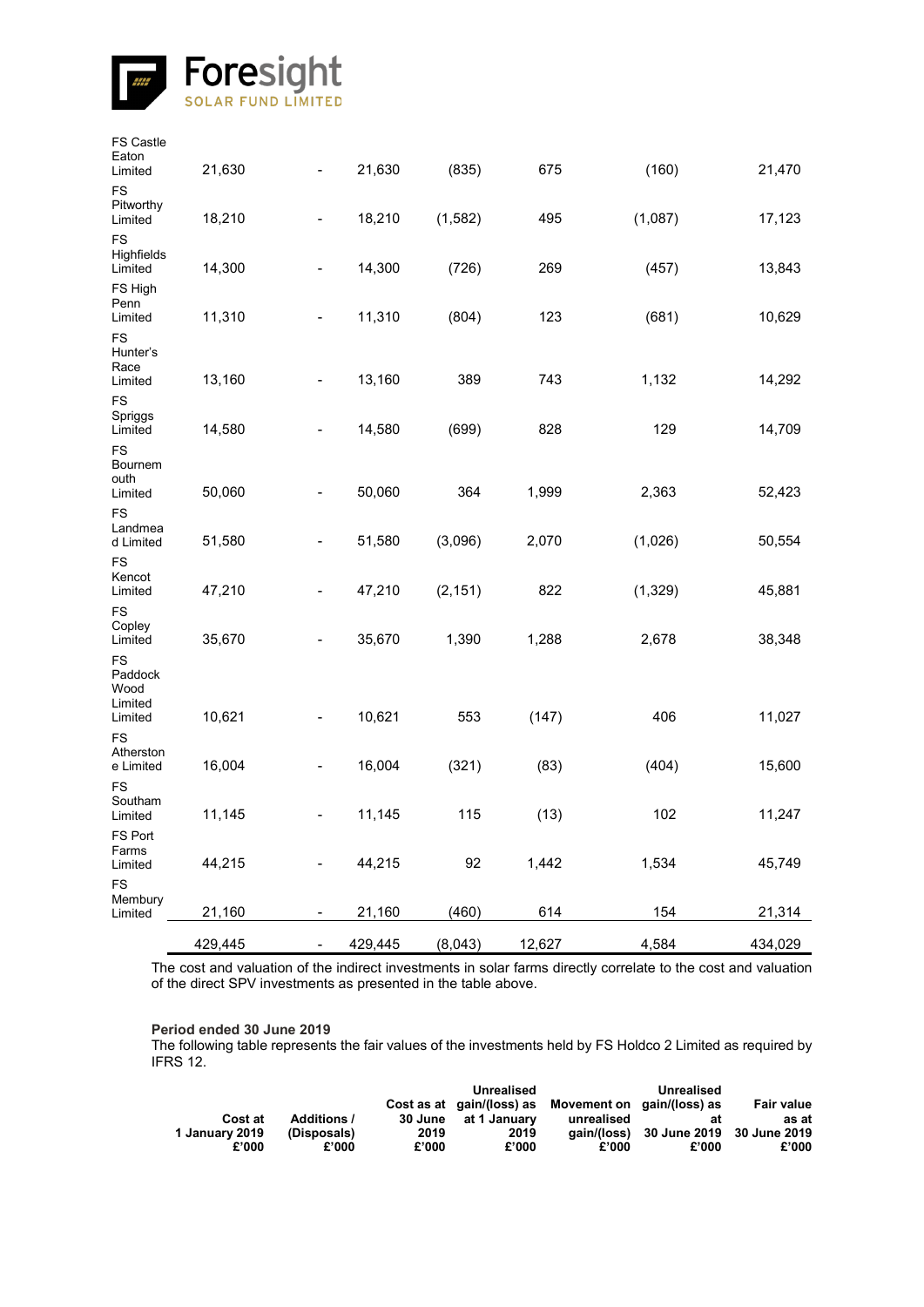![](_page_42_Picture_0.jpeg)

| FS Debtco<br>Limited-<br>Equity             |        |                          |        | 14,911 | (486) | 14,425 | 14,425 |
|---------------------------------------------|--------|--------------------------|--------|--------|-------|--------|--------|
| FS Debtco<br>Limited-<br>Loan               | 74,894 |                          | 74,894 |        |       |        | 74,894 |
| <b>FS</b><br>Welbeck<br>Limited             | 4,350  | $\blacksquare$           | 4,350  | 561    | 584   | 1,145  | 5,495  |
| <b>FS</b><br>Trehawke<br>Limited            | 4,670  |                          | 4,670  | 1,069  | 809   | 1,878  | 6,548  |
| <b>FS</b><br>Homeland<br>Limited            | 5,190  |                          | 5,190  | 1,686  | 954   | 2,640  | 7,830  |
| FS Marsh<br>Farm<br>Limited                 | 3,960  |                          | 3,960  | 267    | 571   | 838    | 4,798  |
| <b>FS</b><br>Steventon<br>Limited           | 4,210  |                          | 4,210  | 579    | 570   | 1,149  | 5,359  |
| <b>FS Fields</b><br>Farm<br>Limited         | 1,670  |                          | 1,670  | 589    | 276   | 865    | 2,535  |
| <b>FS</b><br>Gedling<br>Limited             | 1,930  |                          | 1,930  | 557    | 353   | 910    | 2,840  |
| <b>FS</b><br>Sheepbrid<br>ge Limited<br>FS  | 1,890  |                          | 1,890  | 492    | 305   | 797    | 2,687  |
| Tengore<br>Limited                          | 1,330  | $\overline{\phantom{a}}$ | 1,330  | 267    | 222   | 489    | 1,819  |
| FS Cuckoo<br>Limited                        | 2,500  | -                        | 2,500  | 248    | 542   | 790    | 3,290  |
| <b>FS Field</b><br>House<br>Limited         | 3,120  | $\overline{\phantom{a}}$ | 3,120  | 96     | 495   | 591    | 3,711  |
| FS Upper<br>Huntingfor<br>d Limited         | 3,110  |                          | 3,110  | 362    | 627   | 989    | 4,099  |
| <b>FS</b><br>Abergelli<br>Limited           | 3,650  |                          | 3,650  | 772    | 455   | 1,227  | 4,877  |
| FS Crow<br>Trees<br>Limited                 | 1,810  |                          | 1,810  | 93     | 166   | 259    | 2,069  |
| <b>FS</b><br>Yarburgh<br>Limited            | 3,420  |                          | 3,420  | 579    | 538   | 1,117  | 4,537  |
| FS<br>Nowhere<br>Solar<br>Limited           | 3,672  |                          | 3,672  | 211    | 613   | 824    | 4,496  |
| <b>FS</b><br>Bilsthorpe<br>Solar<br>Limited | 1,893  |                          | 1,893  | 437    | 402   | 839    | 2,732  |
| FS Bulls<br>Head<br>Solar                   |        |                          |        |        |       |        |        |
| Limited                                     |        |                          | 2,203  | 371    | 475   | 846    | 3,049  |
| FS<br>Roskrow                               |        |                          | 3,674  | 748    | 470   | 1,218  | 4,892  |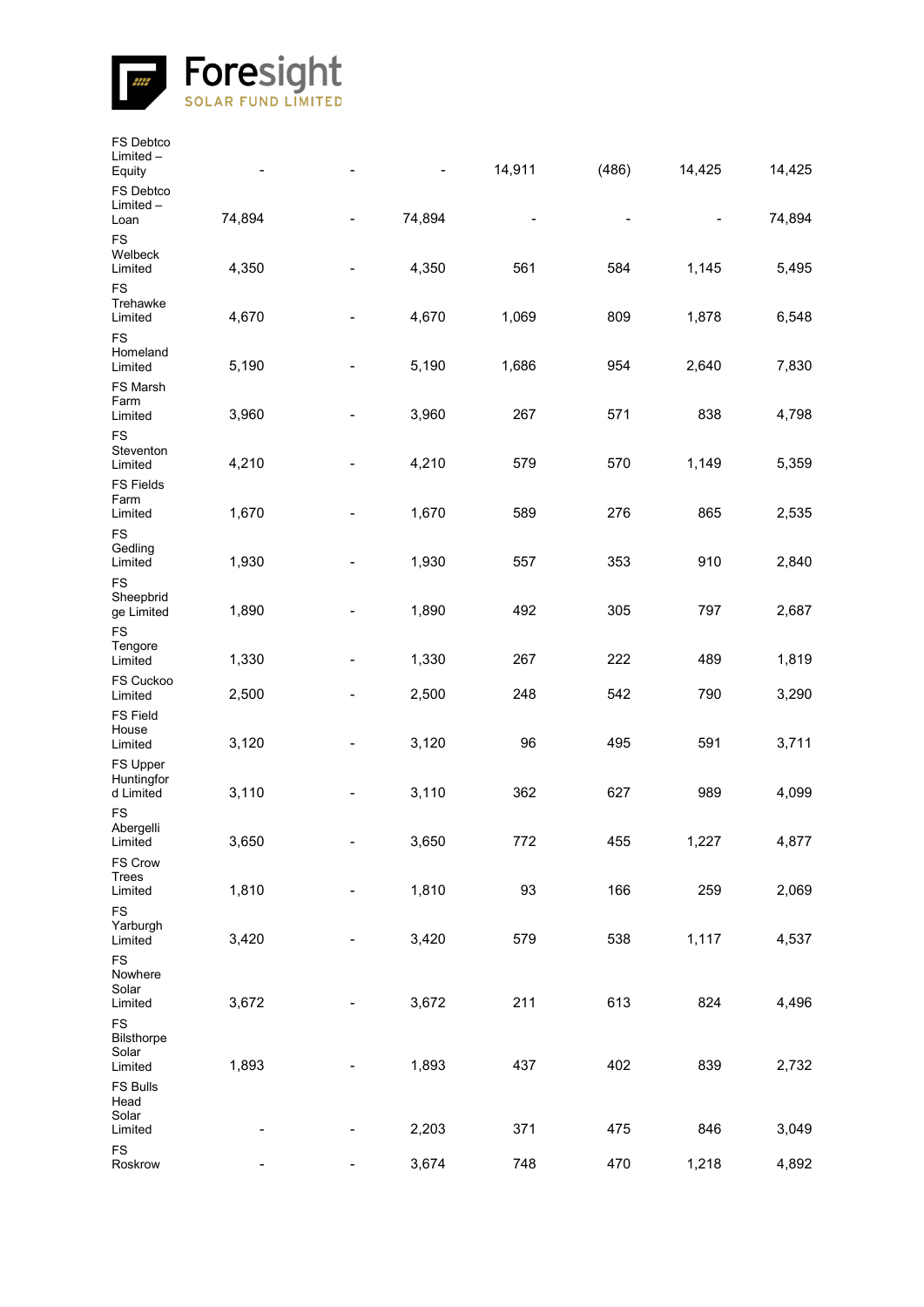![](_page_43_Picture_0.jpeg)

|                                               | 127,269 | 154,798 | 28,651 | 12,011 | 40,662 | 195,460 |
|-----------------------------------------------|---------|---------|--------|--------|--------|---------|
| FS Pen Y<br>Cae Solar<br>Limited              |         | 2,927   | 599    | 356    | 955    | 3,882   |
| FS SV Ash<br>Solar Park<br>Limited            |         | 3,387   | 317    | 496    | 813    | 4,200   |
| <b>FSPS</b><br>Manor<br>Farm Solar<br>Limited |         | 6,116   | 558    | 99     | 657    | 6,773   |
| <b>FS</b><br>Playters<br>Solar<br>Limited     |         | 3,963   | 428    | 536    | 964    | 4,927   |
| FS Misson<br>Solar<br>Limited                 |         | 2,012   | 550    | 309    | 859    | 2,871   |
| <b>FS</b><br>Lindridge<br>Solar<br>Limited    |         | 1,721   | 561    | 296    | 857    | 2,578   |
| <b>FS</b><br>Abbeyfield<br>s Solar<br>Limited |         | 1,526   | 743    | 978    | 1,721  | 3,247   |
| Solar<br>Limited                              |         |         |        |        |        |         |

#### **Period ended 30 June 2018**

The following table represents the fair values of the investments held by FS Holdco 2 Limited as required by IFRS 12.

|                                   | Cost at<br>1 January 2018<br>£'000 | <b>Additions /</b><br>(Disposals)<br>£'000 | Cost as at<br>30 June<br>2018<br>£'000 | Unrealised<br>gain/(loss) as<br>at 1 January<br>2018<br>£'000 | <b>Movement on</b><br>unrealised<br>gain/(loss)<br>£'000 | <b>Unrealised</b><br>gain/(loss) as<br>at<br>30 June<br>2018<br>£'000 | <b>Fair value</b><br>as at<br>30 June<br>2018<br>£'000 |
|-----------------------------------|------------------------------------|--------------------------------------------|----------------------------------------|---------------------------------------------------------------|----------------------------------------------------------|-----------------------------------------------------------------------|--------------------------------------------------------|
| FS Debtc<br>o Limited<br>– Equity | -                                  | $\overline{\phantom{a}}$                   | $\blacksquare$                         | 10.269                                                        | (873)                                                    | 9,756                                                                 | 9,756                                                  |
| FS Debtc<br>o Limited<br>– Loan   | 74,894                             | 74,894                                     | 74,894                                 | $\,$                                                          |                                                          | $\overline{\phantom{a}}$                                              | 74,894                                                 |
|                                   | 74,894                             | 74,894                                     | 74,894                                 | 10,269                                                        | (873)                                                    | 9,756                                                                 | 84,650                                                 |

**Year ended 31 December 2018**

The following table represents the fair values of the investments held by FS Holdco 2 Limited as required by IFRS 12.

|                                          | Cost at<br>1 Januarv<br>2018<br>£'000 | Cost as at<br><b>Additions /31 December</b><br>(Disposals)<br>2018<br>£'000<br>£'000 | <b>Unrealised</b><br>gain/(loss)<br>as at 1<br>January<br>2018<br>£'000 | Movement<br>on<br>unrealised<br>gain/(loss)<br>£'000 | <b>Unrealised</b><br>gain/(loss) as at<br>31 December 2018<br>£'000 | <b>Fair value</b><br>as at<br>31 December 2018<br>£'000 |
|------------------------------------------|---------------------------------------|--------------------------------------------------------------------------------------|-------------------------------------------------------------------------|------------------------------------------------------|---------------------------------------------------------------------|---------------------------------------------------------|
| <b>FS Debtc</b><br>o Limited<br>- Equity | -                                     | $\overline{\phantom{a}}$                                                             | 10.269<br>$\blacksquare$                                                | 4.642                                                | 14.911                                                              | 14,911                                                  |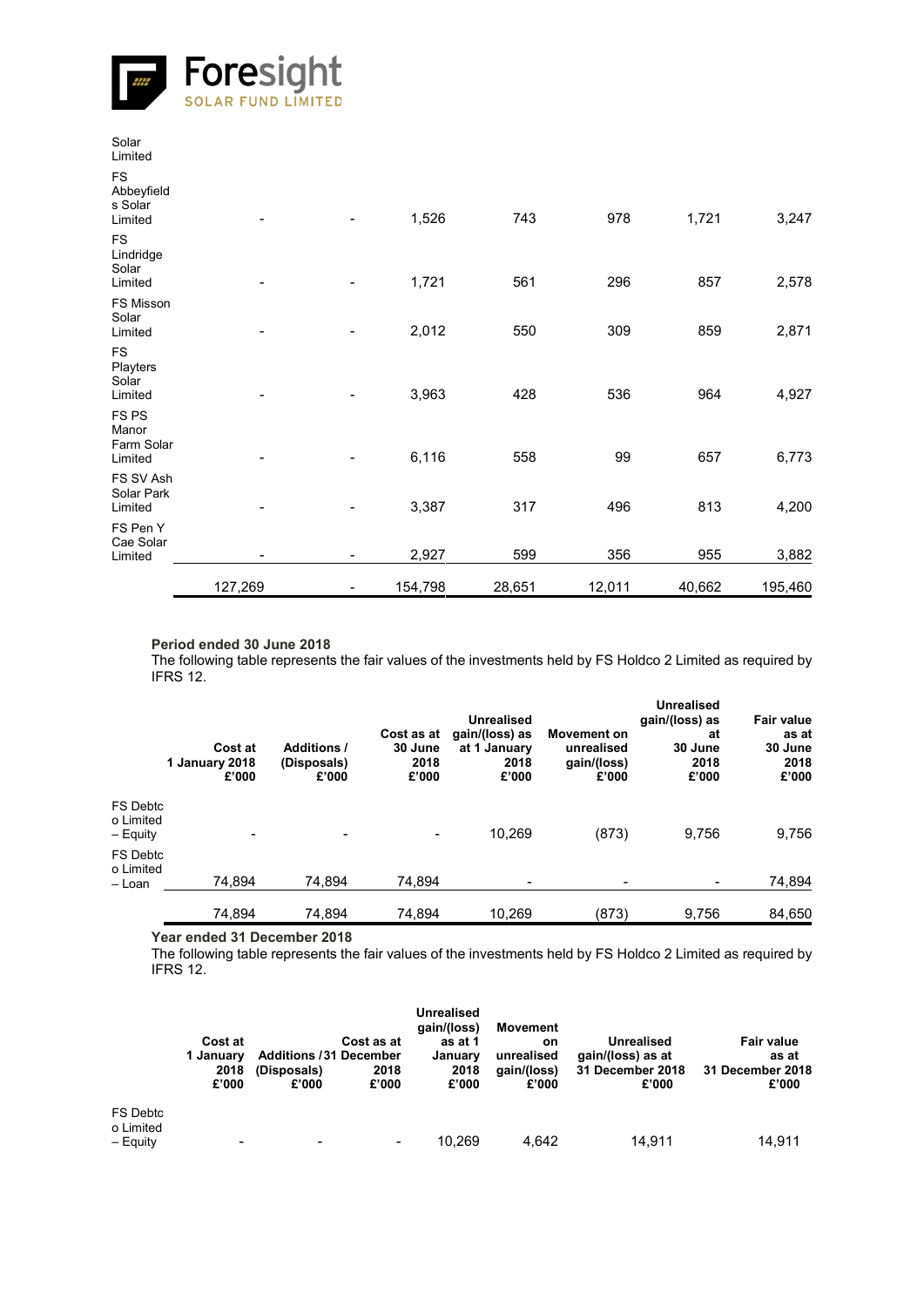![](_page_44_Picture_0.jpeg)

| FS Debtc<br>o Limited<br>– Loan     | 74,894                       | $\overline{\phantom{0}}$ | 74,894  |                          |        |        | 74,894  |
|-------------------------------------|------------------------------|--------------------------|---------|--------------------------|--------|--------|---------|
| FS<br>Welbeck<br>Limited            | $\qquad \qquad \blacksquare$ | 4,350                    | 4,350   |                          | 561    | 561    | 4,911   |
| <b>FS</b><br>Trehawk<br>e Limited   | $\qquad \qquad \blacksquare$ | 4,670                    | 4,670   | $\overline{\phantom{0}}$ | 1,069  | 1,069  | 5,739   |
| <b>FS</b><br>Homelan<br>d Limited   | -                            | 5,190                    | 5,190   |                          | 1,686  | 1,686  | 6,876   |
| FS<br>Marsh<br>Farm<br>Limited      | $\qquad \qquad \blacksquare$ | 3,960                    | 3,960   |                          | 267    | 267    | 4,227   |
| <b>FS</b><br>Stevento<br>n Limited  | -                            | 4,210                    | 4,210   |                          | 579    | 579    | 4,789   |
| <b>FS Fields</b><br>Farm<br>Limited |                              | 1,670                    | 1,670   |                          | 589    | 589    | 2,259   |
| FS<br>Gedling<br>Limited            | -                            | 1,930                    | 1,930   |                          | 557    | 557    | 2,487   |
| <b>FS</b><br>Sheepbri<br>dge        |                              |                          |         |                          |        |        |         |
| Limited<br><b>FS</b>                |                              | 1,890                    | 1,890   |                          | 492    | 492    | 2,382   |
| Tengore<br>Limited                  | -                            | 1,330                    | 1,330   |                          | 267    | 267    | 1,597   |
| <b>FS</b><br>Cuckoo<br>Limited      | -                            | 2,500                    | 2,500   |                          | 248    | 248    | 2,748   |
| <b>FS Field</b><br>House<br>Limited | -                            | 3,120                    | 3,120   |                          | 96     | 96     | 3,216   |
| FS Upper<br>Huntingfo<br>rd         |                              |                          |         |                          |        |        |         |
| Limited<br><b>FS</b>                |                              | 3,110                    | 3,110   |                          | 362    | 362    | 3,472   |
| Abergelli<br>Limited                | -                            | 3,650                    | 3,650   |                          | 772    | 772    | 4,422   |
| FS Crow<br>Trees<br>Limited         | -                            | 1,810                    | 1,810   |                          | 93     | 93     | 1,903   |
| FS<br>Yarburgh<br>Limited           | -                            | 3,420                    | 3,420   |                          | 579    | 579    | 3,999   |
| FS<br>Nowhere                       |                              |                          |         |                          |        |        |         |
| Solar<br>Limited<br>FS              |                              | 3,672                    | 3,672   |                          | 211    | 211    | 3,883   |
| Bilsthorp<br>e Solar<br>Limited     | -                            | 1,893                    | 1,893   |                          | 437    | 437    | 2,330   |
| Sub-<br>total                       |                              |                          |         |                          |        |        |         |
| carried<br>forward                  | 74,894                       | 52,375                   | 127,269 | 10,269                   | 13,507 | 23,776 | 151,045 |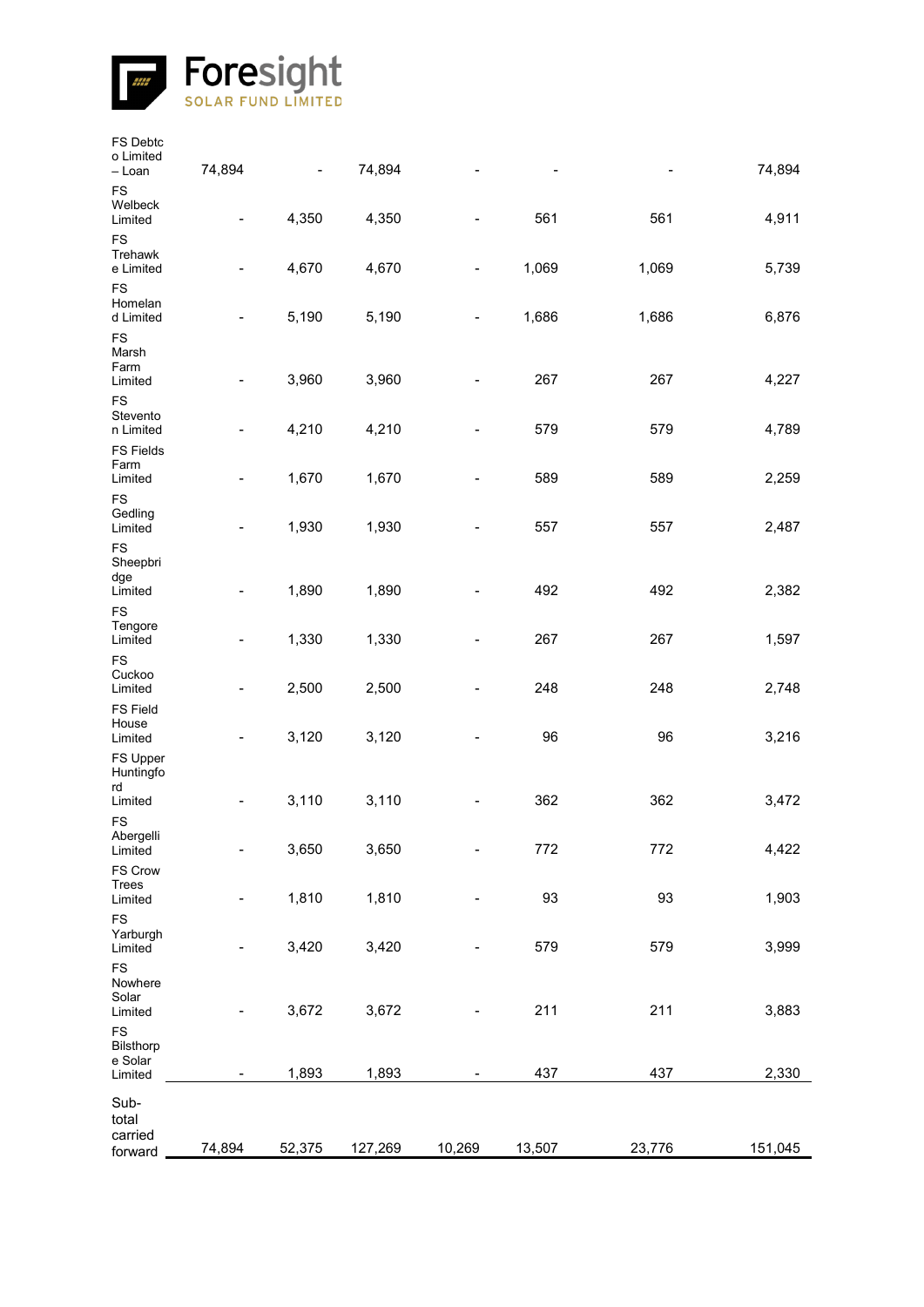![](_page_45_Picture_0.jpeg)

### **Year ended 31 December 2018**

The following table represents the fair values of the investments held by FS Holdco 2 Limited as required by IFRS 12 (continued).

|                                                                         | Cost at<br>1 January<br>2018<br>£'000 | <b>Additions / 31 December</b><br>(Disposals)<br>£'000 | Cost as at<br>£'000 | <b>Unrealised</b><br>gain/(loss)<br>as at 1<br>2018 January 2018<br>£'000 | <b>Movement</b><br>on<br>unrealised<br>gain/(loss)<br>£'000 | <b>Unrealised</b><br>gain/(loss) as at<br>31 December 2018<br>£'000 | Fair value<br>as at<br>31 December 2018<br>£'000 |
|-------------------------------------------------------------------------|---------------------------------------|--------------------------------------------------------|---------------------|---------------------------------------------------------------------------|-------------------------------------------------------------|---------------------------------------------------------------------|--------------------------------------------------|
| Sub-<br>total<br>brought<br>forward<br><b>FS Bulls</b><br>Head<br>Solar | 74,894                                | 52,375                                                 | 127,269             | 10,269                                                                    | 13,507                                                      | 23,776                                                              | 151,045                                          |
| Limited<br><b>FS</b><br>Roskrow<br>Solar<br>Limited                     |                                       | 2,203<br>3,674                                         | 2,203<br>3,674      |                                                                           | 371<br>748                                                  | 371<br>748                                                          | 2,574<br>4,422                                   |
| <b>FS</b><br>Abbeyfie<br>Ids Solar<br>Limited                           |                                       | 1,526                                                  | 1,526               |                                                                           | 743                                                         | 743                                                                 | 2,269                                            |
| FS<br>Lindridg<br>e Solar<br>Limited                                    |                                       | 1,721                                                  | 1,721               |                                                                           | 561                                                         | 561                                                                 | 2,282                                            |
| <b>FS</b><br>Misson<br>Solar<br>Limited                                 |                                       | 2,012                                                  | 2,012               |                                                                           | 550                                                         | 550                                                                 | 2,562                                            |
| <b>FS</b><br>Playters<br>Solar<br>Limited                               |                                       | 3,963                                                  | 3,963               |                                                                           | 428                                                         | 428                                                                 | 4,391                                            |
| FS <sub>PS</sub><br>Manor<br>Farm<br>Solar<br>Limited                   |                                       | 6,116                                                  | 6,116               |                                                                           | 558                                                         | 558                                                                 | 6,674                                            |
| FS SV<br>Ash<br>Solar<br>Park<br>Limited                                |                                       | 3,387                                                  | 3,387               |                                                                           | 317                                                         | 317                                                                 | 3,704                                            |
| FS Pen<br>Y Cae<br>Solar<br>Limited                                     |                                       | 2,927                                                  | 2,927               |                                                                           | 599                                                         | 599                                                                 | 3,526                                            |
|                                                                         | 74,894                                | 79,904                                                 | 154,798             | 10,269                                                                    | 18,382                                                      | 28,651                                                              | 183,449                                          |

**Period ended 30 June 2019**

The following table represents the fair values of the investments held by FS Debtco Limited as required by IFRS 12.

|                |                         |                      |                       | <b>Unrealised</b>              |                           | <b>Unrealised</b><br>gain/(loss) as | <b>Fair value</b> |  |
|----------------|-------------------------|----------------------|-----------------------|--------------------------------|---------------------------|-------------------------------------|-------------------|--|
|                | Cost at                 | <b>Additions /</b>   | Cost as at<br>30 June | gain/(loss) as<br>at 1 January | Movement on<br>unrealised | at<br>30 June                       | as at<br>30 June  |  |
|                | 1 January 2019<br>£'000 | (Disposals)<br>£'000 | 2019<br>£'000         | 2019<br>£'000                  | gain/(loss)<br>£'000      | 2019<br>£'000                       | 2019<br>£'000     |  |
| FS<br>Shotwick | 74.894                  | $\,$                 | 74.894                | 11.889                         | (1.844)                   | 10.045                              | 84.939            |  |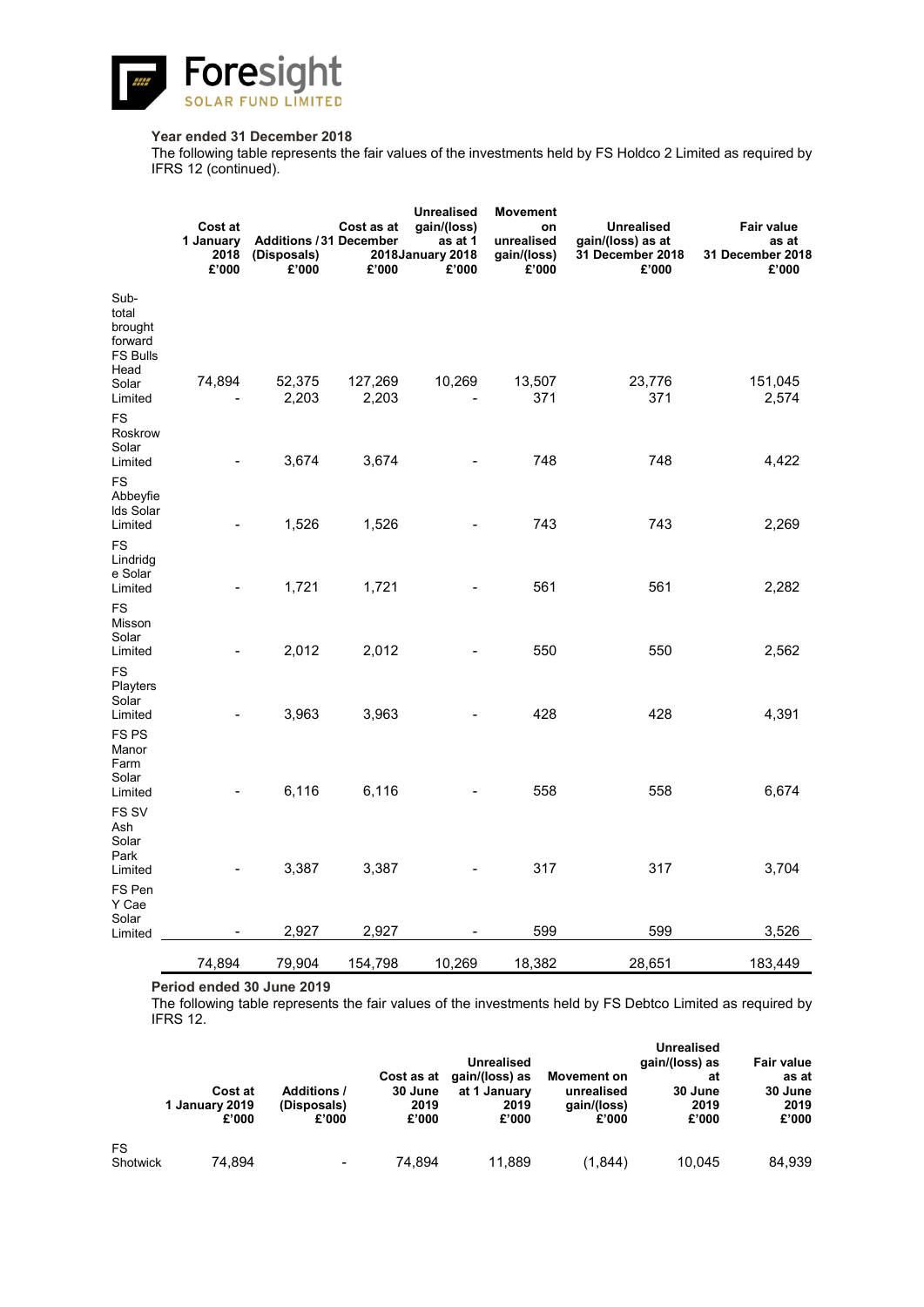![](_page_46_Picture_0.jpeg)

| Solar<br>Limited                                     |         |   |         |        |          |        |         |
|------------------------------------------------------|---------|---|---------|--------|----------|--------|---------|
| <b>FS</b><br>Sandridg<br>e Solar<br>Power<br>Limited | 57,046  | - | 57,046  | 2,322  | (1,306)  | 1,016  | 58,062  |
| FS SSR<br>Wally<br>Corner<br>Limited                 | 5,718   |   | 5,718   | 236    | (57)     | 179    | 5,897   |
|                                                      | 137,658 |   | 137,658 | 14,447 | (3, 207) | 11,240 | 148,898 |

### **Period ended 30 June 2018**

The following table represents the fair values of the investments held by FS Debtco Limited as required by IFRS12.

|                                                      | Cost at<br>1 January 2018<br>£'000 | <b>Additions /</b><br>(Disposals)<br>£'000 | Cost as at<br>30 June<br>2018<br>£'000 | <b>Unrealised</b><br>gain/(loss) as<br>at 1 January<br>2018<br>£'000 | Movement on<br>unrealised<br>gain/(loss)<br>£'000 | <b>Unrealised</b><br>gain/(loss) as<br>at<br>30 June<br>2018<br>£'000 | Fair value<br>as at<br>30 June<br>2018<br>£'000 |
|------------------------------------------------------|------------------------------------|--------------------------------------------|----------------------------------------|----------------------------------------------------------------------|---------------------------------------------------|-----------------------------------------------------------------------|-------------------------------------------------|
| <b>FS</b><br>Shotwick<br>Solar<br>Limited            | 74.894                             |                                            | 74.894                                 | 9,696                                                                | (429)                                             | 9,267                                                                 | 84,161                                          |
| <b>FS</b><br>Sandridg<br>e Solar<br>Power<br>Limited | 57.046                             |                                            | 57,046                                 | 959                                                                  | (415)                                             | 544                                                                   | 57,590                                          |
| <b>FS SSR</b><br>Wally<br>Corner<br>Limited          | 5,718                              |                                            | 5,718                                  | 41                                                                   | (26)                                              | 15                                                                    | 5,733                                           |
|                                                      | 137,658                            |                                            | 137,658                                | 10,696                                                               | (870)                                             | 9,826                                                                 | 147,484                                         |

**Year ended 31 December 2018**

The following table represents the fair values of the investments held by FS Debtco Limited as required by IFRS 12.

|                                                         | Cost at<br>1 January<br>2018<br>£'000 | Additions / 31 December at 1 January<br>(Disposals)<br>£'000 | Cost as atgain/(loss) as<br>2018<br>£'000 | <b>Unrealised</b><br>2018<br>£'000 | <b>Movement</b><br>on<br>unrealised<br>gain/(loss)<br>£'000 | <b>Unrealised</b><br>gain/(loss) as at<br>31 December 2018<br>£'000 | <b>Fair value</b><br>as at<br>31 December 2018<br>£'000 |
|---------------------------------------------------------|---------------------------------------|--------------------------------------------------------------|-------------------------------------------|------------------------------------|-------------------------------------------------------------|---------------------------------------------------------------------|---------------------------------------------------------|
| <b>FS</b><br>Shotwic<br>k Solar<br>Limited              | 74,894                                | $\overline{\phantom{a}}$                                     | 74,894                                    | 9,696                              | 2,193                                                       | 11,889                                                              | 86,783                                                  |
| <b>FS</b><br>Sandrid<br>ge<br>Solar<br>Power<br>Limited | 57.046                                | $\qquad \qquad \blacksquare$                                 | 57,046                                    | 959                                | 1,363                                                       | 2,322                                                               | 59,368                                                  |
| <b>FS</b><br><b>SSR</b><br>Wally<br>Corner<br>Limited   | 5,718                                 |                                                              | 5,718                                     | 41                                 | 195                                                         | 236                                                                 | 5,954                                                   |
|                                                         | 137,658                               |                                                              | 137,658                                   | 10,696                             | 3,751                                                       | 14,447                                                              | 152,105                                                 |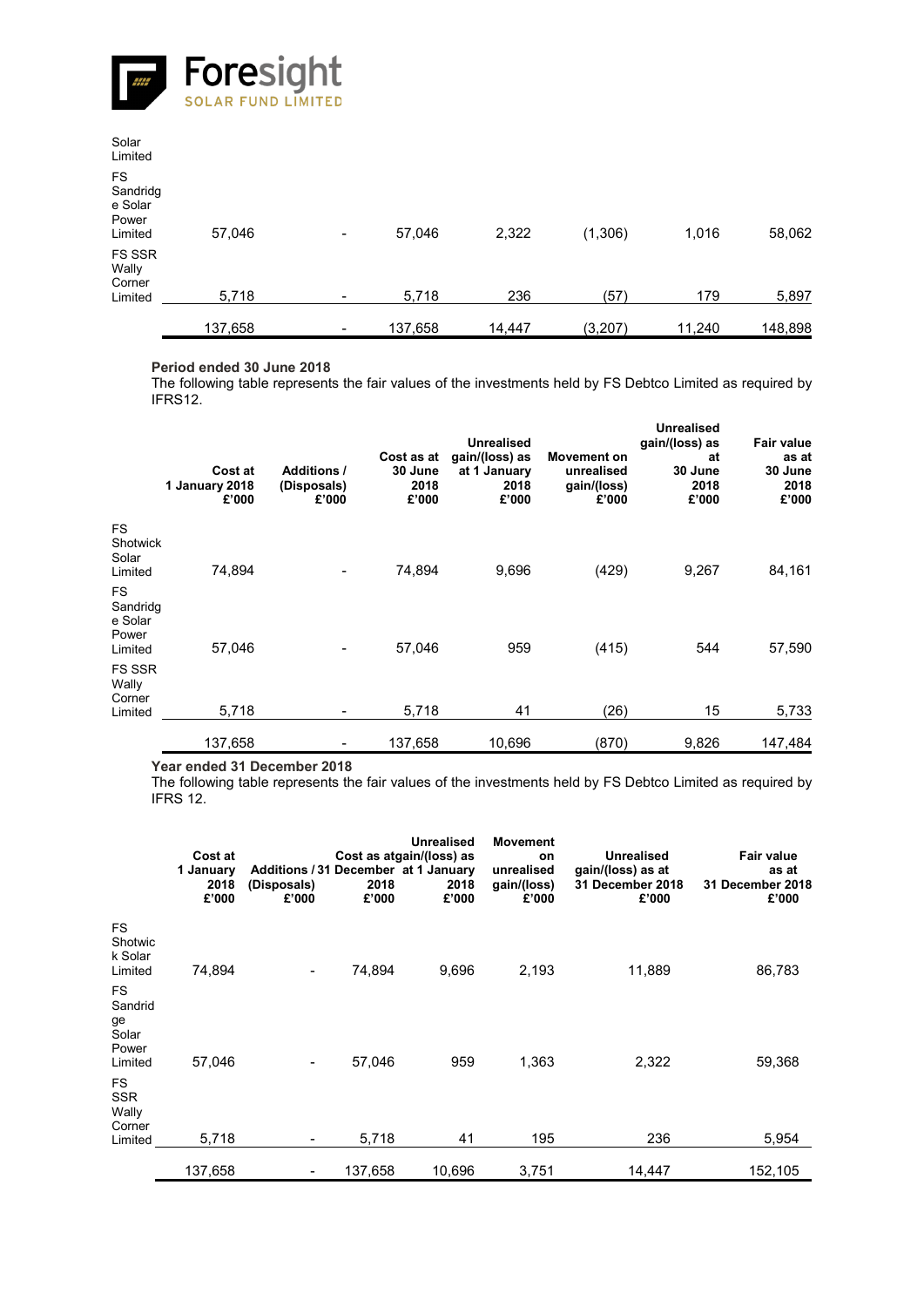![](_page_47_Picture_0.jpeg)

### **Period ended 30 June 2019**

The following table represents the fair values of the investments held by FS Holdco 3 Limited as required by IFRS 12.

|                                      | Cost at<br>1 January 2019<br>£'000 | <b>Additions /</b><br>(Disposals)<br>£'000 | Cost as at<br>30 June<br>2019<br>£'000 | <b>Unrealised</b><br>gain/(loss) as<br>at 1 January<br>2019<br>£'000 | Movement on<br>unrealised<br>gain/(loss)<br>£'000 | Unrealised<br>gain/(loss) as<br>at<br>30 June<br>2019<br>£'000 | Fair value<br>as at<br>30 June<br>2019<br>£'000 |
|--------------------------------------|------------------------------------|--------------------------------------------|----------------------------------------|----------------------------------------------------------------------|---------------------------------------------------|----------------------------------------------------------------|-------------------------------------------------|
| <b>FS Yardwall</b><br>Limited        | 2,474                              |                                            | 2,474                                  | 165                                                                  | (70)                                              | 95                                                             | 2,569                                           |
| <b>FS Verwood</b><br>Limited         | 13,955                             |                                            | 13,955                                 | 1,933                                                                | (424)                                             | 1,509                                                          | 15,464                                          |
| FS Park<br>Farm<br>Limited           | 8,116                              |                                            | 8,116                                  | 995                                                                  | (243)                                             | 752                                                            | 8,868                                           |
| <b>FS</b><br>Coombeshe<br>ad Limited | 7,126                              | $\blacksquare$                             | 7,126                                  | 904                                                                  | (214)                                             | 690                                                            | 7,816                                           |
| <b>FS Sawmills</b><br>Limited        | 4.453                              | -                                          | 4,453                                  | 637                                                                  | (136)                                             | 501                                                            | 4,954                                           |
|                                      | 36,124                             |                                            | 36,124                                 | 4,634                                                                | (1,087)                                           | 3,547                                                          | 39,671                                          |

### **Period ended 30 June 2018**

The following table represents the fair values of the investments held by FS Holdco 3 Limited as required by IFRS12.

|                                      | Cost at<br>1 January<br>2018<br>£'000 | <b>Additions /</b><br>(Disposals)<br>£'000 | 30 June<br>2018<br>£'000 | <b>Unrealised</b><br>Cost as at gain/(loss) as<br>at 1 January<br>2018<br>£'000 | Movement on<br>unrealised<br>gain/(loss)<br>£'000 | <b>Unrealised</b><br>gain/(loss) as<br>at<br>30 June<br>2018<br>£'000 | <b>Fair value</b><br>as at<br>30 June<br>2018<br>£'000 |
|--------------------------------------|---------------------------------------|--------------------------------------------|--------------------------|---------------------------------------------------------------------------------|---------------------------------------------------|-----------------------------------------------------------------------|--------------------------------------------------------|
| <b>FS Yardwall</b><br>Limited        |                                       | 2,530                                      | 2,530                    |                                                                                 | 35                                                | 35                                                                    | 2,565                                                  |
| <b>FS Verwood</b><br>Limited         |                                       | 14,110                                     | 14,110                   |                                                                                 | (122)                                             | (122)                                                                 | 13,988                                                 |
| FS Park<br>Farm<br>Limited           |                                       | 8,180                                      | 8,180                    |                                                                                 | (111)                                             | (111)                                                                 | 8,069                                                  |
| <b>FS</b><br>Coombeshe<br>ad Limited |                                       | 7,240                                      | 7,240                    |                                                                                 | (98)                                              | (98)                                                                  | 7,142                                                  |
| <b>FS Sawmills</b><br>Limited        |                                       | 4,530                                      | 4,530                    |                                                                                 | (61)                                              | (61)                                                                  | 4,469                                                  |
|                                      |                                       | 36,590                                     | 36,590                   |                                                                                 | (357)                                             | (357)                                                                 | 36,233                                                 |

**Year ended 31 December 2018**

The following table represents the fair values of the investments held by FS Holdco 3 Limited as required by IFRS 12.

| Cost at<br>1 January<br>2018<br>£'000 | (Disposals)<br>£'000                                                                                                                              | Cost as at<br>2018<br>£'000 | <b>Unrealised</b><br>gain/(loss)<br>as at 1<br>January<br>2018<br>£'000 | Movement<br>on<br>unrealised<br>(aain/(loss)<br>£'000 | <b>Unrealised</b><br>gain/(loss) as at<br>31 December 2018<br>£'000 | <b>Fair value</b><br>as at<br>31 December 2018<br>£'000 |
|---------------------------------------|---------------------------------------------------------------------------------------------------------------------------------------------------|-----------------------------|-------------------------------------------------------------------------|-------------------------------------------------------|---------------------------------------------------------------------|---------------------------------------------------------|
|                                       |                                                                                                                                                   |                             |                                                                         |                                                       |                                                                     | 2,639                                                   |
|                                       | $\hskip1.6pt\hskip1.6pt\hskip1.6pt\hskip1.6pt\hskip1.6pt\hskip1.6pt\hskip1.6pt\hskip1.6pt\hskip1.6pt\hskip1.6pt\hskip1.6pt\hskip1.6pt\hskip1.6pt$ | 2.474                       | <b>Additions /31 December</b><br>2.474                                  | $\,$                                                  | 165                                                                 | 165                                                     |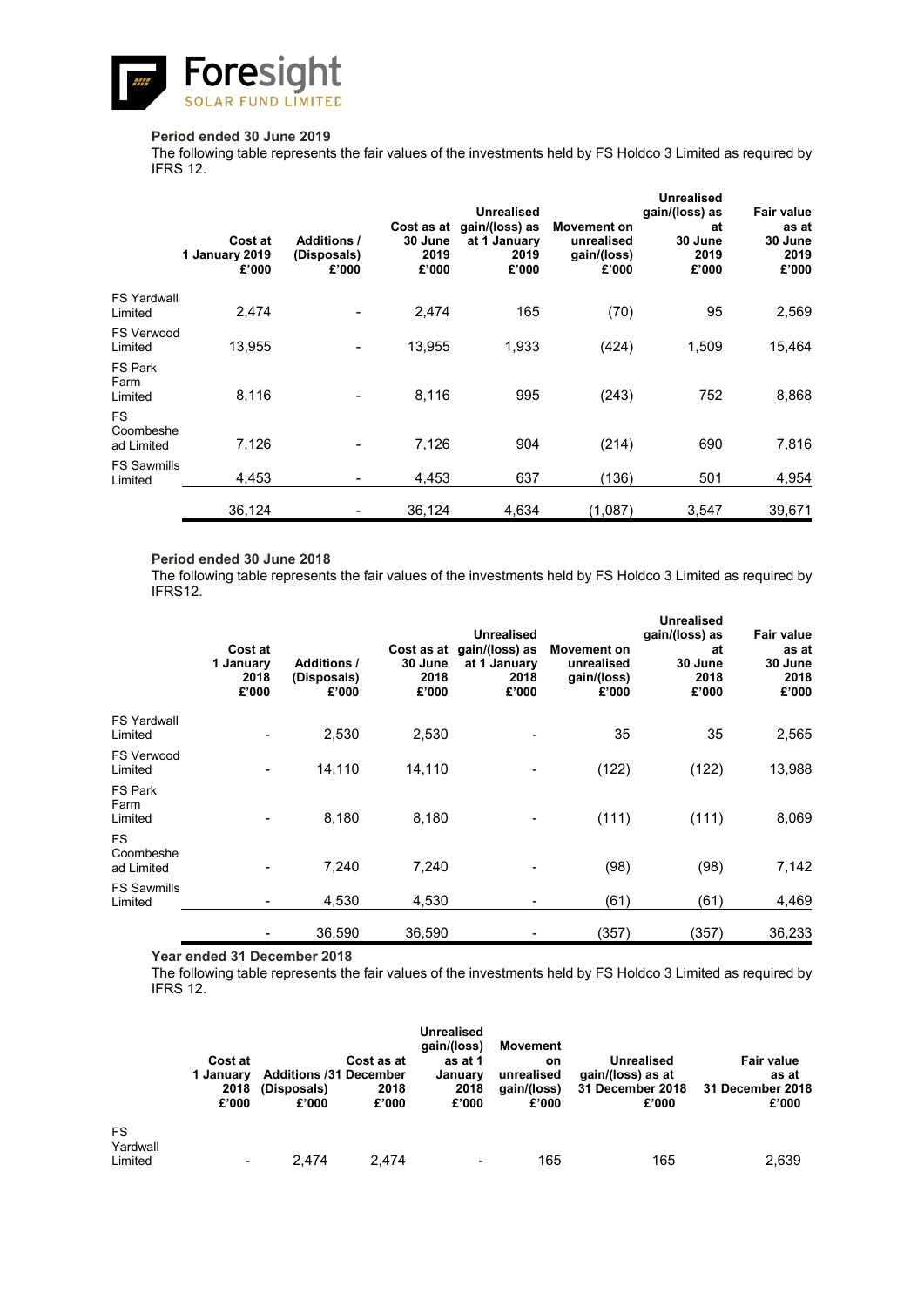![](_page_48_Picture_0.jpeg)

| <b>FS</b><br>Verwood<br>Limited         | $\blacksquare$ | 13,955 | 13,955 | $\overline{\phantom{a}}$ | 1,933 | 1,933 | 15,888 |
|-----------------------------------------|----------------|--------|--------|--------------------------|-------|-------|--------|
| <b>FS Park</b><br>Farm<br>Limited       | $\blacksquare$ | 8,116  | 8,116  | $\overline{\phantom{a}}$ | 995   | 995   | 9,111  |
| <b>FS</b><br>Coombesh<br>ead<br>Limited | $\blacksquare$ | 7,126  | 7,126  | $\overline{\phantom{a}}$ | 904   | 904   | 8,030  |
| <b>FS</b><br>Sawmills<br>Limited        | $\blacksquare$ | 4,453  | 4,453  | $\overline{\phantom{a}}$ | 637   | 637   | 5,090  |
|                                         | $\blacksquare$ | 36,124 | 36,124 | -                        | 4,634 | 4,634 | 40,758 |

### **Perid ended 30 June 2019**

The following table represents the fair values of the investments held by FS Holdco 4 Limited as required by IFRS 12.

|                                               | Cost at<br>1 January 2019<br>£'000 | <b>Additions /</b><br>(Disposals)<br>£'000 | Cost as at<br>£'000 | <b>Unrealised</b><br>30 June gain/(loss) as at<br>2019 1 January 2019<br>£'000 | unrealised<br>gain/(loss)<br>£'000 | <b>Unrealised</b><br>Movement on gain/(loss) as at<br>30 June<br>2019<br>£'000 | <b>Fair value</b><br>as at<br>30 June<br>2019<br>£'000 |
|-----------------------------------------------|------------------------------------|--------------------------------------------|---------------------|--------------------------------------------------------------------------------|------------------------------------|--------------------------------------------------------------------------------|--------------------------------------------------------|
| Bannerto<br>n Solar<br>Farm                   | 22,882                             |                                            | 22,882              | $(450)^{*}$                                                                    | (2, 472)                           | (2,922)                                                                        | 19,960                                                 |
| Longrea<br>ch New<br>Holdco<br>Pty<br>Limited | 2,650                              | 295                                        | 2,945               | 431                                                                            | (524)                              | (93)                                                                           | 2,852                                                  |
| Oakey 1<br>New<br>Holdco<br>Pty<br>Limited    | 4,367                              | 479                                        | 4,846               | $(85)^*$                                                                       | 37                                 | (48)                                                                           | 4,798                                                  |
| <b>FS</b><br>Oakey 2<br>Pty<br>Limited        | 33,988                             | $\overline{\phantom{a}}$                   | 33,988              | (681)*                                                                         | (625)*                             | $(1,306)^*$                                                                    | 32,682                                                 |
|                                               | 63,887                             | 774                                        | 64,661              | (785)                                                                          | (3,584)                            | (4, 369)                                                                       | 60,292                                                 |

\*This relates to FX gain on translation from AUD to GBP at 30 June 2019 and 31 December 2018.

#### **Period ended 30 June 2018**

The following table represents the fair values of the investments held by FS Holdco 4 Limited as required by IFRS12.

|                                | Cost at<br>1 January<br>2018<br>£'000 | Adjusted<br>Cost at<br>1 January<br>2018<br>£'000 | <b>Additions /</b><br>(Disposals)<br>£'000 | Cost as at<br>30 June<br>2018<br>£'000 | <b>Unrealised</b><br>gain/(loss) as<br>1 January<br>2018<br>£'000 | at Movement on gain/(loss) as<br>unrealised<br>gain/(loss) 30 June 2018<br>£'000 | <b>Unrealised</b><br>at<br>£'000 | Fair value<br>as at<br>30 June<br>2018<br>£'000 |
|--------------------------------|---------------------------------------|---------------------------------------------------|--------------------------------------------|----------------------------------------|-------------------------------------------------------------------|----------------------------------------------------------------------------------|----------------------------------|-------------------------------------------------|
| Bannert<br>on<br>Solar<br>Farm | 12.482                                | 12,482                                            | 10.400                                     | 22,882                                 | -                                                                 |                                                                                  | $\qquad \qquad$                  | 22,882                                          |
| Longrea<br>ch New              | 5.218                                 | 2.613                                             | 37                                         | 2.650                                  |                                                                   | 370                                                                              | 370                              | 3,020                                           |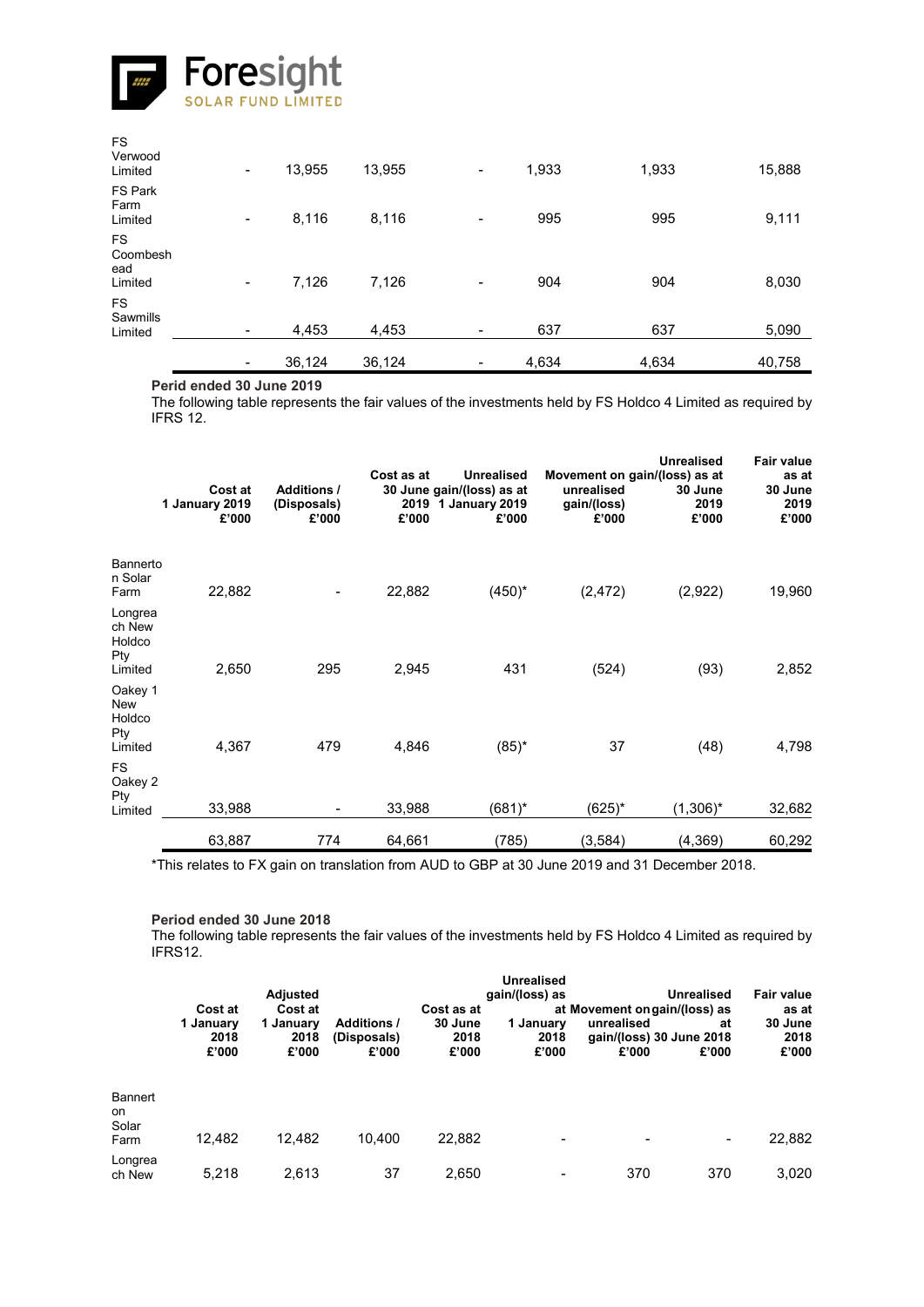![](_page_49_Picture_0.jpeg)

|                                            | 41,452 | 41,452 | 14,050 | 55,502 | 200   | 170   | 370            | 55,872 |
|--------------------------------------------|--------|--------|--------|--------|-------|-------|----------------|--------|
| <b>FS</b><br>Oakey<br>2 Pty<br>Limited     | 15,910 | 22,051 | 3,552  | 25,603 | 120*  | (120) | $\blacksquare$ | 25,603 |
| Oakey<br>1 New<br>Holdco<br>Pty<br>Limited | 7,842  | 4,306  | 61     | 4,367  | $80*$ | (80)  | $\blacksquare$ | 4,367  |
| Holdco<br>Pty<br>Limited                   |        |        |        |        |       |       |                |        |

**Year ended 31 December 2018**

The following table represents the fair values of the investments held by FS Holdco 4 Limited as required by IFRS 12.

|                                                  | <b>Adjusted</b><br>Cost at<br>1 January<br>2018**<br>£'000 | (Disposals)<br>£'000 | Cost as at gain/(loss) as Movement on<br>Additions /31 December at 1 January<br>2018<br>£'000 | <b>Unrealised</b><br>2018<br>£'000 | unrealised<br>gain/(loss)<br>£'000 | <b>Unrealised</b><br>gain/(loss) as at<br>31 December 2018<br>£'000 | <b>Fair value</b><br>as at<br>31 December 2018<br>£'000 |
|--------------------------------------------------|------------------------------------------------------------|----------------------|-----------------------------------------------------------------------------------------------|------------------------------------|------------------------------------|---------------------------------------------------------------------|---------------------------------------------------------|
| Bannert<br>on<br>Solar<br>Farm                   | 12,482                                                     | 10,400               | 22,882                                                                                        |                                    | $(450)^{*}$                        | $(450)^{*}$                                                         | 22,432                                                  |
| Longre<br>ach<br>New<br>Holdco<br>Pty<br>Limited | 2,650                                                      |                      | 2,650                                                                                         |                                    | 431                                | 431                                                                 | 3,081                                                   |
| Oakey<br>1 New<br>Holdco<br>Pty<br>Limited       | 4,367                                                      |                      | 4,367                                                                                         |                                    | $(85)^*$                           | $(85)^*$                                                            | 4,282                                                   |
| FS<br>Oakey<br>2 Pty<br>Limited                  | 22,153                                                     | 11,835               | 33,988                                                                                        | $200*$                             | (881)*                             | (681)*                                                              | 33,307                                                  |
|                                                  | 41,652                                                     | 22,235               | 63,887                                                                                        | 200                                | (985)                              | (785)                                                               | 63,102                                                  |

\*This relates to FX gain on translation from AUD to GBP at 31 December 2018 and 31 December 2017.

\*\* In the prior year the cost was reflected as per the Share Purchase Agreement. In the current year it is split per the production outpout of each investment.

### **17. FAIR VALUE OF THE INVESTMENTS IN UNCONSOLIDATED ENTITIES**

#### **Valuation process**

Valuations are the responsibility of the Board of Directors. The Investment Manager is responsible for submitting fair market valuations of Group assets to the Directors. The Directors review and approve these valuations following appropriate challenge and examination. Valuations are carried out quarterly. The current portfolio consists of non-market traded investments and valuations are based on a discounted cash flow methodology. The Investment Manager's assessment of fair value of investments is determined in accordance with the International Private Equity and Venture Capital ("IPEV") Valuation Guidelines, using levered and unlevered Discounted Cash Flow principles. The Investment Manager and Directors consider that the discounted cash flow methodology used in deriving a fair value is in accordance with the fair value requirements of IFRS 13. Certain investments held by FS Holdco 4 were valued at cost as at 30 June 2019, 30 June 2018 and 31 December 2018 as these projects were not yet operational, and are therefore not included in the sensitivity analysis on the following pages.

**Useful economic lives ("UELs")**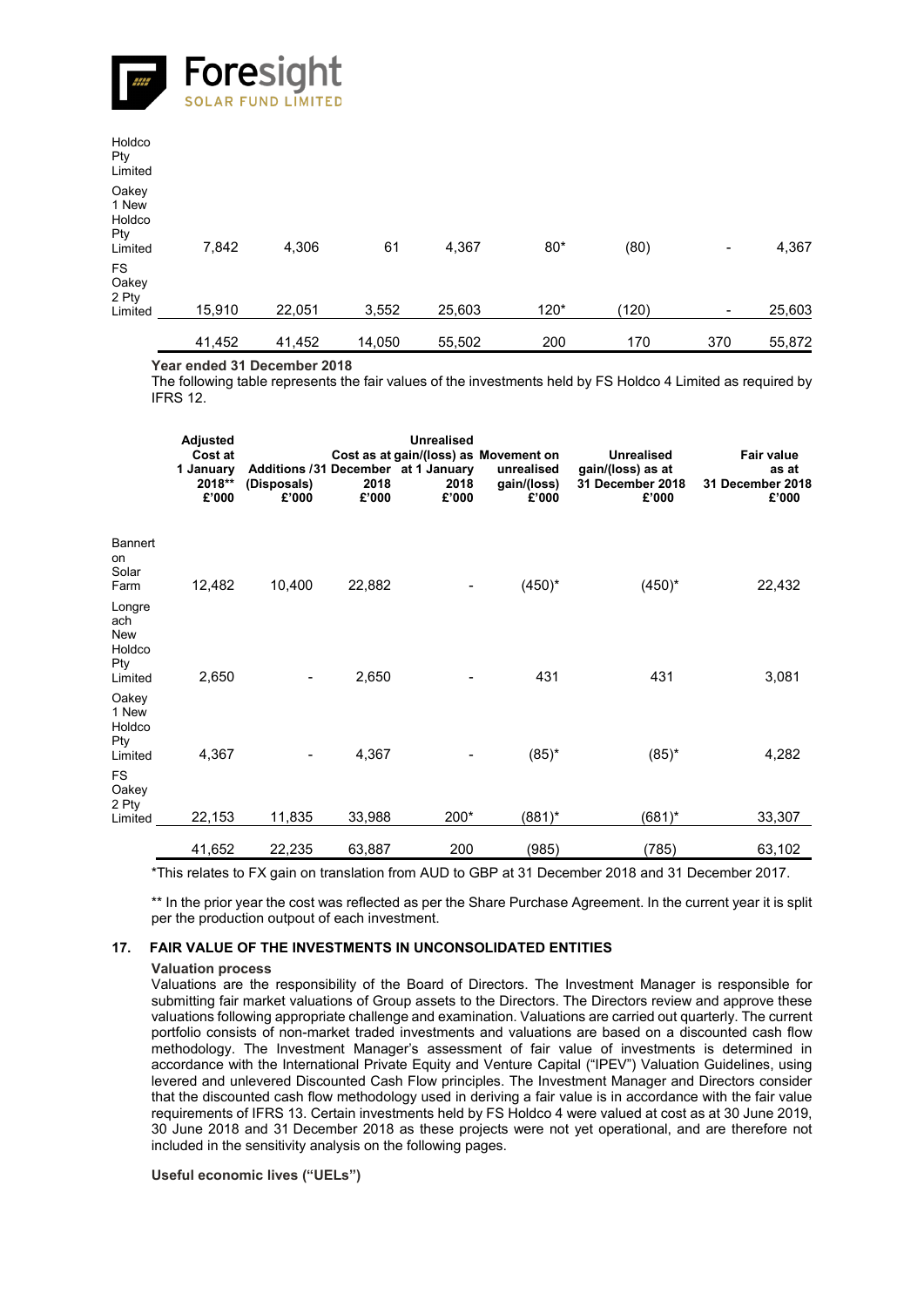![](_page_50_Picture_0.jpeg)

The valuation of the Company's investments is determined based on the discounted value of future cash flows of those investments over their UELs.

The UEL of individual assets is determined by reference to a fixed contractual lease term, and therefore, the Board and Manager do not consider that the UEL can have a significant impact on the valuation of the investments.

However, the Board notes that if extended contractual lease terms were negotiated for individual assets, this would increase the value of those assets. Similarly, if the assets did not operate for the duration of the fixed contractual period, this would reduce the value of those assets.

### **Sensitivity analysis of significant changes in unobservable inputs within Level hierarchy of underlying Investments**

The majority of the Company's underlying investments (indirectly held through its unconsolidated subsidiaries FS Holdco, FS Holdco 2, FS Debtco, FS Holdco 3 and FS Holdco 4) are valued with reference to the discounted value of future cash flows. The Directors consider the valuation methodology used, including the key assumptions and discount rate applied, to be appropriate. The Board review, at least annually, the valuation inputs and where possible, make use of observable market data to ensure valuations reflect the fair value of the investments. A broad range of assumptions are used in the valuation models. These assumptions are based on long-term forecasts and are not affected by short term fluctuations in inputs, be it economic or technical.

The Directors consider the following to be significant inputs to the discounted cash flows ("DCF") calculation.

### **Discount rate**

The weighted average discount rate used is 7.15% (2018: 7.30%). The Directors do not expect to see a significant change in the discount rates applied within the Solar Infrastructure sector. Therefore a variance of +/- 0.5% is considered reasonable.

|                               | $-0.50%$ | $-0.25%$ | Base  | $+0.25%$ | $+0.50%$ |
|-------------------------------|----------|----------|-------|----------|----------|
| Directors'<br>valuation (£m)  | 835.8    | 819.8    | 804.3 | 789.3    | 774.7    |
| NAV per share<br>(pence)      | 115.3    | 112.4    | 109.6 | 106.8    | 104.2    |
| Change vs Base<br>Case $(\%)$ | 3.92     | 1.93     | 0.00  | (1.87)   | (3.68)   |

### **Production**

Base case production is a function of a number of separate assumptions including irradiation levels, availability of the sites and technical performance of the equipment. A sensitivity of +/-10% is considered reasonable given stable levels of irradiation, contractual availability guarantees and understanding of future performance levels of the equipment.

|                           | $-10%$  | Base  | +10%  |
|---------------------------|---------|-------|-------|
| Directors' valuation (£m) | 694.7   | 804.3 | 913.2 |
| NAV per share (pence)     | 89.6    | 109.6 | 129.4 |
| Change vs Base Case (%)   | (13.62) | 0.00  | 13.54 |

**Power Price**

DCF models assume power prices that are consistent with the Power Purchase Agreements ("PPA") currently in place. At the PPA end date, the model reverts to the power price forecast.

The power price forecasts are updated quarterly and based on power price forecasts from leading independent sources. The Investment Manager adjusts where more conservative assumptions are considered appropriate and applies expected PPA sales discounts. The forecast assumes an average annual increase in power prices in real terms of approximately 1.3%.

During the year, c.60% of the Company's operational performance came from the sale of renewable obligation certificates ("ROCs"). These revenues are directly and explicitly linked to inflation for 20 years from the accreditation date under the ROC regime and therefore are not considered for sensitivity analysis. The remaining c.40% of revenue is derived from electricity sales which are subject to power price movements.

| 0%<br>ว∩<br>10.U<br><br>$\sim$ $\sim$ | 0%<br>⊿ase<br>---- | 0%)<br>ע.ט | 0%<br>nr.<br>-- |
|---------------------------------------|--------------------|------------|-----------------|
|---------------------------------------|--------------------|------------|-----------------|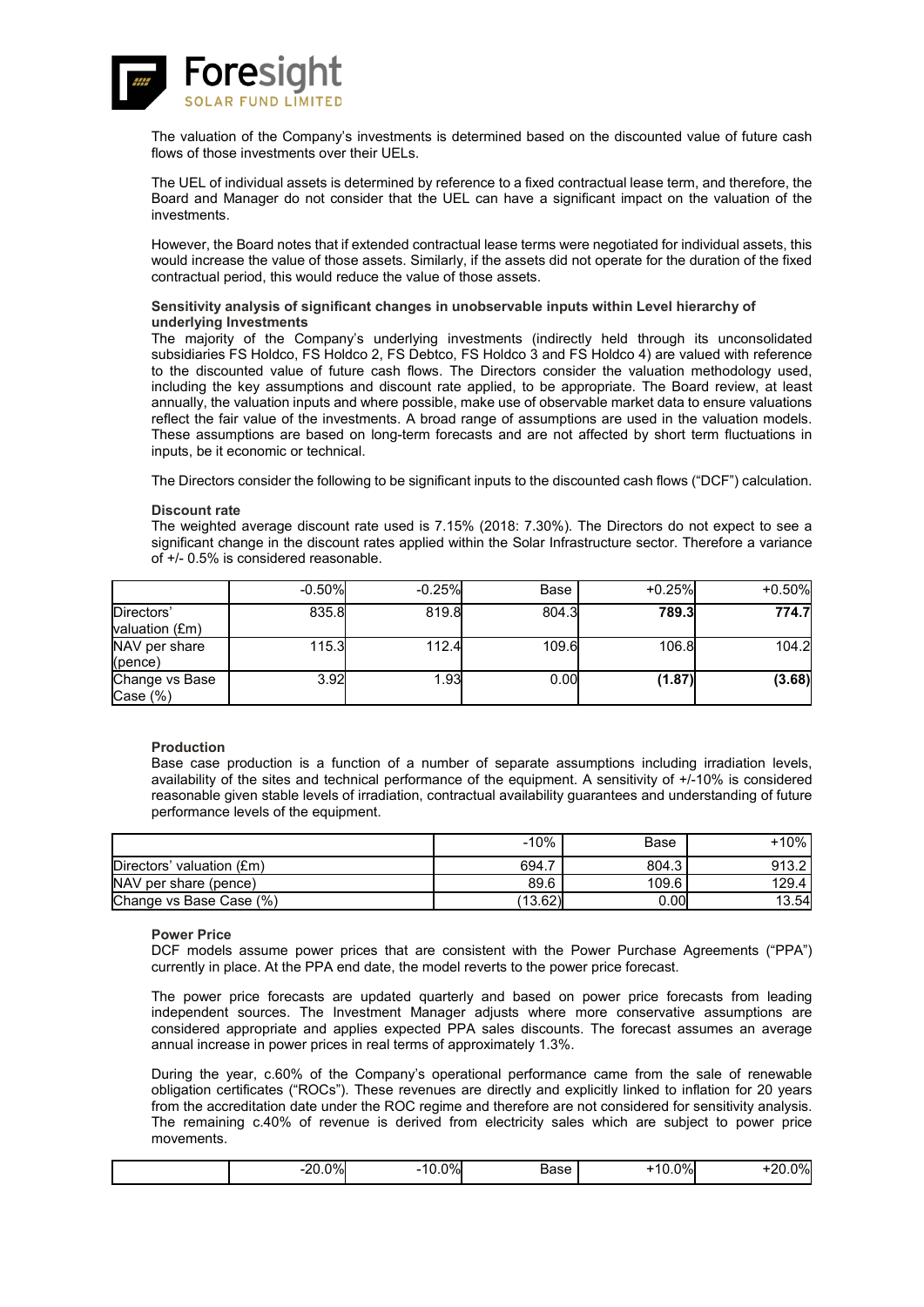![](_page_51_Picture_0.jpeg)

| Directors'                    | 697.3   | 751.0  | 804.3 | 857.4 | 910.4 |
|-------------------------------|---------|--------|-------|-------|-------|
| valuation (£m)                |         |        |       |       |       |
| NAV per share<br>(pence)      | 90.1    | 99.9   | 109.6 | 119.3 | 128.9 |
| Change vs Base<br>Case $(\%)$ | (13.30) | (6.63) | 0.00  | 6.60  | 13.19 |

### **Inflation**

A variable of 1.5% is considered reasonable given historic fluctuations. A long term inflation rate of 2.75% (2018: 2.75%) has been used.

|                              | $-1.50%$ | $-0.75%$ | Base  | $+0.75%$ | $+1.50%$ |
|------------------------------|----------|----------|-------|----------|----------|
| Directors'<br>valuation (£m) | 710.4    | 755.6    | 804.3 | 856.9    | 913.9    |
| NAV per share<br>(pence)     | 92.5     | 100.7    | 109.6 | 119.2    | 129.5    |
| Change vs Base<br>Case (%)   | (11.67)  | (6.06)   | 0.00  | 6.54     | 13.62    |

### **Operating costs (investment level)**

Operating costs include operating and maintenance ("O&M"), insurance and lease costs. Other costs are fixed and are therefore not considered to be sensitive to changes in unobservable inputs. Base case costs are based on current commercial agreements. We would not expect these costs to fluctuate widely over the life of the assets and are comfortable that the base case is prudent. A variance of +/- 5.0% is considered reasonable, a variable of 10.0% is shown for information purposes.

|                              | $-10.0%$ | $-5.0%$ | Base  | $+5.0%$ | $+10.0%$ |
|------------------------------|----------|---------|-------|---------|----------|
| Directors'<br>valuation (£m) | 820.1    | 812.2   | 804.3 | 796.4   | 788.4    |
| NAV per share<br>(pence)     | 112.5    | 111.0   | 109.6 | 108.1   | 106.7    |
| Change vs Base<br>Case (%)   | 1.97     | 0.98    | 0.00  | (0.99)  | (1.97)   |

# **17. FAIR VALUE OF THE INVESTMENTS IN UNCONSOLIDATED ENTITIES (CONTINUED)**

### **AUD/GBP Exchange Rate**

The Fund is directly exposed to fluctuations in foreign currency due to its investments in Australian dollar denominated assets. Whilst the Group mitigates its exposure to fluctuations in AUD through the use of forward contracts, the valuations of these assets will be directly impacted. Whilst we would not expect to see fluctuations quite this large, a variable of 20% is considered appropriate.

|                               | $-20.0%$ | $-10.0%$ | Base  | $+10.0%$ | $+20.0%$ |
|-------------------------------|----------|----------|-------|----------|----------|
| Directors'<br>valuation (£m)  | 792.0    | 798.2    | 804.3 | 810.4    | 816.5    |
| NAV per share<br>(pence)      | 107.3    | 108.5    | 109.6 | 110.7    | 111.8    |
| Change vs Base<br>Case $(\%)$ | (1.52)   | (0.76)   | 0.00  | 0.76     | 1.52     |

### **18. STATED CAPITAL AND SHARE PREMIUM**

The share capital and share premium of the Company consists solely of Ordinary Shares of nil par value and therefore the value of the stated capital relates only to share premium. At any General Meeting of the Company each Shareholder will have, on a show of hands, one vote and on a poll one vote in respect of each Ordinary Share held. Stated capital is the net proceeds received from the issue of Ordinary Shares (net of issue costs capitalised). The holders of the Ordinary Shares are entitled to receive dividends from time to time.

### **Ordinary Shares**

| 30 June       | 30 June       | 31 December   |
|---------------|---------------|---------------|
| 2019          | 2018          | 2018          |
| <b>Shares</b> | <b>Shares</b> | <b>Shares</b> |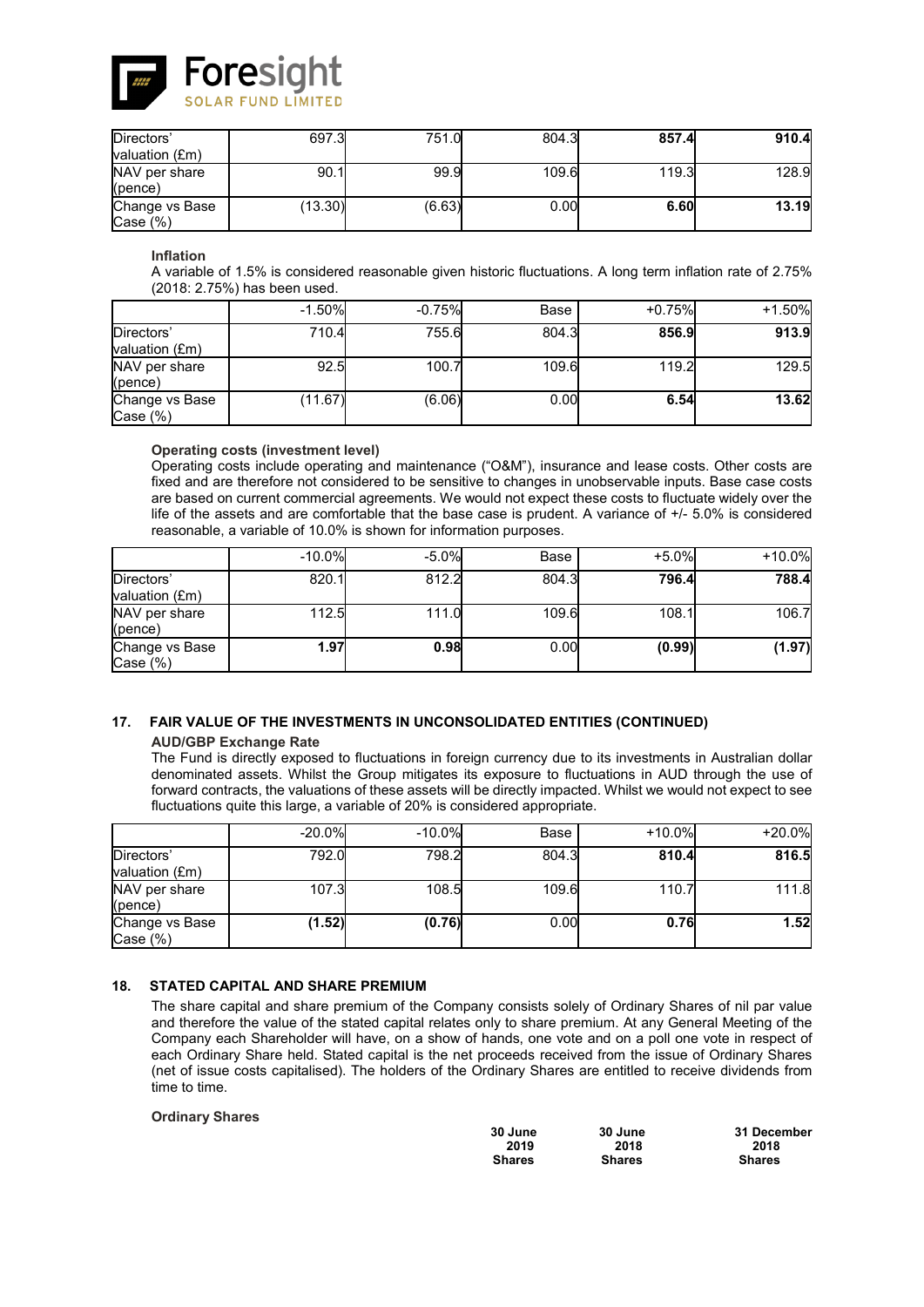![](_page_52_Picture_0.jpeg)

| Opening balance           | 548,941,550              | 449,952,091              | 449,952,091                  |
|---------------------------|--------------------------|--------------------------|------------------------------|
| Issued during the period  |                          |                          | 98,989,459                   |
| Closing balance           | 548,941,550              | 449,952,091              | 548,941,550                  |
|                           | 30 June<br>2019<br>£'000 | 30 June<br>2018<br>£'000 | 31 December<br>2018<br>£'000 |
| Opening balance           | 588.798                  | 454.515                  | 454.515                      |
| Proceeds from share issue |                          |                          | 106,189                      |
| Less: issue costs         |                          |                          | (1,906)                      |
| Closing balance           | 588,798                  | 454.515                  | 558,798                      |

### **19. NAV PER ORDINARY SHARE**

The Net Asset Value ("NAV") per redeemable Ordinary Share for the Company 109.6 pence per ordinary share (period ended 30 June 2018: 105.2, year ended 31 December 2018: 111.2) This is based on the Net Asset Value at the reporting date of £601,540,008 (30 June 2018: £473,133,573, 31 December 2018: £610,257,766) and on 548,941,550 (30 June 2018: 449,952,091, 31 December 2018: 548,941,550) redeemable Ordinary Shares, being the number of Ordinary Shares in issue at the end of the period.

### **20. FINANCIAL INSTRUMENTS AND RISK PROFILE**

The Company holds cash and liquid resources as well as having receivables and payables that arise directly from its operations. The underlying investments of the Company's investment activities indirectly expose it to various types of risk associated with solar power. The main risks arising from the Company's financial instruments are market risk, liquidity risk, credit risk and interest rate risk. The Directors regulatory review and agree policies for managing each of these risks and these are summarised below:

# **20.1 Market risk**

### **(a) Foreign exchange risk**

Foreign currency risk, as defined in IFRS 7, arises as the values of recognised monetary assets and monetary liabilities denominated in other currencies fluctuate due to changes in foreign exchange rates. Transactions in foreign currency are translated at the foreign exchange rate ruling at the date of the transaction. Monetary assets and liabilities denominated in foreign currencies at the balance sheet date are translated to pounds sterling at the foreign exchange rate ruling at that date. Foreign exchange differences arising on translation are recognised in income.

The Company has no direct exposure to foreign currency risk, however through its underlying investment in FS Holdco 4 it has indirect exposure. FS Holdco 4 is directly exposed to fluctuations in foreign currency due to its investments in Australian dollar denominated assets. The Group mitigates its exposure to fluctuations in foreign currency through the use of forward exchange contracts.

The carrying amount of FS Holdco 4's foreign currency exposure at the reporting date is as follows:

|     | 30 June | 30 June | 31 December |
|-----|---------|---------|-------------|
|     | 2019    | 2018    | 2018        |
|     | £'000   | £'000   | £'000       |
| aud | 60.292  | 55.872  | 63,102      |

The FX rate applied at 30 June 2019 0.55 (30 June 2018: 0.56, 31 December 2018: 0.55). A 10% weakening or strengthening of the FX rate would have a £6,028,200 impact on the valuation of assets denominated in AUD.

#### **(b) Price risk**

The Company's investments are susceptible to market price risk arising from uncertainties about future values of the instruments. The Board's Investment Manager provides the Company with investment recommendations. The Board's Investment Manager's recommendations are reviewed and approved by the Investment Manager before the investment decisions are implemented. To manage the market price risk, the Board's Investment Manager reviews the performance of the investments on a regular basis and is in regular contact with the management of the non current investments for business and operational matters.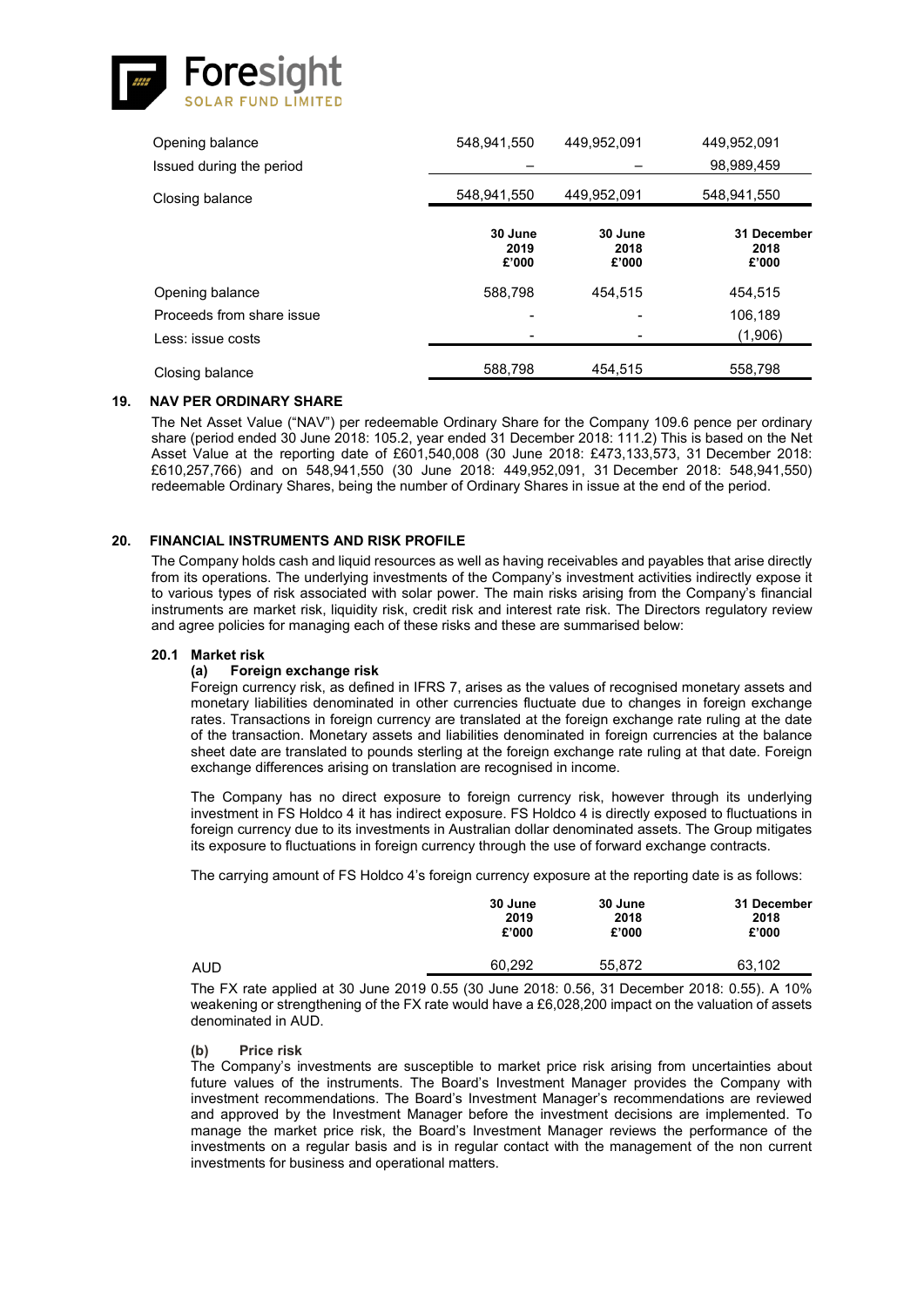![](_page_53_Picture_0.jpeg)

Price risk is the risk that the fair value or cash flows of a financial instrument will fluctuate due to changes in market prices. At 30 June 2019, the Company's only investment was valued at net assets excluding the outstanding loans issued by the Company. Were this value to increase by 10%, the increase in net assets attributable to shareholders for the period would have been £52,321,494 (30 June 2018: £40,342,170, 31 December 2018: £53,018,750). The impact of changes in unobservable inputs to the underlying investments is considered in note 17.

### **(c) Interest rate risk**

Interest rate risk is the risk that the fair value or future cash flows of a financial instrument will fluctuate because of changes in market interest rates. The Company's exposure to the risk of changes in market interest rates relates primarily to the Company's long-term borrowing to its subsidiary. At period end the Company had no long term borrowings with third parties (1 January 2018 to 30 June 2018: £Nil, 1 January 2018 to 31 December 2018: £Nil).

|                   | Total portfolio<br>30 June<br>2019<br>£'000 | <b>Weighted average</b><br>interest rate<br>30 June<br>2019<br>% | <b>Weighted average</b><br>time for which<br>rate is fixed<br>30 June<br>2019<br>Days |
|-------------------|---------------------------------------------|------------------------------------------------------------------|---------------------------------------------------------------------------------------|
| Loan notes        | 250,000                                     | 11.00%                                                           | 961                                                                                   |
| Shareholder Ioans | 249,316                                     | 2.00%                                                            | 1,652                                                                                 |
| Cash              | 5,710                                       | 0.05%                                                            |                                                                                       |
|                   | 505,026                                     |                                                                  |                                                                                       |

|                   | Total portfolio<br>30 June<br>2018<br>£'000 | <b>Weighted average</b><br>interest rate<br>30 June<br>2018<br>% | <b>Weighted average</b><br>time for which<br>rate is fixed<br>30 June<br>2018<br>Days |
|-------------------|---------------------------------------------|------------------------------------------------------------------|---------------------------------------------------------------------------------------|
| Loan notes        | 250,000                                     | 11.00%                                                           | 234                                                                                   |
| Shareholder Ioans | 158,610                                     | 2.00%                                                            | 741                                                                                   |
| Cash              | 180                                         | ۰                                                                |                                                                                       |
|                   | 408,790                                     |                                                                  |                                                                                       |

|                   | Total portfolio<br>31 December 2018<br>£'000 | Weighted average interest Weighted average time for<br>rate<br>31 December 2018<br>% | which rate is fixed<br>31 December 2018<br>Days |
|-------------------|----------------------------------------------|--------------------------------------------------------------------------------------|-------------------------------------------------|
| Loan notes        | 250,000                                      | 11.00%                                                                               | 780                                             |
| Shareholder loans | 249.316                                      | 2.00%                                                                                | 1.287                                           |
| Cash              | 12,282                                       | 0.05%                                                                                |                                                 |
|                   | 511,598                                      |                                                                                      |                                                 |

### **20.2 Liquidity risk**

Liquidity risk is the risk that the Company will not be able to meet its financial obligations as they fall due as a result of the maturity of assets and liabilities not matching. An unmatched position potentially enhances profitability, but can also increase the risk of losses. Liquidity could be impaired by an inability to access secured and/or unsecured sources of financing to meet financial commitments. The Board monitors the Company's liquidity requirements to ensure there is sufficient cash to meet the Company's operating needs.

### **30 June 2019**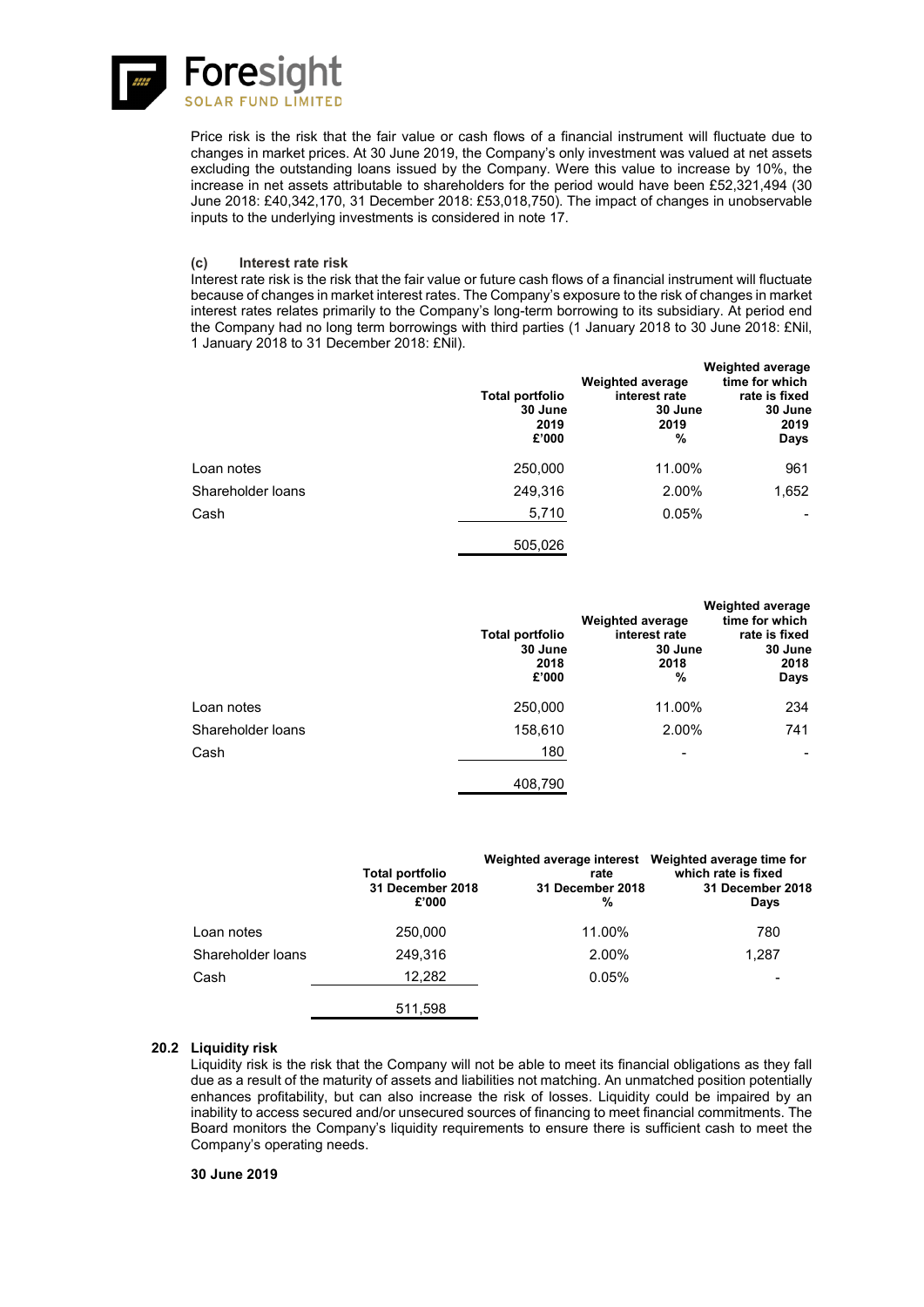![](_page_54_Picture_0.jpeg)

|                                    | £'000                                             | <b>Carrying amount Contractual Total</b><br>£'000 | Less than 6<br>months<br>£'000 | 6 to 12<br><b>Months</b><br>£'000 | Greater than 12<br>months<br>£'000 |
|------------------------------------|---------------------------------------------------|---------------------------------------------------|--------------------------------|-----------------------------------|------------------------------------|
| <b>Financial Assets</b>            |                                                   |                                                   |                                |                                   |                                    |
| Investments                        | 523,215                                           | 523,215                                           |                                |                                   | 523,215                            |
| Trade and other<br>Receivables     | 258                                               | 258                                               | 258                            |                                   |                                    |
| Interest receivable                | 74,190                                            | 74,190                                            | 74,190                         |                                   |                                    |
| Cash and cash<br>equivalents       | 5,710                                             | 5,710                                             | 5,710                          |                                   |                                    |
| <b>Total Financial assets</b>      | 603,373                                           | 603,373                                           | 80,158                         |                                   | 523,215                            |
| Trade and other<br>payables        | (1, 833)                                          | (1, 833)                                          | (1, 833)                       |                                   |                                    |
| <b>Total financial liabilities</b> | (1, 833)                                          | (1, 833)                                          | (1, 833)                       |                                   |                                    |
|                                    |                                                   |                                                   |                                |                                   |                                    |
| Net position                       | 601,540                                           | 601,540                                           | 78,325                         |                                   | 523,215                            |
| 30 June 2018                       | <b>Carrying amount Contractual Total</b><br>£'000 | £'000                                             | Less than 6<br>months<br>£'000 | 6 to<br>12 Months<br>£'000        | Greater than 12<br>months<br>£'000 |
| <b>Financial Assets</b>            |                                                   |                                                   |                                |                                   |                                    |
| Investments                        | 403,422                                           | 403,422                                           |                                |                                   | 403,422                            |
| Trade and other                    |                                                   |                                                   |                                |                                   |                                    |
| Receivables                        | 1,926                                             | 1,926                                             | 1,926                          |                                   |                                    |
| Interest receivable                | 68,948                                            | 68,948                                            | 68,948                         |                                   |                                    |
| Cash and cash<br>equivalents       | 180                                               | 180                                               | 180                            |                                   |                                    |
| <b>Total Financial</b><br>assets   | 474,476                                           | 474,476                                           | 71,054                         |                                   | 403,422                            |
| Trade and other<br>payables        | (1, 342)                                          | (1, 342)                                          | (1, 342)                       |                                   |                                    |
| Total financial<br>liabilities     | (1, 342)                                          | (1, 342)                                          | (1, 342)                       |                                   |                                    |
| Net position                       | 473,134                                           | 473,134                                           | 69,712                         |                                   | 403,422                            |
|                                    | 31 December 2018                                  |                                                   |                                |                                   |                                    |
|                                    | £'000                                             | <b>Carrying amount Contractual Total</b><br>£'000 | Less than 6<br>months<br>£'000 | 6 to<br>12 Months<br>£'000        | Greater than 12<br>months<br>£'000 |
| <b>Financial Assets</b>            |                                                   |                                                   |                                |                                   |                                    |
| Investments                        | 530,187                                           | 530,187                                           |                                |                                   | 530,187                            |
| Trade and other<br>Receivables     | 265                                               | 265                                               | 265                            |                                   |                                    |
| Interest receivable                | 69,338                                            | 69,338                                            | 69,338                         |                                   |                                    |
| Cash and cash<br>equivalents       | 12,282                                            | 12,282                                            | 12,282                         |                                   |                                    |

| equivalents            | 12.Z6Z                 | 12.ZOZ  | 12.Z6Z  | $\overline{\phantom{0}}$ |         |
|------------------------|------------------------|---------|---------|--------------------------|---------|
|                        |                        |         |         |                          |         |
|                        |                        |         |         |                          |         |
| Total Financial assets | 612,072                | 612.072 | 81,885  | $\overline{\phantom{0}}$ | 530,187 |
|                        | $\langle 1.814\rangle$ | (1,814) | (1,814) | $\overline{\phantom{0}}$ |         |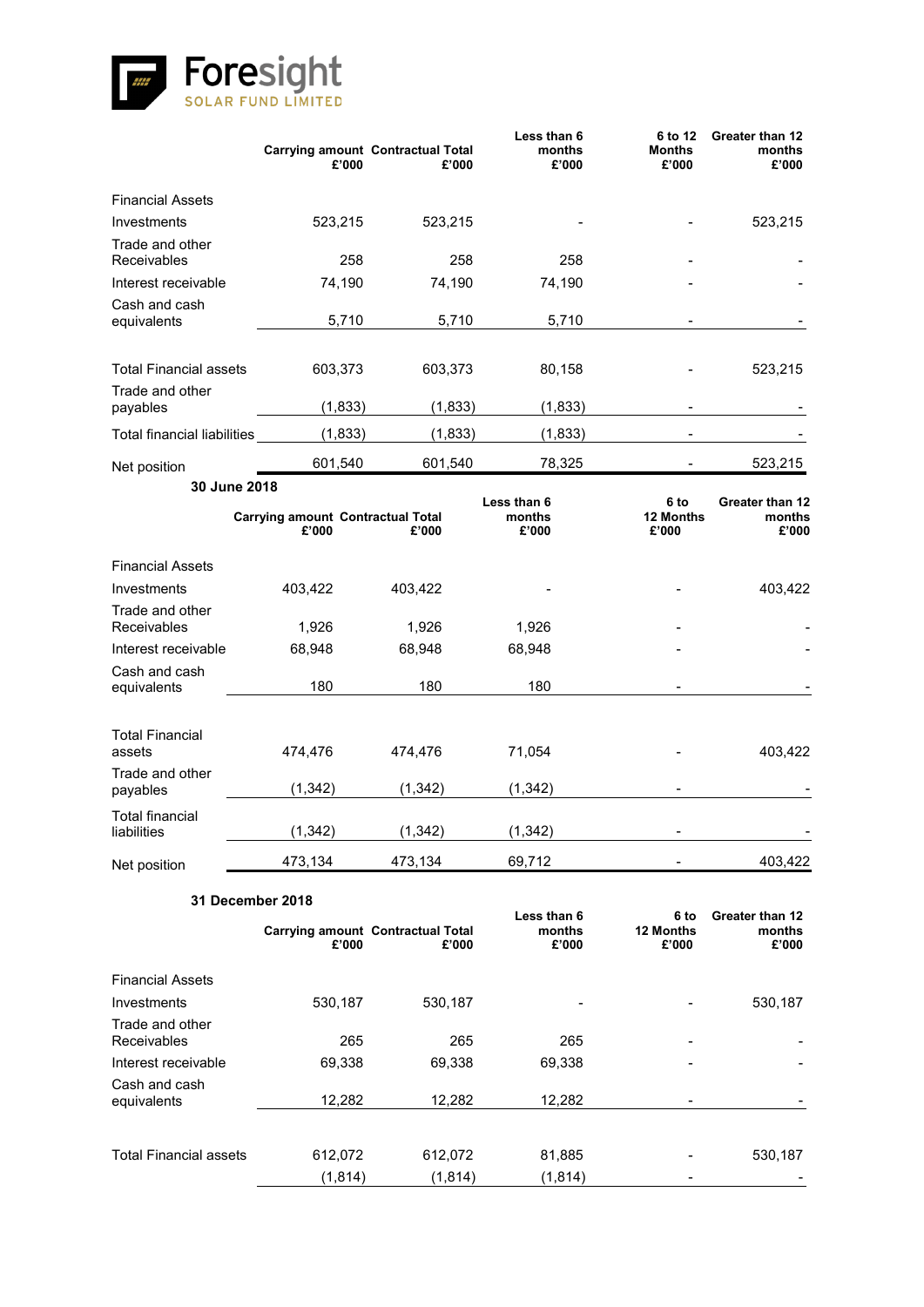![](_page_55_Picture_0.jpeg)

# Trade and other

payables

| Total financial liabilities | ,814    | 811     | ∆814.، | -                        | $\overline{\phantom{a}}$ |
|-----------------------------|---------|---------|--------|--------------------------|--------------------------|
| Net position                | 610.258 | 610.258 | 80.071 | $\overline{\phantom{a}}$ | 530.187                  |

### **20.3 Credit risk**

Credit risk refers to the risk that a counterparty will default on its contractual obligations resulting in financial loss to the Company.

The Company places cash with authorised deposit takers and is therefore potentially at risk from the failure of such institutions.

In respect of credit risk arising from other financial assets and liabilities, which mainly comprise of cash and cash equivalents, exposure to credit risk arises from default of the counterparty with a maximum exposure equal to the carrying amounts of these instruments. In order to mitigate such risks, cash is maintained with major international financial institutions. During the period and at the reporting date, the Company maintained relationships with the following financial institutions:

|                                              | <b>Moody's Credit</b><br>Rating | 30 June 2019<br>£'000 |
|----------------------------------------------|---------------------------------|-----------------------|
| Cash in hand:                                |                                 |                       |
| Royal Bank of Scotland International Limited | P <sub>2</sub>                  | 5.708                 |
| Lloyds Bank International Limited            | P1                              |                       |
| Total cash balances held by banks            |                                 | 5,710                 |

|                                              | Moody's Credit<br>Rating | 30 June 2018<br>£'000 |
|----------------------------------------------|--------------------------|-----------------------|
| Cash in hand:                                |                          |                       |
| Royal Bank of Scotland International Limited | P <sub>2</sub>           | 10                    |
| Lloyds Bank International Limited            | P1                       | 170                   |
| Total cash balances held by banks            |                          | 180                   |

|                                              | <b>Moody's Credit</b><br>Rating | 31 December 2018<br>£'000 |
|----------------------------------------------|---------------------------------|---------------------------|
| Cash in hand:                                |                                 |                           |
| Royal Bank of Scotland International Limited | P <sub>2</sub>                  | 12.280                    |
| Lloyds Bank International Limited            | P1                              | 2                         |
| Total cash balances held by banks            |                                 | 12.282                    |

The Company is also indirectly exposed to credit risk through its investment in UK Hold Co. The Board of UK Hold Co has determined that the maximum exposure to credit risk in relation to investments is £610,239,946, being the portion of UK Hold Co investments that are made up of loans as at 30 June 2019 (30 June 2018: £582,019,152, 31 December 2018: £610,239,946). Included within this are the related party loans as disclosed within note 23 as well as an external long term debt facility entered into by FS Holdco and FS Debtco and Santander. The balance of the external debt facility as at period end amounted to £251,057,609 (30 June 2018: £251,057,609, 31 December 2018: £251,057,609).

### **b) Expected credit loss assessment**

Investments held at fair value through profit or loss are not subject to IFRS 9 impairment requirements.

The Company applies the simplified approach to measuring expected credit losses, as permitted by IFRS 9, which uses a 12 month expected loss allowance for all trade receivables. The expected credit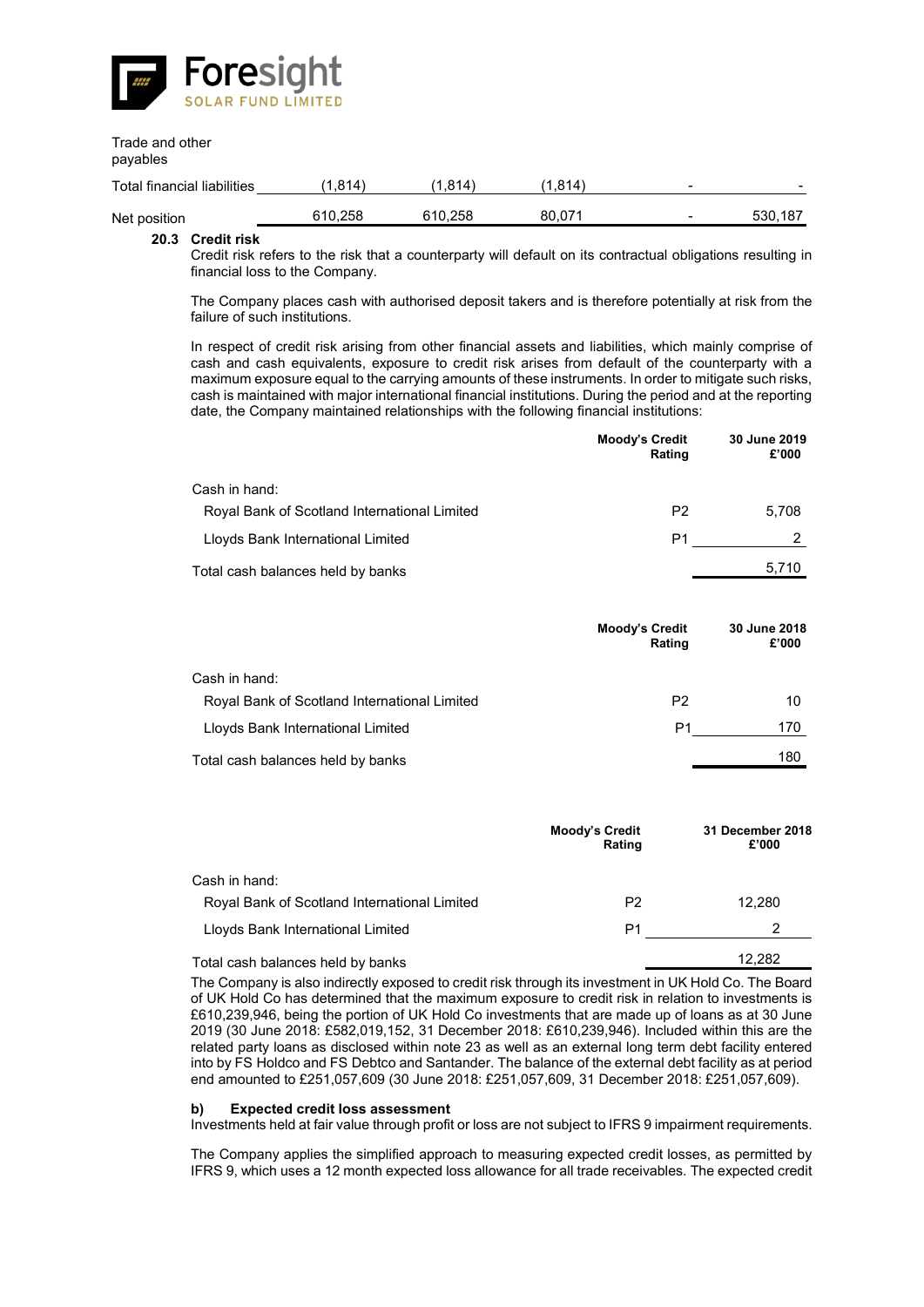![](_page_56_Picture_0.jpeg)

loss on trade receivables and the balance at year end was deemed by management to be not material and therefore no impairment adjustments were accounted for.

#### **20.4 Other risks**

### **Political and economic risk**

The value of Ordinary Shares may be affected by uncertainties such as political or diplomatic developments, social and religious instability, changes in government policies, taxation or interest rates, currency repatriation and other political and economic developments in law or regulations and, in particular, the risk of expropriation, nationalisation, and confiscation of assets and changes in legislation relating to the level of foreign ownership.

Governmental authorities at all levels are actively involved in the promulgation and enforcement of regulations relating to taxation, land use and zoning and planning restrictions, environmental protection, safety and other matters. The introduction and enforcement of such regulations could have the effect of increasing the expense and lowering the income or rate of return from, as well as adversely affecting the value of, the Company's assets.

For the Company's UK solar sites the main risks from Brexit that the Company is currently considering are the stability of the operating and maintenance (O&M) companies that are employed across the portfolio and the supply chain of components as part of either corrective or preventative maintenance work.

In relation to the O&M companies themselves, all of the primary O&M companies across a majority of the UK portfolio are UK based operations who are wholly owned by UK entities.

The supply chain for spare parts is the other main risk that Management foresees due to Brexit in terms of getting spare parts to sites promptly from other parts of the EU, especially in the event of a no deal Brexit.

Whilst Brexit presents certain risks in relation to the operation of the UK solar portfolio the Asset Manager shall be working to ensure that there are robust spare parts provision in the UK and continue to work with the O&M providers and their downstream suppliers to ensure down time is minimised across the portfolio as much as possible.

### **21. CAPITAL MANAGEMENT**

The Company's objectives when managing capital are to safeguard the Group's ability to continue as a going concern in order to provide returns for shareholders and benefits for other stakeholders and to maintain an optimal capital structure to reduce the cost of capital.

In order to maintain or adjust the capital structure, the Company may adjust the amount of dividends paid to shareholders, return capital to shareholders, issue new shares (up to its authorised number of shares) or sell assets to reduce debt.

#### **22. DIVIDENDS**

|           | 30 June<br>2019<br>£'000 | 2019 Pence/<br>Ordinary<br>share | 30 June<br>2018<br>£'000 | <b>2018 Pence/</b><br>Ordinary<br>share | 31 December<br>2018<br>£'000 | <b>2018 Pence/</b><br>Ordinary<br>share |
|-----------|--------------------------|----------------------------------|--------------------------|-----------------------------------------|------------------------------|-----------------------------------------|
| Quarter 1 | 9,057                    | 1.64                             | 7,110                    | 1.58                                    | 7,109                        | 1.58                                    |
| Quarter 2 | 9,058                    | 1.64                             | 7,109                    | 1.58                                    | 7,109                        | 1.58                                    |
| Quarter 3 | N/A                      | N/A                              | N/A                      | N/A                                     | 8,118                        | 1.64                                    |
| Quarter 4 | N/A                      | N/A                              | N/A                      | N/A                                     | 9,003                        | 1.64                                    |
|           | 18,115                   |                                  | 14,219                   |                                         | 31,339                       |                                         |

### 23. RELATED PARTY DISCLOSURES

For the purposes of these Financial Statements, a related party is an entity or entities who are able to exercise significant influence directly or indirectly on the Company's operations.

As noted in Note 2, the Company does not consolidate its subsidiary. However, the Company and its subsidiaries (direct and indirect) are a Group and therefore, are considered to be related parties.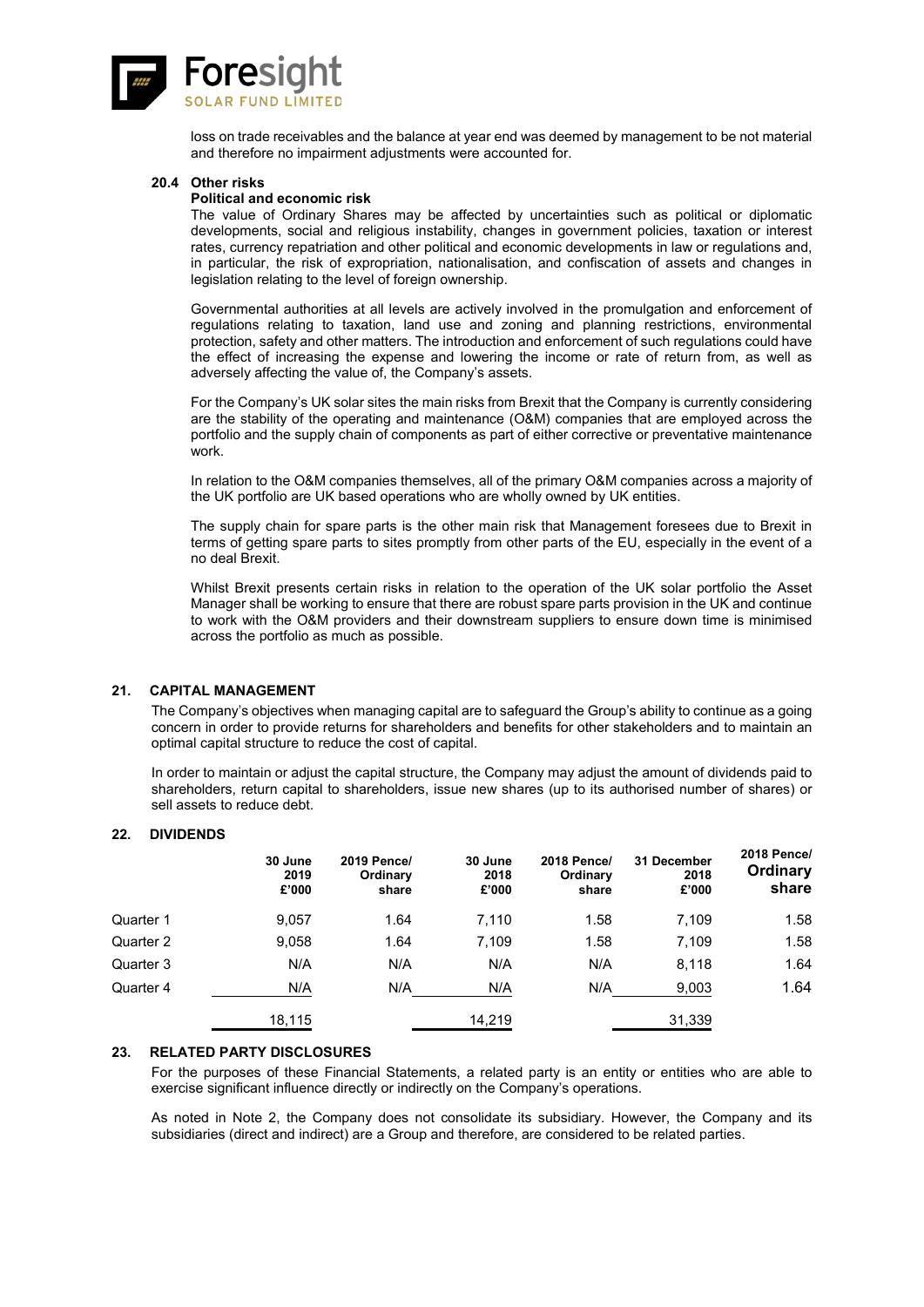![](_page_57_Picture_0.jpeg)

# **Transactions with UK Hold Co**

For the period ended 30 June 2019:

|                                                                   | <b>Opening Balance</b><br>as at<br>1 January 2019<br>£'000 | Increase in<br>loan/Interest<br>charged<br>£'000 | <b>Repayment of</b><br>loan/Interest<br>repaid<br>£'000 | <b>Closing Balance</b><br>as at<br>30 June 2019<br>£'000 |
|-------------------------------------------------------------------|------------------------------------------------------------|--------------------------------------------------|---------------------------------------------------------|----------------------------------------------------------|
| Loan Notes                                                        | 250,000                                                    |                                                  |                                                         | 250,000                                                  |
| Interest on Loan Notes                                            | 56.814                                                     | 17,203                                           | (13,000)                                                | 61,017                                                   |
| Shareholder Loan 1                                                | 249.316                                                    |                                                  |                                                         | 249,316                                                  |
| Interest on Shareholder Loan 1                                    | 12.524                                                     | 2.495                                            | (1,846)                                                 | 13,173                                                   |
| Non interest bearing loan included<br>in trade and other payables | 183                                                        | 4                                                |                                                         | 187                                                      |

For the period ended 30 June 2018:

|                                                                      | <b>Opening Balance</b><br>as at<br>1 January 2018<br>£'000 | Increase in<br>loan/Interest<br>charged<br>£'000 | loan/Interest<br>repaid<br>£'000 | <b>Repayment of Closing Balance</b><br>as at<br>30 June 2018<br>£'000 |
|----------------------------------------------------------------------|------------------------------------------------------------|--------------------------------------------------|----------------------------------|-----------------------------------------------------------------------|
| Loan Notes                                                           | 250,000                                                    |                                                  |                                  | 250,000                                                               |
| Interest on Loan Notes                                               | 48,746                                                     | 16,751                                           |                                  | 65,497                                                                |
| Shareholder Loan 1                                                   | 154,110                                                    | 4,500                                            |                                  | 158,610                                                               |
| Interest on Shareholder Loan 1                                       | 8,880                                                      | 1,571                                            | (6,920)                          | 3,531                                                                 |
| Non interest bearing loan included<br>in trade and other receivables | 1.116                                                      | $\overline{\phantom{a}}$                         |                                  | 1.116                                                                 |

For the period ended 31 December 2018:

|                                                                                                                                                                              | <b>Opening Balance</b><br>as at<br>1 January 2018<br>£'000 | Increase in<br>loan/Interest<br>charged<br>£'000 | Repayment of<br>loan/Interest<br>repaid<br>£'000 | <b>Closing Balance</b><br>as at<br>31 December 2018<br>£'000 |
|------------------------------------------------------------------------------------------------------------------------------------------------------------------------------|------------------------------------------------------------|--------------------------------------------------|--------------------------------------------------|--------------------------------------------------------------|
| Loan Notes                                                                                                                                                                   | 250,000                                                    |                                                  |                                                  | 250,000                                                      |
| Interest on Loan Notes                                                                                                                                                       | 48,746                                                     | 33,172                                           | (25, 104)                                        | 56,814                                                       |
| Shareholder Loan 1                                                                                                                                                           | 154,110                                                    | 95,206                                           |                                                  | 249,316                                                      |
| Interest on Shareholder<br>Loan 1                                                                                                                                            | 8,880                                                      | 3,644                                            |                                                  | 12,524                                                       |
| Non interest bearing loan<br>included in trade and other<br>receivables                                                                                                      | 1,116                                                      |                                                  | (1, 116)                                         |                                                              |
| Non interest bearing loan<br>included in trade and other<br>payables<br>The increases in the shareholder loan of £95,206,725 were funded through 2 separate placing proceeds |                                                            | 183                                              |                                                  | 183                                                          |
| during 2018.                                                                                                                                                                 |                                                            |                                                  |                                                  |                                                              |

# **Transactions between UK Hold Co and its underlying subsidiaries**

# **Transactions with FS Holdco**

For the period ended 30 June 2019:

|                                    | <b>Opening Balance</b><br>as at<br>1 January 2019<br>£'000 | Increase in<br>loan/Interest<br>charged<br>£'000 | <b>Repayment of</b><br>loan/Interest<br>repaid<br>£'000 | <b>Closing Balance</b><br>as at<br>30 June 2019<br>£'000 |
|------------------------------------|------------------------------------------------------------|--------------------------------------------------|---------------------------------------------------------|----------------------------------------------------------|
| Interest bearing Investment loan 1 | 343.731                                                    | $\overline{\phantom{0}}$                         | $\blacksquare$                                          | 343.731                                                  |
| Interest on investment loan 1      | 47.053                                                     | 13.636                                           | (10, 532)                                               | 50,157                                                   |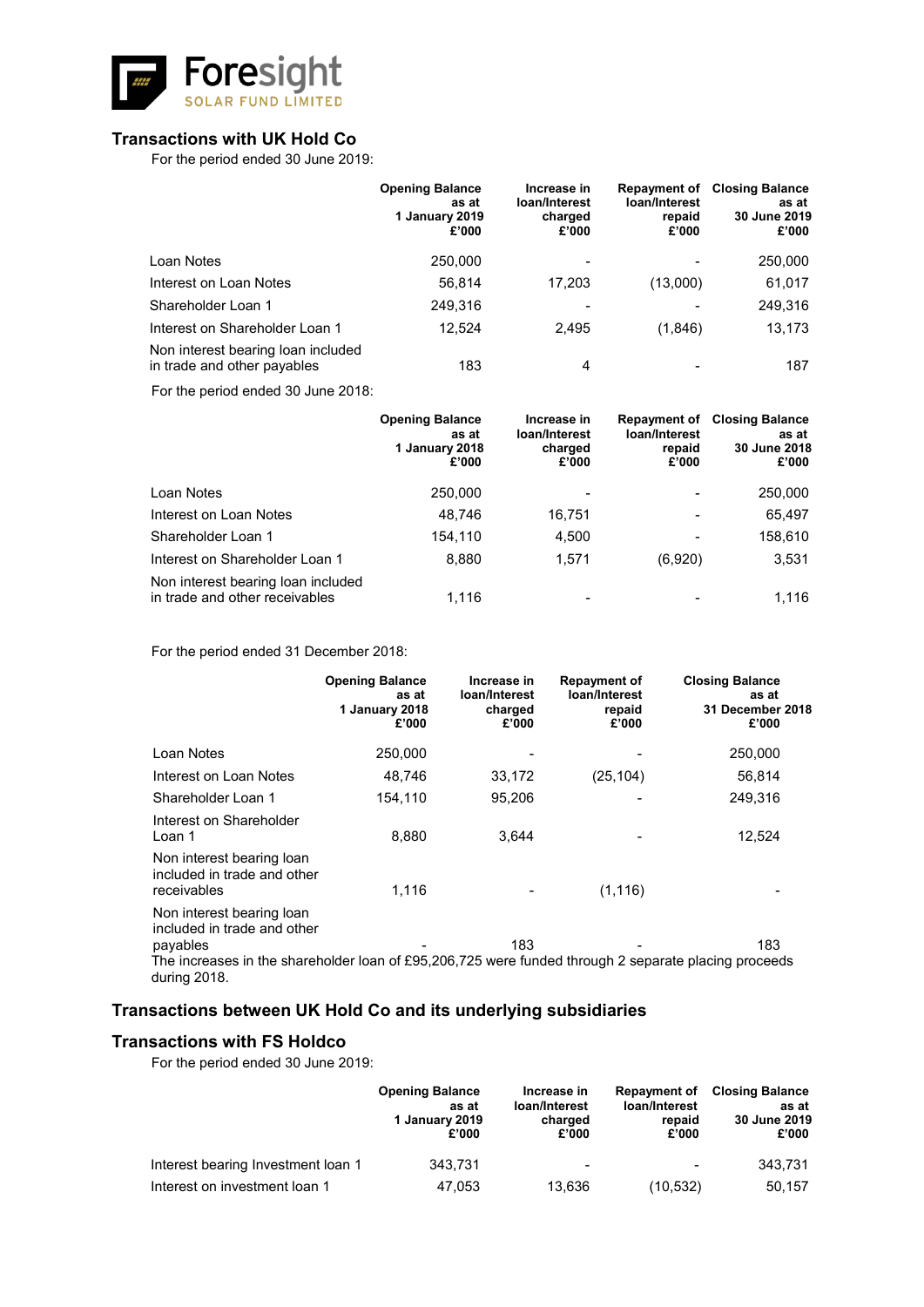![](_page_58_Picture_0.jpeg)

| Interest bearing Investment loan 2                                   | (40,000)   | $\,$                     | $\overline{\phantom{a}}$ | (40,000)   |
|----------------------------------------------------------------------|------------|--------------------------|--------------------------|------------|
| Interest on investment loan 2                                        | (1,253)    | (992)                    | $\blacksquare$           | (2,245)    |
| Non interest bearing loan                                            | (143, 504) | $\overline{\phantom{a}}$ | $\blacksquare$           | (143, 504) |
| Non interest bearing loan included<br>in trade and other receivables | 875        | $\overline{\phantom{0}}$ |                          | 875        |

For the period ended 30 June 2018:

|                                                                      | <b>Opening Balance</b><br>as at<br>1 January 2018<br>£'000 | Increase in<br>loan/Interest<br>charged<br>£'000 | <b>Repayment of</b><br>loan/Interest<br>repaid<br>£'000 | <b>Closing Balance</b><br>as at<br>30 June 2018<br>£'000 |
|----------------------------------------------------------------------|------------------------------------------------------------|--------------------------------------------------|---------------------------------------------------------|----------------------------------------------------------|
| Interest bearing Investment loan 1                                   | 343,731                                                    |                                                  |                                                         | 343,731                                                  |
| Interest on investment loan 1                                        | 37.711                                                     | 13,636                                           |                                                         | 51,347                                                   |
| Interest bearing Investment Ioan 2                                   | $\overline{\phantom{a}}$                                   | (40,000)                                         |                                                         | (40,000)                                                 |
| Interest on investment loan 2                                        |                                                            | (395)                                            |                                                         | (395)                                                    |
| Non interest bearing loan                                            | (143,504)                                                  |                                                  |                                                         | (143, 504)                                               |
| Non interest bearing loan included<br>in trade and other receivables | 715                                                        | 160                                              |                                                         | 875                                                      |

For the period ended 31 December 2018:

|                                                                         | <b>Opening Balance</b><br>as at<br>1 January 2018<br>£'000 | Increase in<br>loan/Interest<br>charged<br>£'000 | <b>Repayment of</b><br>loan/Interest<br>repaid<br>£'000 | <b>Closing Balance</b><br>as at<br>31 December 2018<br>£'000 |
|-------------------------------------------------------------------------|------------------------------------------------------------|--------------------------------------------------|---------------------------------------------------------|--------------------------------------------------------------|
| Interest bearing Investment loan<br>1                                   | 343.731                                                    |                                                  |                                                         | 343,731                                                      |
| Interest on investment loan 1                                           | 37,711                                                     | 27.499                                           | (18, 157)                                               | 47,053                                                       |
| Interest bearing Investment loan<br>$\overline{2}$                      |                                                            | (40,000)                                         |                                                         | (40,000)                                                     |
| Interest on investment loan 2                                           |                                                            | (1,403)                                          | 150                                                     | (1,253)                                                      |
| Non interest bearing loan                                               | (143, 504)                                                 |                                                  |                                                         | (143, 504)                                                   |
| Non interest bearing loan<br>included in trade and other<br>receivables | 715                                                        | 160                                              |                                                         | 875                                                          |

# **Transactions with FS Holdco 2**

For the period ended 30 June 2019:

|                                    | <b>Opening Balance</b><br>as at 1<br>January 2019<br>£'000 | Increase in<br>loan/Interest<br>charged<br>£'000 | <b>Repayment of</b><br>loan/Interest<br>£'000 | <b>Closing Balance</b><br>repaid as at 30 June 2019<br>£'000 |
|------------------------------------|------------------------------------------------------------|--------------------------------------------------|-----------------------------------------------|--------------------------------------------------------------|
| Interest bearing Investment loan 1 | 74,894                                                     |                                                  |                                               | 79,894                                                       |
| Interest on investment loan 1      | 3,745                                                      | 1,857                                            |                                               | 5,602                                                        |
| Interest bearing Investment Ioan 2 | 9,107                                                      |                                                  |                                               | 9,107                                                        |
| Interest on investment loan 2      | 42                                                         | 226                                              |                                               | 268                                                          |
| Interest bearing Investment Ioan 3 | 33,094                                                     |                                                  |                                               | 33,094                                                       |
| Interest on investment loan 3      | 150                                                        | 820                                              |                                               | 970                                                          |
| Interest bearing Investment loan 4 | 3,432                                                      |                                                  |                                               | 3,432                                                        |
| Interest on investment loan 4      | 6                                                          | 85                                               |                                               | 91                                                           |
| Interest bearing Investment Ioan 5 | 46,500                                                     |                                                  |                                               | 46,500                                                       |
| Interest on investment loan 5      | 962                                                        | 1.153                                            |                                               | 2,115                                                        |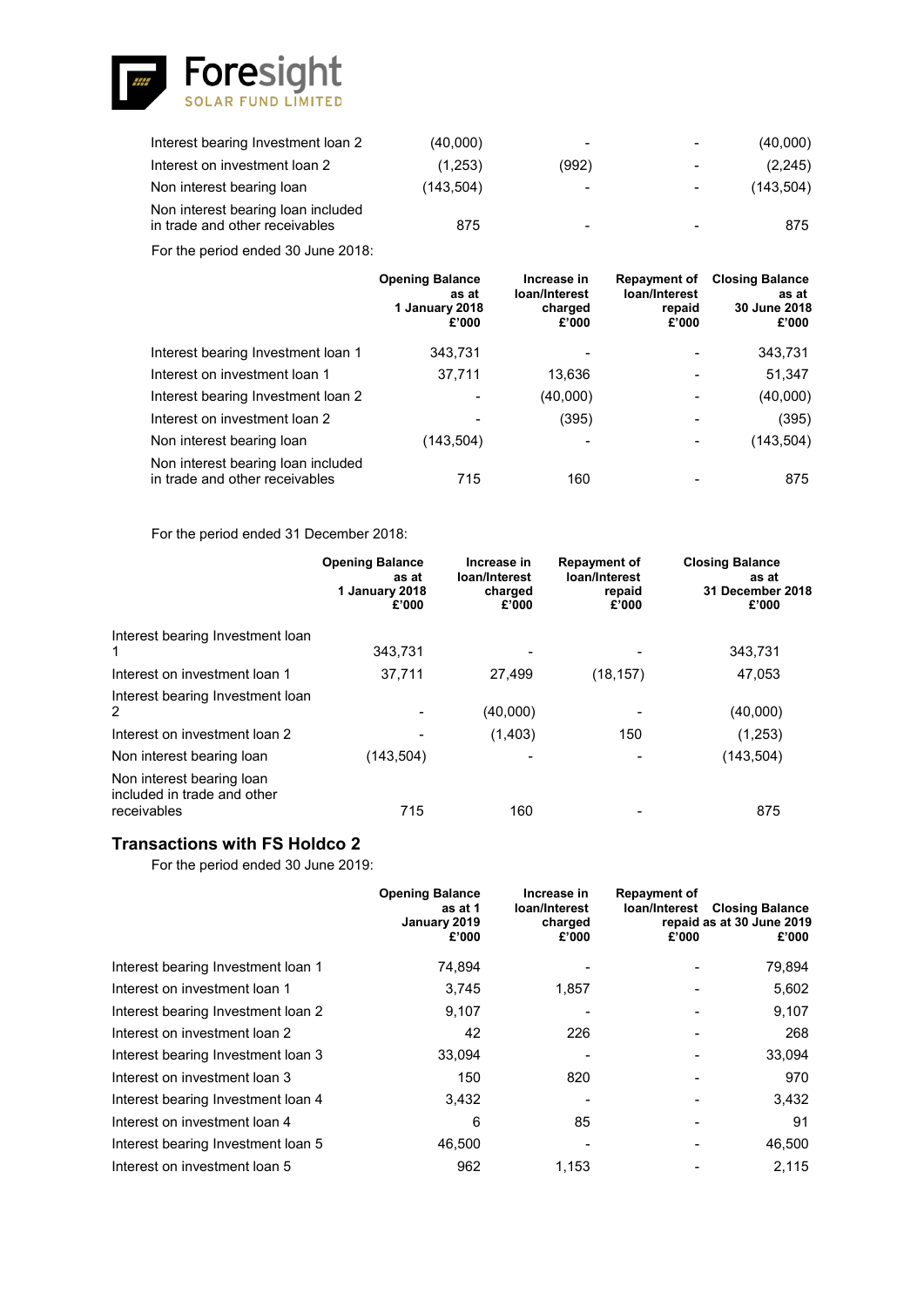![](_page_59_Picture_0.jpeg)

| Interest bearing loan payable 1             | (28,970) |       | (28, 970) |
|---------------------------------------------|----------|-------|-----------|
| Interest on loan payable 1                  | (1, 449) | (718) | (2, 167)  |
| Interest bearing loan payable 2             | (13,000) |       | (13,000)  |
| Interest on interest bearing loan payable 2 | (819)    | (322) | (1, 141)  |
| Interest bearing loan payable 3             | (7,082)  |       | (7,082)   |
| Interest on loan payable 3                  | (263)    | (176) | (439)     |
| Interest bearing loan payable 4             | (8,386)  |       | (8,386)   |
| Interest on loan payable 4                  | (208)    | (208) | (416)     |
| Non interest bearing loan 1                 | (2,604)  | (63)  | (2,667)   |
| Non interest bearing loan 2                 | (875)    |       | (875)     |

For the period ended 30 June 2018:

|                                                                    | <b>Opening Balance</b><br>as at 1<br>January 2018<br>£'000 | Increase in<br>loan/Interest<br>charged<br>£'000 | <b>Repayment of</b><br>loan/Interest<br>£'000 | <b>Closing Balance</b><br>repaid as at 30 June 2018<br>£'000 |
|--------------------------------------------------------------------|------------------------------------------------------------|--------------------------------------------------|-----------------------------------------------|--------------------------------------------------------------|
| Interest bearing Investment loan 1                                 | 74,894                                                     |                                                  |                                               | 74,894                                                       |
| Interest on investment loan 1                                      |                                                            | 1,857                                            |                                               | 1,857                                                        |
| Interest bearing loan payable 1                                    | (28, 970)                                                  |                                                  |                                               | (28, 970)                                                    |
| Interest on loan payable 1                                         |                                                            | (718)                                            |                                               | (718)                                                        |
| Interest bearing loan payable 2                                    | (13,000)                                                   |                                                  |                                               | (13,000)                                                     |
| Interest on interest bearing loan payable 2                        | (169)                                                      | (322)                                            |                                               | (491)                                                        |
| Interest bearing loan payable 3                                    |                                                            | (7,082)                                          |                                               | (7,082)                                                      |
| Interest on loan payable 3                                         |                                                            |                                                  |                                               |                                                              |
| Non interest bearing loan 1                                        | (3,734)                                                    |                                                  | 102                                           | (3,632)                                                      |
| Non interest bearing loan 2<br>Fartha user anded 21 Desember 2010. | (715)                                                      | (160)                                            |                                               | (875)                                                        |

For the year ended 31 December 2018:

|                                             | <b>Opening Balance</b><br>as at 1<br>January 2018<br>£'000 | Increase in<br>loan/Interest<br>charged<br>£'000 | repaid<br>£'000 | <b>Repayment of Closing Balance</b><br><b>Ioan/Interest as at 31 December</b><br>2018<br>£'000 |
|---------------------------------------------|------------------------------------------------------------|--------------------------------------------------|-----------------|------------------------------------------------------------------------------------------------|
| Interest bearing Investment loan 1          | 74,894                                                     |                                                  |                 | 74,894                                                                                         |
| Interest on investment loan 1               |                                                            | 3,745                                            |                 | 3,745                                                                                          |
| Interest bearing Investment loan 2          |                                                            | 9,107                                            |                 | 9,107                                                                                          |
| Interest on investment loan 2               |                                                            | 42                                               |                 | 42                                                                                             |
| Interest bearing Investment loan 3          |                                                            | 33,094                                           |                 | 33,094                                                                                         |
| Interest on investment loan 3               |                                                            | 150                                              |                 | 150                                                                                            |
| Interest bearing Investment loan 4          |                                                            | 3,432                                            |                 | 3,432                                                                                          |
| Interest on investment loan 4               |                                                            | 6                                                |                 | 6                                                                                              |
| Interest bearing Investment loan 5          |                                                            | 46,500                                           |                 | 46,500                                                                                         |
| Interest on investment loan 5               |                                                            | 962                                              |                 | 962                                                                                            |
| Interest bearing loan payable 1             | (28, 970)                                                  |                                                  |                 | (28, 970)                                                                                      |
| Interest on loan payable 1                  |                                                            | (1, 449)                                         |                 | (1, 449)                                                                                       |
| Interest bearing loan payable 2             | (13,000)                                                   |                                                  |                 | (13,000)                                                                                       |
| Interest on interest bearing loan payable 2 | (169)                                                      | (650)                                            |                 | (819)                                                                                          |
| Interest bearing loan payable 3             |                                                            | (7,082)                                          |                 | (7,082)                                                                                        |
| Interest on loan payable 3                  |                                                            | (263)                                            |                 | (263)                                                                                          |
| Interest bearing loan payable 4             |                                                            | (8,386)                                          |                 | (8,386)                                                                                        |
| Interest on loan payable 4                  |                                                            | (208)                                            |                 | (208)                                                                                          |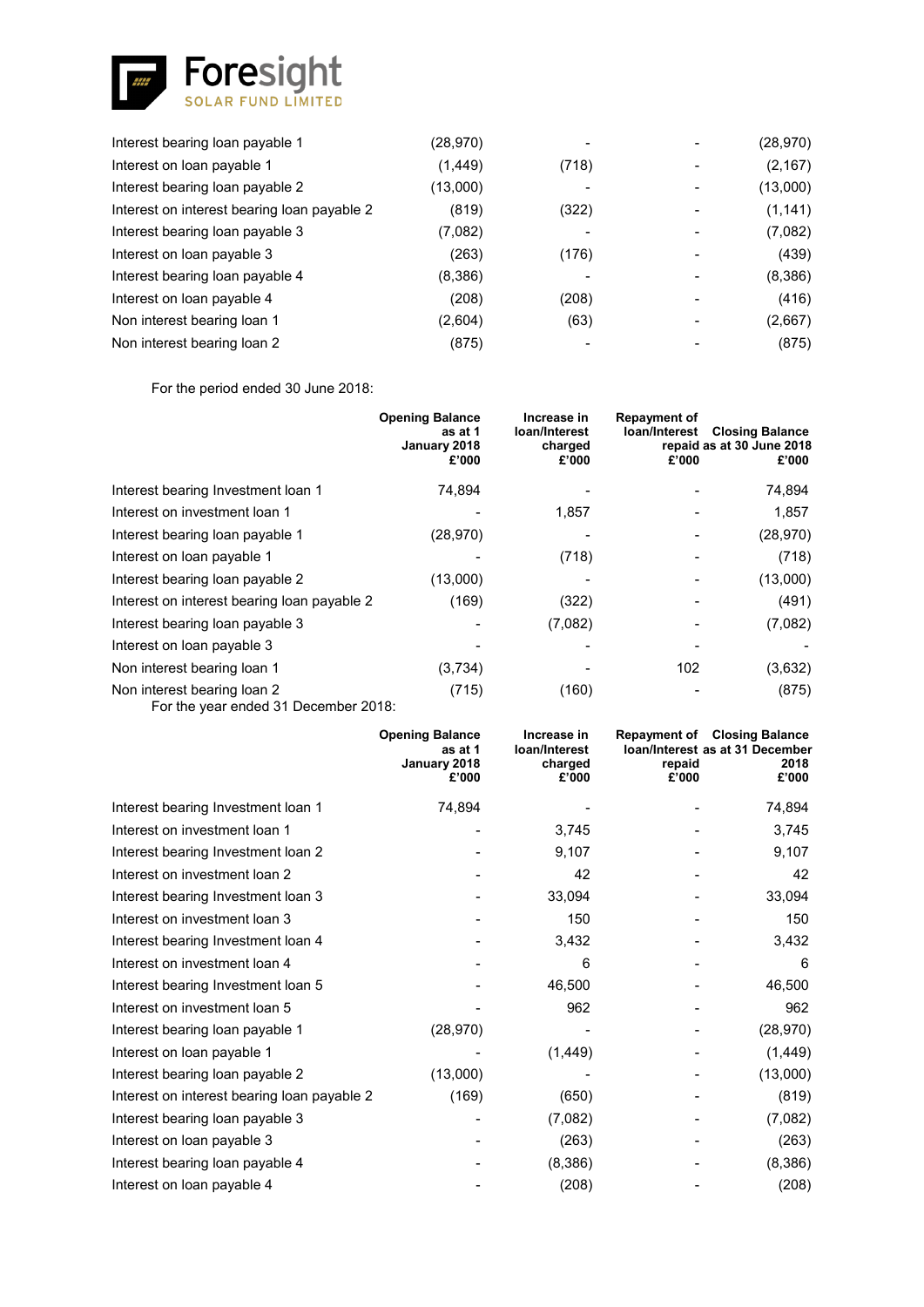![](_page_60_Picture_0.jpeg)

| Non interest bearing loan 1 | (3,734) | $\qquad \qquad$ | 1,130  | (2,604) |
|-----------------------------|---------|-----------------|--------|---------|
| Non interest bearing loan 2 | (715)   | (160)           | $\sim$ | (875)   |

# **Transactions with FS Debtco**

For the period ended 30 June 2019:

|                                                                 | <b>Opening Balance</b><br>as at 1<br>January 2019<br>£'000 | Increase in<br>loan/Interest<br>charged<br>£'000 | <b>Repayment of</b><br>loan/Interest<br>£'000 | <b>Closing Balance</b><br>repaid as at 30 June 2019<br>£'000 |
|-----------------------------------------------------------------|------------------------------------------------------------|--------------------------------------------------|-----------------------------------------------|--------------------------------------------------------------|
| Interest bearing loan 1                                         | 55,000                                                     | $\overline{\phantom{a}}$                         |                                               | 55,000                                                       |
| Interest on loan 1                                              | 4.769                                                      | 1.364                                            |                                               | 6,133                                                        |
| Non interest bearing loan<br>For the period ended 30 June 2018: | 140                                                        |                                                  |                                               | 140                                                          |

|                                                                   | <b>Opening Balance</b><br>as at 1<br>January 2018<br>£'000 | Increase in<br>loan/Interest<br>charged<br>£'000 | <b>Repayment of</b><br>loan/Interest<br>repaid<br>£'000 | <b>Closing Balance</b><br>as at 30<br><b>June 2018</b><br>£'000 |
|-------------------------------------------------------------------|------------------------------------------------------------|--------------------------------------------------|---------------------------------------------------------|-----------------------------------------------------------------|
| Interest bearing loan 1                                           | 55,000                                                     | $\,$                                             | $\blacksquare$                                          | 55,000                                                          |
| Interest on loan 1                                                | 2.019                                                      | 1,364                                            | $\overline{\phantom{0}}$                                | 3,383                                                           |
| Non interest bearing loan<br>Ear the veer anded 21 December 2019. | -                                                          | 140                                              | $\overline{\phantom{0}}$                                | 140                                                             |

For the year ended 31 December 2018:

|                           | <b>Opening Balance</b><br>as at 1<br>January 2018<br>£'000 | Increase in<br>loan/Interest<br>charged<br>£'000 | <b>Repayment of</b><br>loan/Interest<br>repaid<br>£'000 | <b>Closing Balance</b><br>as at 31<br>December 2018<br>£'000 |
|---------------------------|------------------------------------------------------------|--------------------------------------------------|---------------------------------------------------------|--------------------------------------------------------------|
| Interest bearing loan 1   | 55,000                                                     | $\overline{\phantom{a}}$                         | $\overline{\phantom{0}}$                                | 55,000                                                       |
| Interest on loan 1        | 2.019                                                      | 2,750                                            |                                                         | 4.769                                                        |
| Non interest bearing loan | $\,$                                                       | 140                                              |                                                         | 140                                                          |

# **Transactions with FS Holdco 3**

For the period ended 30 June 2019:

|                                                                         | <b>Opening Balance</b><br>as at 1<br>January 2019<br>£'000 | Increase in<br>loan/Interest<br>charged<br>£'000 | <b>Repayment of</b><br>loan/Interest<br>repaid<br>£'000 | <b>Closing Balance</b><br>as at 30<br><b>June 2019</b><br>£'000 |
|-------------------------------------------------------------------------|------------------------------------------------------------|--------------------------------------------------|---------------------------------------------------------|-----------------------------------------------------------------|
| Interest bearing Investment loan 1                                      | 36.124                                                     |                                                  |                                                         | 36,124                                                          |
| Interest on investment loan 1                                           | $\overline{\phantom{a}}$                                   | 450                                              | (450)                                                   |                                                                 |
| Non interest bearing loan payable<br>For the period ended 30 June 2018: | 317                                                        | 3.259                                            | (981)                                                   | 2,595                                                           |

|                                       | <b>Opening Balance</b><br>as at 1<br>January 2018<br>£'000 | Increase in<br>loan/Interest<br>charged<br>£'000 | <b>Repayment of</b><br>loan/Interest<br>repaid<br>£'000 | <b>Closing Balance</b><br>as at<br>31 December 2018<br>£'000 |
|---------------------------------------|------------------------------------------------------------|--------------------------------------------------|---------------------------------------------------------|--------------------------------------------------------------|
| Interest bearing<br>Investment loan 1 |                                                            | 36.124                                           | $\overline{\phantom{a}}$                                | 36.124                                                       |
| Interest on investment loan           |                                                            | 144                                              | (500)                                                   | (356)                                                        |

For the period year 31 December 2018:

| <b>Opening Balance</b> | Increase in   | loan/Interest | <b>Repayment of Closing Balance</b> |
|------------------------|---------------|---------------|-------------------------------------|
| as at 1                | loan/Interest |               | as at                               |
| January 2018           | charged       |               | repaid 31 December 2018             |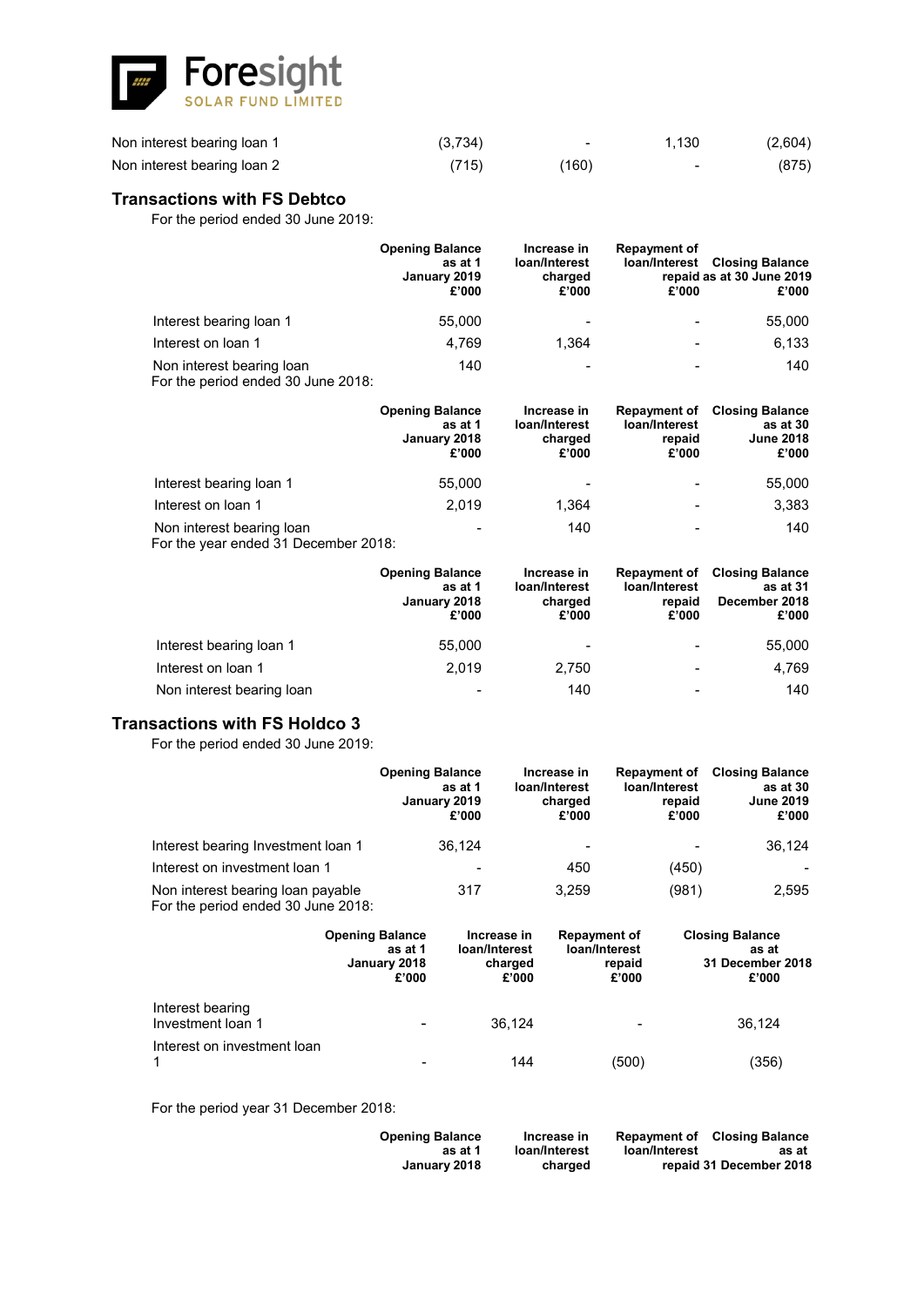![](_page_61_Picture_0.jpeg)

|                                    | £'000 | £'000  | £'000                    | £'000  |
|------------------------------------|-------|--------|--------------------------|--------|
| Interest bearing Investment loan 1 | ٠     | 36.124 | $\overline{\phantom{0}}$ | 36.124 |
| Interest on investment loan 1      | -     | 1.267  | (1,267)                  |        |
| Non interest bearing loan payable  | -     | 317    | $\sim$                   | 317    |

# **Transactions with FS Holdco 4**

For the period ended 30 June 2019:

|                                                                 | <b>Opening Balance</b><br>as at 1<br>January 2019<br>£'000 | Increase in<br>loan/Interest<br>charged<br>£'000 | repaid<br>£'000 | <b>Repayment of Closing Balance</b><br><b>Ioan/Interest as at 31 December</b><br>2019<br>£'000 |
|-----------------------------------------------------------------|------------------------------------------------------------|--------------------------------------------------|-----------------|------------------------------------------------------------------------------------------------|
| Interest bearing Investment loan 1                              | 28,970                                                     |                                                  |                 | 28,970                                                                                         |
| Interest on investment loan 1                                   | 1,449                                                      | 718                                              |                 | 2,167                                                                                          |
| Interest bearing Investment loan 2                              | 12,482                                                     |                                                  |                 | 12,482                                                                                         |
| Interest on investment loan 2                                   | 786                                                        | 310                                              |                 | 1,096                                                                                          |
| Interest bearing Investment loan 3                              | 10,380                                                     |                                                  |                 | 10,380                                                                                         |
| Interest on investment loan 3                                   | 385                                                        | 258                                              |                 | 643                                                                                            |
| Interest bearing Investment loan 4                              | 8,386                                                      |                                                  |                 | 8,386                                                                                          |
| Interest on investment loan 4                                   | 208                                                        | 208                                              |                 | 416                                                                                            |
| Interest bearing Investment loan 5                              | 3,141                                                      |                                                  |                 | 3,141                                                                                          |
| Interest on investment loan 5                                   | 107                                                        | 78                                               |                 | 185                                                                                            |
| Non interest bearing loan<br>For the period ended 30 June 2018: | 353                                                        | 788                                              |                 | 1,141                                                                                          |

|                                    | <b>Opening Balance</b><br>as at 1<br>January 2018<br>£'000 | Increase in<br>loan/Interest<br>charged<br>£'000 | <b>Repayment of</b><br>loan/Interest<br>£'000 | <b>Closing Balance</b><br>repaid as at 30 June 2018<br>£'000 |
|------------------------------------|------------------------------------------------------------|--------------------------------------------------|-----------------------------------------------|--------------------------------------------------------------|
| Interest bearing Investment loan 1 | 28,970                                                     |                                                  |                                               | 28,970                                                       |
| Interest on investment loan 1      |                                                            | 718                                              |                                               | 718                                                          |
| Interest bearing Investment loan 2 | 12.482                                                     |                                                  |                                               | 12,482                                                       |
| Interest on investment loan 2      | 162                                                        | 310                                              |                                               | 472                                                          |
| Interest bearing Investment loan 3 |                                                            | 10.380                                           |                                               | 10,380                                                       |
| Interest on investment loan 3      |                                                            | 124                                              |                                               | 124                                                          |
| Interest bearing Investment loan 5 |                                                            | 3.141                                            |                                               | 3,141                                                        |
| Interest on investment loan 5      |                                                            |                                                  |                                               |                                                              |
| Non interest bearing loan          |                                                            | 353                                              |                                               | 353                                                          |

For the year ended 31 December 2018:

|                                    | <b>Opening Balance</b><br>as at 1<br>January 2018<br>£'000 | Increase in<br>loan/Interest<br>charged<br>£'000 | repaid<br>£'000 | <b>Repayment of Closing Balance</b><br>Ioan/Interest as at 31 December<br>2018<br>£'000 |
|------------------------------------|------------------------------------------------------------|--------------------------------------------------|-----------------|-----------------------------------------------------------------------------------------|
| Interest bearing Investment loan 1 | 28,970                                                     |                                                  |                 | 28,970                                                                                  |
| Interest on investment loan 1      |                                                            | 1.449                                            |                 | 1,449                                                                                   |
| Interest bearing Investment Ioan 2 | 12,482                                                     |                                                  |                 | 12,482                                                                                  |
| Interest on investment loan 2      | 162                                                        | 624                                              |                 | 786                                                                                     |
| Interest bearing Investment loan 3 |                                                            | 10,380                                           |                 | 10,380                                                                                  |
| Interest on investment loan 3      |                                                            | 385                                              |                 | 385                                                                                     |
| Interest bearing Investment loan 4 |                                                            | 8.386                                            |                 | 8,386                                                                                   |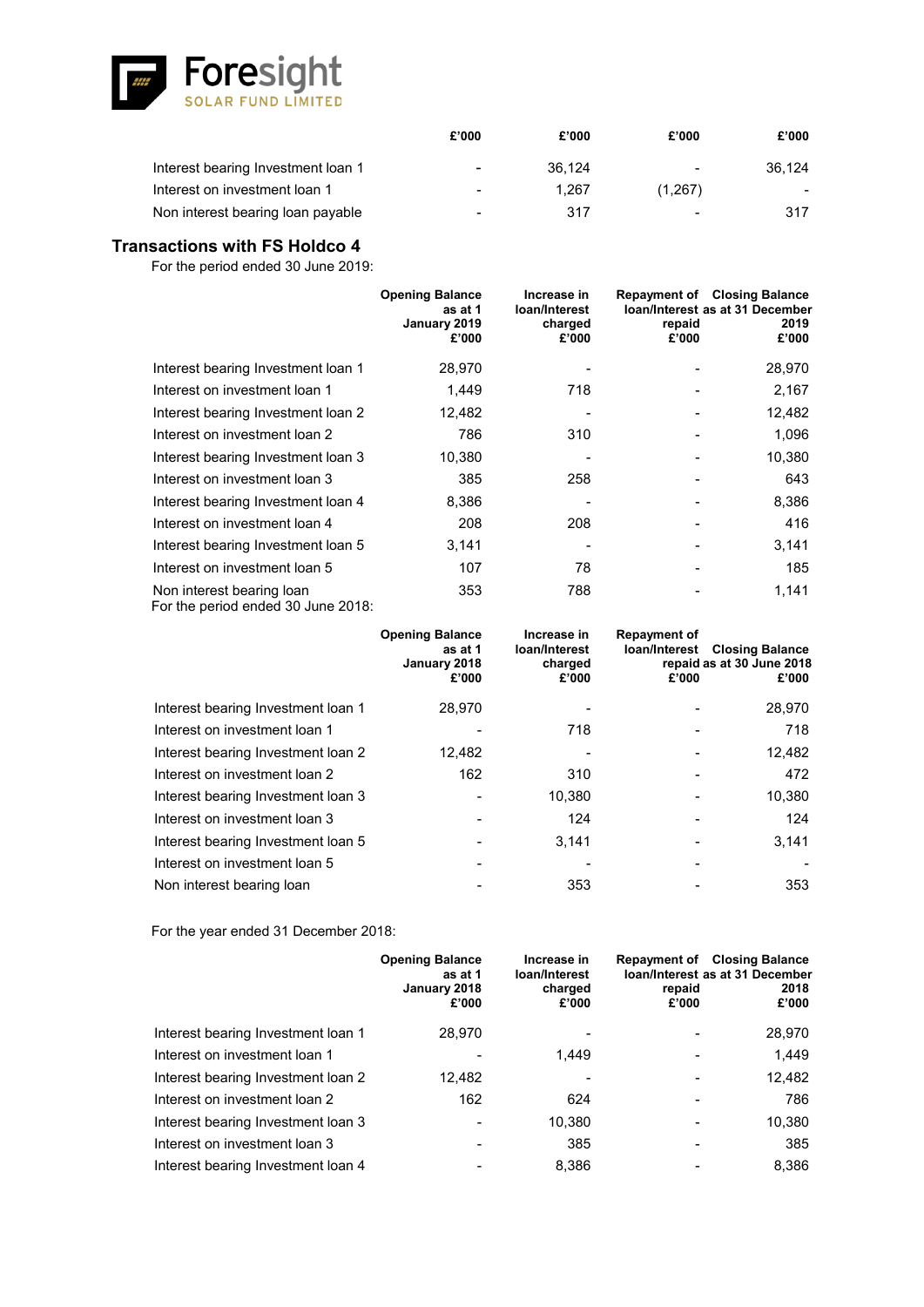![](_page_62_Picture_0.jpeg)

| Interest on investment loan 4      |   | 208   | -                        | 208   |
|------------------------------------|---|-------|--------------------------|-------|
| Interest bearing Investment loan 5 | - | 3.141 | $\overline{\phantom{a}}$ | 3.141 |
| Interest on investment loan 5      | - | 107   | -                        | 107   |
| Non interest bearing loan          | - | 353   |                          | 353   |

# **Transactions between FS Holdco, FS Debtco, FS Holdco 3, FS Holdco 4 and their SPVs**

All of the SPVs are cash generating solar farms (except for the non-operational Australian investments). On occasion revenues received and expenses are paid on their behalf by FS Holdco, FS Holdco 2, FS Debtco, FS Holdco 3 and FS Holdco 4. All of these transactions are related party transactions.

For the period ended 30 June 2019:

|                                                              | <b>Opening Balance</b><br>receivable/<br>(payable) | <b>Amounts paid Amounts received</b>        | Net amount<br>(payable)/            |                                              |
|--------------------------------------------------------------|----------------------------------------------------|---------------------------------------------|-------------------------------------|----------------------------------------------|
|                                                              | as at<br>1 January<br>2019<br>£'000                | on behalf of<br><b>SPV</b><br>2019<br>£'000 | from<br><b>SPV</b><br>2019<br>£'000 | receivable<br>as at 30 June<br>2019<br>£'000 |
| FS Holdco and its SPVs                                       | (15, 594)                                          | 11,225                                      | (8,888)                             | (13, 257)                                    |
| FS Holdco 2 and its SPVs                                     | (2,689)                                            | 1,819                                       | (689)                               | (1, 559)                                     |
| FS Debtco and its SPVs<br>For the period ended 30 June 2018: | (2,763)                                            | 4,799                                       | (3,353)                             | (1, 317)                                     |

|                          | <b>Opening Balance</b><br>receivable/<br>(payable)<br>as at<br>1 January<br>2018<br>£'000 | <b>Amounts paid Amounts received</b>        | Net amount<br>(payable)/            |                                              |
|--------------------------|-------------------------------------------------------------------------------------------|---------------------------------------------|-------------------------------------|----------------------------------------------|
|                          |                                                                                           | on behalf of<br><b>SPV</b><br>2018<br>£'000 | from<br><b>SPV</b><br>2018<br>£'000 | receivable<br>as at 30 June<br>2018<br>£'000 |
| FS Holdco and its SPVs   | (11, 437)                                                                                 | 15,154                                      | (13,749)                            | (10, 032)                                    |
| FS Holdco 2 and its SPVs |                                                                                           | 3,054                                       | (621)                               | 2,433                                        |
| FS Debtco and its SPVs   | (6.968)                                                                                   | 7,885                                       | (1,697)                             | (780)                                        |

For the year ended 31 December 2018:

|                          | <b>Opening Balance</b><br>receivable/<br>(payable)<br>as at<br>1 January | <b>Amounts paid Amounts received</b><br>on behalf of<br><b>SPV</b> | from          | Net amount<br>(payable)/<br>receivable<br>SPV as at 31 December |
|--------------------------|--------------------------------------------------------------------------|--------------------------------------------------------------------|---------------|-----------------------------------------------------------------|
|                          | 2018<br>£'000                                                            | 2018<br>£'000                                                      | 2018<br>£'000 | 2018<br>£'000                                                   |
| FS Holdco and its SPVs   | (11, 437)                                                                | 33,009                                                             | (37,166)      | (15, 594)                                                       |
| FS Holdco 2 and its SPVs |                                                                          | 1.501                                                              | (4, 190)      | (2,689)                                                         |
| FS Debtco and its SPVs   | (6,968)                                                                  | 12,231                                                             | (8,026)       | (2,763)                                                         |

### **Transactions with the manager**

Foresight Group LLP, a related party of Foresight Group CI, charged asset management fees to the underlying projects of £792,182 during the period (1 January 2018 to 30 June 2018: £304,000, 1 January 2018 to 31 December 2018: £1,002,002).

### **24. COMMITMENTS AND CONTINGENT LIABILITIES**

There are no commitments nor contingent liabilities.

### **25. CONTROLLING PARTY**

In the opinion of the Directors, there is no controlling party as no one party has the ability to direct the financial and operating policies of the Company with a view to gaining economic benefits from its direction.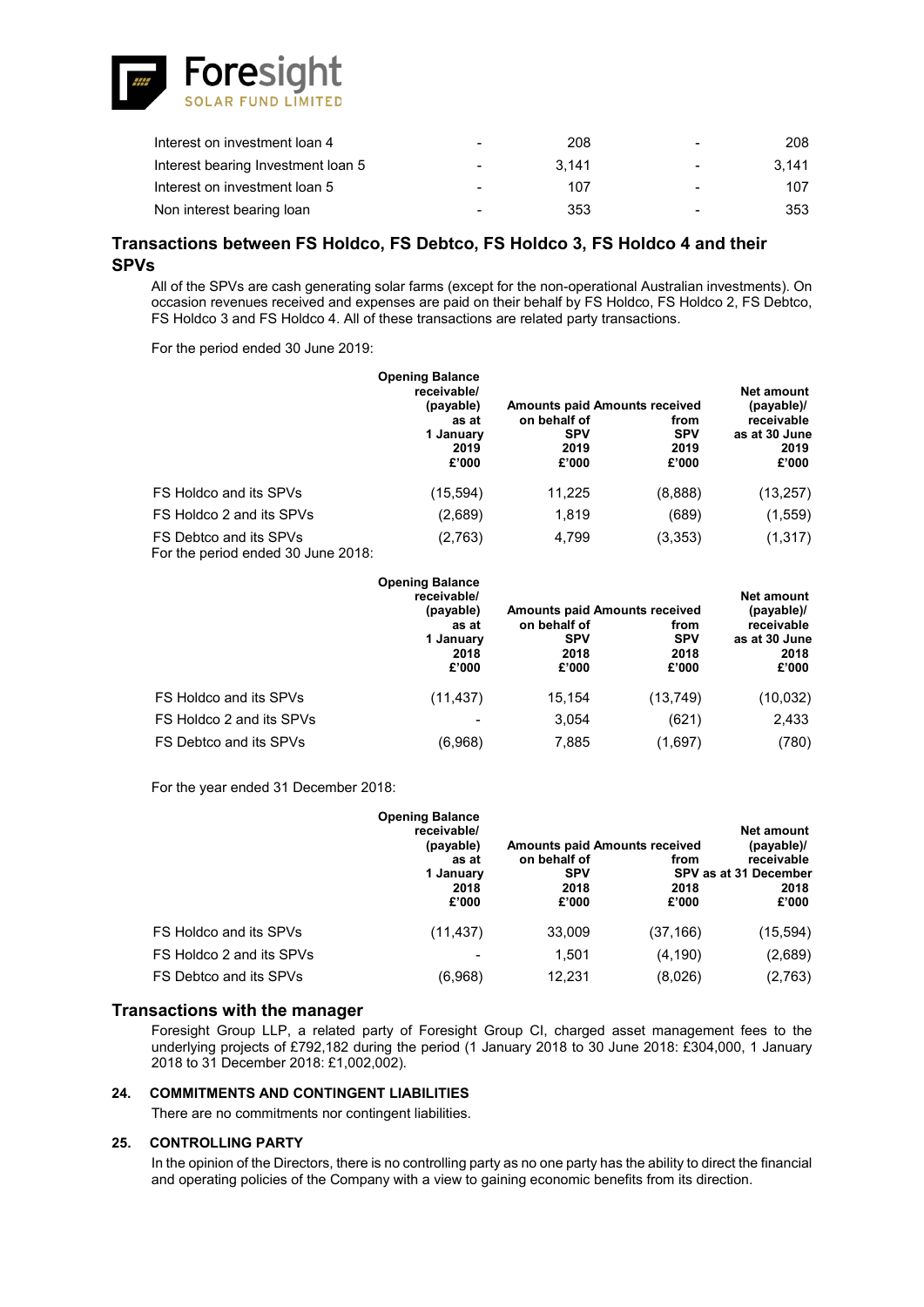![](_page_63_Picture_0.jpeg)

### **26. POST BALANCE SHEET EVENTS**

Post period end, on 2 August 2019, the Investment Manager successfully completed the refinancing of 28 of its UK assets (321MW) under FS Holdco 2, an indirect subsidiary of the Company.

# AIFMD Disclosures (unaudited)

### **ALTERNATIVE INVESTMENTS FUND MANAGER DIRECTIVE REPORT**

In accordance with the Alternative Investments Fund Manager Directive Report (the "Directive"), the Company is required in its capacity as the Alternative Investment Fund Manager ("AIFM") and the Alternative Investment Fund ("AIF") to disclose specific information in relation to the following aspects of the Company's management:

### OVERVIEW OF INVESTMENT ACTIVITIES

The Company's investment activities during the year is disclosed in full in the Investment Manager's Report on page 20 of the Annual Report.

The Company's portfolio's performance during the year is disclosed in full in the Asset Manager's Report on page 36 of the Annual Report.

A list of the Company's portfolio holdings is included on page 16 of the Annual Report.

### LEVERAGE AND BORROWING

Leverage is defined as any method by which the Company increases its exposure through debt, borrowed capital or the use of derivatives.

The Company and its subsidiaries' leverage position and third-party debt arrangements are disclosed in full in the Investment Manager's Report on page 20 of the Annual Report.

'Exposure' is defined in two ways – 'Gross method' and 'Commitment method' – and the Company must not exceed maximum exposures under both methods.

The Directors are required to calculate and monitor the level of leverage of the Company, expressed as a ratio between the exposure of the Company and its Net Asset Value (Exposure/NAV), under both the Gross method and the Commitment method.

'Gross method' exposure is calculated as the sum of all positions of the Company (both positive and negative), that is, all eligible assets, liabilities and derivatives, including derivatives held for risk reduction purposes.

'Commitment method' exposure is also calculated as the sum of all positions of the Company (both positive and negative), but after netting off derivative and security positions as specified by the Directive.

For the "Gross method", the following has been excluded:

– the value of any cash and cash equivalents which are highly liquid investments held in the local currency of the Company that are readily convertible to a known amount of cash, subject to an insignificant risk of changes in value and which provide a return no greater than the rate of the 3-month high quality government bond;

– cash borrowings that remain in cash or cash equivalents as defined above and where the amounts of that payable are known.

The total amount of leverage calculated as at 30 June 2019 is as follows:

Gross method: 24%

Commitment method: 30%

### **LIQUIDITY**

Liquidity risk is the risk that the Company will not be able to meet its financial obligations as they fall due as a result of the maturity of assets and liabilities not matching. An unmatched position potentially enhances profitability but can also increase the risk of losses. Liquidity could be impaired by an inability to access secured and/or unsecured sources of financing to meet financial commitments. The Board monitors the Company's liquidity requirements to ensure there is sufficient cash to meet the Company's operating needs.

The financial position of the Company, its cash flows, liquidity position and borrowing facilities are referred to in the Chairman's Statement, Strategic Report and Notes to the Accounts. In addition, the financial statements include the Company's objectives, policies and processes for managing its capital; its financial risk management objectives; and its exposures to credit risk and liquidity risk.

The Company has sufficient financial resources together with investments and income generated. As a consequence, the Directors believe that the Company is able to manage its business risks.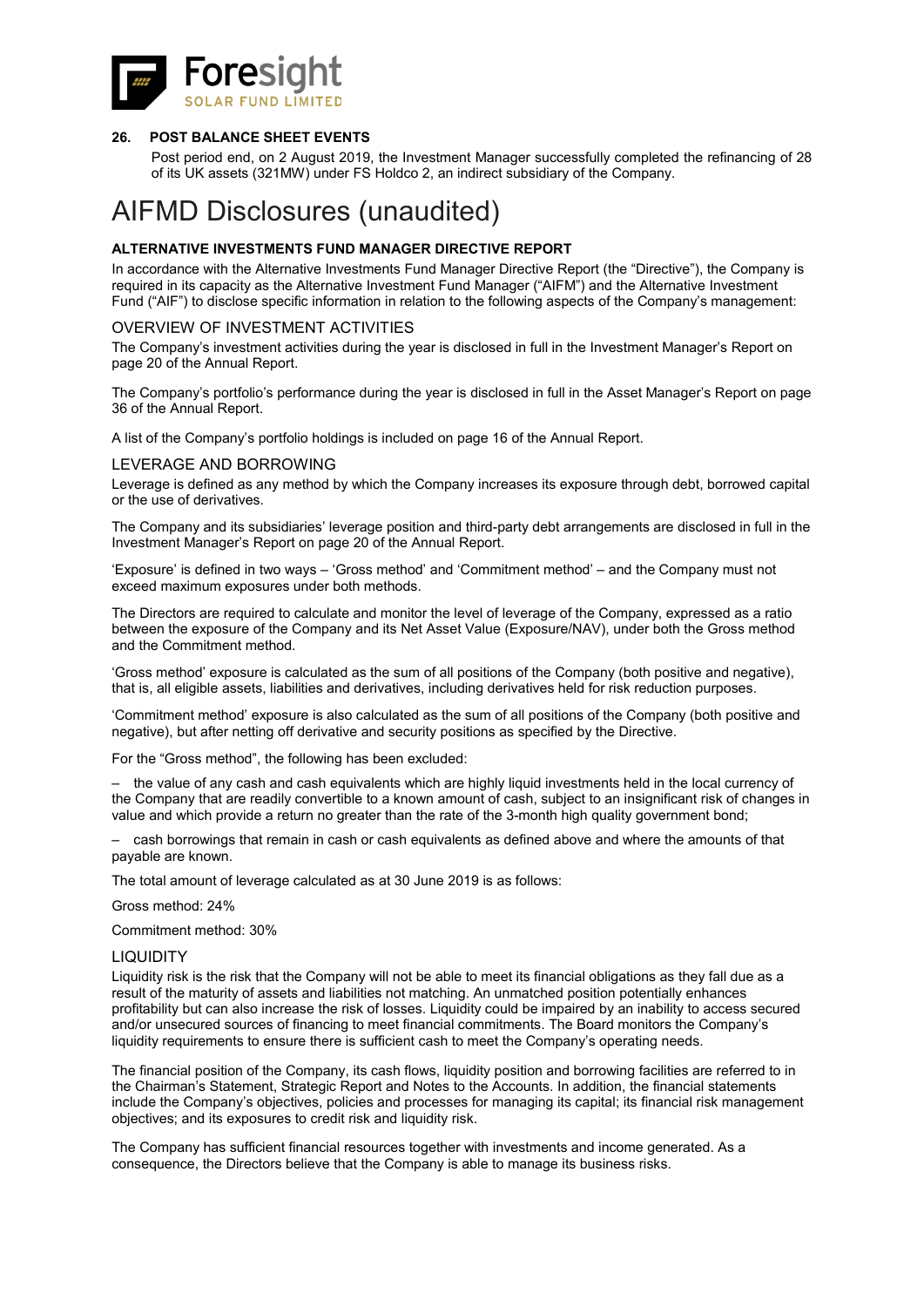![](_page_64_Picture_0.jpeg)

### RISK MANAGEMENT POLICY NOTE

Please refer to Principal Risks report on page 43 of the Annual Report.

### REMUNERATION

As an AIFM, the Company is subject to a remuneration code which is consistent with the requirements of the FCA that apply to the AIFM. The remuneration policy is designed to ensure that any relevant conflicts of interest can be managed appropriately at all times and that the remuneration of the Directors and senior management is in line with the risk policies and objectives of the funds managed by the AIFM.

The Company does not directly employ any staff members. The Investment Management services in this regard are provided by staff members of Foresight Group LLPCI Limited with the support of staff members of Foresight Group LLP.

In accordance with the AIFMD, information in relation to the remuneration of the Company's AIFM is required to be made available to investors. In accordance with the Directive, the AIFM's remuneration policy and the numerical remuneration disclosures in respect of the AIFM's relevant reporting period (year ending December 20178) are available from the AIFM on request.

# Advisors

ADMINISTRATOR & COMPANY SECRETARY JTC (Jersey) Limited JTC House 28 Esplanade St. Helier Jersey JE4 2QP

REGISTRAR Computershare Investor Services (Jersey) Queensway House Hilgrove Street St. Helier Jersey JE1 1ES

CORPORATE BROKER Stifel Nicolaus Europe Limited (formerly Oriel Securities) 150 Cheapside London EC2V 6ET

INVESTMENT MANAGER Foresight Group CI Limited PO Box 156 Dorey Court St. Peter Port **Guernsey** GY1 4EU

LEGAL ADVISORS TO THE COMPANY AS TO ENGLISH LAW Dickson Minto W.S. Broadgate Tower 20 Primrose Street London EC2A 2EW

LEGAL ADVISORS TO THE COMPANY AS TO JERSEY LAW Ogier Ogier House The Esplanade St. Helier Jersey JE4 9WG

LEGAL ADVISORS TO THE COMPANY AS TO THE ACQUISITION OF SOLAR ASSETS Osborne Clarke One London Wall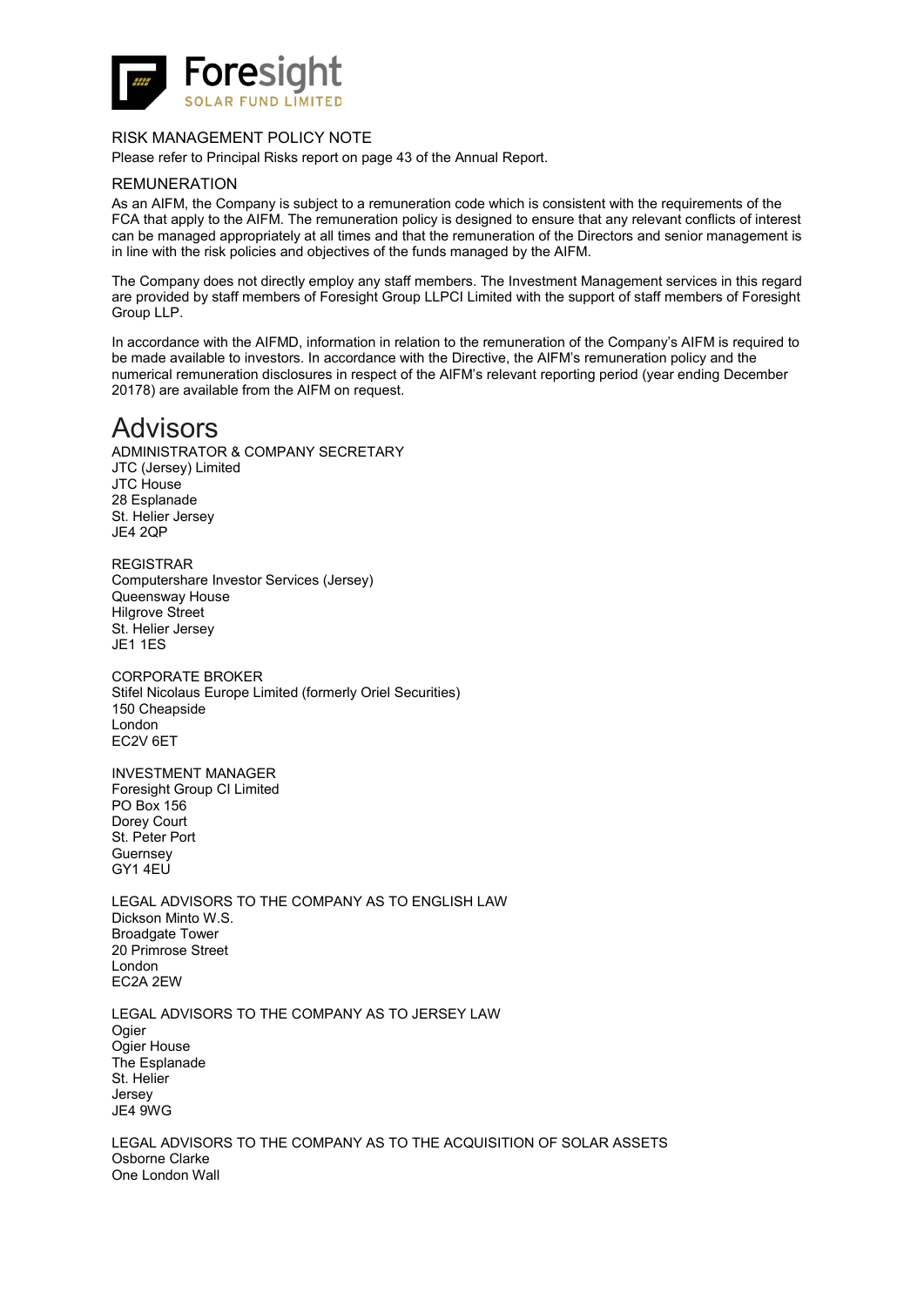![](_page_65_Picture_0.jpeg)

London EC2Y 5EB

INDEPENDENT AUDITOR KPMG LLP 15 Canada Square London E14 5GL

# Glossary of Terms

| AEMO                             | Australian Energy Market Operator                                                                                                                                                                                                                   |
|----------------------------------|-----------------------------------------------------------------------------------------------------------------------------------------------------------------------------------------------------------------------------------------------------|
| <b>AIC</b>                       | The Association of Investment Companies                                                                                                                                                                                                             |
| AIC Code                         | The Association of Investment Companies Code of Corporate Governance                                                                                                                                                                                |
| AIC Guide                        | The Association of Investment Companies Corporate Governance Guide for<br><b>Investment Companies</b>                                                                                                                                               |
| AIFs                             | <b>Alternative Investment Funds</b>                                                                                                                                                                                                                 |
| <b>AIFMs</b>                     | Alternative Investment Fund Managers                                                                                                                                                                                                                |
| <b>AIFMD</b>                     | The Alternative Investment Fund Management Directive                                                                                                                                                                                                |
| Asset Manager                    | The Company's underlying investments have appointed Foresight Group LLP, a<br>subsidiary of Foresight Group CI, to act as Asset Manager                                                                                                             |
| <b>BSU<sub>o</sub>S</b>          | <b>Balancing Services Use of System</b>                                                                                                                                                                                                             |
| <b>BBSY</b>                      | Bank Bill Swap Bid Rate                                                                                                                                                                                                                             |
| Company                          | Foresight Solar Fund Limited                                                                                                                                                                                                                        |
| CEFC                             | The Clean Energy Finance Corporation                                                                                                                                                                                                                |
| <b>DCF</b>                       | <b>Discounted Cash Flow</b>                                                                                                                                                                                                                         |
| <b>DNO</b>                       | Distribution Network Operator                                                                                                                                                                                                                       |
| EEA                              | European Economic Area                                                                                                                                                                                                                              |
| <b>EPC</b>                       | Engineering, Procurement & Construction                                                                                                                                                                                                             |
| ESG                              | <b>Environmental, Social and Governance</b>                                                                                                                                                                                                         |
| <b>EUA</b>                       | <b>European Emission Allowances</b>                                                                                                                                                                                                                 |
| FiT                              | Feed-in Tariff. The Feed-in-Tariff scheme is the financial mechanism introduced on<br>1 April 2010 by which the UK Government incentivises the deployment of<br>renewable and low-carbon electricity generation of up to 5MW of installed capacity. |
| <b>GAV</b>                       | Gross Asset Value on Investment Basis including debt held at SPV level                                                                                                                                                                              |
| GFSC                             | <b>Guernsey Financial Services Commission</b>                                                                                                                                                                                                       |
| Group Borrowing                  | Group Borrowing refers to all third-party debt by the Company and its subsidiaries.                                                                                                                                                                 |
| <b>GRESB</b>                     | Global Real Estate Sustainability Benchmark                                                                                                                                                                                                         |
| GWh                              | Gigawatt hour                                                                                                                                                                                                                                       |
| Hibernacula                      | A shelter occupied during the winter by a dormant animal                                                                                                                                                                                            |
| IAS                              | International Accounting Standard                                                                                                                                                                                                                   |
| <b>IFRS</b>                      | International Financial Reporting Standards as adopted by the EU                                                                                                                                                                                    |
| Investment Manager               | Foresight Group CI Limited                                                                                                                                                                                                                          |
| <b>IPEV Valuation Guidelines</b> | International Private Equity and Venture Capital Valuation Guidelines                                                                                                                                                                               |
| <b>IPO</b>                       | Initial Public Offering                                                                                                                                                                                                                             |
| <b>KID</b>                       | Key Information Document                                                                                                                                                                                                                            |
| <b>KPMG LLP</b>                  | KPMG is the Company's Auditor                                                                                                                                                                                                                       |
| <b>LGC</b>                       | Large-Scale Generation Certificate                                                                                                                                                                                                                  |